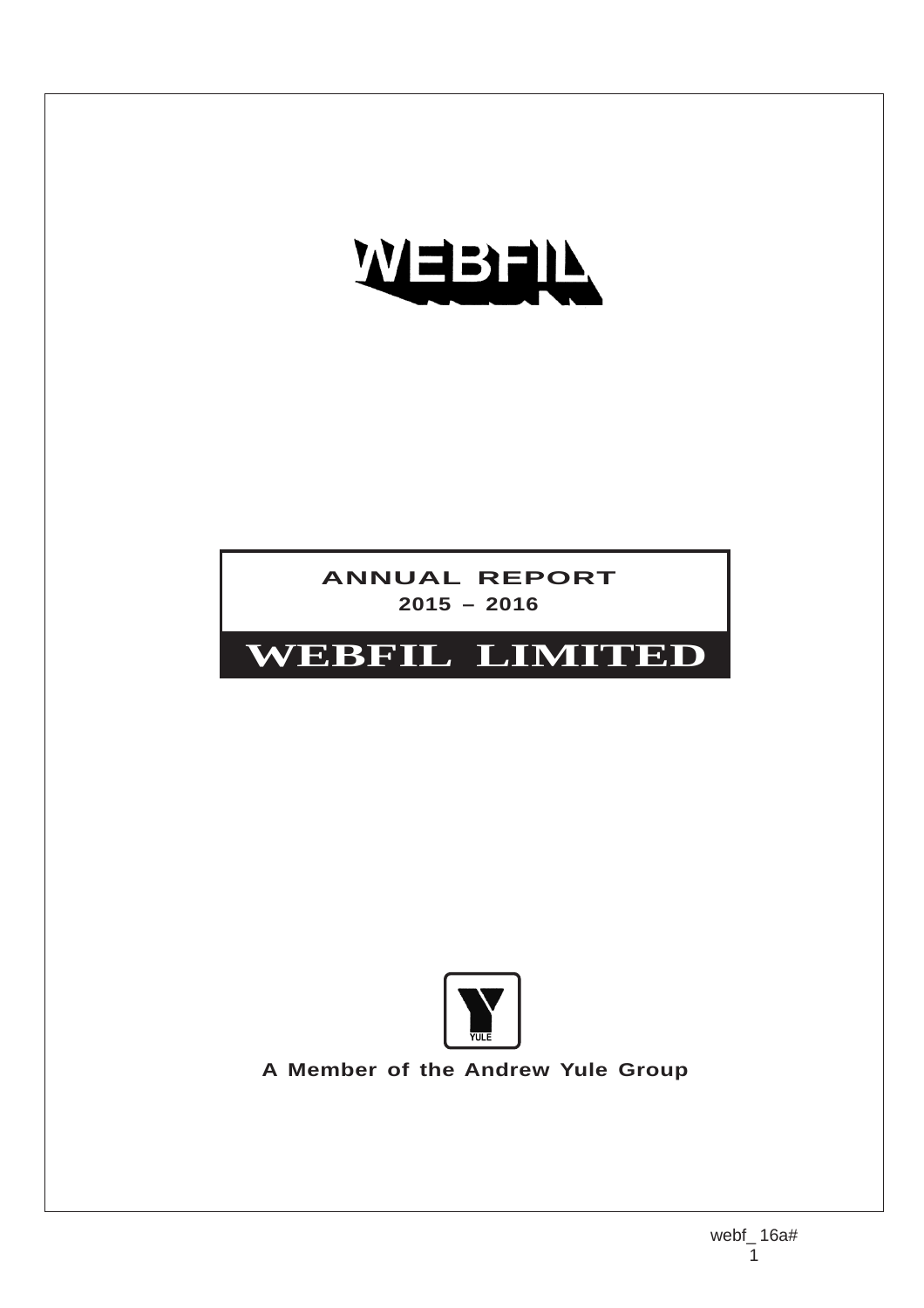### **COMPANY INFORMATION**

#### **BOARD OF DIRECTORS**

Shri Jayanta Ray, Chairman Shri Sujit Chakravorti, Independent Director Shri Asoke Kumar Dutt, Independent Director Shri Debasis Konar, Non-Executive Director Shri Soumen Das, Independent Director Shri Sunil Munshi, Non-Executive Director Shri Ashis Chakraborty, Non-Executive Director Shri A. N. Bhattacharyya, Non-Executive Director Smt. Sujata Roy, Independent Director

#### **CHIEF EXECUTIVE OFFICER**

Shri Anirban Gupta

### **CHIEF FINANCIAL OFFICER**

Shri Jayanta Kumar Datta

# **COMPANY SECRETARY**

Ms. Shinjinee Bhattacharyya

### **STATUTORY AUDITORS**

M/s. ADD & Associates Chartered Accountants Kolkata

#### **REGISTRAR & SHARE TRANSFER AGENT**

MCS Share Transfer Agent Limited 12/1/5 Manoharpukur Road, Kolkata - 700 026

### **BANKERS**

Bank of Baroda United Bank of India State Bank of India

### **REGISTERED OFFICE**

"Yule House", 8, Dr. Rajendra Prasad Sarani, Kolkata - 700 001 Tel : (033) 2242 8210 / 8550 Fax : (033) 2242 1335 CIN : L36900WB1979PLC032046 E-mail : webfil@webfilindia.com Website : www.webfilindia.com

#### **FACTORY**

Gayeshpur, P.S. Kalyani Dist. Nadia West Bengal - 741234

### **CONTENTS**

# Page No. 1. Notice to Members 2 2. Directors' Report and Management 11 Discussion & Analysis 3. Report on Corporate Governance 45 4. Certificate on Corporate Governance 58 5. Auditors' Report to the Members 59 6. Comments of the Comptroller and Auditor General of India 68 7. Balance Sheet 70 8. Statement of Profit & Loss 71 9. Statement of Cash Flow 72 10. Significant Accounting Policies 73 11. Notes to the Financial Statements 78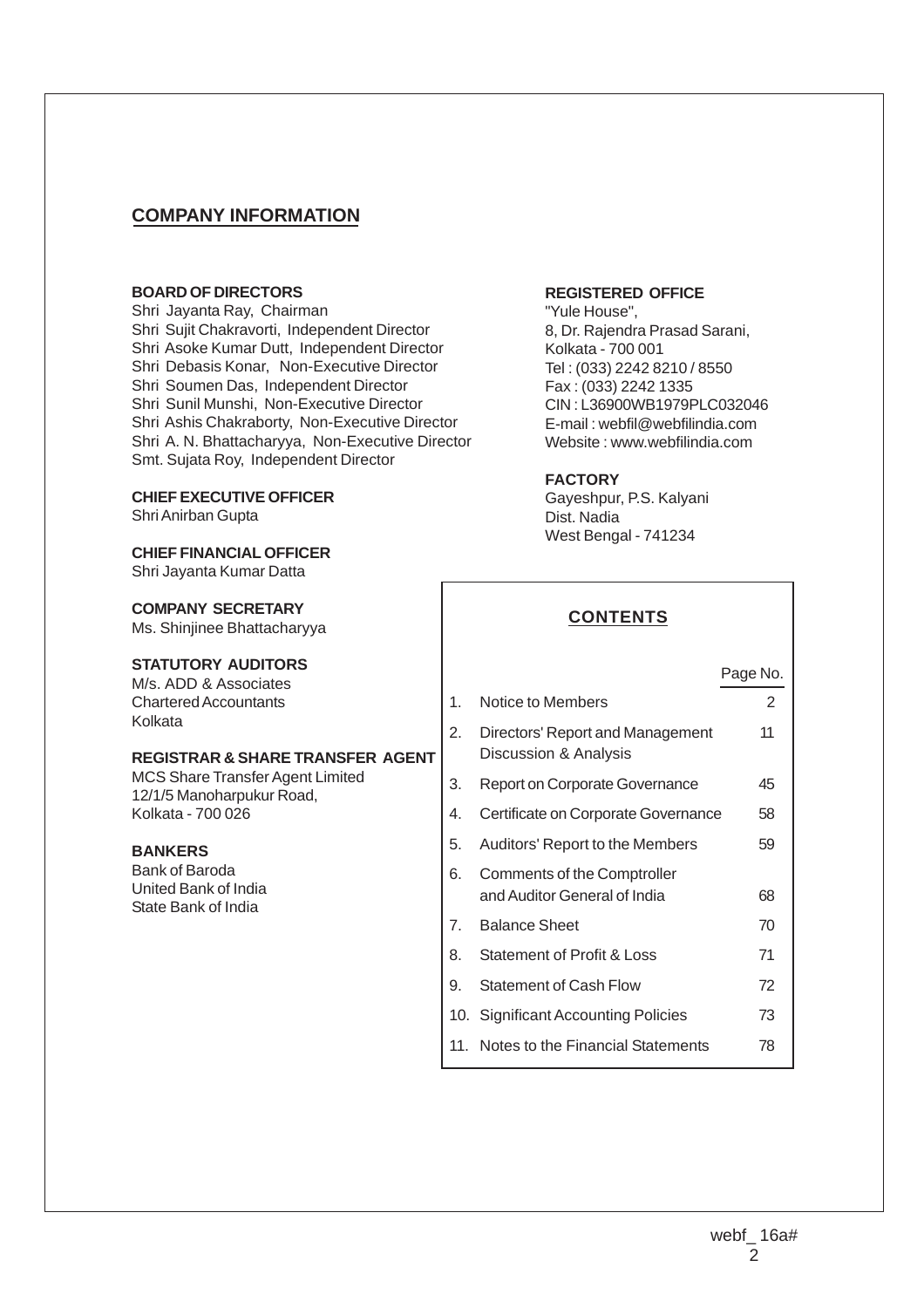# **NOTICE TO MEMBERS**

NOTICE is hereby given that the 36th Annual General Meeting of the members of WEBFIL LIMITED will be held at "Yule House", 8, Dr. Rajendra Prasad Sarani, Kolkata -700 001 on Wednesday, the 21st day of September, 2016 at 4.00 p.m. to transact the following business:

- 1. To consider and adopt the Audited Statement of Profit & Loss for the year ended 31st March, 2016 and the Balance Sheet as at that date together with the Reports of the Board of Directors and the Auditors thereon.
- 2. To appoint a Director in place of Shri Sunil Munshi (DIN: 02749579), who retires by rotation and being eligible, offers himself for re-appointment.
- 3. To fix the remuneration payable to the Statutory Auditors of the Company for the financial year ending 31st March, 2017.

#### **SPECIAL BUSINESS:**

To consider and, if thought fit, to pass with or without modification the following resolutions:

4. As a Special Resolution:

"RESOLVED that pursuant to Section 14 and other applicable provisions, if any, of the Companies Act, 2013, the existing Article 89 of the Articles of Association of the Company be substituted as under:

"So long as the West Bengal Industrial Development Corporation Limited ("WBIDC") will hold not less than 10 per cent of the subscribed Share Capital of the Company, WBIDC shall be entitled, subject to the provisions of Sections 152 and 161 of the Companies Act, 2013, to appoint three Directors on the Board of Directors of the Company where the total number of the Directors exceeds five and one Director where the total number does not exceed five, and to remove any Director so appointed and appoint another in his place or in the place of a Director so appointed who resigns or otherwise vacates his office."

5. As a Special Resolution:

"RESOLVED that pursuant to Section 14 and other applicable provisions, if any, of the Companies Act, 2013, the following alterations be made in the Articles of Association of the Company:

**Article 4A (to be inserted): "The Shares in the capital shall be numbered progressively according to their several denominations provided however, that the provisions relating to progressive numbering shall not apply to the shares of the Company which are dematerialised or may be dematerialised in future or issued in future in dematerialised form."**

**Article 12:** "Save as herein otherwise provided, the Company shall be entitled to treat the registered holder of any share **or where the name appears as the beneficial owner of shares in the records of the Depository** as the absolute owner thereof and accordingly shall not, except as ordered by a Court of competent jurisdiction or as by statute required, be bound to recognize any equitable or other claim or interest in such share on the part of any other person."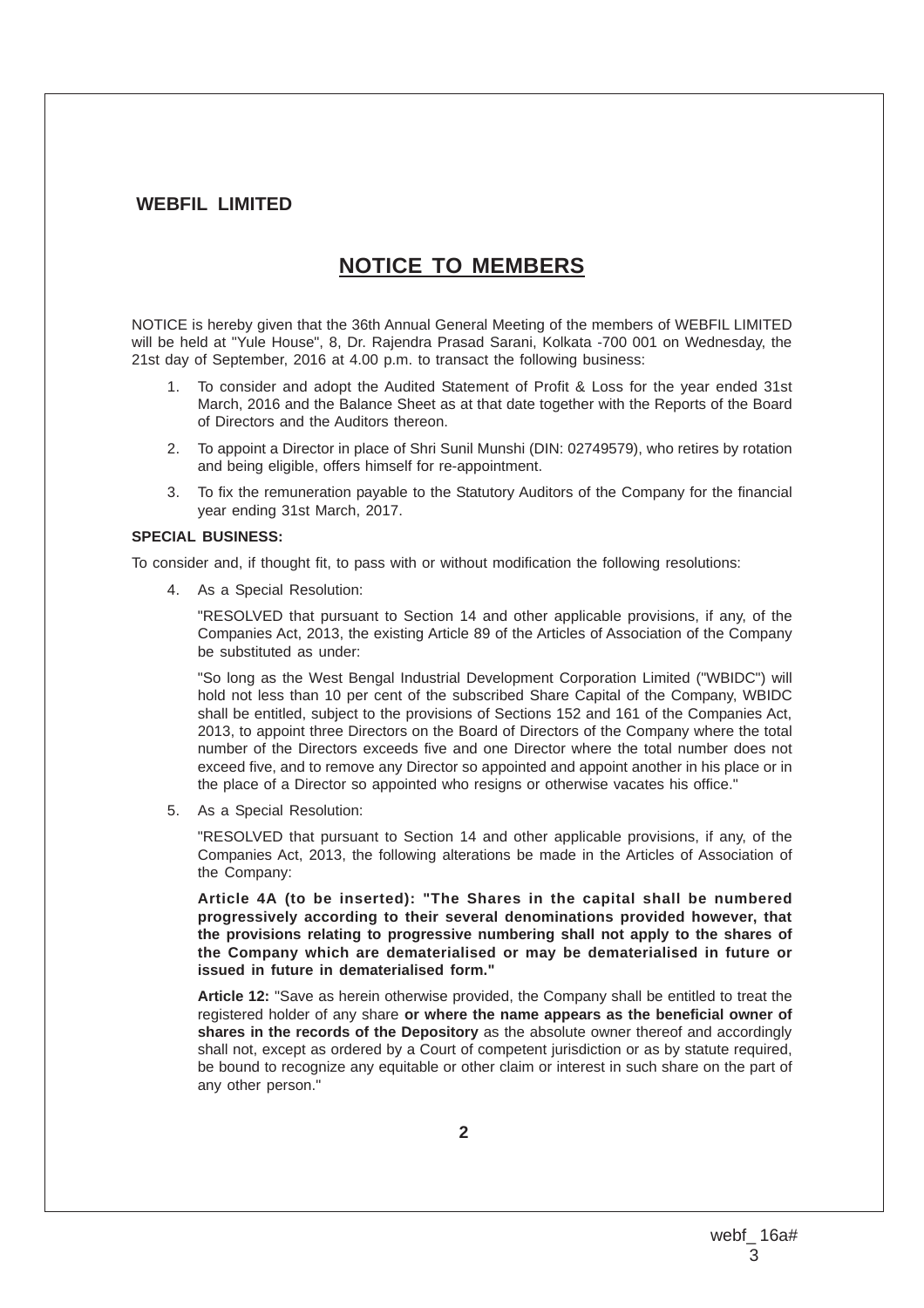13331

**Article 14(2):** "Every member shall be entitled free of charge to one certificate for all the shares of each class registered in his name or, if any member so wishes, to several certificates each for one or more of such shares but, in respect of each additional certificate which does not comprise shares in lots of market units of trading, the Board may charge a fee of Rs. 2 or such smaller sum as the Board may determine. Unless the conditions of issue of any shares otherwise provide, the Company shall either within three months after the date of allotment and on surrender to the Company of its letter making the allotment or of its fractional coupons of requisite value(save in the case of issue against letters of acceptance or of renunciation or in cases of issue of bonus shares) or within one month of receipt of the application for registration of the transfer, sub-division, consolidation, renewal or exchange of any of its shares, as the case may be, complete and have ready for delivery the certificates of such shares. Every certificate of shares shall specify the name of the person in whose favour the certificate is issued, the shares to which it relates and the amount paid-up thereon. Particulars of every certificate issued shall be entered in the Register maintained in the form set out in the above Rules or, in a form as near thereto as circumstances admit against the name of the person to whom it has been issued, indicating the date of issue. In respect of any share held jointly by several persons, the Company shall not be bound to issue more than one certificate and delivery of a certificate to one of several joint-holders shall be sufficient delivery to all such holders. **Provided no fee shall be charged for rematerialisation of shares and consequent issue of certificates."**

**Article 15A (to be inserted): "Notwithstanding anything contained herein the Company shall be entitled to dematerialise its shares, debentures and other securities pursuant to the provisions of Depositories Act, 1996 and to offer its shares, debentures and other securities for subscription in a dematerialized form."**

**Article 15B (to be inserted): "The Company shall cause to be kept a Register and Index of Members in accordance with Section 88 of the Companies Act 2013, and the Depositories Act 1996 with details of shares held in material and dematerialised forms in any media as may be permitted by law. The Register and Index of beneficial owners maintained by a Depository under Section 11 of the Depositories Act 1996 shall be deemed to be the Register and Index of members for the purpose of the Companies Act 2013."**

**Article 15C (to be inserted): "The Company shall be entitled to rematerialize its existing shares, debentures and other securities held in the Depositories mode and/or offer its fresh shares and debentures and other securities in a dematerialized form pursuant to the Depositories Act, 1996 and the rules framed thereunder, if any."**

**Article 35:** "Save as provided in Section 56 of the Companies Act 2013, no transfer of a share shall be registered unless a proper instrument of transfer duly stamped and executed by or on behalf of the transferor and by or on behalf of the transferee has been delivered to the Company within the time prescribed by Section 56 of the Companies Act 2013 together with the certificate or, if no such certificate is in existence, the Letter of Allotment of the share. The transferor shall be deemed to remain the holder of such share until the name of the transferee is entered in the Register in respect thereof. Each signature to such transfer shall be duly attested by the signature of one witness who shall add his address. **Provided in case of transfer of shares, debentures or other marketable securities where the Company had not issued any certificate and where such shares or debentures or securities are being held in an electronic and fungible form, the provisions of the Depositories Act 1996 shall apply."**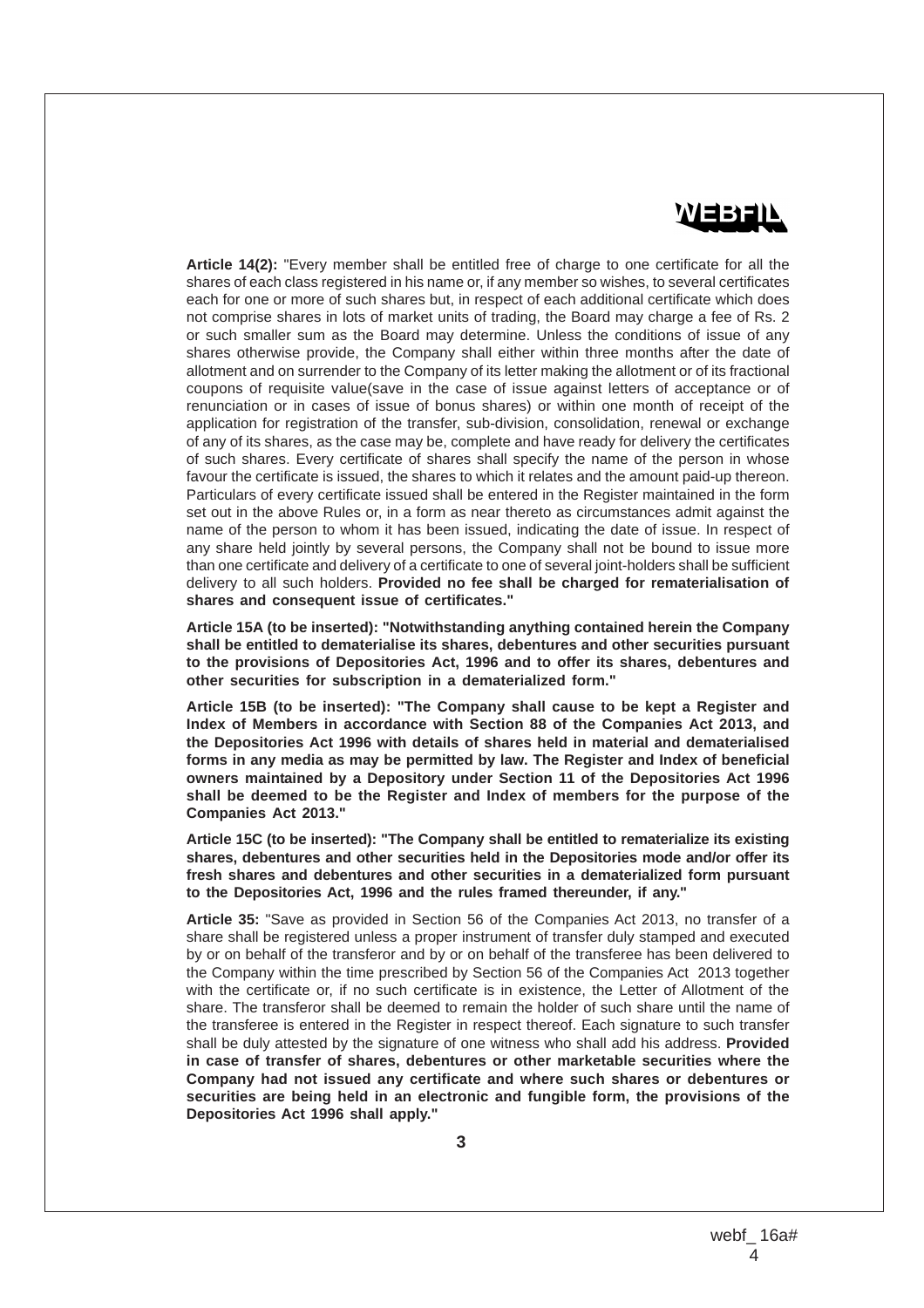**Article 36:** "Application for the registration of the transfer of a share may be made either by the transferor or the transferee, provided that, where such application is made by the transferor, no registration shall in the case of a partly paid share be effected unless the Company gives notice of the application to the transferee in the manner prescribed by the applicable provisions of the Companies Act 2013, and subject to the provisions of these Articles the Company shall unless objection is made by the transferee within two weeks from the date of receipt of the notice, enter in the Register the name of the transferee in the same manner and subject to the same conditions as if the application for registration of the transfer was made by the transferee. **Except in case of transfer of securities effected by the transferor and the transferee both of whom are entered as beneficial owners in the records of the depository."**

**Article 94:** "Until otherwise determined by the Company in General Meeting, each Director shall be entitled to receive out of the funds of the Company for his services in attending meetings of the Board or a Committee of the Board, a sum to be determined by the Board which shall not exceed ten thousand rupees per meeting of the Board or Committee thereof. All other remuneration, if any, payable by the Company to each Director, whether in respect of his services as a Managing Director or Director in the whole or part time employment of the Company shall be determined in accordance with and subject to the provisions of these Articles and of the Companies Act, 2013. The Directors shall be entitled to be paid all fees for filing documents which they may be required to file under the Act and shall also be entitled to be paid, their reasonable travelling and hotel and other expenses incurred in consequence of their attending and returning from meeting of the Board or Committee thereof or otherwise properly incurred in the execution of their duties as Directors."

6. As an Ordinary Resolution:

"RESOLVED that pursuant to Section 188 of the Companies Act 2013, Rule 15(3) of the Companies (Meetings of Board and its Powers) Rules, 2014, and Regulation 23 of the SEBI(Listing Obligations and Disclosure Requirements)Regulations 2015, and other applicable statutory provisions, if any, and subject to the provisions of the Memorandum and Articles of Association of the Company, consent of the Company be and is hereby accorded to the Board of Directors (hereinafter referred to as the "Board", which term shall be deemed to include any Committee of the Board constituted to exercise its powers, including the powers conferred by this Resolution) to enter into contracts/arrangements with respect to sale, purchase or supply of any goods or materials, directly or through appointment of agent, and/or availing or rendering of any services, directly or through appointment of agent, with the Company's Related Party - New Town Telecom Infrastructure Development Company Limited, such that the total amount of such transactions during the Financial Year 2016-2017 shall not exceed Rs. 900 Lakhs (Rupees Nine Hundred lakhs only)."

The Register of the Members and the Transfer Register of the Company will remain closed from 15th September, 2016 (Thursday) to 21st September, 2016 (Wednesday), both days inclusive.

Registered Office: "Yule House", 8, Dr. Rajendra Prasad Sarani, Kolkata-700 001. Dated: 11th August, 2016

**By Order of the Board** Shinjinee Bhattacharyya Company Secretary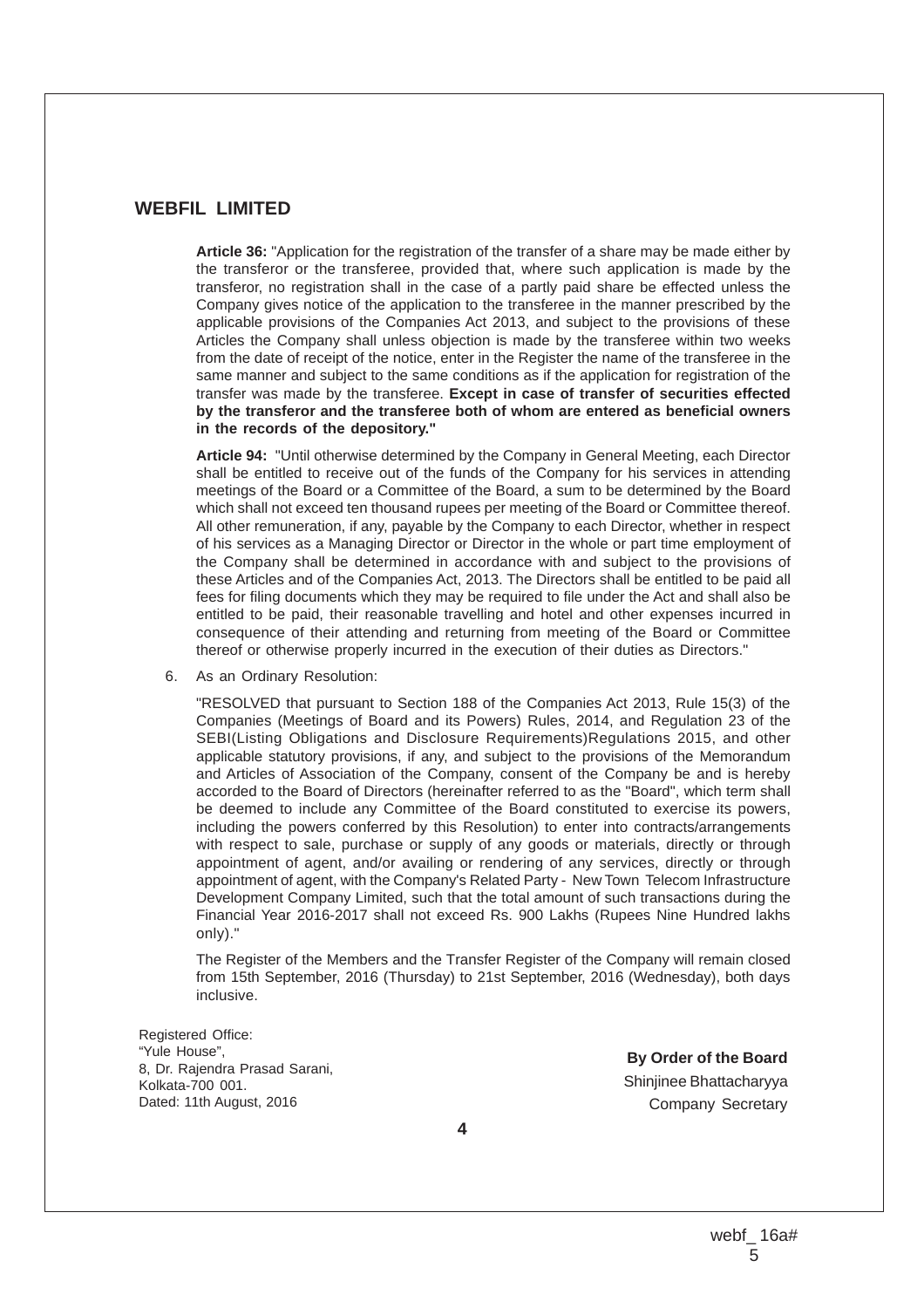

#### **Notes :**

- 1. An Explanatory Statement pursuant to Section 102 of the Companies Act, 2013 in respect of the Special Business to be transacted at the Meeting, is annexed to this Notice.
- 2. A Member entitled to attend and vote at the Meeting is entitled to appoint one or more proxies to attend and vote on a poll instead of himself / herself and a proxy need not be a member. A person can act as proxy on behalf of members not exceeding 50 (fifty) and holding in the aggregate not more than 10% (ten percent) of the total share capital of the Company. A member holding more than 10% (ten percent) of the total share capital of the Company carrying voting rights may appoint a single person as proxy and such person shall not act as a proxy for any other person or shareholder. The instrument of Proxy, in order to be effective, should be duly completed and deposited at the Registered Office of the Company not less than 48 hours before the commencement of the Meeting.
- 3. The details of Directors seeking appointment / re-appointment, in terms of the SEBI(Listing Obligations and Disclosure Requirements)Regulations, 2015, are annexed hereto and forms part of this Notice.
- 4. Messrs. MCS Share Transfer Agent Limited, 12/1/5, Manoharpukur Road, Kolkata 700 026 has been appointed as Registrar and Share Transfer Agent (RTA) of the Company.
- 5. Members holding shares in more than one account are requested to intimate to the Registrars of the Company the ledger folios to enable the Company to consolidate the same into one account.
- 6. The Securities and Exchange Board of India (SEBI) has mandated the submission of Permanent Account Number (PAN) by every participant in securities market. All the members are, therefore, requested to submit their PAN to the Company.
- 7. Members holding shares in single name are advised to make nomination in respect of their shareholding in the Company. This may be effected by way of a written request to the Company.
- 8. To support the 'Green Initiative' the Members who have not registered their e-mail addresses are requested to register the same with the Company.
- 9. In compliance with the provisions of Section 108 of the Companies Act, 2013 read with Rule 20 of the Companies (Management and Administration) Rules, 2014 as amended by the Companies (Management and Administration) Amendment Rules, 2015 and Regulation 44 of the SEBI(Listing Obligations and Disclosure Requirements)Regulations, 2015, as amended from time to time, the Company is pleased to provide members facility to exercise their right to vote on resolutions proposed to be considered at the 36th Annual General Meeting (AGM) by electronic means and the business may be transacted through e-voting services. The facility of casting the votes by the members using an electronic voting system from a place other than venue of the AGM ("remote e-voting") will be provided by National Securities Depository Limited (NSDL).

The instructions for remote e-voting are as under: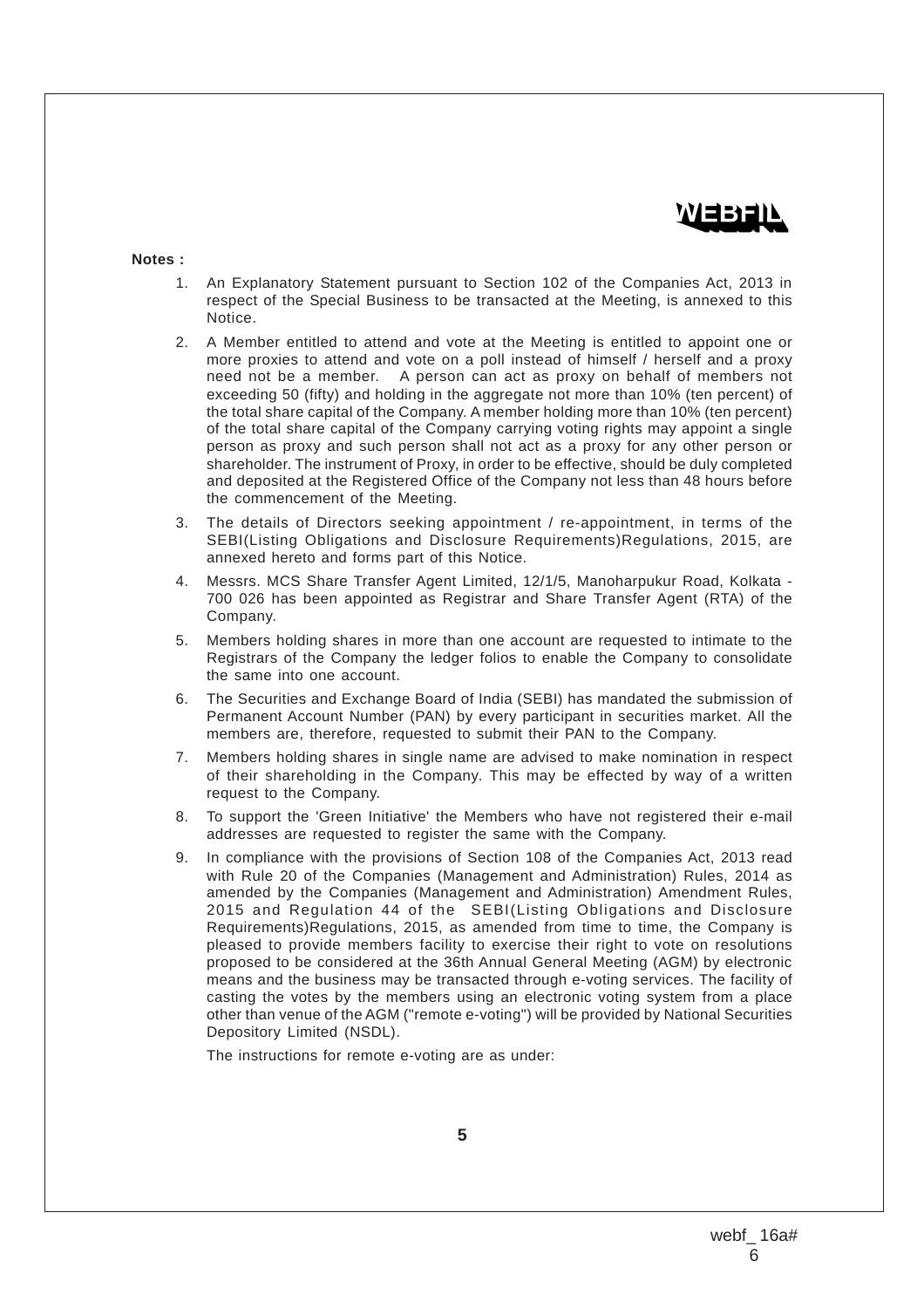- A. In case a Member receives an e-mail from NSDL (for Members whose e-mail addresses are registered with the Company):
	- i. Open the e-mail and also open PDF file namely "WEBFIL e-voting.pdf" with your Folio No. as password. The said PDF file contains your user / login ID and password for e-voting. Please note that the password is an initial password.
	- ii. Open the internet browser and type the following URL: https://www.evoting.nsdl.com.
	- iii. Click on Shareholder Login.
	- iv. If you are already registered with NSDL for e-voting then you can use your existing user / login ID and password.
	- v. If you are logging in for the first time, please enter the user / login ID and password provided in the PDF file attached.
	- vi. The Password Change Menu will appear on your screen. Change to a new password of your choice, making sure that it contains a minimum of 8 digits or characters or a combination of both. Please take utmost care to keep your password confidential.
	- vii. Once the e-voting home page opens, click on e-voting > Active Voting Cycles.
	- viii. Select "EVEN" (E-Voting Event Number) of WEBFIL Limited. Now you are ready for e-voting as Cast Vote page opens.
	- ix. Cast your vote by selecting appropriate option and click on "Submit" and also "Confirm" when prompted.
	- x. Upon confirmation, the message "Vote cast successfully" will be displayed.
	- xi. Once the vote on the resolution is cast, the Member shall not be allowed to change it subsequently.
	- xii. Institutional shareholders (i.e. other than individuals, HUF, NRI, etc.) are required to send scanned copy (PDF / JPG format) of the relevant Board Resolution / Authority letter, etc., together with attested specimen signature of the duly authorized signatory(ies) who are authorized to vote, to the Scrutinizer through e-mail to shawmanoj2003@gmail.com and / or shawmanoj2003@yahoo.co.in, with a copy marked to evoting@nsdl.co.in.
	- xiii. In case of any queries, you may refer the Frequently Asked Questions (FAQs) Shareholders and e-voting User Manual - Shareholder, available at the 'downloads' section of www.evoting.nsdl.com or call on toll free no. 1800-222-990.
	- xiv. You can also update your mobile number and e-mail id in the user profile details of the folio which may be used for sending future communication(s).
	- xv. Any person, who acquires shares of the Company and becomes member of the Company after dispatch of the notice and holding shares as on 14th September, 2016 may obtain user/login ID and password by sending a request at evoting@nsdl.co.in or mcssta@rediffmail.com.

However, if you are already registered with NSDL for e-voting then you can use your existing user/login ID and password for casting your vote. If you forgot your password, you can reset your password by using "Forgot User Details / Password" option available on www.evoting.nsdl.com or contact NSDL at the following toll free no. 1800-222-990.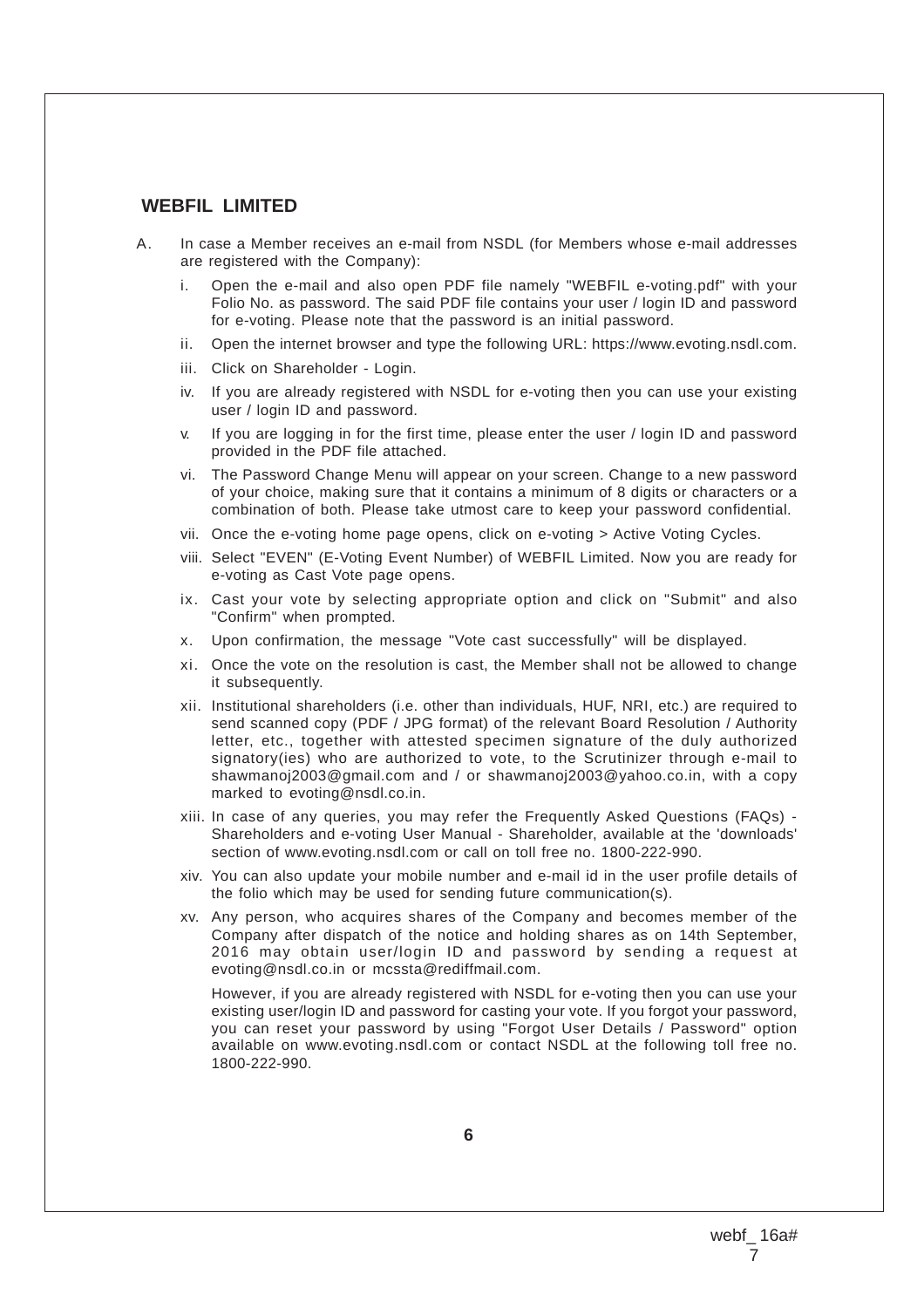

- B. In case a Member receives physical copy of the Notice of Annual General Meeting (for Members whose email addresses are not registered with the Company):
	- i. Initial password is provided in the enclosed form: EVEN (E-Voting Event Number), user / login ID and password.
	- ii. Please follow all steps from Sl. No. (ii) to Sl. No. (xii) above, to cast vote.
- C. Other Instructions:
	- i. The remote e-voting period commences on Sunday, 18th September, 2016 (9.00 a.m. IST) and ends on Tuesday, 20th September, 2016 (5.00 p.m. IST). During this period, members of the Company, holding shares, as on 14th September, 2016, may cast their vote electronically. The remote e-voting module shall be disabled by NSDL for voting thereafter. Once the vote on a resolution is cast by the Member, he / she shall not be allowed to change it subsequently.
	- ii. The voting rights of Members shall be in proportion to their shares of the paid up equity share capital of the Company as on 14th September, 2016.
	- iii. Shri Manoj Prasad Shaw, Practising Company Secretary (Membership No. FCS 5517), Proprietor of Manoj Shaw & Co., Company Secretaries, has been appointed as the Scrutinizer to scrutinize the voting at the AGM and remote e-voting process in a fair and transparent manner.
	- iv. Facility for voting through polling paper shall be made available at the 36th Annual General Meeting and members attending the meeting who have not already cast their vote by remote e-voting shall be able to exercise their rights at the concerned meeting.
	- v. The Scrutinizer shall, after conclusion of voting at the general meeting, first count the votes cast at the meeting, thereafter unblock the votes cast through remote evoting within a period not exceeding 3 (three) working days from the conclusion of the remote e-voting period, in the presence of at least 2 (two) witnesses not in the employment of the Company and make not later than 3 (three) days of conclusion of the meeting, a consolidated Scrutinizer's Report of the total votes cast in favour or against, if any, to the Chairman of the Company who will countersign the same and declare the result of voting forthwith.
	- vi. Members who have cast their vote by remote e-voting prior to the meeting may also attend the meeting but shall not be entitled to cast their vote again.
	- vii. Members of the company holding shares as on 14th September, 2016, may opt for remote e-voting or voting at the AGM through polling paper.
	- viii. The results declared along with the Scrutinizer's Report shall be placed on the Company's Website www.webfilindia.com and on the Website of NSDL www.evoting.nsdl.com immediately on declaration of result by the Chairman and communicated to The Calcutta Stock Exchange Limited (CSE), where the shares of the Company are listed.
- 10. All documents referred to in the accompanying Notice and the Explanatory Statement shall be open for inspection at the Registered Office of the Company during normal business hours (09.30 am to 6.00 pm) on all working days, up to and including the date of Annual General Meeting of the Company.
- **11. KINDLY BRING YOUR COPY OF THE ANNUAL REPORT TO THE MEETING.**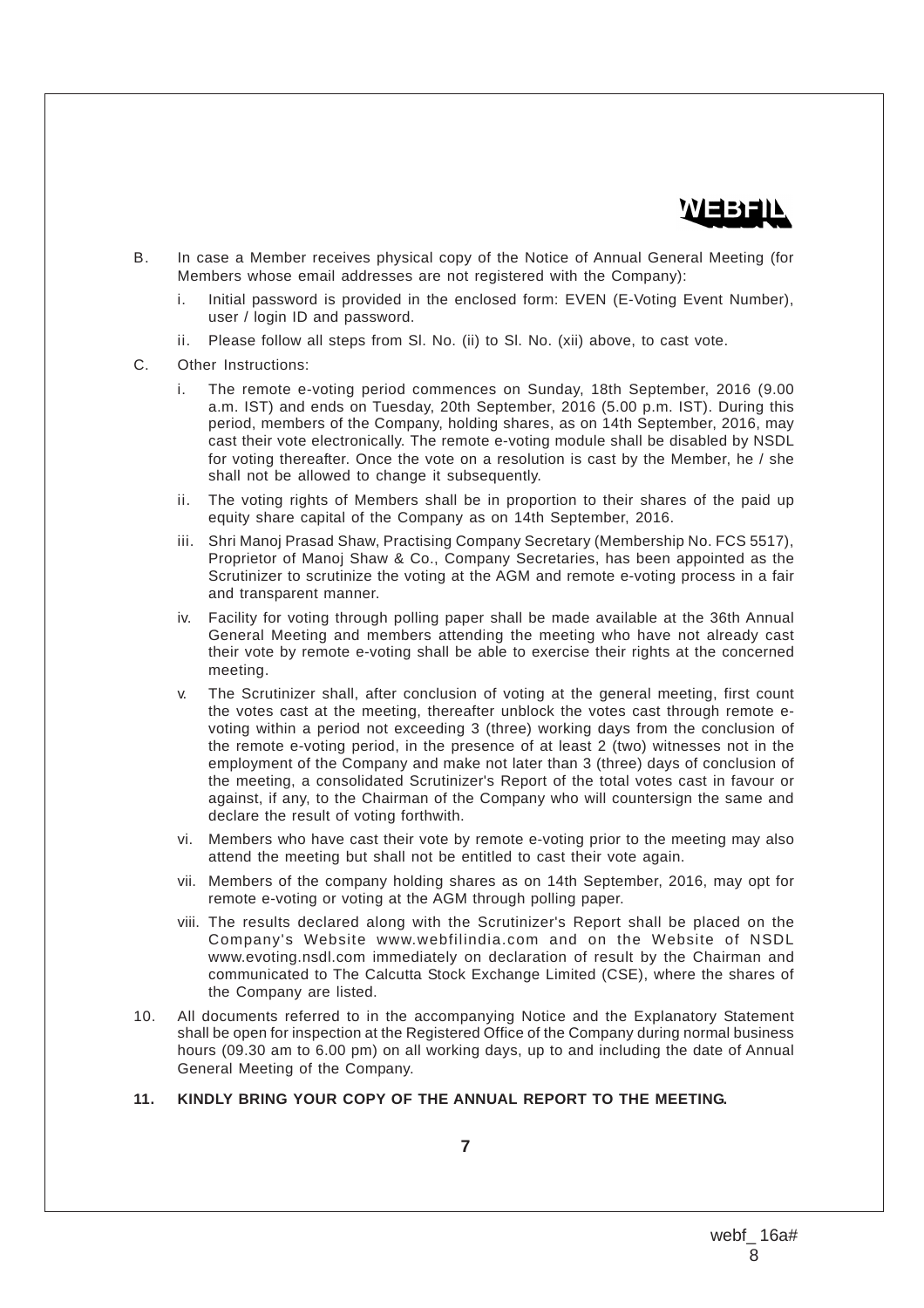#### **Details of Director seeking Re-appointment at the Annual General Meeting [In pursuance of SEBI(Listing Obligations and Disclosure Requirements)Regulations, 2015]**

| Name of Director                                                                                                     | Shri Sunil Munshi                                                                                                                                                                                                                                                                                                                                                                                                                                                                                                                             |
|----------------------------------------------------------------------------------------------------------------------|-----------------------------------------------------------------------------------------------------------------------------------------------------------------------------------------------------------------------------------------------------------------------------------------------------------------------------------------------------------------------------------------------------------------------------------------------------------------------------------------------------------------------------------------------|
| DIN                                                                                                                  | 02749579                                                                                                                                                                                                                                                                                                                                                                                                                                                                                                                                      |
| Date of Birth                                                                                                        | 22nd August, 1957                                                                                                                                                                                                                                                                                                                                                                                                                                                                                                                             |
| Date of Appointment                                                                                                  | 27th May, 2011                                                                                                                                                                                                                                                                                                                                                                                                                                                                                                                                |
| Expertise in specific<br>functional area                                                                             | Administration, Planning, Sales & Marketing and Research Expansion                                                                                                                                                                                                                                                                                                                                                                                                                                                                            |
| Number of Meetings of the Board<br>attended during the year                                                          | All four                                                                                                                                                                                                                                                                                                                                                                                                                                                                                                                                      |
| Qualification                                                                                                        | Bachelors Degree in Agriculture & Animal Husbandry                                                                                                                                                                                                                                                                                                                                                                                                                                                                                            |
| Shareholding in the<br>Company                                                                                       | <b>NIL</b>                                                                                                                                                                                                                                                                                                                                                                                                                                                                                                                                    |
| List of other Listed Entities where<br>Directorship held                                                             | 1.<br>Andrew Yule & Co. Ltd. (AYCL)<br>2.<br>Tide Water Oil Co. (I) Ltd.                                                                                                                                                                                                                                                                                                                                                                                                                                                                      |
| Chairman / Member<br>of the Committees<br>of the Board across<br>all Listed Entities<br>in which he is a<br>Director | Member - Committee of the Board of Directors(AYCL)<br>Chairman - Corporate Social Responsibility<br>Committee(AYCL)<br>Chairman - Risk Management Committee(AYCL)<br>Member - Nomination & Remuneration Committee(Tide Water Oil Co. (I) Ltd.)<br>Member - Compensation Committee(Tide Water Oil Co. (I) Ltd.)<br>Member - Committee of the Board of Directors(Tide Water Oil Co. (I) Ltd.)<br>Member - Risk Management Committee(Tide Water Oil Co. (I) Ltd.)<br>Chairman - Stakeholders Relationship Committee(Tide Water Oil Co. (I) Ltd.) |
| Chairman / Member<br>of the Committees<br>of the Board of<br>Directors of the Company                                | Member - Committee of the Board of Directors<br>Member - Nomination & Remuneration Committee<br>Member - Stakeholders Relationship Committee<br>Member - Risk Management Committee                                                                                                                                                                                                                                                                                                                                                            |
| Disclosure of relationships between<br>Directors inter-se                                                            | No relationship shared between Directors inter-se                                                                                                                                                                                                                                                                                                                                                                                                                                                                                             |
| Terms and conditions of appointment                                                                                  | Shri Sunil Munshi, a Non-Executive Director on the Board of the Company,<br>is entitled to receive Sitting Fees as approved by the Board of Directors for<br>attending meetings of the Board and its Committees of which he is a member.<br>Such Sitting Fees are paid to Andrew Yule & Company Limited, as per his<br>directions. Apart from this, he has no pecuniary relationship with the Company<br>in his personal capacity.                                                                                                            |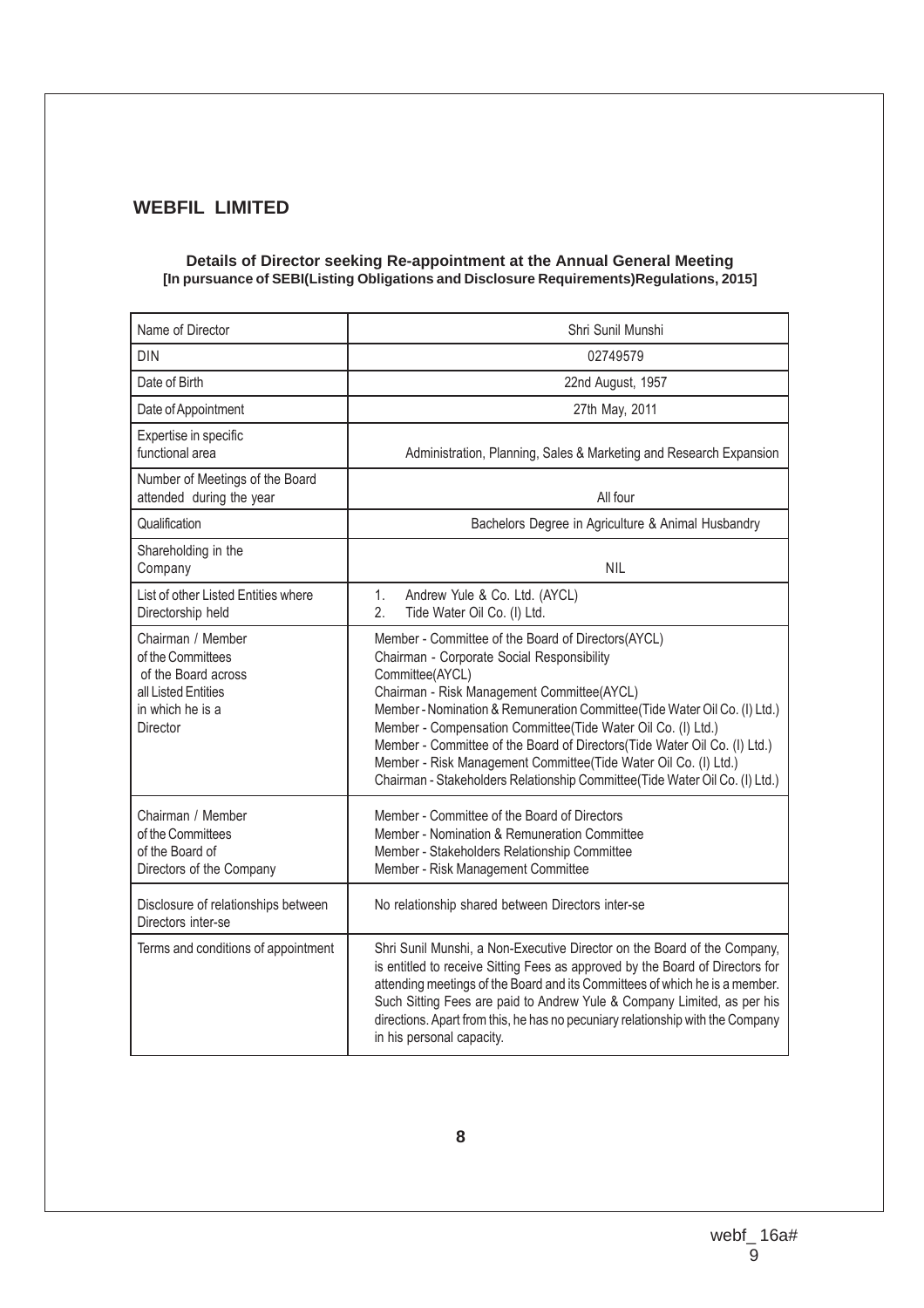

# **EXPLANATORY STATEMENT PURSUANT TO SECTION 102 OF THE COMPANIES ACT, 2013**

### **Item No. 4 :**

At present, there are three Directors on the Board of Directors of the Company nominated by West Bengal Industrial Development Corporation Limited ("WBIDC"), although the Articles of Association of the Company have not been altered to authorise WBIDC to nominate more than two Directors where the total number of the Directors exceeds five. Therefore, the alterations as given under Item No. 4 of the Notice are required to be made in the Articles of Association of the Company to authorise WBIDC to nominate a maximum of three directors on the Board of the Company.

The names of the Directors interested in the said resolution and the nature of their interest is as follows:

#### **Name of the Director Nature of interest**

1. Shri Jayanta Ray Director nominated by WBIDC 2. Shri Debasis Konar **Director nominated by WBIDC** 3. Shri Ashis Chakraborty **Director nominated by WBIDC** 

The Board of Directors recommend the Special Resolution set out at Item No. 4 of the Notice for approval by the Members.

#### **Item No. 5 :**

In terms of Regulation 31(2) of the SEBI(Listing Obligations and Disclosure Requirements)Regulations, 2015, every listed entity is required to ensure that hundred per cent of shareholding of promoter(s) and promoter group is in dematerialized form and the same is maintained on a continuous basis in the manner as specified by the SEBI. Further, at least 50% of non-promoter holding shall be held in dematerialized form as per Circular No. CIR/CFD/CMD/13/2015 issued by SEBI. The shares of the Company are yet to be dematerialized. Therefore, certain alterations in the Articles of Association as appearing under Item No. 5 of the Notice have been proposed that are in pursuance of the aforestated regulatory requirements and will enable compliance with the same.

The revision in the upper limit of sitting fees payable to Directors of the Company for attending meetings of the Board or committees thereof will allow Directors' sitting fees to be increased by the Board after a considerable period of time. Therefore, the Members are requested to accord their consent to the alteration required to be made in the Articles of Association of the Company to enable revision in the amount of Sitting Fees.

None of the Directors and/or Key Managerial Personnel of the Company and their relatives are concerned or interested, financial or otherwise, in the said resolution.

The Board of Directors recommend the Special Resolution set out at Item No. 5 of the Notice for approval by the Members.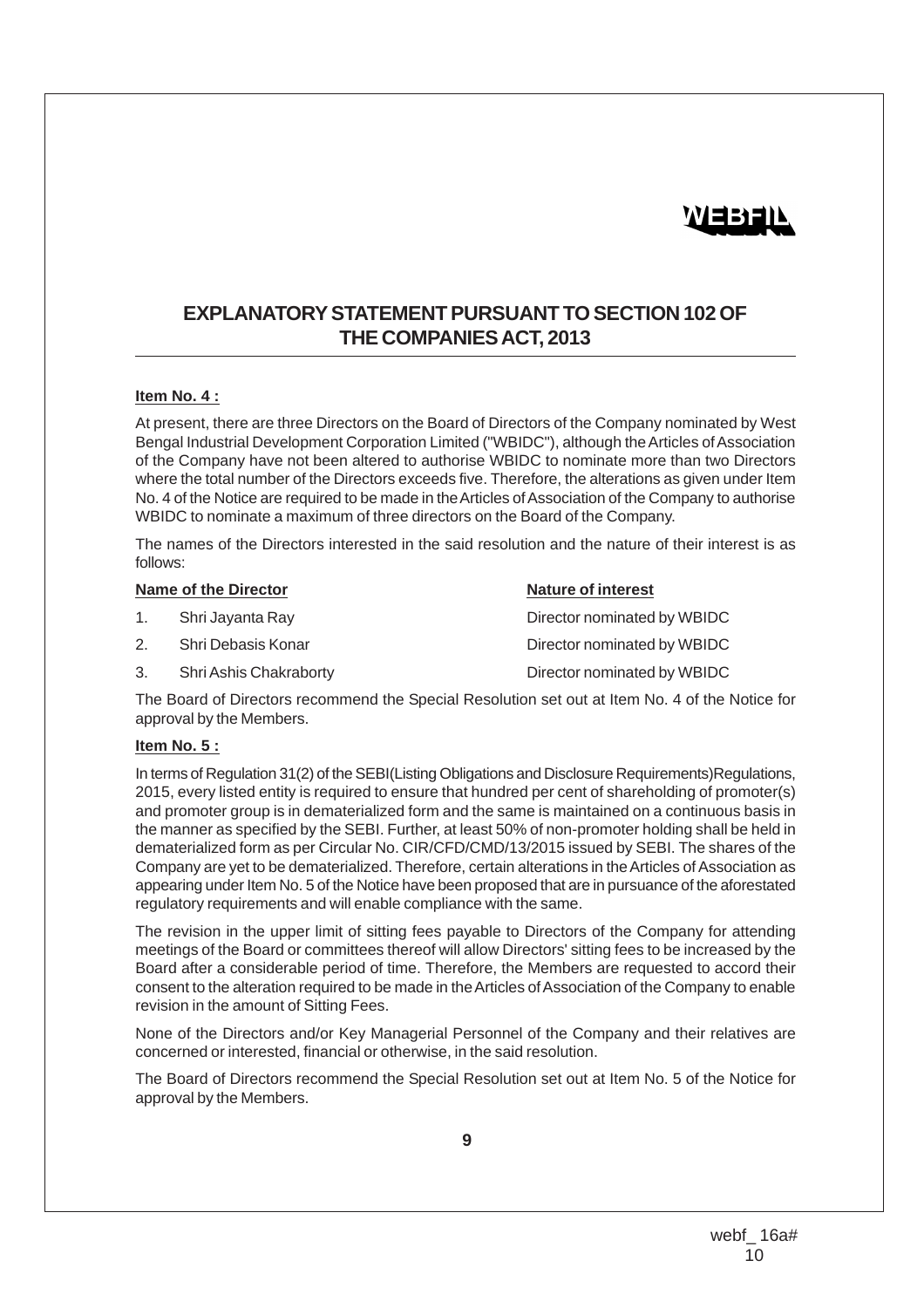### **Item No. 6 :**

The Board of Directors of the Company, on the recommendation of the Audit Committee, approved a ceiling limit of Rs. 900 lakhs for the Financial Year 2016-2017, for transactions in the nature of Sales / Service that the Company would enter into, on an arm's length basis, with New Town Telecom Infrastructure Development Company Limited (NTTIDCO), which, being a Joint Venture of the Company, is also its Related Party as per Accounting Standard 18.

In terms of the provisions of Section 188 of the Companies Act 2013, read with Rule 15(3) of the Companies (Meetings of Board and its Powers) Rules, 2014, prior approval of the company by a resolution is required for according consent to transactions to be entered into as contracts or arrangements with respect to sale, purchase or supply of any goods or materials, directly or through appointment of agent, where the amount of the transactions in the Financial Year would exceed ten per cent. of the turnover of the company or rupees one hundred crore, whichever is lower, or with respect to availing or rendering of any services, directly or through appointment of agent, where the amount of such transactions in the Financial Year would exceed ten per cent. of the turnover of the company or rupees fifty crores, whichever is lower. The Turnover as aforesaid needs to be computed on the basis of the Audited Financial Statement of the preceding Financial year. Further, as per Regulation 23(4) of the SEBI(Listing Obligations and Disclosure Requirements)Regulations, 2015, all material related party transactions shall require approval of the shareholders through resolution and the related parties shall abstain from voting on such resolutions whether the entity is a related party to the particular transaction or not, and as per Regulation 23(1) of the SEBI(Listing Obligations and Disclosure Requirements)Regulations, 2015, a transaction with a related party shall be considered material if the transaction(s) to be entered into individually or taken together with previous transactions during a financial year, exceeds ten percent of the annual consolidated turnover of the listed entity as per the last audited financial statements of the listed entity.

Since the amount of transactions to be entered into by the Company with NTTIDCO during the Financial Year 2016-2017 is likely to exceed the prescribed statutory limit for such transactions, the Members' consent is sought for implementation of the said transactions.

The names of the Directors interested in the said resolution and the nature of their interest is as follows:

| Name of the Director       | <b>Nature of interest</b> |
|----------------------------|---------------------------|
| 1. Shri Jayanta Ray        | Director, NTTIDCO         |
| 2. Shri Sunil Munshi       | Director, NTTIDCO         |
| 3. Shri A.N. Bhattacharyya | Director, NTTIDCO         |

The Board of Directors recommend the Ordinary Resolution set out at Item No. 6 of the Notice for approval by the Members.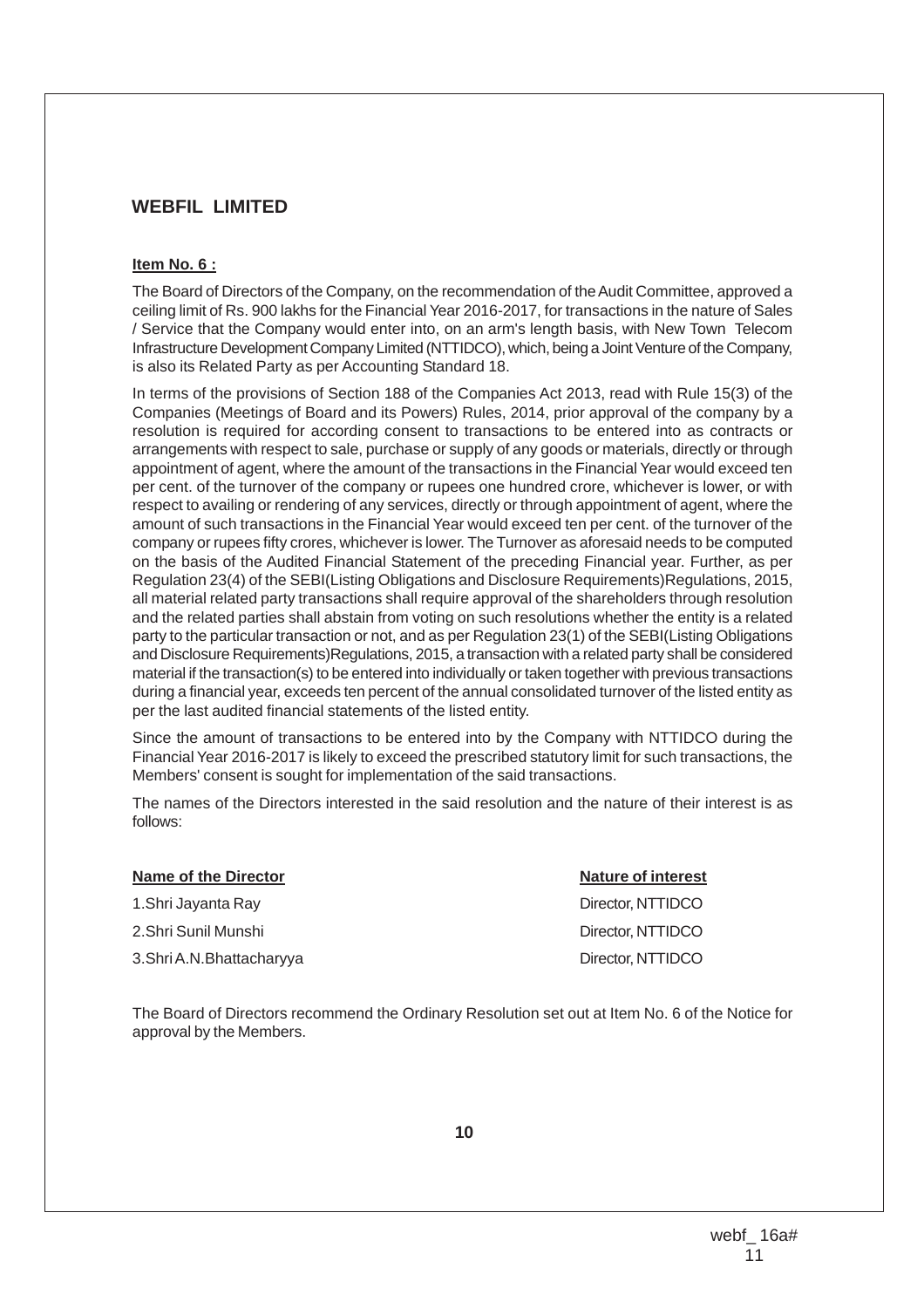W332

## **DIRECTORS' REPORT AND MANAGEMENT DISCUSSION & ANALYSIS**

#### Dear Shareholders,

Your Directors take pleasure in presenting the Annual Report on the operations of the Company together with the Audited Financial Statements for the year ended 31st March, 2016:

| 1. | <b>FINANCIAL RESULTS</b>                    |        | Year ended<br>31st March, 2016 | in Lakhs)<br>₹<br>Year ended<br>31st March, 2015 |         |  |
|----|---------------------------------------------|--------|--------------------------------|--------------------------------------------------|---------|--|
|    | Profit before Exceptional Items,            |        | 156.01                         |                                                  | 147.49  |  |
|    | Depreciation, Interest & Tax                |        |                                |                                                  |         |  |
|    | Less: Depreciation                          | 10.15  |                                | 14.57                                            |         |  |
|    | Interest                                    | 137.70 | 147.85                         | 124.51                                           | 139.08  |  |
|    | Profit before Exceptional Items and Tax     |        | 8.16                           |                                                  | 8.41    |  |
|    | Add: Exceptional Items (Waiver of Interest) |        | 0.00                           |                                                  | 254.55  |  |
|    | Profit before Tax                           |        | 8.16                           |                                                  | 262.96  |  |
|    | Provision for Taxation:                     |        |                                |                                                  |         |  |
|    | <b>Current Tax</b>                          |        |                                |                                                  |         |  |
|    | Deferred Tax                                | 2.68   | 2.68                           | 0.12                                             | 0.12    |  |
|    | <b>Profit after Tax</b>                     |        | 5.48                           |                                                  | 262.84  |  |
|    | Loss brought forward from last Accounts     |        | 845.43                         |                                                  | 1108.27 |  |
|    | Loss carried forward to the Balance Sheet   |        | 839.95                         |                                                  | 845.43  |  |

### **2. DIVIDEND**

In view of the accumulated loss of earlier years, your Directors regret their inability to recommend payment of any dividend.

### **3. PERFORMANCE**

The overall performance of the Company during the year under review is summarised hereunder:

The Turnover (net) has decreased from  $\bar{\zeta}$  2605.05 lakhs to  $\bar{\zeta}$  2502.37 lakhs. The Company earned a Profit (before Tax) of  $\bar{\tau}$  8.16 lakhs as compared to a Profit (before Tax) of  $\bar{z}$  262.96 lakhs as earned in the previous year.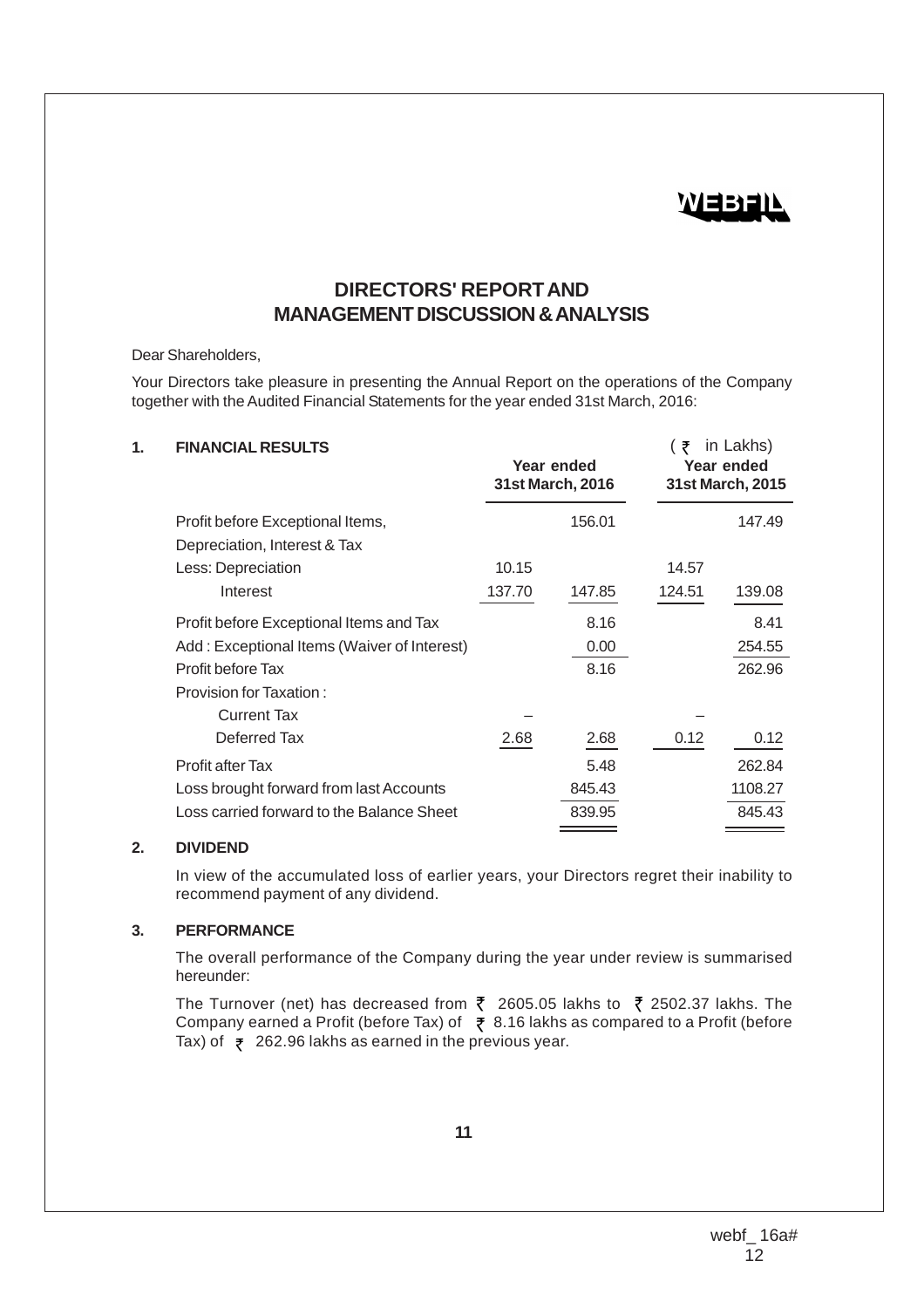The turnover of the Filament Division decreased from Rs.639.50 lakhs to Rs.592.10 lakhs during the year 2015-16. The Loss (before tax) decreased from Rs.305.94 lakhs to Rs.219.81 lakhs during the year under review.

The turnover of the Digital Division decreased from Rs.1965.55 lakhs to Rs.1910.27 lakhs during the year 2015-16. The Digital Division earned a Profit (before tax) of Rs.215.11 lakhs during the year 2015-16 as compared to a Profit (before tax) of Rs.304.06 lakhs during the previous year 2014-15.

The Directors would like to point out that the difference in the amounts of Profit (before Tax) reported for the Financial Years 2014-2015 and 2015-2016 is largely attributable to the write-back of a liability amounting to Rs. 254.55 Lakhs in the Statement of Profit and Loss for 2014-2015 under 'Exceptional Items' as a 'waiver of interest', since its provision was no longer required, consequent upon WBIDC agreeing to a One Time Settlement(OTS) of loans and accrued interest thereon repayable to them as appearing in the books of the Company on 31st March, 2014.

The Directors further wish to emphasise that despite orders approximately amounting to Rs. 5 Crores having been received by New Town Telecom Infrastructure Development Company Limited(NTTIDCO), a Joint Venture of the Company and WB HIDCO Ltd., such orders could not be executed due to imposition of Model Code of Conduct after the announcement of West Bengal Assembly Elections in the month of February 2016.

### **4. PROSPECTS**

### **4.1 FILAMENT DIVISION**

The decline in revenue generated by the Filament Division is expected to be offset by the Company's efforts at diversification into various IT related services. The Division's export at Rs. 353.32 lakhs enabled the Company to be a net foreign exchange earner.

### **4.2 DIGITAL DIVISION**

The Digital Division's new initiative in Special Projects is on a growth path. During the year, your Company executed special projects worth about Rs. 268.08 lakhs and the Company expects this business to contribute substantially to the Company's overall turnover this year also. The recently developed Railway Signalling products UFSBI and BPAC are expected to make a major contribution to the Company's growth in the coming years.

### **5. FUTURE GROWTH**

As mentioned earlier, Company's diversification into Special Projects is likely to grow further in the coming years. This apart the Company is also exploring several other alternatives for growth of their business in the field of Communication. In the railway signalling sector, our new products, UFSBI & Block Proving Axle Counter are expected to do good business this year.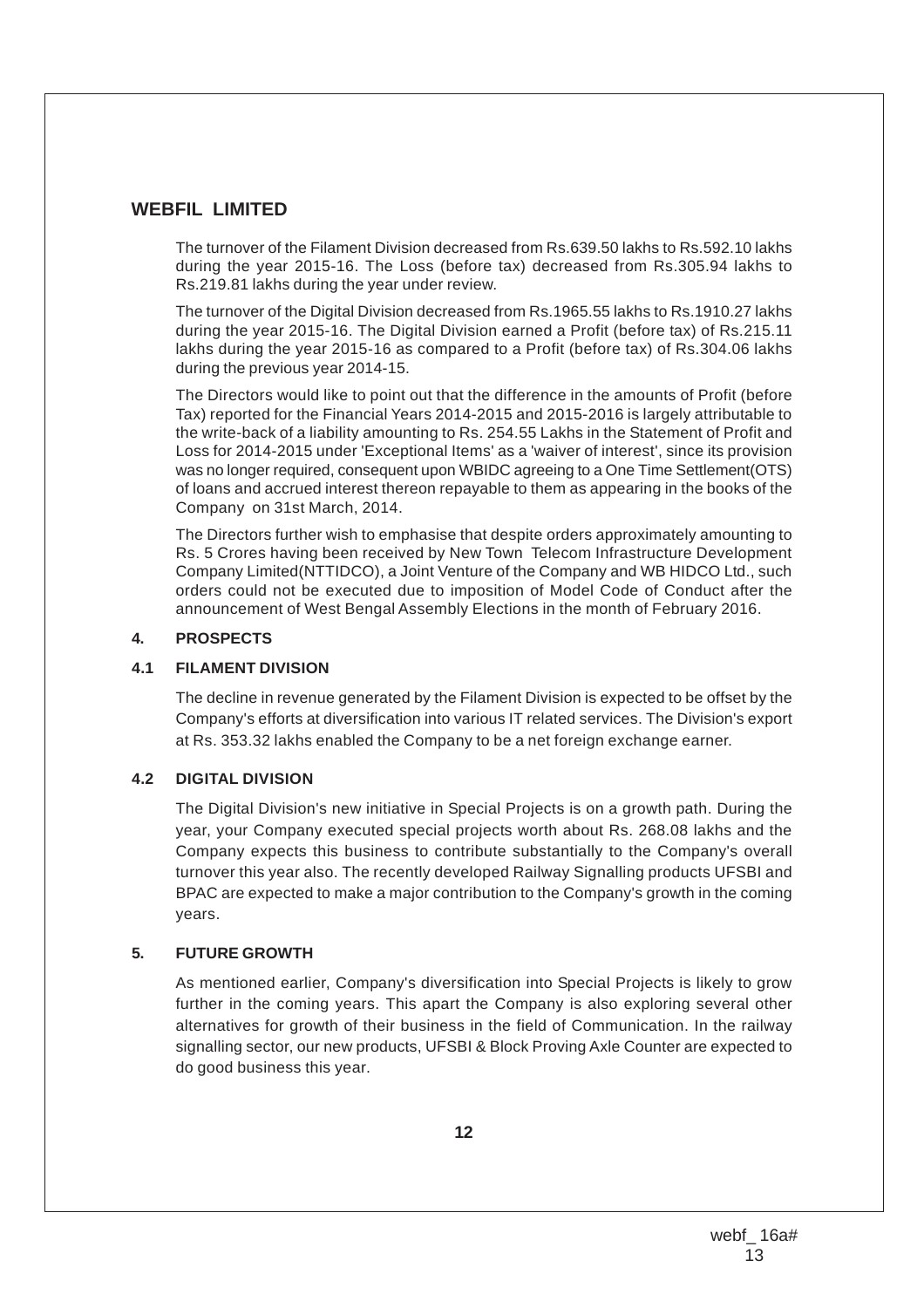

### **6. MANAGEMENT DISCUSSION & ANALYSIS REPORT**

Management Discussion & Analysis Report for the year under review, as stipulated under SEBI(Listing Obligations and Disclosure Requirements)Regulations, 2015, is presented in a separate section forming part of the Annual Report as **Annexure I.**

### **7. CORPORATE GOVERNANCE**

The report on Corporate Governance as stipulated under SEBI(Listing Obligations and Disclosure Requirements)Regulations, 2015, along with a certificate from the Statutory Auditors of the Company confirming the compliance, is annexed and forms part of the Annual Report.

### **8. DIRECTORS' RESPONSIBILITY STATEMENT**

Pursuant to the requirement under Section 134(3)(c) of the Companies Act, 2013, with respect to Directors' Responsibility Statement, it is hereby confirmed that :

- i. in the preparation of the annual accounts for the financial year ended 31st March, 2016, the applicable accounting standards had been followed along with the proper explanation relating to material departures, if any;
- ii. the Directors had selected such accounting policies and applied them consistently and made judgements and estimates that were reasonable and prudent so as to give a true and fair view of the state of affairs of the Company at the end of the financial year and of the profit and loss of the Company for that period;
- iii. the Directors had taken proper and sufficient care for the maintenance of adequate accounting records in accordance with the provisions of this Act for safeguarding the assets of the Company and for preventing and detecting fraud and other irregularities;
- iv. the Directors had prepared the annual accounts on a going concern basis;
- v. the Directors had laid down internal financial controls to be followed by the Company and that such internal financial controls were adequate and operating effectively; and
- vi. the Directors had devised proper system to ensure compliance with the provisions of all applicable laws and that such systems were adequate and operating effectively.

### **9. PARTICULARS OF LOANS, GUARANTEES AND INVESTMENTS**

Details of loans, guarantees and investments covered under the provisions of Section 186 of the Companies Act, 2013 are given in the notes to the financial statement.

#### **10. PERFORMANCE OF JOINT VENTURE COMPANIES AS PER RULE 8(1) OF THE COMPANIES (ACCOUNTS) RULES, 2014**

New Town Telecom Infrastructure Development Co. Ltd.'s (NTTIDCO) business remains stable within its area of operation and the Company is also exploring opportunities along with WEBFIL to grow their business beyond their present scope. The financial position of NTTIDCO has been mentioned in Note No. 35 of the Accounts.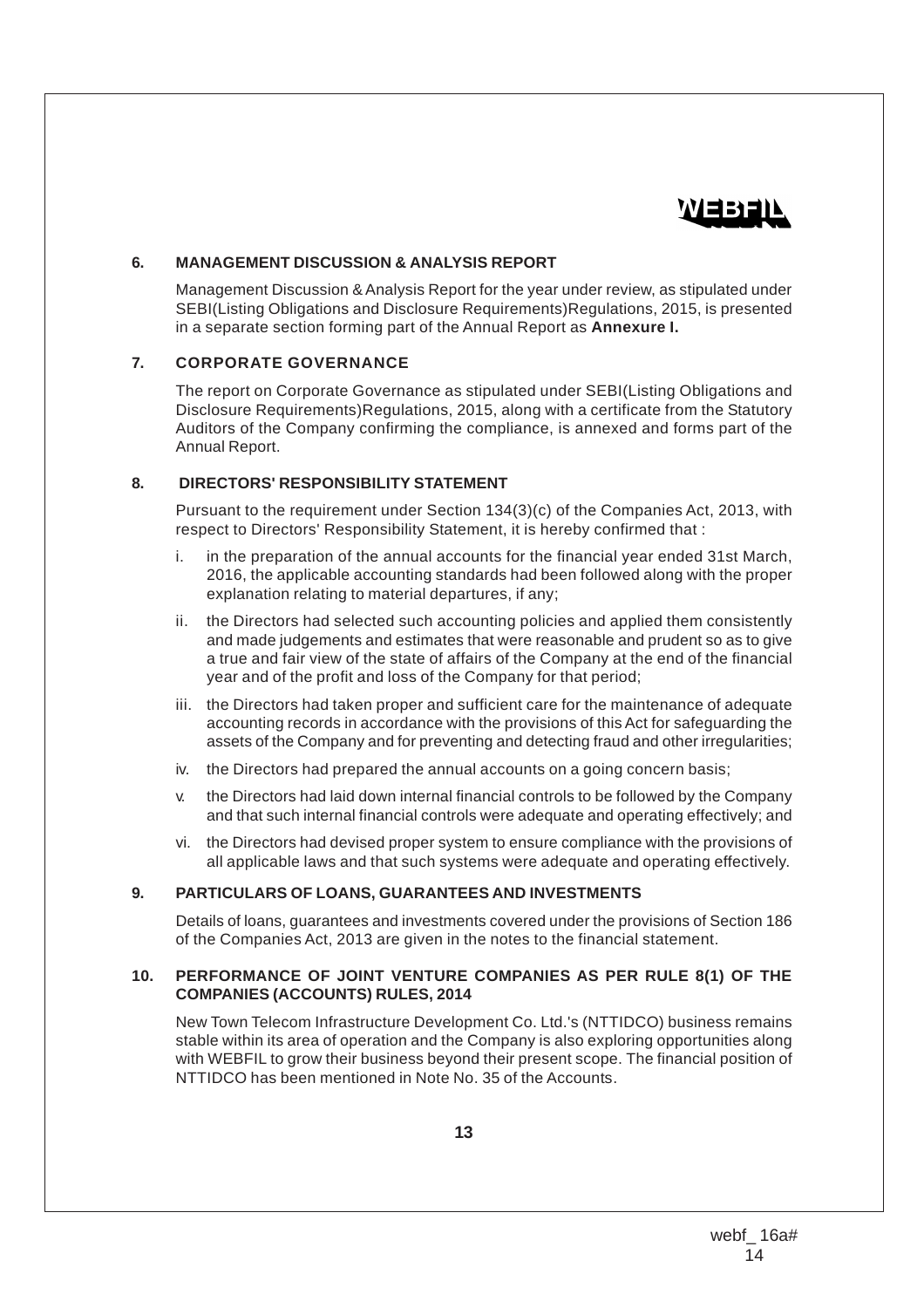### **11. ISO ACCREDITATION**

Digital Division of the Company received certificate on Management system as per ISO 9001:2008 for the scope of Design, Manufacture and Servicing of Equipments related to Digital Communications, Power Supply, Signalling, Display and Protection of Power Distribution Systems from TUV NORD CERT GmbH Certification Body, Mumbai. The Certificate is valid upto 14th September, 2018. Initial Certification was on 4th March, 2004.

### **12. MATERIAL CHANGES AND COMMITMENTS AFFECTING THE FINANCIAL POSITION OF THE COMPANY**

There has been no material change(s) and commitment(s) affecting the financial position of the Company, occurring between the end of the financial year to which these financial statements relate and the date of the report.

### **13. DIRECTORS**

The Board of Directors of the Company would like to inform you that, Smt. Sujata Roy, who was appointed as an Additional Director of the Company by the Board of Directors with effect from 26th May, 2015, in terms of Section 161(1) of the Companies Act, 2013 (Act), and, who, accordingly held office up to the following Annual General Meeting held on 23rd September, 2015, had submitted a declaration that she met the criteria for independence as provided in Section 149(6) of the Act read together with Regulation 16 of the SEBI(Listing Obligations and Disclosure Requirements) Regulations, 2015, and was eligible for appointment. The Company had further received a notice in writing under Section 160 of the Act from a Member, proposing her candidature for the office of Director, and subsequently, at the Annual General Meeting of the Company held on 23rd September, 2015, she was appointed as an Independent Director of the Company to hold office for 5 (five) consecutive years for a term upto 25th May, 2020, pursuant to the provisions of Sections 149, 150, 152 and other applicable provisions, if any, of the Companies Act, 2013 and Rules framed thereunder, read together with Schedule IV to the Act, as amended from time to time and Regulation 17 of the SEBI(Listing Obligations and Disclosure Requirements) Regulations, 2015.

In accordance with the provisions of Section 152(6)(c) of the Companies Act, 2013 and your Company's Articles of Association, Shri Sunil Munshi retires by rotation at the ensuing Annual General Meeting and is eligible for re-appointment.

The resolution seeking appointment of Shri Sunil Munshi, as Director is appearing in the Notice convening the 36th Annual General Meeting of the Company.

The brief details relating to Shri Sunil Munshi is furnished in the notes annexed to the Notice of the ensuing Annual General Meeting of the Company.

Pursuant to Schedule V of the SEBI(Listing Obligations and Disclosure Requirements) Regulations, 2015, it is disclosed that no Directors share any relationship inter se.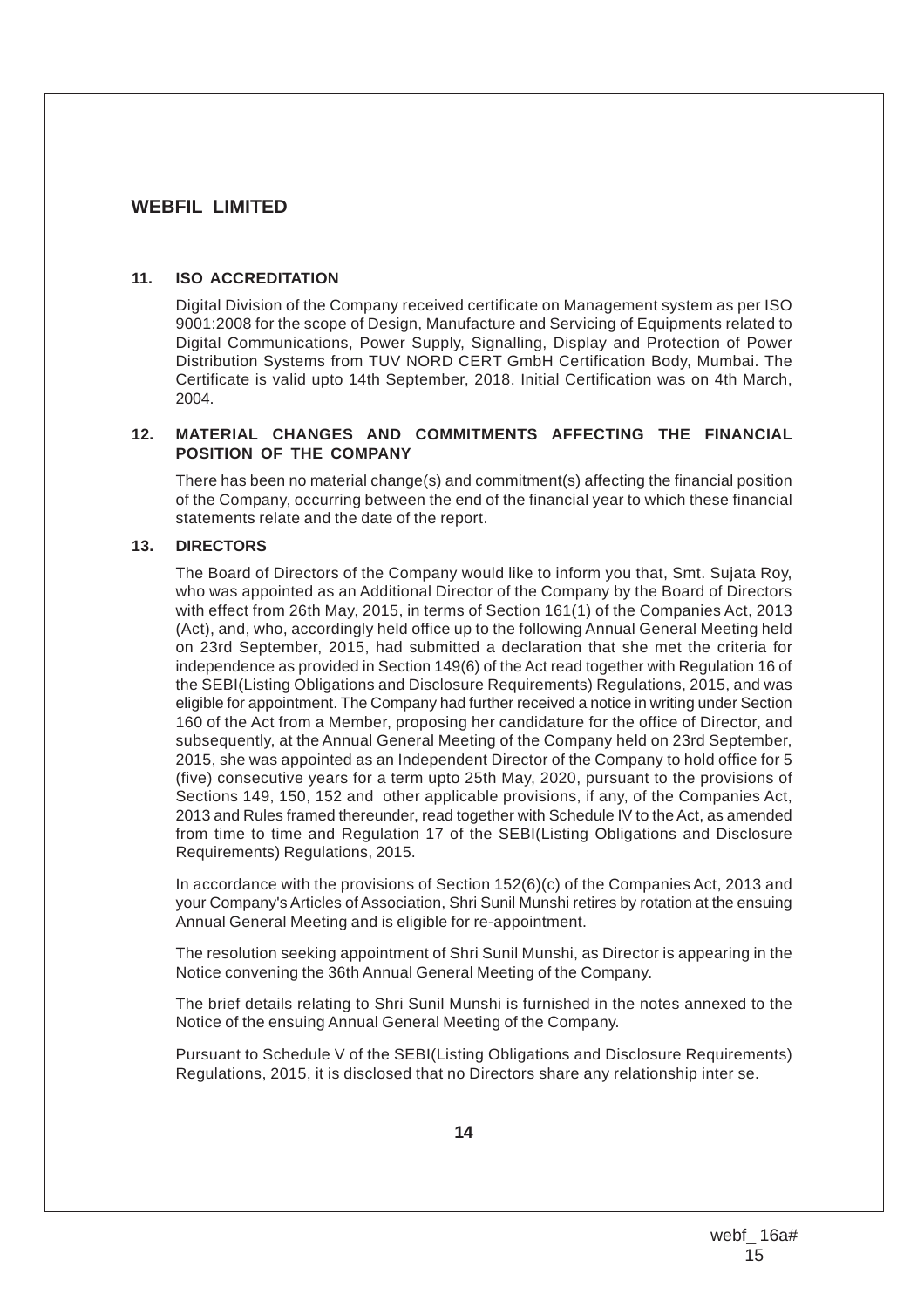

### **14. KEY MANAGERIAL PERSONNEL**

The following persons were formally appointed as Key Managerial Personnel of the Company during the year 2015-16, in compliance with the provisions of Section 203 of the Companies Act, 2013:

i. Shri Anirban Gupta, Chief Executive Officer (w.e.f. 26th May, 2015)

ii. Ms. Shinjinee Bhattacharyya, Company Secretary (w.e.f. 11th January, 2016)

Note: Shri Partha Protim Majumdar resigned from the post of Chief Executive Officer of the Company w.e.f. 26th May, 2015.

Shri Ayan Dutta resigned from the post of Company Secretary and Compliance Officer of the Company, w.e.f. 30th September, 2015.

### **15. DECLARATION BY INDEPENDENT DIRECTORS**

The Company has received the necessary declaration from all the Independent Directors of the Company in accordance with Section 149(7) of the Companies Act, 2013, that they meet the criteria of Independence as prescribed under Section 149(6) of the Companies Act, 2013 and Regulation 16(b) of SEBI(Listing Obligations and Disclosure Requirements) Regulations, 2015.

#### **16. POLICY ON DIRECTORS' APPOINTMENT & REMUNERATION**

The Company has framed a Remuneration Policy, in relation to remuneration of Directors, Key Managerial Personnel, Senior Management and other employees of the Company, as recommended by the Nomination & Remuneration Committee of the Board of Directors. The same, inter alia contains matters stated under Section 178 of the Companies Act, 2013 read with Part D of Schedule II of the SEBI(Listing Obligations and Disclosure Requirements) Regulations, 2015. The details of such policy i.e. summary, web link, etc. have been furnished in the Corporate Governance Report forming part of this Annual Report.

The Remuneration Policy, as framed, is enclosed with the Directors' Report as **Annexure II.**

Although the Remuneration Policy, inter alia, pertains to matters relating to the remuneration, perquisites for the Whole-time/Executive/Managing Director, the Directors wish to inform that at present, there are no such Directors on the Board of the Company.

### **17. ANNUAL EVALUATION OF BOARD'S PERFORMANCE**

In compliance with the Companies Act, 2013, Regulation 17(10), and Regulation 19(4) read with Part D of Schedule II of the SEBI(Listing Obligations and Disclosure Requirements)Regulations, 2015, the performance evaluation of the Board, individual Directors, and Committees of the Board was carried out for the year under review with the help of a questionnaire that was prepared after taking into consideration the various aspects of the Board's functioning, composition of the Board and its Committees, execution and performance of specific duties, obligations and governance. The performance evaluation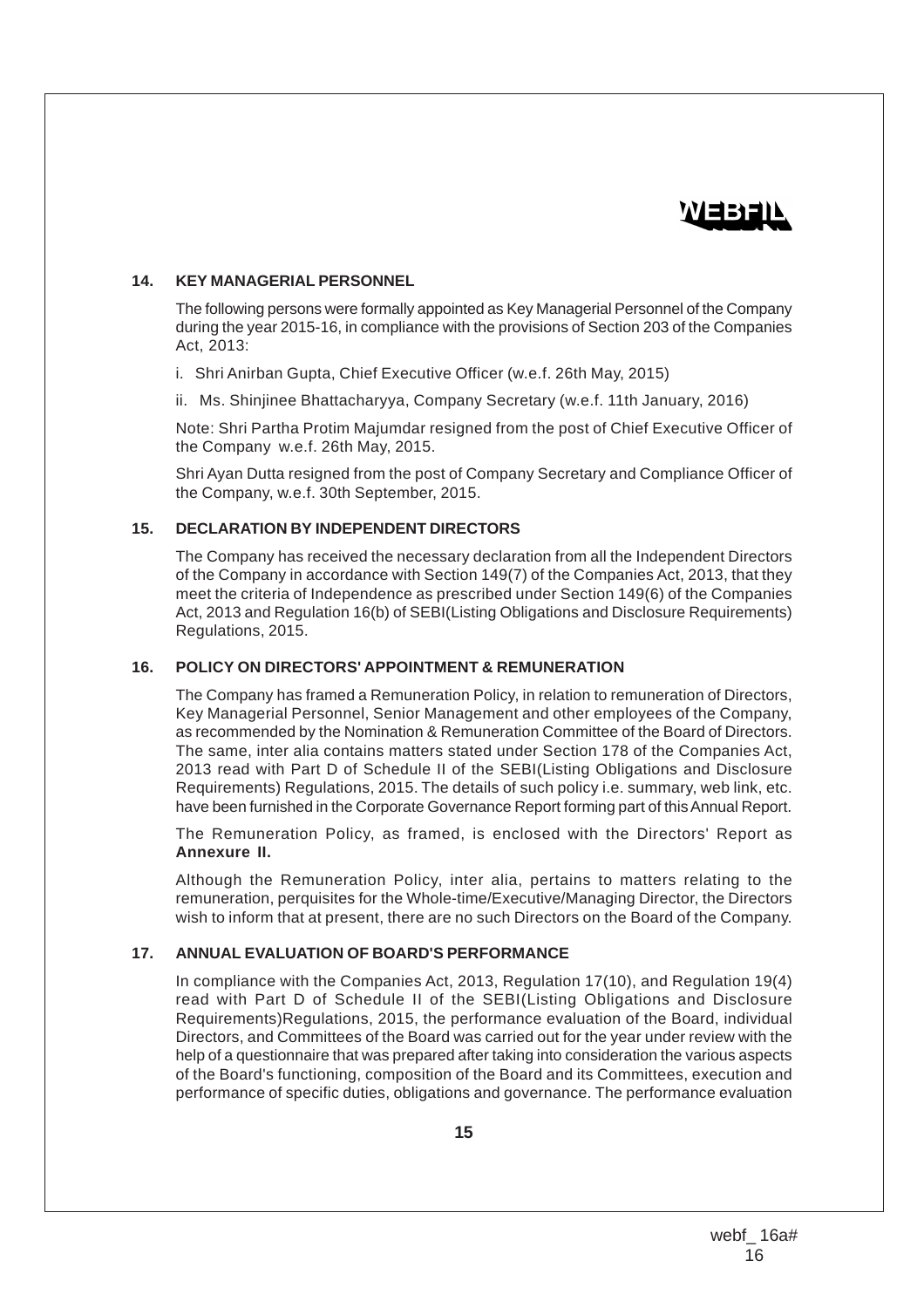of the Chairman and the Non-Independent Directors was carried out by the Independent Directors. The Board Evaluation and Diversity Policy framed by the Company, details of which are covered in the Corporate Governance Report, contains additional criteria for the aforesaid appraisal.

### **18. CORPORATE SOCIAL RESPONSIBILITY**

The Company has not developed and implemented any Corporate Social Responsibility initiatives as the provisions of Section 135 of the Companies Act, 2013 and the rules made thereunder, are not applicable to the Company.

### **19. VIGIL MECHANISM /WHISTLE BLOWER POLICY**

In compliance with the provisions of Section 177(9) of the Companies Act, 2013 and Regulation 22 of the SEBI(Listing Obligations and Disclosure Requirements)Regulations, 2015, the Company has framed a Vigil Mechanism / Whistle Blower Policy to report concerns about the Company's working or about any violation of its policies. The said Policy is disclosed on the website of the Company and may be accessed at the web link

http://www.webfilindia.com/uploads/policy/VIGIL%20MECHANISM.pdf

### **20. RISK MANAGEMENT**

Risk Management is the process of identification, assessment and prioritization of risks followed by coordinated efforts to minimize, monitor and mitigate/control the probability and/or impact of unfortunate events or to maximize the realization of opportunities.

The Board has constituted a Risk Management Committee and has also adopted a Risk Management Plan for the Company as required under Regulation 17(9) of the SEBI(Listing Obligations and Disclosure Requirements)Regulations, 2015.

Relevant details of the Risk Management Committee have been furnished under the Corporate Governance Report.

### **21. EXTRACT OF ANNUAL RETURN**

The details forming part of the extract of the Annual Return in Form MGT- 9 as required under Section 92 of the Companies Act, 2013, is marked as **Annexure III**, which is annexed hereto and forms part of the Directors' Report.

### **22. NUMBER OF MEETINGS OF BOARD OF DIRECTORS**

There were 4 (Four) meetings of the Board of Directors of the Company held during the year 2015-16 on 26th May, 2015, 11th August, 2015, 1st December, 2015 and 20th January, 2016. The intervening gap between the Meetings was within the period prescribed under the Companies Act, 2013 and SEBI(Listing Obligations and Disclosure Requirements)Regulations, 2015.

### **23. CHANGES IN SHARE CAPITAL**

The Paid-up Equity Share Capital as on 31st March, 2016 was Rs.8.53 Crores divided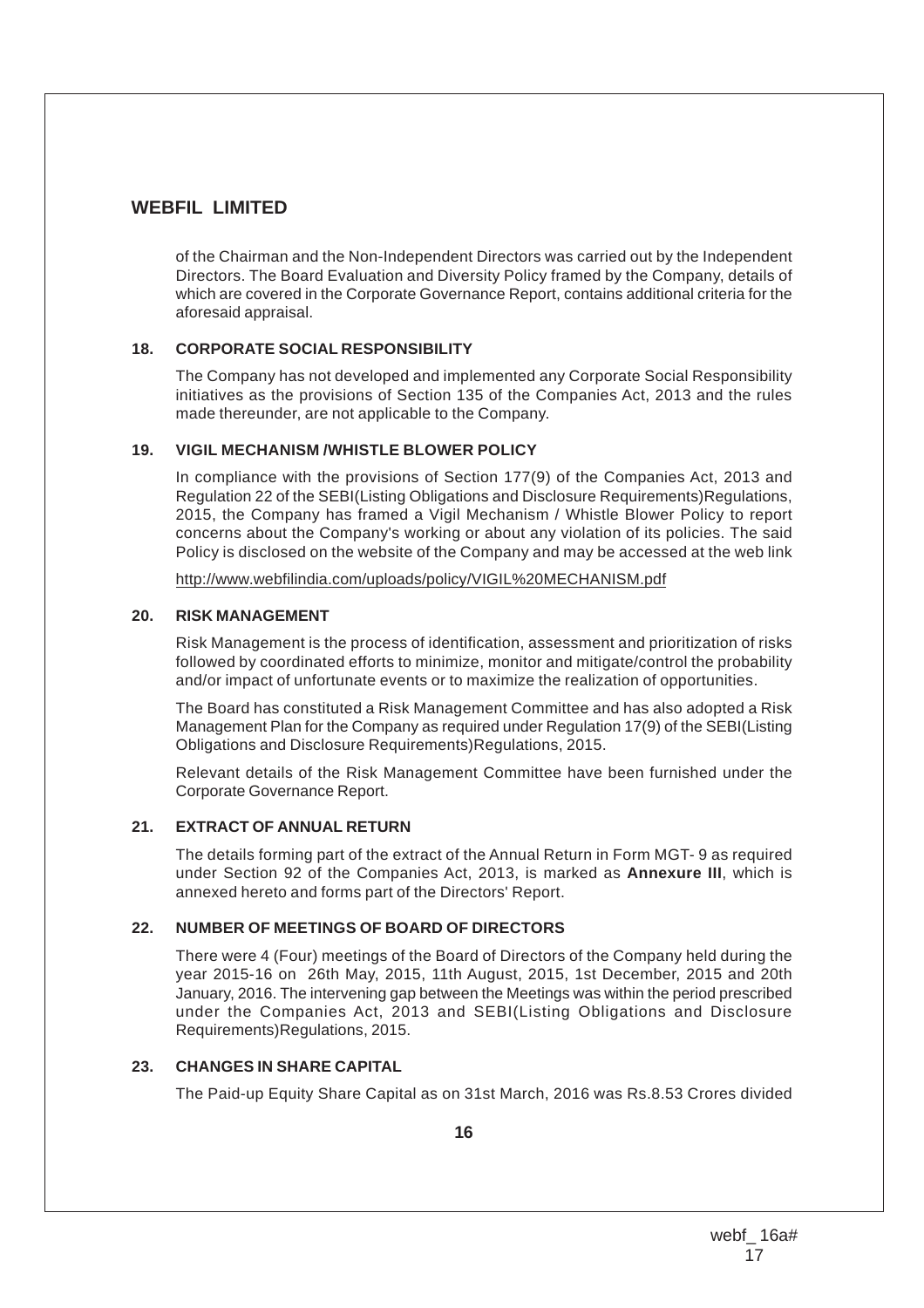

into 85,32,500 ordinary shares of Rs. 10/- each, fully paid up. During the year the Company has not issued any ordinary shares or shares with differential voting rights neither granted stock options nor sweat equity.

### **24. AUDIT COMMITTEE**

The Audit Committee of the Board of Directors of the Company comprises of Shri Sujit Chakravorti as the Chairman, Shri Asoke Kumar Dutt and Shri Soumen Das. The Company Secretary is the Secretary of the Committee. The Chief Executive Officer and Chief Financial Officer are permanent invitees to the meetings of the Committee. During the year there was no instance where the Board had not accepted the recommendation of the Audit Committee.

The details of terms of reference of the Audit Committee, number and date of meetings held, attendance of the Directors and remuneration paid to them are given separately in the attached Corporate Governance Report.

#### **25. NOMINATION AND REMUNERATION COMMITTEE**

A Nomination and Remuneration Committee was constituted with Shri Sujit Chakravorti as the Chairman, Shri Asoke Kumar Dutt, Shri Soumen Das, Shri Sunil Munshi and Shri Amiya Narayan Bhattacharyya as Members of the Committee. The Company Secretary acts as the Secretary of this Committee. The Chief Executive Officer and Chief Financial Officer are permanent invitees to the meeting.

The details of terms of reference of the Nomination and Remuneration Committee are given separately in the attached Corporate Governance Report.

### **26. RELATED PARTY TRANSACTIONS**

All Related Party Transactions that were entered into during the financial year were on an arm's length basis and were in the ordinary course of business. Details pertaining to materially significant transactions with related parties during the financial year at arm's length price have been disclosed in Form No. AOC-2 as appearing in Annexure IV to the Board's Report in terms of Section 134 of the Act read with Rule 8 of the Companies (Accounts) Rules, 2014.

All Related Party Transactions were placed before the Audit Committee for approval.

The policy on Related Party Transactions as approved by the Board is disclosed on the website of the Company and may be accessed at the web link

http://www.webfilindia.com/uploads/policy/Related%20Party%20Transaction%20Policy.pdf

### **27. DISCLOSURES UNDER RULE 8(5) OF COMPANIES (ACCOUNTS) RULES, 2014**

- i. Financial summary or highlights : As detailed under the heading 'Performance'
- ii. Change in the nature of business, if any : None
- iii. Details of Directors or Key Managerial Personnel (KMP), who were appointed or resigned during the year: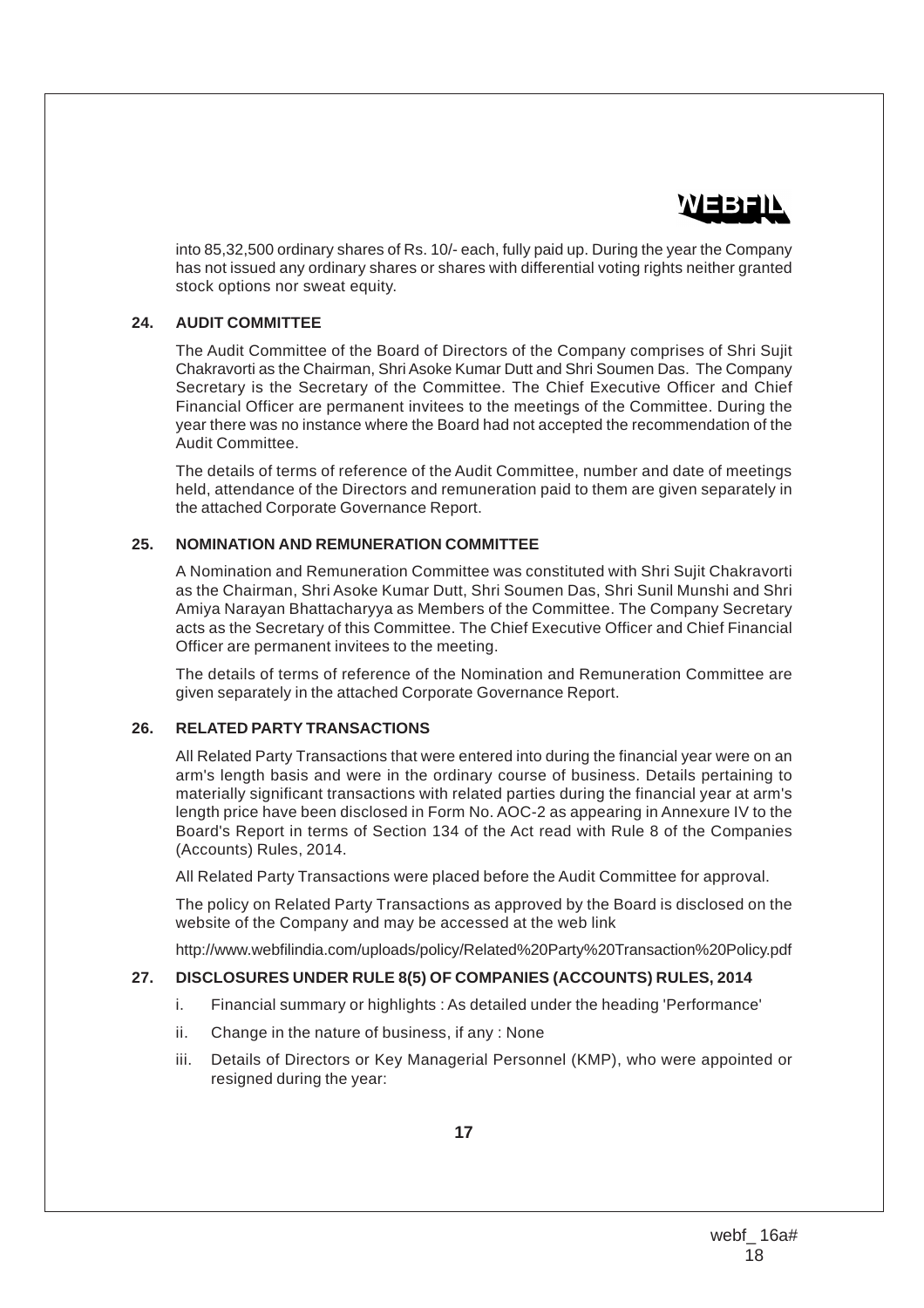|  | a. | Director(s) appointed |  | Smt. Sujata Roy |
|--|----|-----------------------|--|-----------------|
|--|----|-----------------------|--|-----------------|

- b. Director(s) resigned : None
- c. KMP(s) appointed : Shri Anirban Gupta Ms. Shinjinee Bhattacharyya
- d. KMP(s) resigned : Shri Ayan Dutta Shri Partha Protim Majumdar
- iv. Names of Companies which have become or ceased to be Subsidiaries, Joint Venture Companies or Associate Companies during the year: There were no such Companies in terms of the provisions of the Companies Act, 2013.
- v. Details relating to deposits: There were no fixed deposits of the Company from the public, outstanding at the end of the financial year. No fixed deposit has been accepted during the year and as such, there is no default in repayment of the said deposits.
- vi. There has not been any deposit, which is not in compliance with the requirements of Chapter V of the Companies Act, 2013.
- vii. No significant and material orders have been passed by any Regulator(s) or Court(s) or Tribunal(s) impacting the going concern status and Company's operations in future.
- viii. Adequacy of Internal Financial Control: Your Company has an adequate system of internal control procedure as commensurate with the size and nature of business, which ensures that all assets are safeguarded and protected against loss and all transactions are recorded and reported correctly.

The internal control system of the Company is monitored and evaluated by M/s. A. N. Chatterjee & Co., Chartered Accountants, Internal Auditor of the Company and their audit reports are periodically reviewed by the Audit Committee of the Company.

The scope of Internal Audit includes scrutiny of Sales Order, Sales Bill, Credit Notes, Tenders, Purchase Orders received and others, which are also considered by the Statutory Auditors while conducting audit of the Annual Financial Statements.

#### **28. DISCLOSURE AS PER RULE 5(1) OF COMPANIES (APPOINTMENT & REMUNERATION OF MANAGERIAL PERSONNEL) RULES, 2014**

Disclosure pertaining to remuneration and other details as required under Section 197(12) of the Companies Act, 2013 read with Rule 5(1) of the Companies (Appointment and Remuneration of Managerial Personnel) Rules, 2014 is enclosed with this report as **Annexure V.**

#### **29. PARTICULARS OF EMPLOYEES - RULE 5(2) & 5(3) OF COMPANIES (APPOINTMENT & REMUNERATION OF MANAGERIAL PERSONNEL) RULES, 2014**

Disclosure pertaining to remuneration and other details as required under Section 197(12) of the Companies Act, 2013 read with Rules 5(2) & 5(3) of the Companies (Appointment and Remuneration of Managerial Personnel) Rules, 2014 is enclosed with this report as **Annexure VI.**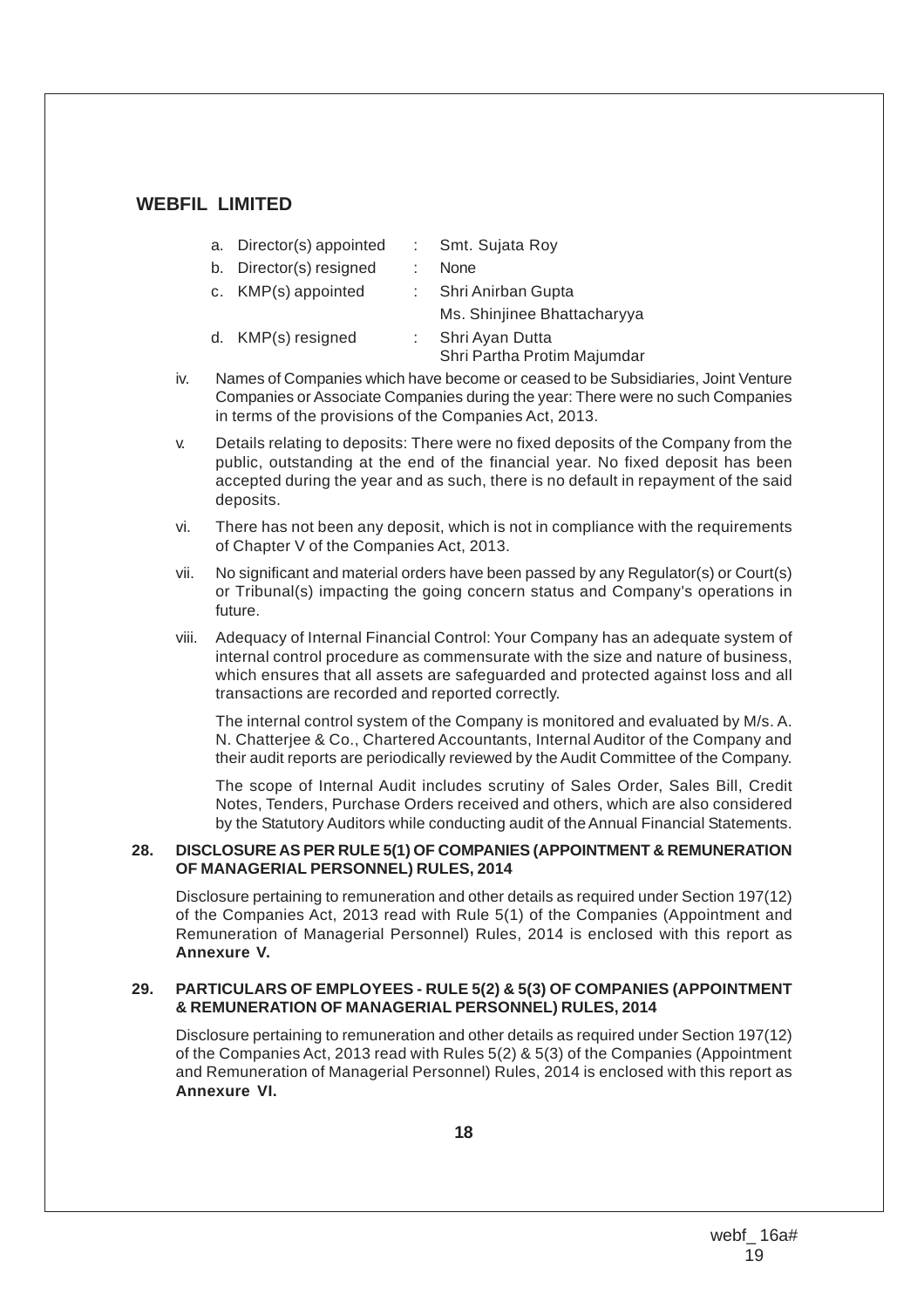

### **30. AUDITOR & AUDITOR'S REPORT STATUTORY AUDITORS**

The Comptroller & Auditor General of India had appointed M/s. ADD & Associates, Chartered Accountants, as Statutory Auditors of the Company for the year ended 31st March, 2016 pursuant to the provisions of Section 139(5) of the Companies Act, 2013.

The Statutory Auditors, in their Report to the members of the Company had drawn attention to the following paragraph pertaining to "Emphasis of Matter":

"Attention is specially invited to **Accounting Standard (AS) 27 Financial Reporting of Interest in Joint Venture** which mandates that a venture should disclose, in its separate financial statements, the aggregate amount of each of assets, liabilities, income and expenses related to its interest in the jointly controlled entities. However for the period under reporting **audited** figures of 31st March, 2015 and **unaudited** figures of 31st March 2016 has been disclosed."

In respect of the comments made by the Statutory Auditors in their report, your Directors have stated that:

i. Audited financial statements in respect of Joint Venture Company (JV) for the year ended 31st March, 2016 could not be disclosed as Audit of Accounts of the JV was not completed at the time, the Company's Accounts for the aforesaid year was closed and Statutory Auditor submitted their reports. However, the Audited Financial Statements of the Joint Venture Company for the year ended 31st March, 2016, have subsequently been received, and pursuant to Section 129(3) of the Companies Act, 2013 read with Rule 5 of the Companies(Accounts)Rules 2014, Form AOC-1 containing the salient features of these statements has been enclosed with this report as **Annexure VII.**

The Comptroller & Auditor General of India vide its letter Ref. No. /CA.V/COY/WEST BENGAL,WEBFIL(1)/86 dated 6th July, 2015 has appointed M/s. ADD & Associates, Chartered Accountants, P-168, Sector-B, Metropolitan Co-op. Hsg. Soc. Ltd., Kolkata- 700105, as Statutory Auditors of the Company for the year ended 31st March,2017.

#### **SECRETARIALAUDITOR**

Pursuant to the provisions of Section 204 of the Companies Act, 2013 and the Companies (Appointment and Remuneration of Managerial Personnel) Rules, 2014, the Company has appointed Shri Deepak Swain (C.P. No. 9131), Proprietor of M/s. S. Deepak & Associates, Company Secretaries, 7A, Bentinck Street (New Wing), 1st Floor, Room No.-101, Kolkata -700001, to undertake the Secretarial Audit of the Company. The Secretarial Auditor's Report is attached hereto as **Annexure VIII** and forms a part of this report of Directors.

In his Report, the Secretarial Auditor has made the following comments:

"The Company has not published the Un-audited financial result for the 1st quarter (ended on 30 June 2015) . Except for the last quarter of the financial year ending 31st March, 2016 the Company has not published the advertisements for notice of calling Board meeting for the approval of financial results."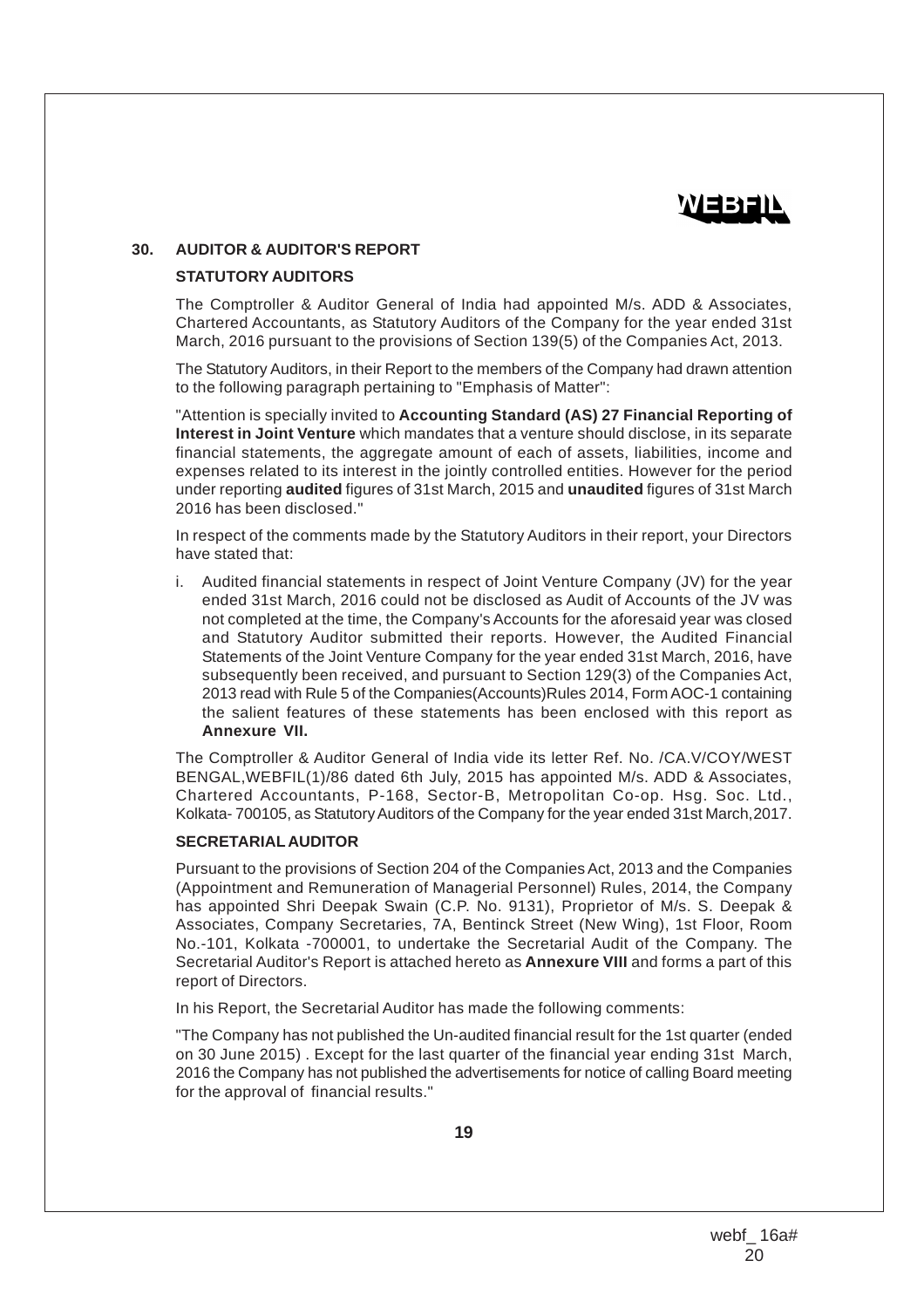In respect of the comments made by the Secretarial Auditor in his report, your Directors have stated that :

i. The Company could not publish the Unaudited Financial Results for the first quarter of the Financial Year 2015-2016 ended on 30th June, 2015, or the Notice of the Board Meetings held for consideration and approval of Financial Results of the 1st, 2nd, and 3rd quarters of the Financial Year 2015-2016, as per the various clauses of Listing agreement for the period - 1st April 2015 to 30th November 2015, and as per various Regulations of the SEBI(Listing Obligations and Disclosure Requirements)Regulations, 2015 for the period - 1st December, 2015 to 31st March, 2016, and other provisions of the Companies Act, 2013, due to inadvertent omission.

However, the unaudited financial results for the quarter and nine months ended 31st December, 2015, and the audited financial results for the quarter and year ended 31st March, 2016, have been uploaded on the Company's Website.

### **31. COMMENTS OF THE COMPTROLLER AND AUDITOR GENERAL OF INDIA ON THE ACCOUNTS**

The Comptroller & Auditor General of India (CAG) have decided not to conduct the supplementary audit of the financial statements of the Company for the year ended 31st March, 2016 and as such they have no comment to make under Section 143(6)(b) of the Companies Act, 2013.

### **32. CONSERVATION OF ENERGY, TECHNOLOGY ABSORPTION, FOREIGN EXCHANGE EARNINGS AND OUTGO**

The particulars relating to Conservation of Energy, Technology Absorption, Foreign Exchange Earnings and Outgo, as required to be disclosed under provisions of Section 134(3)(m) of the Companies Act, 2013 read with Rule 8(3) of the Companies (Accounts) Rules, 2014, are furnished in **Annexure IX** and forms part of the Directors' Report.

### **33. ACKNOWLEDGEMENT**

Your Directors would like to express their sincere appreciation for the assistance and cooperation received from the shareholders, financial institutions, customers, suppliers, bankers, government authorities, local bodies around the plant area and all other business associates, during the year under review. Your Directors also wish to place on record their deep sense of appreciation for the committed services by the employees at all the levels of the Company.

Place : Kolkata Dated: 11th August, 2016 On behalf of the Board

**JAYANTA RAY** Chairman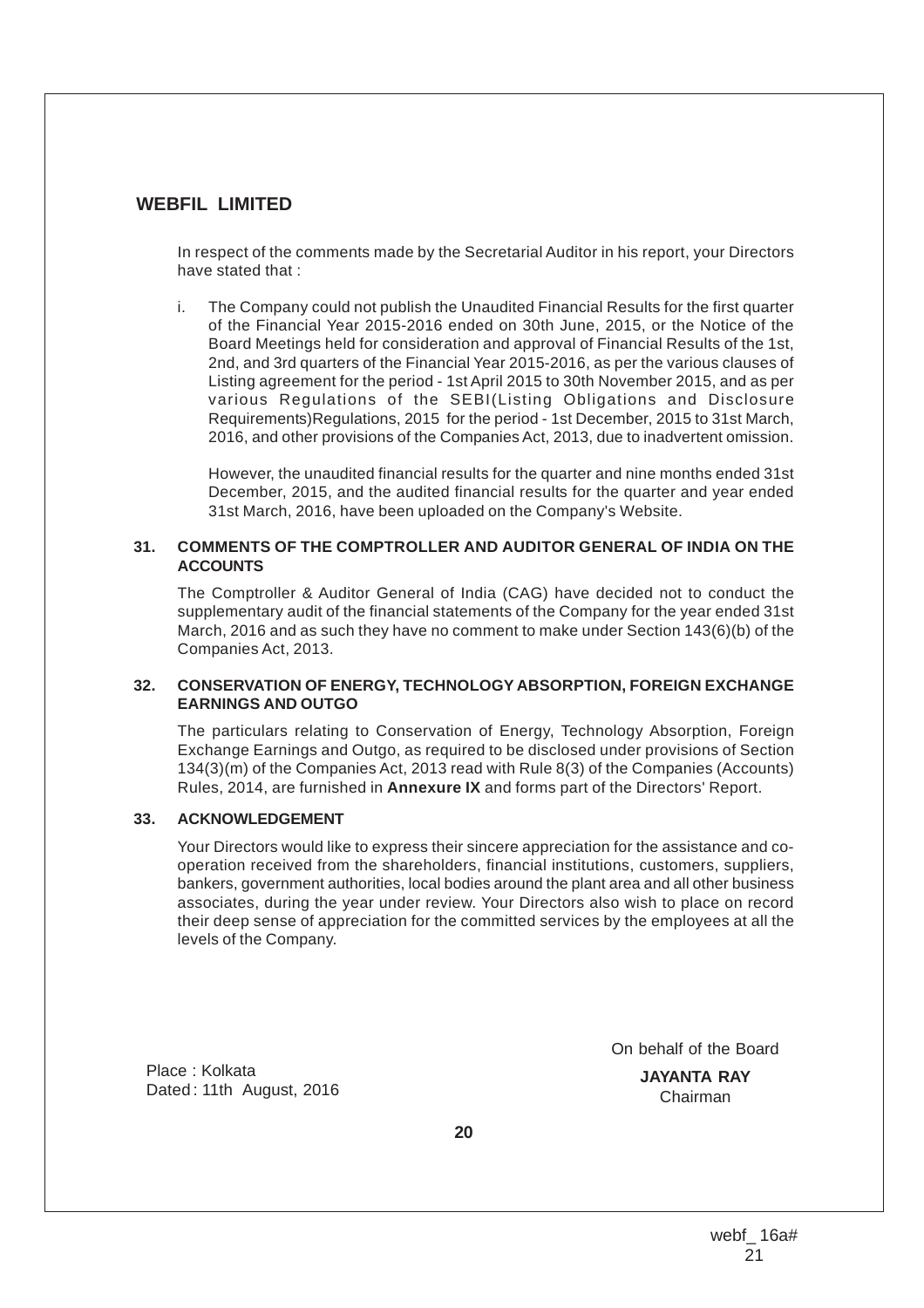

### **ANNEXURE- I**

# **MANAGEMENT DISCUSSION & ANALYSIS REPORT**

#### **Industry structure and developments**

The Company is a multidivisional manufacturing and service providing company in India, engaged in manufacture of Tungsten filaments for incandescent lamps as well as manufacture of a range of telecommunication equipments, and execution of turnkey projects for telecommunication networks. Since the manufacture of lighting devices in the country is undergoing modernisation and exploring the latest technology available for components, and also due to Government regulations and initiatives toward environmental consideration which have triggered the demand for energy-efficient electrical products, the business scenario of the Company's Filament Division looks bleak, and therefore, is not likely to develop further.The business in the Company's telecom equipments segment promises to flourish, catalysed by India's growing telecommunications market which at present, is the world's second largest, although the scenario during the past year was challenging, attributable especially to the marginal improvement in the Indian economy's growth. The Company's Digital division continues to cater significantly to the Indian Railways' needs, and with the new Government's emphasis on modernisation in Indian Railways, it is expected that there will be an expansion in the volume of activities in Indian Railways in the areas of the Company's interest in the coming years. The Company is also extending its activities beyond the Railway segment and it expects higher level of revenues from other sectors. The Digital division's notable attempts at diversification include implementation of Wi-Fi Network, CCTV & Surveillance projects, Queue Management System in Registry offices under the Govt. of West Bengal, Fleet Management System in WBFES, etc.

#### **Opportunities and Threats**

The Company has considerable experience in the field of Communication and it is exploring other businesses beyond Railways using this expertise.The recent policy change allowing FDI in Railway modernisation may see influx of multinationals in Indian Railways.

#### **Segment-wise Performance**

Segment-wise Performance of the Company has been mentioned in Note No. 33 of the Accounts.

#### **Outlook**

The overall outlook for the year 2016-17 is expected to be positive. The Company will continue to focus on its core strategies and line of business besides leveraging other opportunities to extend its business.

### **Risk & Concerns**

Since substitutes for lamp filaments such as LEDs are fast emerging in the market, the Filament Division's products are on the verge of obsolescence. To counteract this risk, the Company is diversifying into various IT related services such as implementation of Wi-Fi Network, CCTV & Surveillance projects, Access Control, etc.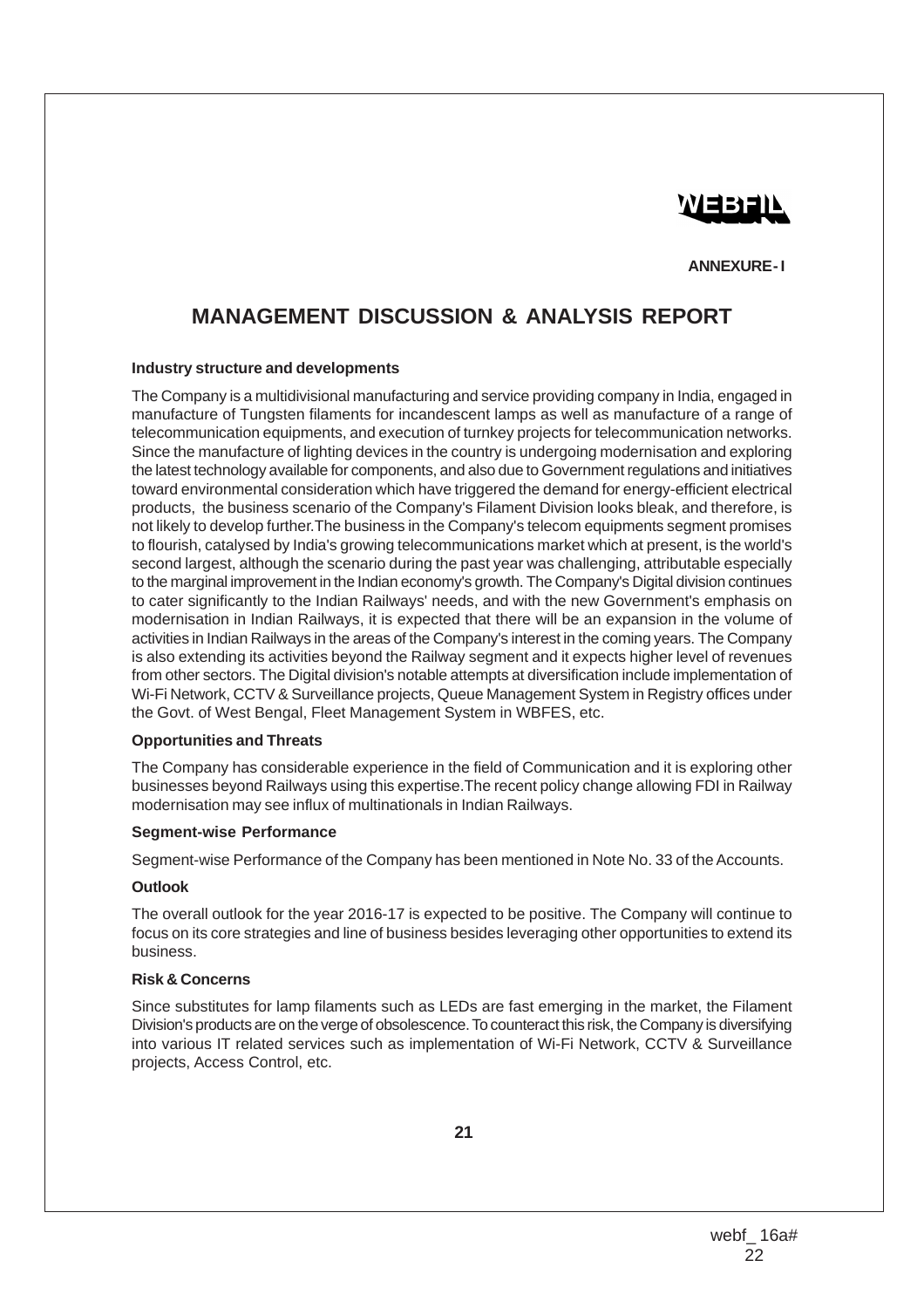### **Internal Control System**

The Company has proper and adequate system of internal control commensurate with the size of the business, and the same has been monitored and evaluated by M/s. A.N.Chatterjee & Co., Chartered Accountants, Internal Auditor of the Company, whose reports are periodically reviewed by the Audit Committee of the Company.

### **Financial Performance**

The details of Financial Performance of the Company are appearing in the Balance Sheet and the Profit & Loss Account for the year. During the year, the Company has earned a Profit (before Tax) of Rs. 8.16 lakhs.

### **Human Resources**

During the year, employer and employee relationship remained cordial. The number of employees on the rolls of the Company as on 31st March, 2016 was 167.

### **Disclosure of Accounting Treatment**

The financial statements have been prepared to comply in all material respects with the applicable Accounting Standards notified under Section 133 of the Companies Act 2013. The financial statements have been prepared under the historical cost convention on an accrual basis. The accounting policies have been consistently applied by the Company and are consistent with those used in the previous year.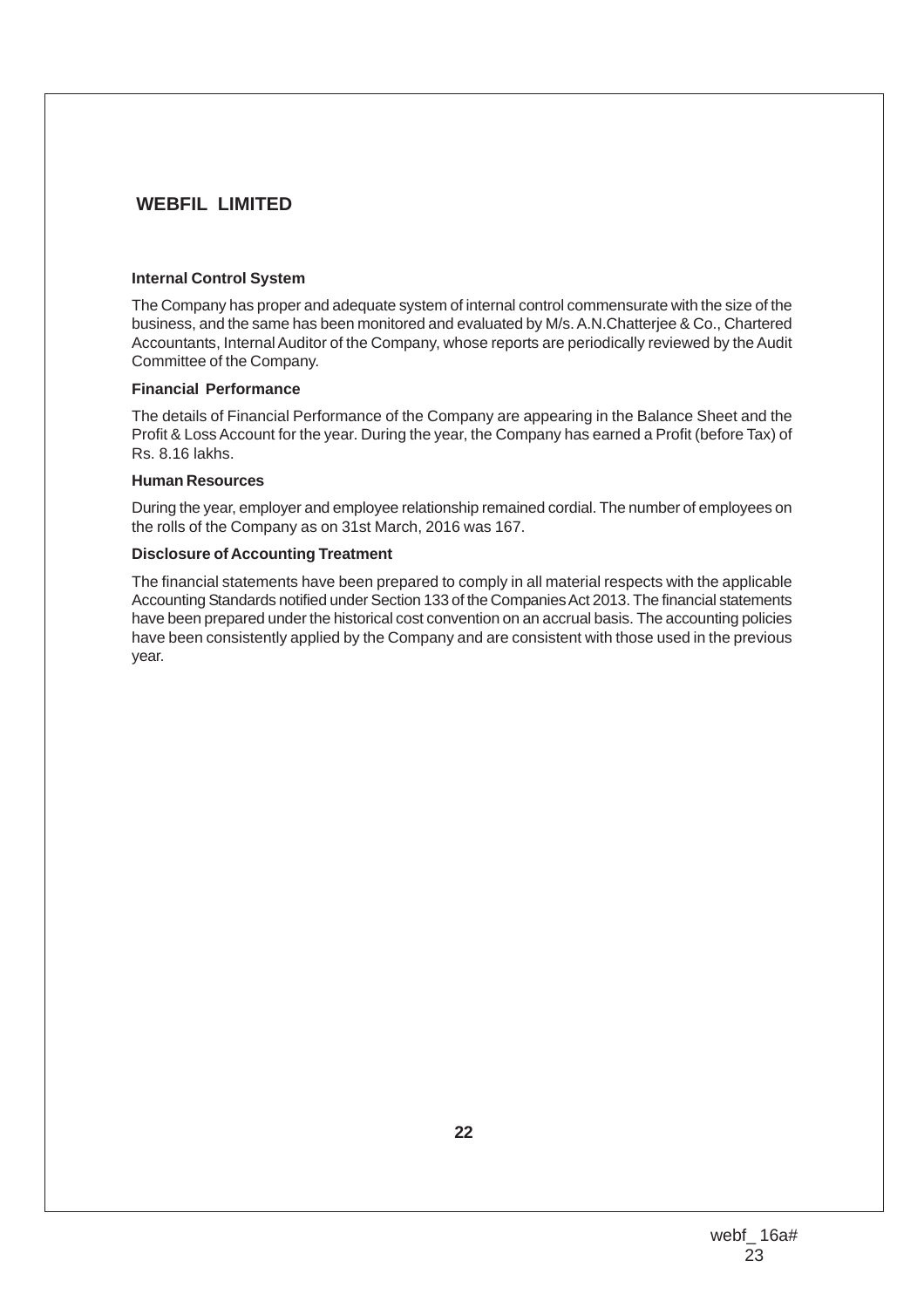

### **ANNEXURE- II**

# **REMUNERATION POLICY**

WEBFIL Limited (the "Company") has constituted a Nomination and Remuneration Committee ("Committee") in its Board meeting held on 20th August, 2014 as per the terms and conditions provided in Section 178 of the Companies Act, 2013 and Part D of Schedule II of the SEBI(Listing Obligations and Disclosure Requirements)Regulations, 2015. As per the provisions, the Company is required to frame a Policy on Nomination and Remuneration of Directors, Key Managerial Personnel (KMP) and other employees of the Company.

#### **1. Objective of the Policy**

The policy is framed with the objective(s) stated herein below:

- a. Whether based on the Company's size and financial position, the level and composition of remuneration is reasonable and sufficient to attract, retain and motivate directors of the quality required to run the Company successfully;
- b. Whether relationship of remuneration to performance is clear and meets appropriate performance benchmarks; and
- c. Whether remuneration to Directors, Key Managerial Personnel (KMP) and Senior Management involves a balance between fixed and incentive pay reflecting short and longterm performance objectives appropriate to the working of the Company and its goals.

### **2. Applicability**

This policy is applicable to:

- i) Directors viz. Executive, Non-executive and Independent
- ii) Key Managerial Personnel ("KMP")
- iii) Senior Management Personnel
- iv) Other Employees of the Company
- **3. Matters relating to the remuneration, perquisites for the Whole-time / Executive / Managing Director**
	- i. The remuneration / compensation / profit-linked commission etc. to the Whole-time / Executive / Managing Directors will be recommended by the Committee and approved by the Board of Directors. In the event, if the same requires shareholders' sanction; the same should be suitably obtained. The remuneration / compensation / profit-linked commission etc. shall be in accordance with the provisions laid in the Companies Act, 2013 and shall be subject to such approval, as stated therein.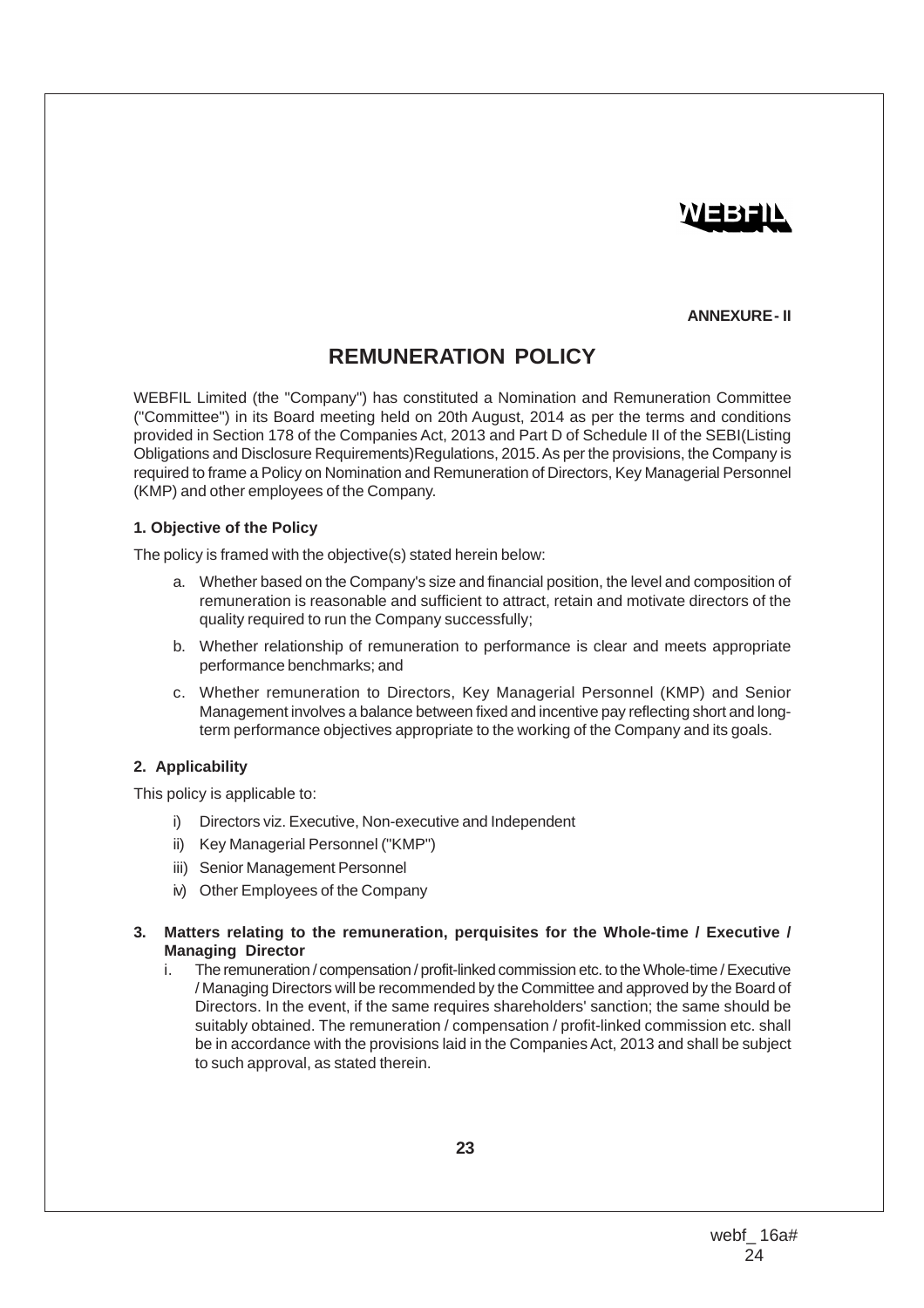- ii. If, in any financial year, the Company has no profits or its profits are inadequate, the company shall pay remuneration to its Whole-time Director / Executive / Managing Director in accordance with the provisions of Schedule V of the Companies Act, 2013 and if it is not able to comply with such provisions, then with the previous approval of the Central Government.
- iii. Increments to the Whole-time / Executive / Managing Director shall be within the slabs approved by the shareholders. Increments will be effective from 1st April in respect of a Whole-time / Executive / Managing Director as well as in respect of other employees of the Company, unless otherwise decided.

### **4. Remuneration to Non-executive / Independent Director**

The Non-executive / Independent Directors of the Company shall be paid sitting fees as per the limit sanctioned by the Board, from time to time, subject to applicable Regulations. The Non-executive / Independent Directors, may also be paid Commission, within the limits as stated under the Companies Act, 2013 or any other relevant statute, agreement, etc., as amended from time to time, on sales achieved by the Company, subject to such approvals, as may be statutorily required.

### **5. Remuneration to KMP, Senior Management Personnel and Other Employees**

The KMP, Senior Management Personnel and other Employees of the Company shall be paid monthly remuneration as per the Company's policies. The breakup of the pay scale and quantum of perquisites including, employer's contribution to P.F, pension scheme, etc. shall be as per the Company's policies.

If the remuneration of KMPs or any other officer is to be specifically approved by the Committee and/ or the Board of Directors under any statute, such approval will be accordingly procured.

This remuneration policy shall apply to all future / continuing employment with the Company. In other respects, the Remuneration Policy shall be of guidance for the Board. Any departure from the policy shall be recorded and reasoned in the Committee and Board meeting minutes. The Board reserves its right to amend or modify this policy in whole or in part, at any time without assigning any reason whatsoever.

### **6. Interpretation**

Words/phrases used in the Policy shall, in absence of any contrary specified hereinabove, carry the same meaning as stated under the Companies Act, 2013 read with rules framed thereunder further read with relevant SEBI Listing Regulations.

Place : Kolkata Dated : 11th August, 2016 On behalf of the Board **JAYANTA RAY** Chairman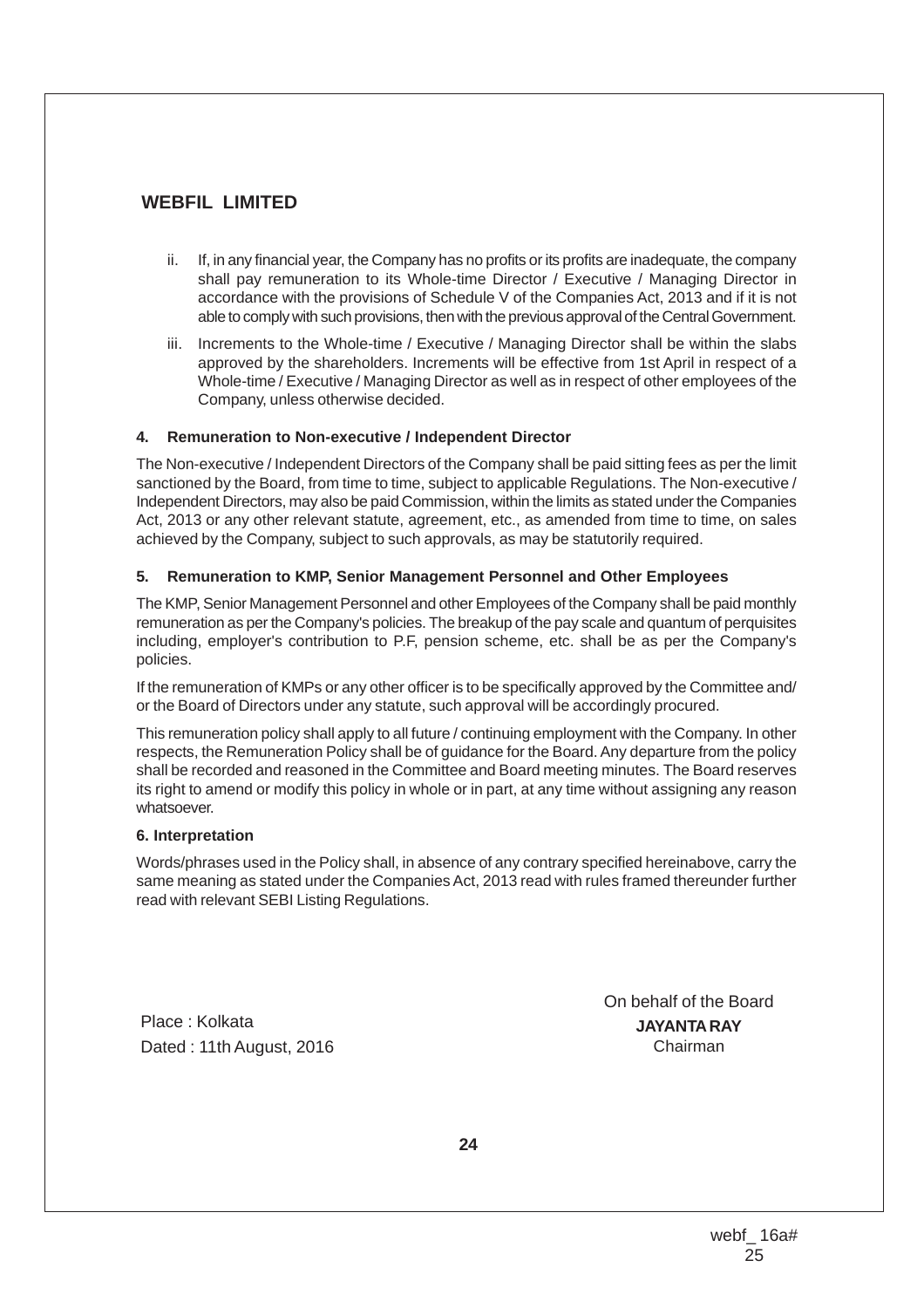

**ANNEXURE– III**

### **FORM NO. MGT 9 EXTRACT OF ANNUAL RETURN as on financial year ended on 31.03.2016 Pursuant to Section 92(3) of the Companies Act, 2013 and rule 12(1) of the Companies (Management and Administration) Rules, 2014**

### **I. REGISTRATION & OTHER DETAILS:**

| i)   | <b>CIN</b>                                                                   | L36900WB1979PLC032046                                                                                                                                                                                              |
|------|------------------------------------------------------------------------------|--------------------------------------------------------------------------------------------------------------------------------------------------------------------------------------------------------------------|
| ii)  | <b>Registration Date</b>                                                     | 31.05.1979                                                                                                                                                                                                         |
| iii) | Name of the Company                                                          | <b>WEBFIL LIMITED</b>                                                                                                                                                                                              |
| iv)  | Category/Sub-category of the Company                                         | Public Limited / Limited by Shares                                                                                                                                                                                 |
| V)   | Address of Registered office<br>and contact details                          | "YULE HOUSE",<br>8, Dr. Rajendra Prasad Sarani, Kolkata-700 001<br>Tel.: (033) 2242 8210 / 8550<br>Fax: (033) 2242 1335<br>E-mail: webfil@webfilindia.com<br>Website: www.webfilindia.com                          |
| vi)  | Whether listed company                                                       | Yes                                                                                                                                                                                                                |
| Vii) | Name, Address & contact details of<br>the Registrar & Transfer Agent, if any | M/s. MCS Share Transfer Agent Limited<br>12/1/5, Manoharpukur Road, Kolkata - 700 026<br>Tel.: (033) 4072 4051/4052/4053<br>Fax: (033) 4072 4050<br>Email: mcssta@rediffmail.com<br>Website: www.mcsregistrars.com |

### **II. PRINCIPAL BUSINESS ACTIVITIES OF THE COMPANY**

(All the business activities contributing 10% or more of the total turnover of the company shall be stated)

| SI.   Name and Description<br>No. of main products / services |       | NIC Code of the  % to total turnover<br>Product/service   of the company |
|---------------------------------------------------------------|-------|--------------------------------------------------------------------------|
| <b>Filaments</b>                                              | 27339 | 23.66                                                                    |
| Drop/Insert Digital Multiplexer with Accessories              | 26309 | 33.89                                                                    |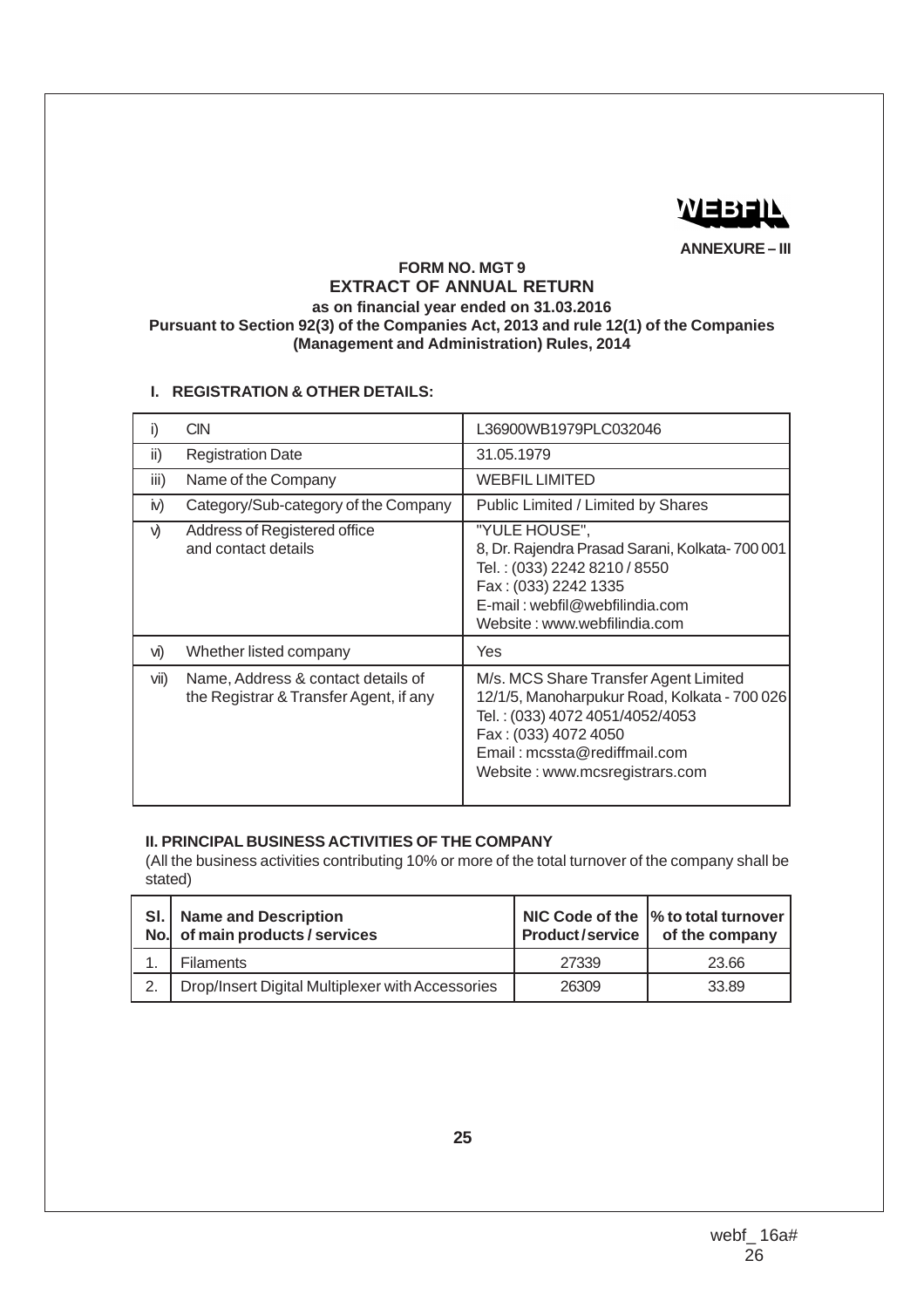### **III. PARTICULARS OF HOLDING, SUBSIDIARY AND ASSOCIATE COMPANIES**

| SI.<br>No. | Name and Address of the Company                                                                                                                                                          | CIN / GLN<br>Subsidiary/ |                      | %of<br>shares<br>held    | Applicable<br><b>Section</b> |
|------------|------------------------------------------------------------------------------------------------------------------------------------------------------------------------------------------|--------------------------|----------------------|--------------------------|------------------------------|
| 1.         | Andrew Yule & Company Limited<br>Yule House, 8, Dr. Rajendra Prasad Sarani,<br>Kolkata - 700001                                                                                          | L63090WB1919GOI003229    | Associate<br>Company | <b>NIL</b>               | As per<br><b>AS 18</b>       |
| 2.         | Tide Water Oil Company (India) Limited<br>Yule House, 8, Dr. Rajendra Prasad Sarani<br>Kolkata - 700001                                                                                  | L23209WB1921PLC004357    | Associate<br>Company | <b>NIL</b>               | As per<br><b>AS 18</b>       |
| 3.         | New Town Telecom Infrastructure<br>Development Company Limited (NTTIDCO)<br>CD/6 & 7, 04-2222, MAR (S.E.),<br>1st & 2nd Floor, Action Area - 1C.<br>New Town, Rajarhat, Kolkata - 700156 | U45204WB2006SGC109325    | Associate<br>Company | 49% in<br><b>NTTIDCO</b> | 2(6)                         |

### **IV. SHARE HOLDING PATTERN (Equity Share Capital Breakup as percentage of Total Equity)**

### **a. Category-wise Share Holding**

| Category of<br><b>Shareholders</b> | No. of Shares held at the<br>beginning of the year<br>(As on 01.04.2015) |                 |         | $\frac{0}{0}$<br>No. of Shares held at the<br>end of the year<br>Change<br>(As on 31.03.2016)<br>during |                |                 |                 |                           |             |
|------------------------------------|--------------------------------------------------------------------------|-----------------|---------|---------------------------------------------------------------------------------------------------------|----------------|-----------------|-----------------|---------------------------|-------------|
|                                    | Demat                                                                    | <b>Physical</b> | Total   | $%$ of<br>Total<br><b>Shares</b>                                                                        | Demat          | <b>Physical</b> | Total           | $%$ of<br>Total<br>Shares | the<br>year |
| A. Promoters                       |                                                                          |                 |         |                                                                                                         |                |                 |                 |                           |             |
| Indian<br>(1)                      |                                                                          |                 |         |                                                                                                         |                |                 |                 |                           |             |
| Individual / HUF<br>a)             |                                                                          | 200             | 200     | 0.00                                                                                                    |                | 200             | 200             | 0.00                      | 0.00        |
| Central Govt.<br>b)                |                                                                          |                 |         |                                                                                                         |                |                 |                 |                           |             |
| State Govt.(s)<br>C)               |                                                                          |                 |         |                                                                                                         |                |                 |                 |                           |             |
| Bodies Corporate<br>d)             | $\overline{a}$                                                           | 5315293         | 5315293 | 62.29                                                                                                   |                |                 | 5315293 5315293 | 62.29                     | 0.00        |
| Banks / FI<br>e)                   |                                                                          |                 |         |                                                                                                         |                |                 |                 |                           |             |
| f)<br>Any other                    |                                                                          | 3               | 3       | 0.00                                                                                                    |                | 3               | 3               | 0.00                      | 0.00        |
| Sub-total (A)(1)                   |                                                                          | 5315496         | 5315496 | 62.29                                                                                                   | $\blacksquare$ |                 | 5315496 5315496 | 62.29                     | 0.00        |
| (2) Foreign                        |                                                                          |                 |         |                                                                                                         |                |                 |                 |                           |             |
| NRIs - Individuals<br>a)           |                                                                          |                 |         |                                                                                                         |                |                 |                 |                           |             |
| Other - Individuals<br>b)          | $\overline{\phantom{a}}$                                                 |                 |         |                                                                                                         |                |                 |                 |                           |             |
| <b>Bodies Corporate</b><br>C)      | $\blacksquare$                                                           |                 |         |                                                                                                         |                |                 |                 |                           |             |
| Banks / Fl<br>d)                   |                                                                          |                 |         |                                                                                                         |                |                 |                 |                           |             |
| Any other<br>e)                    |                                                                          |                 |         |                                                                                                         |                |                 |                 |                           |             |
| Sub-total (A)(2)                   |                                                                          |                 |         |                                                                                                         |                |                 |                 |                           |             |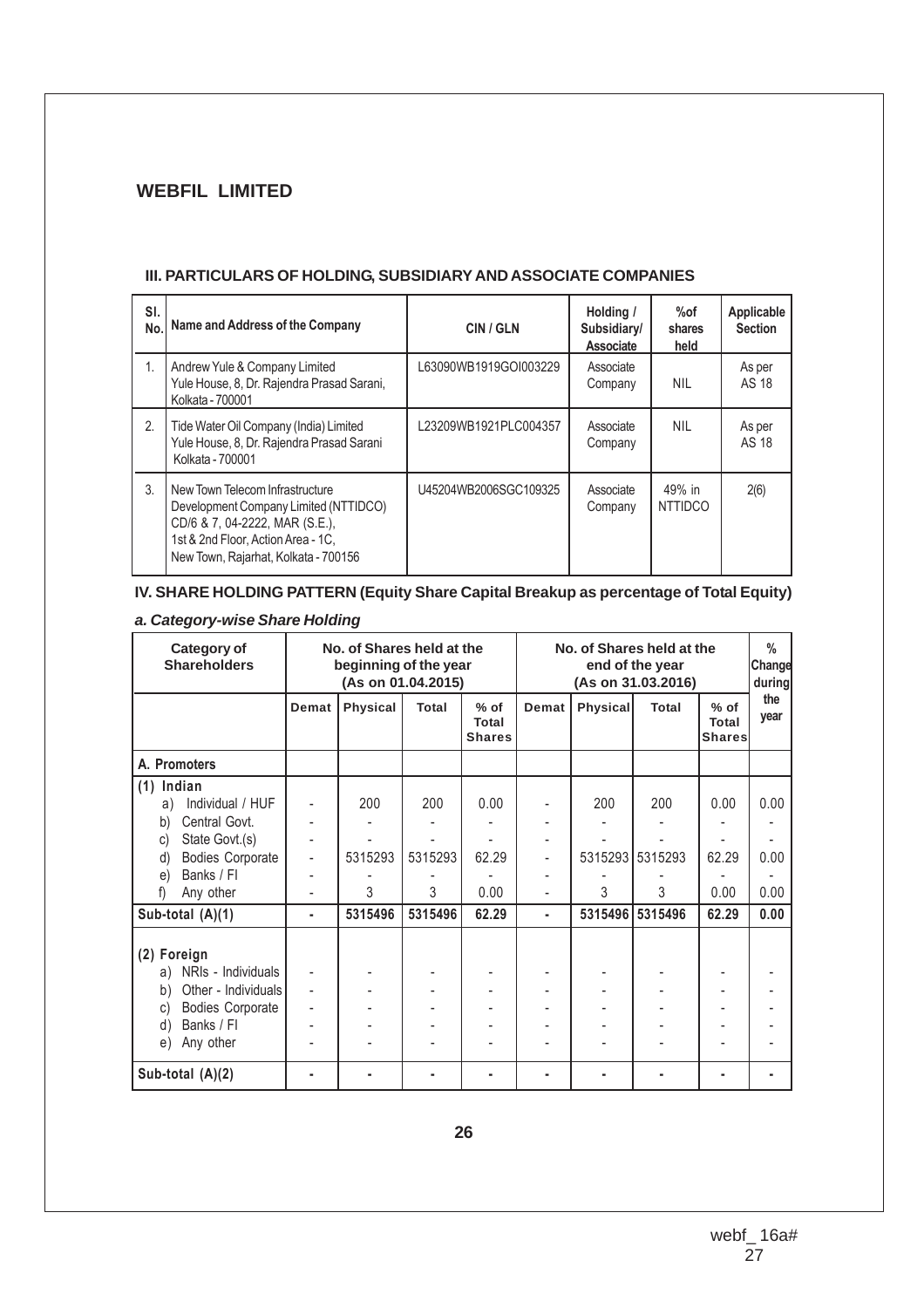# WEBELL

| <b>Category of</b><br><b>Shareholders</b>                                                                                       |                | No. of Shares held at the<br>beginning of the year | (As on 01.04.2015) |                                  | No. of Shares held at the<br>end of the year<br>(As on 31.03.2016) |                 |         |                                         | $\%$<br>Change<br>during |
|---------------------------------------------------------------------------------------------------------------------------------|----------------|----------------------------------------------------|--------------------|----------------------------------|--------------------------------------------------------------------|-----------------|---------|-----------------------------------------|--------------------------|
|                                                                                                                                 | <b>Demat</b>   | Physical                                           | Total              | $%$ of<br>Total<br><b>Shares</b> | Demat                                                              | <b>Physical</b> | Total   | $%$ of<br><b>Total</b><br><b>Shares</b> | the<br>year              |
| <b>Total Shareholding of</b><br>Promoter(A)<br>$(A) = (A)(1) + (A)(2)$                                                          |                | 5315496                                            | 5315496            | 62.29                            |                                                                    | 5315496         | 5315496 | 62.29                                   | 0.00                     |
| <b>B. Public Shareholding</b>                                                                                                   |                |                                                    |                    |                                  |                                                                    |                 |         |                                         |                          |
| (1) Institutions                                                                                                                |                |                                                    |                    |                                  |                                                                    |                 |         |                                         |                          |
| a) Mutual Funds                                                                                                                 |                |                                                    |                    |                                  |                                                                    |                 |         |                                         |                          |
| Banks /FI<br>b)                                                                                                                 |                | 898420                                             | 898420             | 10.53                            |                                                                    | 898420          | 898420  | 10.53                                   | 0.00                     |
| Central Govt.<br>C)                                                                                                             |                |                                                    |                    |                                  |                                                                    |                 |         |                                         |                          |
| State Govt.(s)<br>d)                                                                                                            |                |                                                    |                    |                                  |                                                                    |                 |         |                                         |                          |
| Venture Capital Funds<br>e)                                                                                                     |                |                                                    |                    |                                  |                                                                    |                 |         |                                         |                          |
| Insurance Companies<br>f)                                                                                                       |                |                                                    |                    |                                  |                                                                    |                 |         |                                         |                          |
| Flls<br>g)                                                                                                                      |                |                                                    |                    |                                  |                                                                    |                 |         |                                         |                          |
| h) Foreign Venture                                                                                                              |                |                                                    |                    |                                  |                                                                    |                 |         |                                         |                          |
| Capital Funds                                                                                                                   |                |                                                    |                    |                                  |                                                                    |                 |         |                                         |                          |
| i) Others (specify)                                                                                                             |                |                                                    |                    |                                  |                                                                    |                 |         |                                         |                          |
| Sub-total (B)(1)                                                                                                                | Ĭ.             | 898420                                             | 898420             | 10.53                            | $\blacksquare$                                                     | 898420          | 898420  | 10.53                                   | 0.00                     |
| (2) Non Institutions<br>a) Bodies Corp.<br>i) Indian<br>ii)Overseas<br>b) Individuals<br>i) Individual shareholders             |                | 2298980                                            | 2298980            | 26.94                            |                                                                    | 2298980         | 2298980 | 26.94                                   | 0.00                     |
| holding nominal share<br>capital upto Rs.1 lakh<br>ii) Individual shareholders<br>holding nominal share<br>capital in excess of | $\frac{1}{2}$  | 19604                                              | 19604              | 0.23                             |                                                                    | 19604           | 19604   | 0.23                                    | 0.00                     |
| Rs.1 lakh                                                                                                                       |                |                                                    |                    |                                  |                                                                    |                 |         |                                         |                          |
| c) Others (Specify)                                                                                                             |                |                                                    |                    |                                  |                                                                    |                 |         |                                         |                          |
| Sub-total (B)(2)                                                                                                                | $\blacksquare$ | 2318584                                            | 2318584            | 27.17                            | $\qquad \qquad \blacksquare$                                       | 2318584         | 2318584 | 27.17                                   | 0.00                     |
| Total Public Shareholding (B)<br>$(B) = (B)(1) + (B)(2)$                                                                        | ÷.             | 3217004                                            | 3217004            | 37.70                            | ä,                                                                 | 3217004         | 3217004 | 37.70                                   | 0.00                     |
| C. Shares held by<br>Custodian for<br><b>GDRs&amp; ADRs</b>                                                                     |                |                                                    |                    |                                  |                                                                    |                 |         |                                         |                          |
| Grand Total (A+B+C)                                                                                                             | $\blacksquare$ | 8532500                                            | 8532500            | 100.00                           |                                                                    | 8532500         | 8532500 | 100.00                                  | 0.00                     |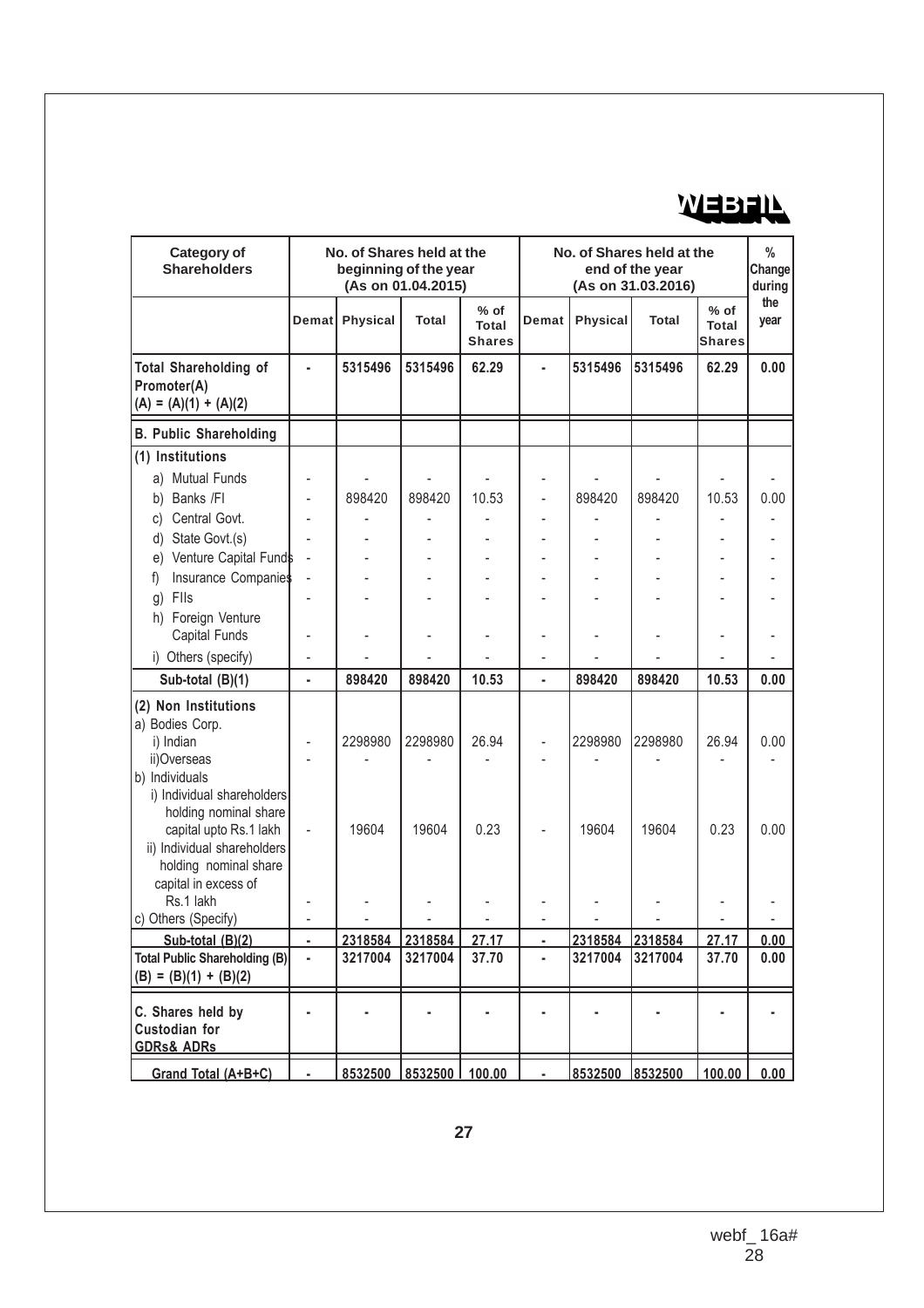### **b. Shareholding of Promoter(s)**

| <b>SI</b><br>No. | <b>Shareholder's Name</b>                | Shareholding at the<br>beginning of the year<br>(As on 01.04.2015) |                                           |                                                                          | Shareholding at the<br>end of the year<br>(As on 31.03.2016) | $\frac{0}{0}$<br>Change<br>in share       |                                                                          |                               |
|------------------|------------------------------------------|--------------------------------------------------------------------|-------------------------------------------|--------------------------------------------------------------------------|--------------------------------------------------------------|-------------------------------------------|--------------------------------------------------------------------------|-------------------------------|
|                  |                                          | No. of<br>shares                                                   | % of total<br>Shares of<br>the<br>company | $%$ of<br><b>Shares</b><br>Pledged/<br>encumbe<br>red to total<br>shares | No. of<br>shares                                             | % of total<br>Shares of<br>the<br>company | $%$ of<br><b>Shares</b><br>Pledged/<br>encumbe<br>red to total<br>shares | holding<br>during<br>the year |
|                  | <b>Individual</b>                        |                                                                    |                                           |                                                                          |                                                              |                                           |                                                                          |                               |
| 1                | Jayanta Ray                              | 100                                                                | 0.00                                      |                                                                          | 100                                                          | 0.00                                      |                                                                          | 0.00                          |
| $\overline{2}$   | Asoke Kumar Dutt                         | 100                                                                | 0.00                                      |                                                                          | 100                                                          | 0.00                                      |                                                                          | 0.00                          |
|                  | <b>Bodies Corporate</b>                  |                                                                    |                                           |                                                                          |                                                              |                                           |                                                                          |                               |
| 3                | Andrew Yule & Co. Ltd.                   | 145000                                                             | 1.70                                      |                                                                          | 145000                                                       | 1.70                                      |                                                                          | 0.00                          |
| 4                | The Bengal Coal Co. Ltd.                 | 200000                                                             | 2.34                                      |                                                                          | 200000                                                       | 2.34                                      |                                                                          | 0.00                          |
| 5                | The New Beerbhoom Coal Co. Ltd.          | 70000                                                              | 0.82                                      |                                                                          | 70000                                                        | 0.82                                      |                                                                          | 0.00                          |
| 6                | Yule Financing & Leasing Co. Ltd.        | 269997                                                             | 3.16                                      |                                                                          | 269997                                                       | 3.16                                      |                                                                          | 0.00                          |
| $\overline{7}$   | Tide Water Oil Co. (I) Ltd.              | 410000                                                             | 4.81                                      |                                                                          | 410000                                                       | 4.81                                      |                                                                          | 0.00                          |
| 8                | West Bengal Industrial Development Corp. | 4220296                                                            | 49.46                                     |                                                                          | 4220296                                                      | 49.46                                     |                                                                          | 0.00                          |
|                  | <b>Nominee Holding</b>                   |                                                                    |                                           |                                                                          |                                                              |                                           |                                                                          |                               |
| 9                | Sailen Sen                               |                                                                    | 0.00                                      |                                                                          | 1                                                            | 0.00                                      |                                                                          | 0.00                          |
| 10               | Anupam Ghosh                             |                                                                    | 0.00                                      |                                                                          |                                                              | 0.00                                      |                                                                          | 0.00                          |
| 11               | A. Saha                                  |                                                                    | 0.00                                      |                                                                          | 1                                                            | 0.00                                      |                                                                          | 0.00                          |
|                  | <b>TOTAL</b>                             | 5315496                                                            | 62.29                                     |                                                                          | 5315496                                                      | 62.29                                     |                                                                          | 0.00                          |

## **c. Change in Promoter's Shareholding (Please Specify, if there is no change)**

| SI.            | <b>SHARE HOLDERS NAME</b>                |                           | Shareholding at the<br>beginning of the year<br>(As on 01.04.2015) | <b>Cumulative Shareholding</b><br>during the year<br>(01.04.2015 to 31.03.2016) |                                     |  |  |  |
|----------------|------------------------------------------|---------------------------|--------------------------------------------------------------------|---------------------------------------------------------------------------------|-------------------------------------|--|--|--|
| No.            |                                          | No. of<br>shares          | % of total shares<br>of the company                                | No. of<br><b>Shares</b>                                                         | % of total shares<br>of the company |  |  |  |
| 1              | Jayanta Ray                              | No Change During the Year |                                                                    |                                                                                 |                                     |  |  |  |
| 2              | Asoke Kumar Dutt                         | No Change During the Year |                                                                    |                                                                                 |                                     |  |  |  |
| 3              | Andrew Yule & Co. Ltd.                   | No Change During the Year |                                                                    |                                                                                 |                                     |  |  |  |
| 4              | The Bengal Coal Co. Ltd.                 |                           |                                                                    | No Change During the Year                                                       |                                     |  |  |  |
| 5              | The New Beerbhoom Coal Co. Ltd.          |                           |                                                                    | No Change During the Year                                                       |                                     |  |  |  |
| 6              | Yule Financing & Leasing Co. Ltd.        |                           |                                                                    | No Change During the Year                                                       |                                     |  |  |  |
| $\overline{7}$ | Tide Water Oil Co. (I) Ltd.              |                           |                                                                    | No Change During the Year                                                       |                                     |  |  |  |
| 8              | West Bengal Industrial Development Corp. |                           |                                                                    | No Change During the Year                                                       |                                     |  |  |  |
| 9              | Sailen Sen                               |                           |                                                                    | No Change During the Year                                                       |                                     |  |  |  |
| 10             | Anupam Ghosh                             |                           |                                                                    | No Change During the Year                                                       |                                     |  |  |  |
| 11             | A. Saha                                  |                           |                                                                    | No Change During the Year                                                       |                                     |  |  |  |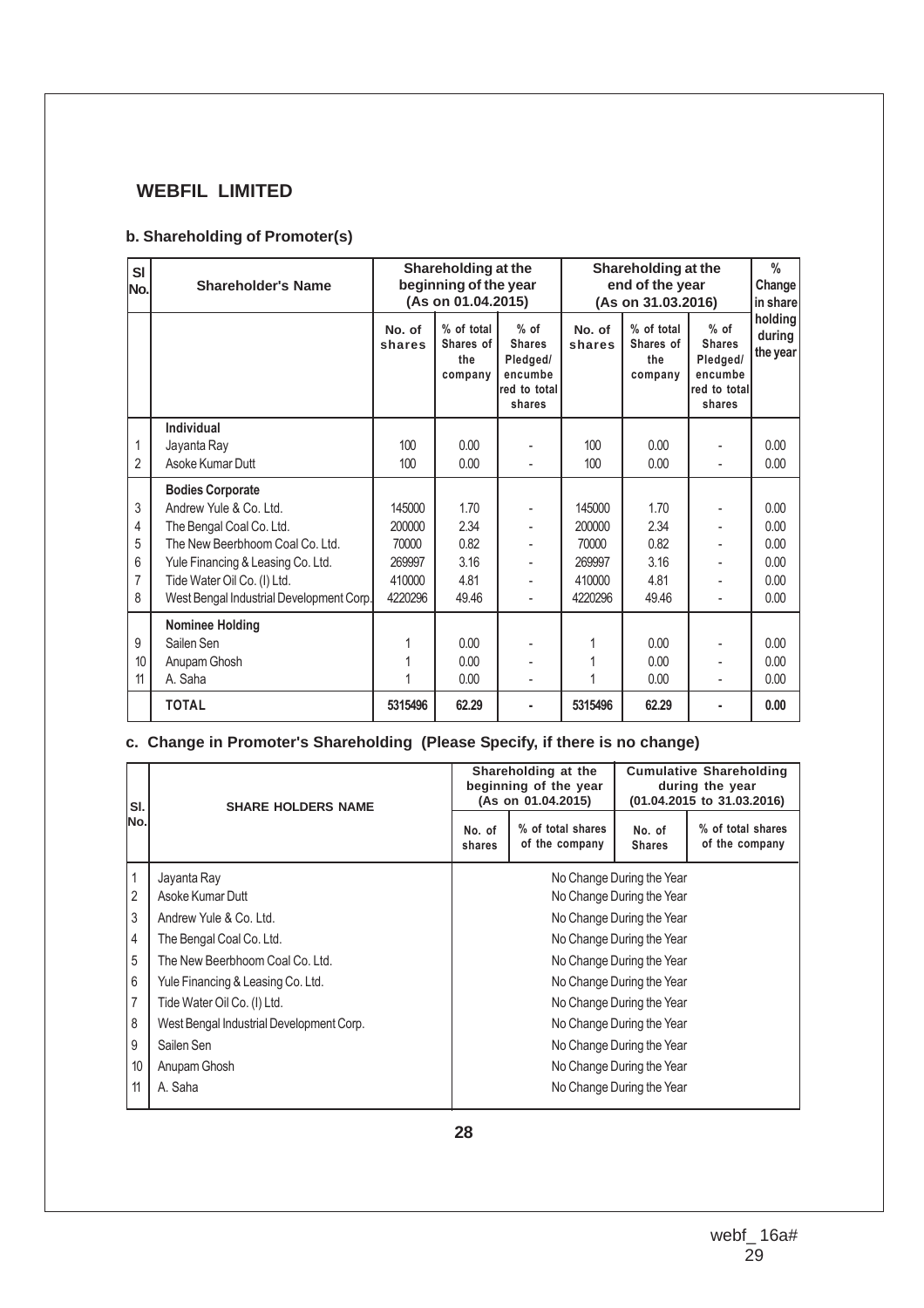

### **d. Shareholding Pattern of top ten Shareholders: (Other than Directors, Promoters and Holders of GDRs and ADRs):**

| SI.            | <b>Shareholder's Name</b>               |                  | Shareholding at the<br>beginning of the year<br>(As on 01.04.2015) |                           | Shareholding at the<br>end of the year<br>(As on 31.03.2016) |  |  |
|----------------|-----------------------------------------|------------------|--------------------------------------------------------------------|---------------------------|--------------------------------------------------------------|--|--|
| lNo.           |                                         | No. of<br>shares | % of total<br>shares of<br>the company                             | No. of<br><b>Shares</b>   | % of total<br>shares of the<br>company                       |  |  |
| $\mathbf{1}$   | India Power Corporation Ltd.            |                  |                                                                    |                           |                                                              |  |  |
|                | a) At the beginning of the year         | 2003800          | 23.48                                                              |                           |                                                              |  |  |
|                | b) Changes during the year              |                  |                                                                    | No Change During the Year |                                                              |  |  |
|                | c) At the end of the year               |                  |                                                                    | 2003800                   | 23.48                                                        |  |  |
| $\overline{2}$ | 3A Capital Services Ltd.                |                  |                                                                    |                           |                                                              |  |  |
|                | a) At the beginning of the year         | 603340           | 7.07                                                               |                           |                                                              |  |  |
|                | b) Changes during the year              |                  |                                                                    | No Change During the Year |                                                              |  |  |
|                | c) At the end of the year               |                  |                                                                    | 603340                    | 7.07                                                         |  |  |
| 3              | Industrial Finance Corporation of India |                  |                                                                    |                           |                                                              |  |  |
|                | a) At the beginning of the year         | 295080           | 3.46                                                               |                           |                                                              |  |  |
|                | b) Changes during the year              |                  | No Change During the Year                                          |                           |                                                              |  |  |
|                | c) At the end of the year               |                  |                                                                    | 295080                    | 3.46                                                         |  |  |
| 4              | Amrex Marketing Pvt. Ltd.               |                  |                                                                    |                           |                                                              |  |  |
|                | a) At the beginning of the year         | 295080           | 3.46                                                               |                           |                                                              |  |  |
|                | b) Changes during the year              |                  |                                                                    | No Change During the Year |                                                              |  |  |
|                | c) At the end of the year               |                  |                                                                    | 295080                    | 3.46                                                         |  |  |
| 5              | Ankit Mahendra Shah                     |                  |                                                                    |                           |                                                              |  |  |
|                | a) At the beginning of the year         | 1000             | 0.01                                                               |                           |                                                              |  |  |
|                | b) Changes during the year              |                  |                                                                    | No Change During the Year |                                                              |  |  |
|                | c) At the end of the year               |                  |                                                                    | 1000                      | 0.01                                                         |  |  |
| 6              | Rupa Raju Doshi                         |                  |                                                                    |                           |                                                              |  |  |
|                | a) At the beginning of the year         | 800              | 0.01                                                               |                           |                                                              |  |  |
|                | b) Changes during the year              |                  |                                                                    | No Change During the Year |                                                              |  |  |
|                | c) At the end of the year               |                  |                                                                    | 800                       | 0.01                                                         |  |  |
| $\overline{7}$ | Thankam Warrier                         |                  |                                                                    |                           |                                                              |  |  |
|                | a) At the beginning of the year         | 500              | 0.01                                                               |                           |                                                              |  |  |
|                | b) Changes during the year              |                  |                                                                    | No Change During the Year |                                                              |  |  |
|                | c) At the end of the year               |                  |                                                                    | 500                       | 0.01                                                         |  |  |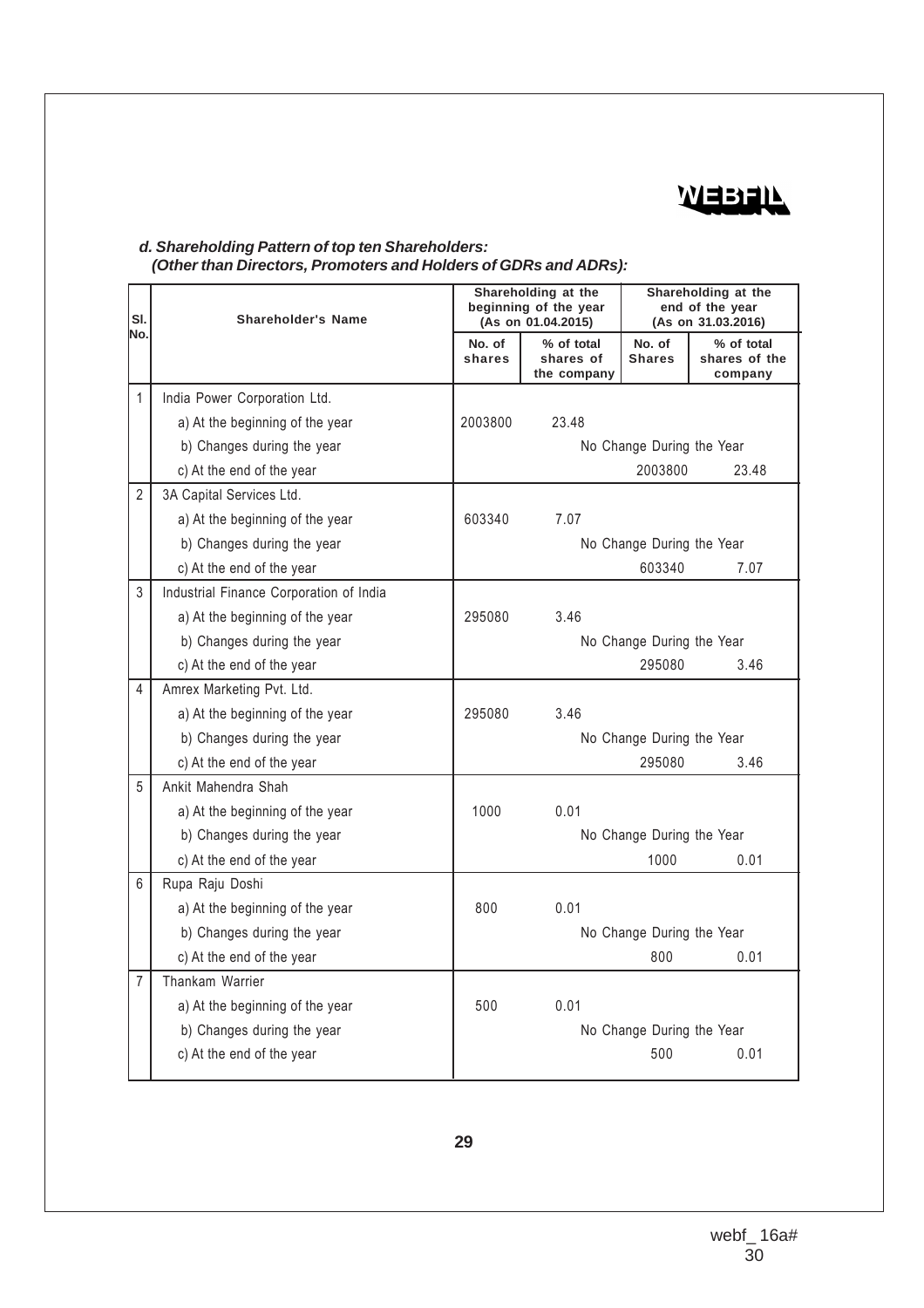| SI.<br>lNo.     |                                   |                  | Shareholding at the<br>beginning of the year<br>(As on 01.04.2015) | Shareholding at the<br>end of the year<br>(As on 31.03.2016) |                                        |  |
|-----------------|-----------------------------------|------------------|--------------------------------------------------------------------|--------------------------------------------------------------|----------------------------------------|--|
|                 | Shareholder's Name                | No. of<br>shares | % of total<br>shares of<br>the company                             | No. of<br><b>Shares</b>                                      | % of total<br>shares of the<br>company |  |
| 8               | Poothirukovil Balakrishna Warrier |                  |                                                                    |                                                              |                                        |  |
|                 | a) At the beginning of the year   | 500              | 0.01                                                               |                                                              |                                        |  |
|                 | Changes during the year<br>b)     |                  | No Change During the Year                                          |                                                              |                                        |  |
|                 | c) At the end of the year         |                  |                                                                    | 500                                                          | 0.01                                   |  |
| 9               | Jogamaya Ghosh                    |                  |                                                                    |                                                              |                                        |  |
|                 | a) At the beginning of the year   | 500              | 0.01                                                               |                                                              |                                        |  |
|                 | b) Changes during the year        |                  |                                                                    | No Change During the Year                                    |                                        |  |
|                 | c) At the end of the year         |                  |                                                                    | 500                                                          | 0.01                                   |  |
| 10 <sup>°</sup> | Kala H Hingu                      |                  |                                                                    |                                                              |                                        |  |
|                 | a) At the beginning of the year   | 500              | 0.01                                                               |                                                              |                                        |  |
|                 | Changes during the year<br>b)     |                  |                                                                    | No Change During the Year                                    |                                        |  |
|                 | At the end of the year<br>C)      |                  |                                                                    | 500                                                          | 0.01                                   |  |

### **e. Shareholding of Directors and Key Managerial Personnel :**

| SI.<br>No.     | Shareholder's Name                                                                                                           | No. of<br>shares | Shareholding at the<br>beginning of the year<br>(As on 01.04.2015)<br>% of total<br>shares of<br>the company | No. of<br><b>Shares</b>                 | <b>Cumulative Shareholding</b><br>during the year<br>(01.04.2015 to 31.03.2016)<br>% of total<br>shares of the<br>company |
|----------------|------------------------------------------------------------------------------------------------------------------------------|------------------|--------------------------------------------------------------------------------------------------------------|-----------------------------------------|---------------------------------------------------------------------------------------------------------------------------|
|                | <b>Non-Executive Directors</b>                                                                                               |                  |                                                                                                              |                                         |                                                                                                                           |
|                | Shri Jayanta Ray<br>At the beginning of the year<br>a)<br>b)<br>Changes during the year<br>At the end of the year<br>C)      | 100              | 0.00                                                                                                         | 100<br>No Change During the Year<br>100 | 0.00<br>0.00                                                                                                              |
| $\overline{2}$ | Shri Sujit Chakravorti                                                                                                       |                  |                                                                                                              |                                         |                                                                                                                           |
| 3              | Shri Asoke Kumar Dutt<br>a)<br>At the beginning of the year<br>b)<br>Changes during the year<br>At the end of the year<br>C) | 100              | 0.00                                                                                                         | 100<br>No Change During the Year<br>100 | 0.00<br>0.00                                                                                                              |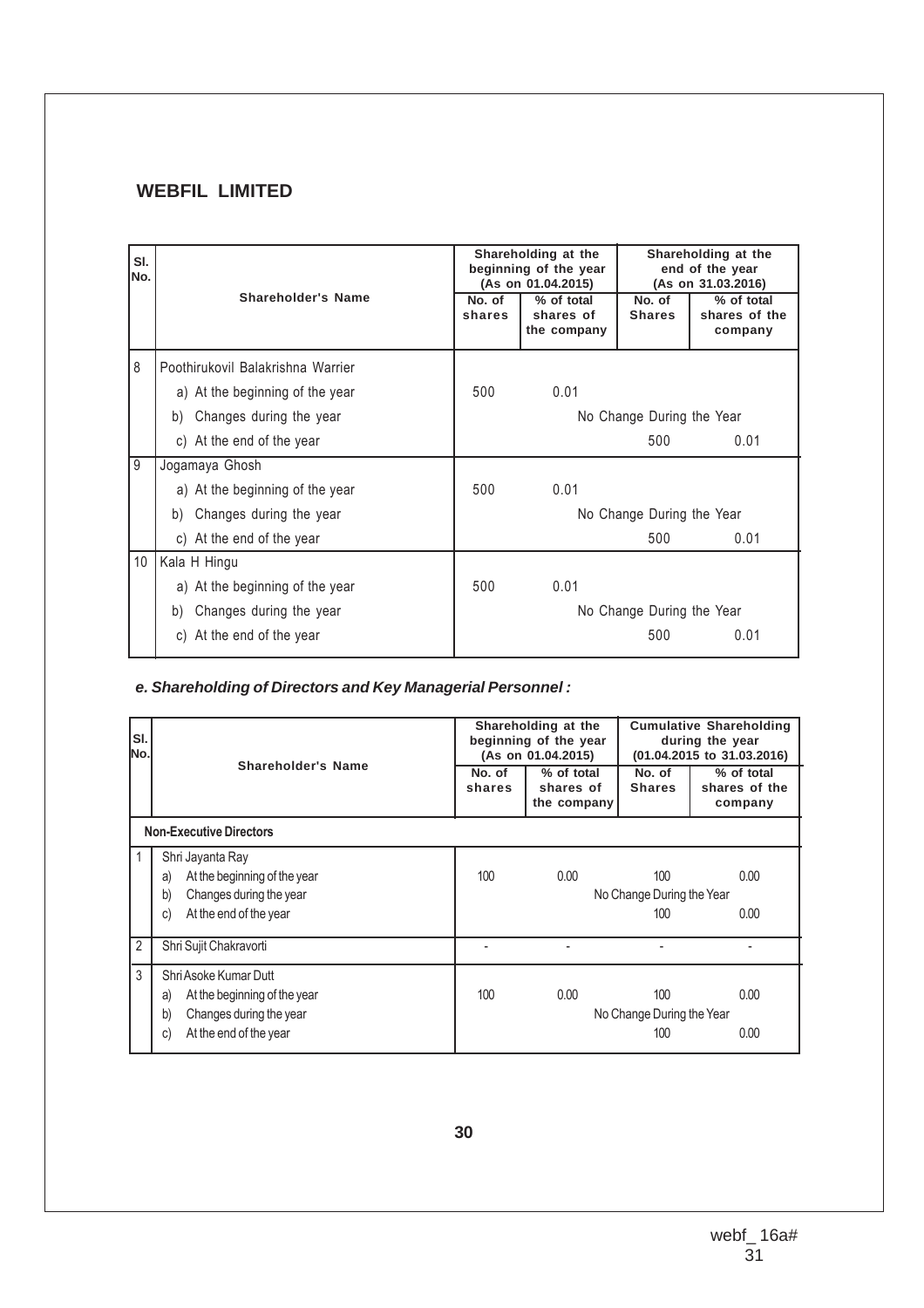# WEBELL

| SI.<br>No. | Shareholder's Name               |                  | Shareholding at the<br>beginning of the year<br>(As on 01.04.2014) | <b>Cumulative Shareholding</b><br>during the year<br>(01.04.2014 to 31.03.2015) |                                        |  |
|------------|----------------------------------|------------------|--------------------------------------------------------------------|---------------------------------------------------------------------------------|----------------------------------------|--|
|            |                                  | No. of<br>shares | % of total<br>shares of<br>the company                             | No. of<br><b>Shares</b>                                                         | % of total<br>shares of the<br>company |  |
| 4          | Shri Debasis Konar               |                  |                                                                    |                                                                                 |                                        |  |
| 5          | Shri Soumen Das                  |                  |                                                                    |                                                                                 |                                        |  |
| 6          | Shri Sunil Munshi                |                  |                                                                    |                                                                                 |                                        |  |
|            | Shri Amiya Narayan Bhattacharyya |                  |                                                                    |                                                                                 |                                        |  |
| 8          | Shri Ashis Chakraborty           |                  |                                                                    |                                                                                 |                                        |  |
|            | 9 Smt.Sujata Roy                 |                  |                                                                    |                                                                                 |                                        |  |
|            | <b>Chief Executive Officer</b>   |                  |                                                                    |                                                                                 |                                        |  |
|            | Shri Anirban Gupta               |                  |                                                                    |                                                                                 |                                        |  |
|            | <b>Chief Financial Officer</b>   |                  |                                                                    |                                                                                 |                                        |  |
|            | Shri Jayanta Kumar Datta         |                  |                                                                    |                                                                                 |                                        |  |
|            | <b>Company Secretary</b>         |                  |                                                                    |                                                                                 |                                        |  |
|            | Ms. Shinjinee Bhattacharyya      |                  |                                                                    |                                                                                 |                                        |  |

#### **V. INDEBTEDNESS**

 **Indebtedness of the Company including interest outstanding / accrued but not due for payment**

|                                                        |                                           |                           |                 | (Amount in Rs.)              |
|--------------------------------------------------------|-------------------------------------------|---------------------------|-----------------|------------------------------|
|                                                        | <b>Secured Loans</b><br>excluding deposit | <b>Unsecured</b><br>Loans | <b>Deposits</b> | Total<br><b>Indebtedness</b> |
| Indebtedness at the beginning of the<br>financial year |                                           |                           |                 |                              |
| i) Principal Amount                                    | 100181947                                 | 35849600                  |                 | 136031547                    |
| ii) Interest due but not paid                          | 84509731                                  | 15275383                  |                 | 99785114                     |
| iii) Interest accrued but not due                      | 599968                                    |                           |                 | 599968                       |
| Total $(i + ii + iii)$                                 | 185291646                                 | 51124983                  |                 | 236416629                    |
| Change in Indebtedness during the financial year       |                                           |                           |                 |                              |
| Addition                                               | 41923027                                  | 1014453                   |                 | 42937480                     |
| <b>Reduction</b>                                       |                                           |                           |                 |                              |
| <b>Net Change</b>                                      | 41923027                                  | 1014453                   | ٠               | 42937480                     |
| Indebtedness at the end of the financial year          |                                           |                           |                 |                              |
| i) Principal Amount                                    | 117534919                                 | 35849600                  |                 | 153384519                    |
| ii) Interest due but not paid                          | 109079786                                 | 16289836                  |                 | 125369622                    |
| iii) Interest accrued but not due                      | 599968                                    |                           |                 | 599968                       |
| Total $(i + ii + iii)$                                 | 227214673                                 | 52139436                  |                 | 279354109                    |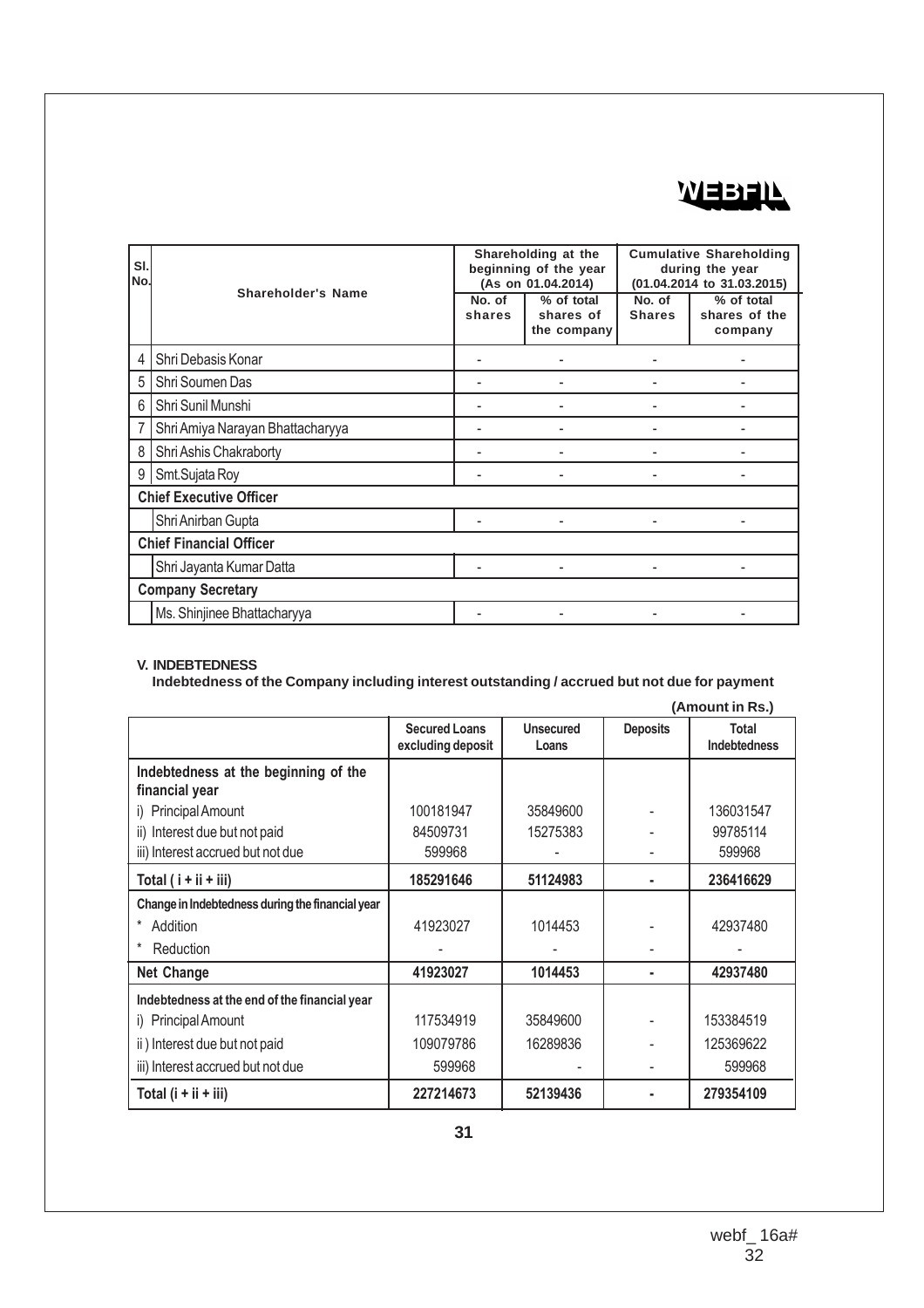### **VI. REMUNERATION OF DIRECTORS AND KEY MANAGERIAL PERSONNEL**

**A. Remuneration to Managing Director, Whole-time Directors and/or Manager:**

| SI. | <b>Particulars of Remuneration</b>     |  | Name of MD/WTD/Manager | <b>Total Amount</b> |          |
|-----|----------------------------------------|--|------------------------|---------------------|----------|
| No. |                                        |  |                        |                     | (in Rs.) |
| 1.  | <b>Gross Salary</b>                    |  |                        |                     |          |
|     | (a) Salary as per provisions           |  |                        |                     |          |
|     | contained in section 17(1)             |  |                        |                     |          |
|     | of the Income-tax Act, 1961            |  |                        |                     |          |
|     | (b) Value of perquisites u/s.17(2)     |  |                        |                     |          |
|     | of the Income-tax Act, 1961            |  |                        |                     |          |
|     | (c) Profits in lieu of salary          |  |                        |                     |          |
|     | u/s. 17(3) of the Income-tax Act, 1961 |  |                        |                     |          |
| 2.  | <b>Stock Option</b>                    |  |                        |                     |          |
| 3.  | <b>Sweat Equity</b>                    |  |                        |                     |          |
| 4.  | Commission                             |  |                        |                     |          |
| 5.  | Others, please specify                 |  |                        |                     |          |
|     | Total (A)                              |  |                        |                     |          |
|     | Ceiling as per the Companies Act, 2013 |  |                        |                     |          |

\* There were no Managing Director, Whole-time Directors and / or Manager in the Company during the financial year 2015 - 16.

### **B. Remuneration to other Directors:**

|            |                                                   |                                    |                                                                                                         |       |                                     | <b>Name of Directors</b> |                                  |       |        | Total              |              |
|------------|---------------------------------------------------|------------------------------------|---------------------------------------------------------------------------------------------------------|-------|-------------------------------------|--------------------------|----------------------------------|-------|--------|--------------------|--------------|
| SI.<br>No. |                                                   | <b>Particulars of Remuneration</b> |                                                                                                         |       | Asoke Kr. Dutt<br>Sujit Chakravorti |                          | Soumen Das                       |       |        | Amount<br>(in Rs.) |              |
| 1          | <b>Independent Directors</b>                      |                                    |                                                                                                         |       |                                     |                          |                                  |       |        |                    |              |
| a.         | Fee for attending Board / Committee meetings      |                                    |                                                                                                         | 12000 |                                     |                          | 10000                            |       | 10000  |                    | 32000        |
| b.         | Commission                                        |                                    |                                                                                                         |       |                                     |                          |                                  |       |        |                    |              |
| C.         | Others, please specify                            |                                    |                                                                                                         |       |                                     |                          |                                  |       |        |                    |              |
|            | Total (1)                                         |                                    |                                                                                                         | 12000 |                                     |                          | 10000                            |       | 10000  |                    | 32000        |
| SI.        | Particulars of                                    |                                    |                                                                                                         |       | <b>Name of Directors</b>            |                          |                                  |       |        |                    | <b>Total</b> |
| No.        | <b>Remuneration</b>                               | Jayanta                            | <b>Debasis</b>                                                                                          | Sunil | Ashis                               |                          | A.N.                             |       | Sujata |                    | Amount       |
|            |                                                   | Ray                                | Konar                                                                                                   |       |                                     |                          | Munshi Chakraborty Bhattacharyya |       | Roy    |                    | (in Rs.)     |
| 2.         | <b>Other Non-Executive Directors</b>              |                                    |                                                                                                         |       |                                     |                          |                                  |       |        |                    |              |
| a.         | Fee for attending Board /                         |                                    |                                                                                                         |       |                                     |                          |                                  |       |        |                    |              |
|            | Committee meetings                                | 8500                               | 1000                                                                                                    | 12500 | 2000                                |                          |                                  | 13500 | 4000   |                    | 41500        |
| $b$ .      | Commission                                        |                                    |                                                                                                         |       |                                     |                          |                                  |       |        |                    |              |
| C.         | Others, please specify                            |                                    |                                                                                                         |       |                                     |                          |                                  |       |        |                    |              |
|            | Total (2)                                         | 8500                               | 1000                                                                                                    | 12500 | 2000                                |                          |                                  | 13500 | 4000   |                    | 41500        |
|            | Total $(B) = (1 + 2)$                             |                                    |                                                                                                         |       |                                     |                          |                                  |       |        |                    | 73500        |
|            | <b>Total Managerial</b>                           |                                    |                                                                                                         |       |                                     |                          |                                  |       |        |                    |              |
|            | Remuneration                                      |                                    |                                                                                                         |       |                                     |                          |                                  |       |        |                    | 73500        |
|            | Overall Ceiling as per the<br>Companies Act, 2013 |                                    | The remuneration paid to the Directors is within the limits prescribed<br>under the Companies Act, 2013 |       |                                     |                          |                                  |       |        |                    |              |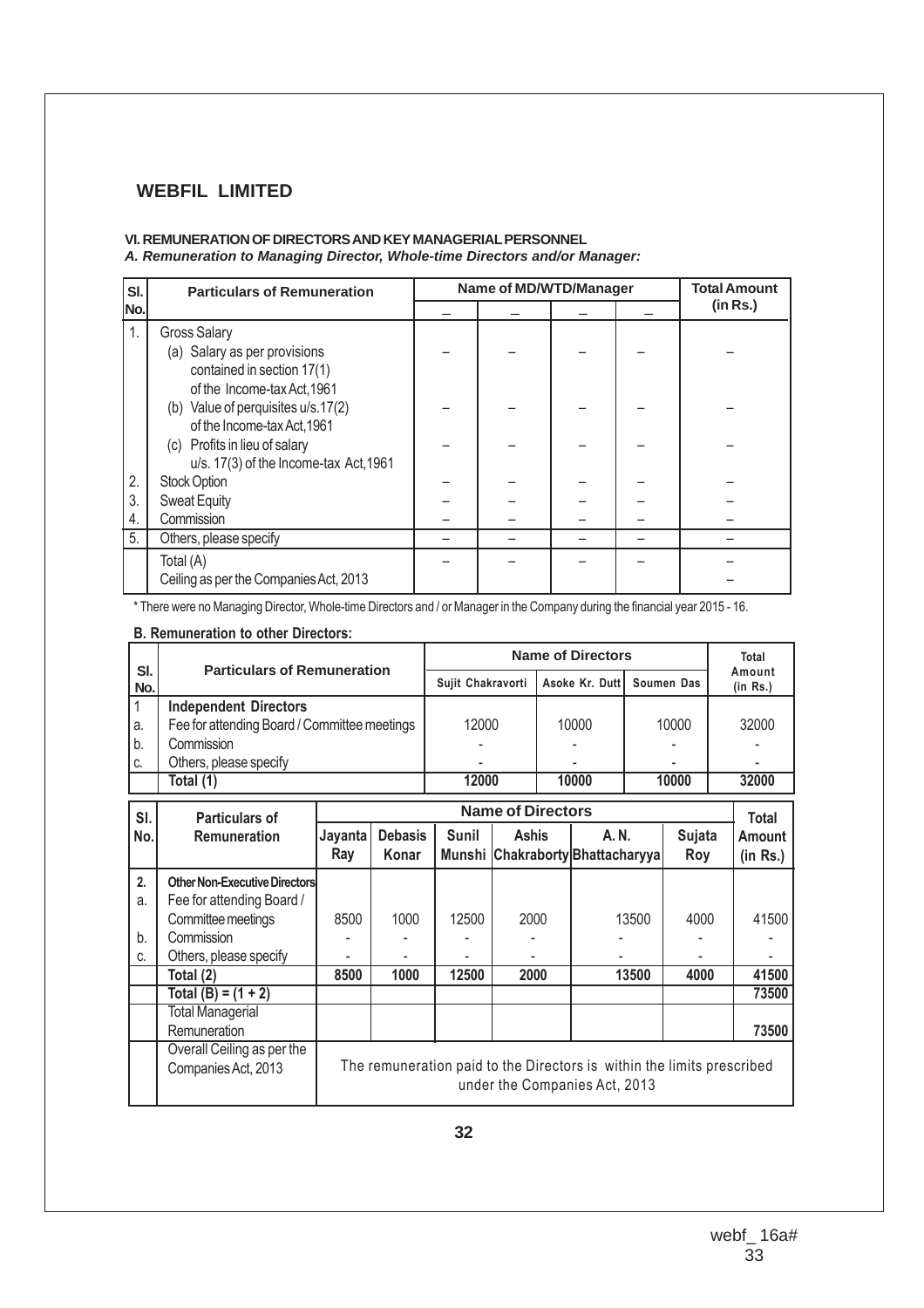

|            |                                                                      |                                                   |                                        |                                                    |                                                                         | (Rs. in lakhs) |  |  |  |
|------------|----------------------------------------------------------------------|---------------------------------------------------|----------------------------------------|----------------------------------------------------|-------------------------------------------------------------------------|----------------|--|--|--|
|            |                                                                      | <b>Key Managerial Personnel</b>                   |                                        |                                                    |                                                                         |                |  |  |  |
| SI.<br>No. | <b>Particulars of Remuneration</b>                                   | (CEO)<br>Anirban<br>Gupta<br>(w.e.f.<br>26.05.15) | (CFO)<br>Jayanta<br><b>Kumar Datta</b> | (CS)<br>Ayan<br>Dutta<br>$(01.04.15 -$<br>30.09.15 | (CS)<br><b>Shinjinee</b><br>Bhattacharyya<br>$(11.01.16 -$<br>31.03.16) | <b>Total</b>   |  |  |  |
| 1.         | <b>Gross Salary</b>                                                  |                                                   |                                        |                                                    |                                                                         |                |  |  |  |
|            | Salary as per provisions contained<br>(a)                            | 7.93                                              | 8.9                                    | 2.49                                               | 0.67                                                                    | 19.99          |  |  |  |
|            | in section $17(1)$ of the Income-tax<br>Act, 1961                    |                                                   |                                        |                                                    |                                                                         |                |  |  |  |
|            | Value of perquisites u/s.17(2) of<br>(b)<br>the Income-tax Act, 1961 | 2.10                                              | 2.24                                   | 0.40                                               | 0.10                                                                    | 4.84           |  |  |  |
|            | Profits in lieu of salary u/s. 17(3)<br>(c)                          |                                                   |                                        |                                                    |                                                                         |                |  |  |  |
|            | of the Income-tax Act, 1961                                          |                                                   |                                        |                                                    |                                                                         |                |  |  |  |
| 2.         | <b>Stock Option</b>                                                  |                                                   |                                        |                                                    |                                                                         |                |  |  |  |
| 3.         | <b>Sweat Equity</b>                                                  |                                                   |                                        |                                                    |                                                                         |                |  |  |  |
| 4.         | Commission                                                           |                                                   |                                        |                                                    |                                                                         |                |  |  |  |
| 5.         | Others, please specify                                               |                                                   |                                        |                                                    |                                                                         |                |  |  |  |
|            | Total                                                                | 10.03                                             | 11.14                                  | 2.89                                               | 0.77                                                                    | 24.83          |  |  |  |

### **C. Remuneration to Key Managerial Personnel other than MD/Manager/WTD:**

#### **VII. PENALTIES / PUNISHMENT / COMPOUNDING OF OFFENCES**

|     | <b>Type</b>                                 | Section of the<br><b>Companies</b><br>Act | <b>Brief</b><br><b>Description</b> | Details of Penalty/<br>Punishment/<br>Compounding<br>fees imposed | Authority<br>[RD / NCLT /<br>COURT ] | Appeal<br>made, if any<br>(give Details) |  |
|-----|---------------------------------------------|-------------------------------------------|------------------------------------|-------------------------------------------------------------------|--------------------------------------|------------------------------------------|--|
| İΑ. | <b>COMPANY</b>                              |                                           |                                    |                                                                   |                                      |                                          |  |
|     | Penalty<br>Punishment<br>Compounding        |                                           |                                    | <b>NONE</b>                                                       |                                      |                                          |  |
| B.  | <b>DIRECTORS</b>                            |                                           |                                    |                                                                   |                                      |                                          |  |
|     | Penalty<br>Punishment<br>Compounding        |                                           |                                    | <b>NONE</b>                                                       |                                      |                                          |  |
| c.  | OTHER OFFICERS IN DEFAULT                   |                                           |                                    |                                                                   |                                      |                                          |  |
|     | Penalty<br><b>Punishment</b><br>Compounding |                                           |                                    | <b>NONE</b>                                                       |                                      |                                          |  |
|     | On behalf of the Board                      |                                           |                                    |                                                                   |                                      |                                          |  |

Place : Kolkata Dated: 11th August, 2016 On behalf of the Board

**JAYANTA RAY**

Chairman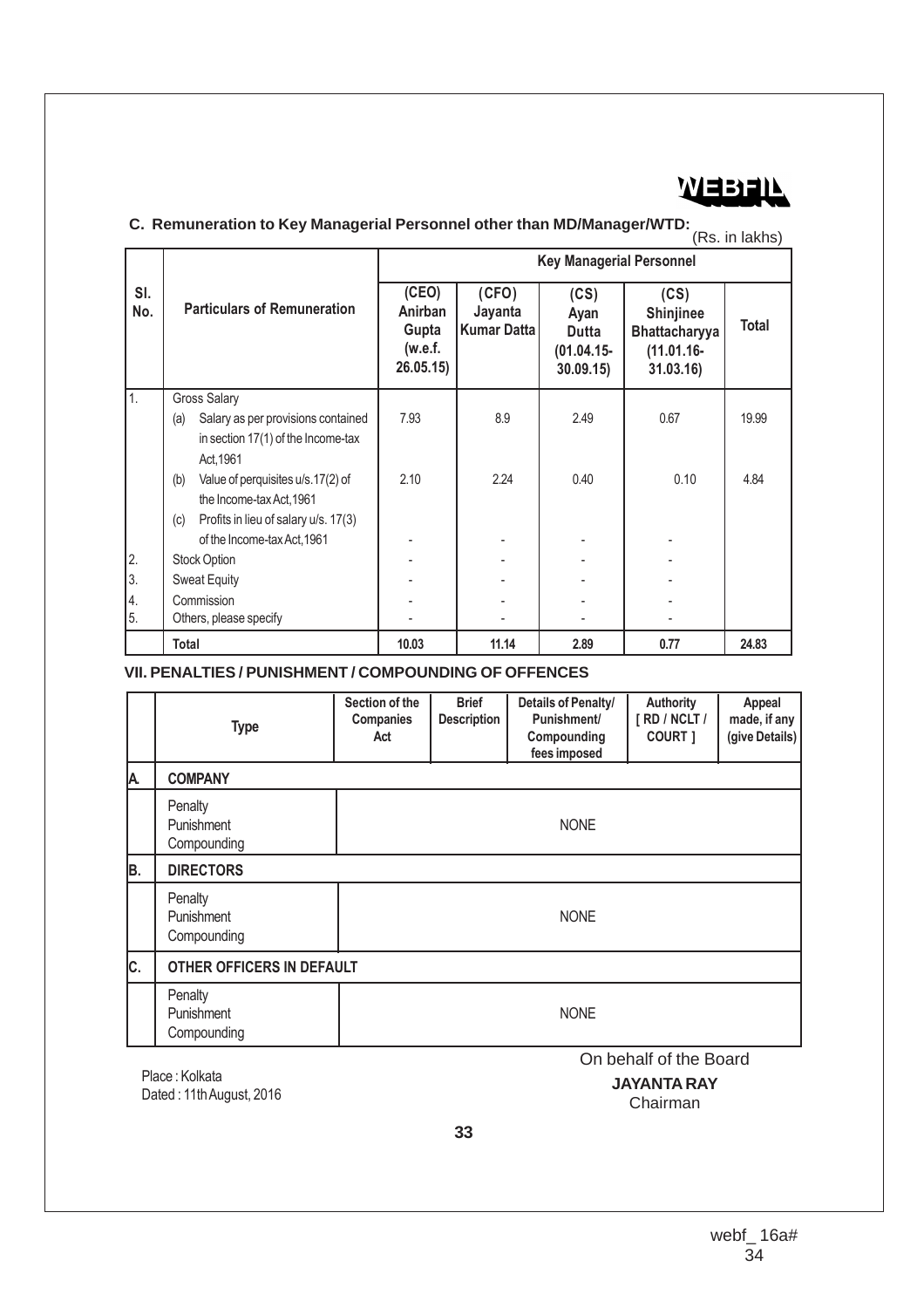#### **ANNEXURE– IV**

NOTAPPLICABLE

### **FORM NO. AOC. 2**

#### **(Pursuant to clause (h) of sub-section (3)of section 134 of the Companies Act, 2013 and Rule 8(2) of the Companies (Accounts) Rules, 2014)**

Form for disclosure of particulars of contracts/arrangements entered into by the company with related parties referred to in sub-section (1) of section 188 of the Companies Act, 2013 including certain arm's length transactions under third proviso thereto

- 1. Details of contracts or arrangements or transactions not at arm's length basis
	- (a) Name(s) of the related party and nature of relationship
	- (b) Nature of contracts/arrangements/transactions
	- (c) Duration of the contracts/arrangements/transactions
	- (d) Salient terms of the contracts or arrangements or transactions including the value, if any
	- (e) Justification for entering into such contracts or arrangements or transactions
	- (f) Date(s) of approval by the Board
	- $(g)$  Amount paid as advances, if any
	- (h) Date on which the special resolution was passed in general meeting as required under first proviso to section 188
- 2. Details of material contracts or arrangement or transactions at arm's length basis:
	- (a Name(s) of the related party and nature of relationship New Town Telecom Infrastructure Development Company Limited(NTTIDCO), a Joint Venture of WB HIDCO Ltd. and Webfil Ltd.<br>Works Contract of Sales/Service. (b) Nature of contracts/arrangements/transactions Works Concic) Contractors Works Contracts/arrangements/transactions Repetitive.  $\overrightarrow{c}$  Duration of the contracts/arrangements/transactions<br>
	(d) Salient terms of the contracts or arrangements or Salient terms of the contracts or arrangements or<br>transactions including the value, if any Services provided involved trenching, laying and back filling and such other jobs with 40/33 HDPE PLB Duct up to a depth of 1.2 Mtr. which included supply & storage, transportation, insurance, etc., and implementation of Wi-fi Network Service along Salt Lake By Pass Road & Ring Road from Chingrighata to Rajarhat Box Bridge within the Rajarhat Industrial Township Area in Kolkata, the total value of such Sales/ Service transactions during 2015-2016 amounting to Rs. 395.07 Lakhs.<br>26th May, 2015. (e) Date(s) of approval by the Board, if any 26th May, 2015. Amount paid/received as advances, if any advances during 2015-2016 are as follows: 08/05/2015 - Rs. 5000000/- 24/06/2015 - Rs. 9344973/- 07/10/2015 - Rs. 5000000/- On behalf of the Board  **JAYANTA RAY** Chairman Place: Kolkata Dated: 11th August, 2016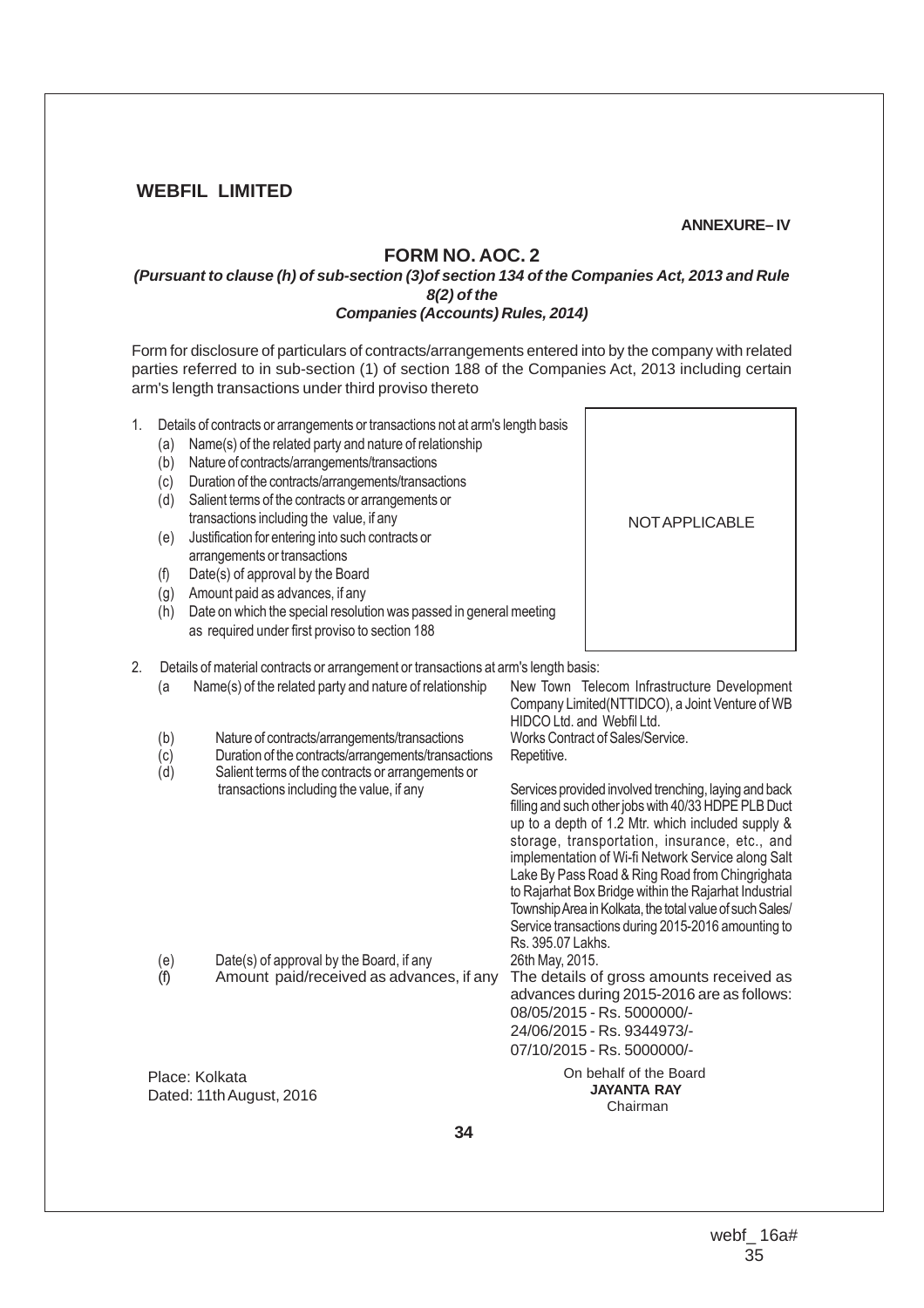

### **DETAILS PERTAINING TO REMUNERATION AS REQUIRED UNDER SECTION 197(12) OF THE COMPANIES ACT, 2013 READ WITH RULE 5(1) OF THE COMPANIES (APPOINTMENT AND REMUNERATION OF MANAGERIAL PERSONNEL) RULES, 2014**

The percentage increase in remuneration of each Director, Chief Financial Officer, Chief Executive i) The percentage increase in remuneration of each Director, Chief Financial Officer, Chief Executive Officer, Company Secretary or Manager during the financial year 2015-16 and ratio of remuneration Officer, Company Secretary or Manager during the financial year 2015-16 and ratio of remuneration of each Director to the median remuneration of the employees of the Company for the financial of each Director to the median remuneration of the employees of the Company for the financial year 2015-16 are as under : year 2015-16 are as under :

| SI.<br>No. | Name of Director / KMP<br>and Designation                                              | Remuneration<br>of Director / KMP<br>for financial<br>year 2015-16<br>(Rs. in lakhs) | % increase in<br>remuneration in<br>the financial<br>year 2015-16 | Ratio of<br>remuneration of<br>each Director to<br>median<br>remuneration of<br>employees |
|------------|----------------------------------------------------------------------------------------|--------------------------------------------------------------------------------------|-------------------------------------------------------------------|-------------------------------------------------------------------------------------------|
| 1.         | Shri Anirban Gupta<br><b>Chief Executive Officer</b><br>(26.05.2015 - 31.03.2016)      | 10.03                                                                                | $***$                                                             | Not Applicable                                                                            |
| 2.         | Shri Jayanta Kumar Datta<br><b>Chief Financial Officer</b>                             | 11.14                                                                                | 32.94                                                             | Not Applicable                                                                            |
| 3.         | Shri Ayan Dutta<br><b>Company Secretary</b><br>$(01.04.2015 - 30.09.2015)$             | 2.89                                                                                 | $**$                                                              | Not Applicable                                                                            |
| 4.         | Ms. Shinjinee Bhattacharyya<br><b>Company Secretary</b><br>$(11.01.2016 - 31.03.2016)$ | 0.77                                                                                 | $***$                                                             | Not Applicable                                                                            |

- All the Directors of the Company are Non-Executive Directors and none of the Non-Executive Directors received any remuneration other than sitting fees during the financial year 2015-16. Hence, the ratio of remuneration and percentage increase for Non-Executive Directors Remuneration is not considered for the purpose above.
	- Since this information is for part of the year, the same is not comparable.
- ii. The percentage increase in the median remuneration of employees in the financial year: 3.78%
- iii. The number of employees on the rolls of Company as on 31st March, 2016: 167
- iv. Average percentile increase already made in the salaries of employees other than the managerial personnel in the last financial year and its comparison with the percentile increase in the managerial remuneration and justification thereof and point out if there are any exceptional circumstances for increase in the managerial remuneration: Average percentage increase made in the salaries of employees other than the managerial personnel in the financial year 2015-16 was 4.49% whereas the decrease in the managerial remuneration for the same financial year was by 18.83%.
- v. Affirmation that the remuneration is as per the remuneration policy of the Company: It is hereby affirmed that the remuneration paid during the financial year ended 31st March, 2016 is as per the Remuneration Policy of the Company.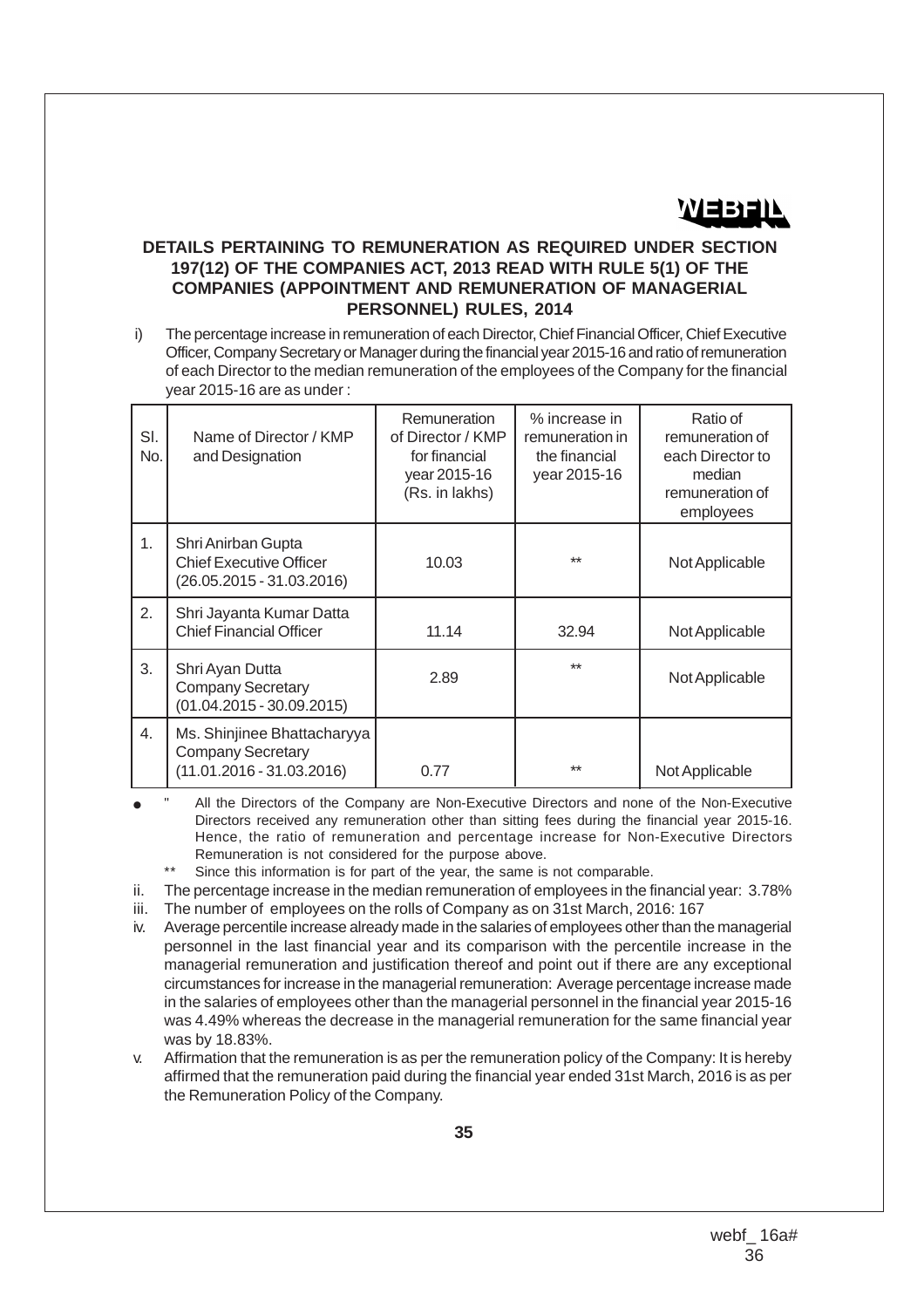# **STATEMENT OF EMPLOYEES' DETAILS PURSUANT TO RULE 5(2) AND RULE 5(3) OF THE COMPANIES (APPOINTMENT AND REMUNERATION OF MANAGERIAL PERSONNEL) RULES, 2014**

i. Details pertaining to top ten employees in terms of remuneration drawn are as follows:

| SI.<br>No.     | <b>Name</b>                                | Designation                         | <b>Remuneration</b><br>received<br>(Rs.) | Nature of<br>employment | <b>Qualifications and</b><br>experience                                                      |
|----------------|--------------------------------------------|-------------------------------------|------------------------------------------|-------------------------|----------------------------------------------------------------------------------------------|
| $\mathbf{1}$ . | ANIRBAN GUPTA                              | Dy. General Manager                 | 1180010.00                               | Contractual             | BE(Electronics)<br>20 yrs.(approx.)                                                          |
| 2.             | <b>ASHIS MITRA</b>                         | Dy. General Manager(Works)          | 1176827.00                               | Contractual             | BE(Electronics&Telecom)<br>28 yrs.(approx.)                                                  |
| 3.             | JAYANTA KUMAR DATTA                        | Sr. Manager(F&A)                    | 1114439.00                               | Contractual             | AICWA, PGDM, M.COM<br>27 yrs.(approx.)                                                       |
| 4.             | <b>BARUNESH KAYAL</b>                      | Sr.Manager(Marketing& Projects)     | 975166.00                                | Contractual             | BE(Electronics&Telecom)<br>28 yrs.(approx.)                                                  |
| 5.             | TAPAS KUMAR SARKAR                         | Manager(Sales & Mktg.)              | 922534.00                                | Contractual             | B.Tech(ECE)<br>28 yrs.(approx.)                                                              |
| 6.             | SEKHAR KUMAR GHOSH                         | Manager(Materials)                  | 730695.00                                | Contractual             | <b>B.COM, PGDBM</b><br>28 yrs.(approx.)                                                      |
| 7.             | <b>SWARUP BHAR</b>                         | Dy. Manager (Development)           | 678262.00                                | Contractual             | B.Tech(Radiophysics&<br>Electronics), B.SC(H)<br>14 yrs.(approx.)                            |
| 8.             | <b>BUDDHADEB</b><br><b>BHATTACHARYA</b>    | Dy. Manager(Mktg. & Project)        | 660698.00                                | Contractual             | B.Com<br>24 yrs. (approx.)                                                                   |
| 9.             | SOUMITRA BANERJEE                          | Dy. Manager(Purchase)               | 642655.00                                | Contractual             | M.SC, Certificate in<br><b>Business Management</b><br>& Admin. Training)<br>26 yrs.(approx.) |
| 10.            | <b>LAKSHMAN KUMAR</b><br><b>CHATTERJEE</b> | Asst.Manager<br>(Accounts & Admin.) | 625711.00                                | Contractual             | B.COM(H)<br>32 yrs.(approx.)                                                                 |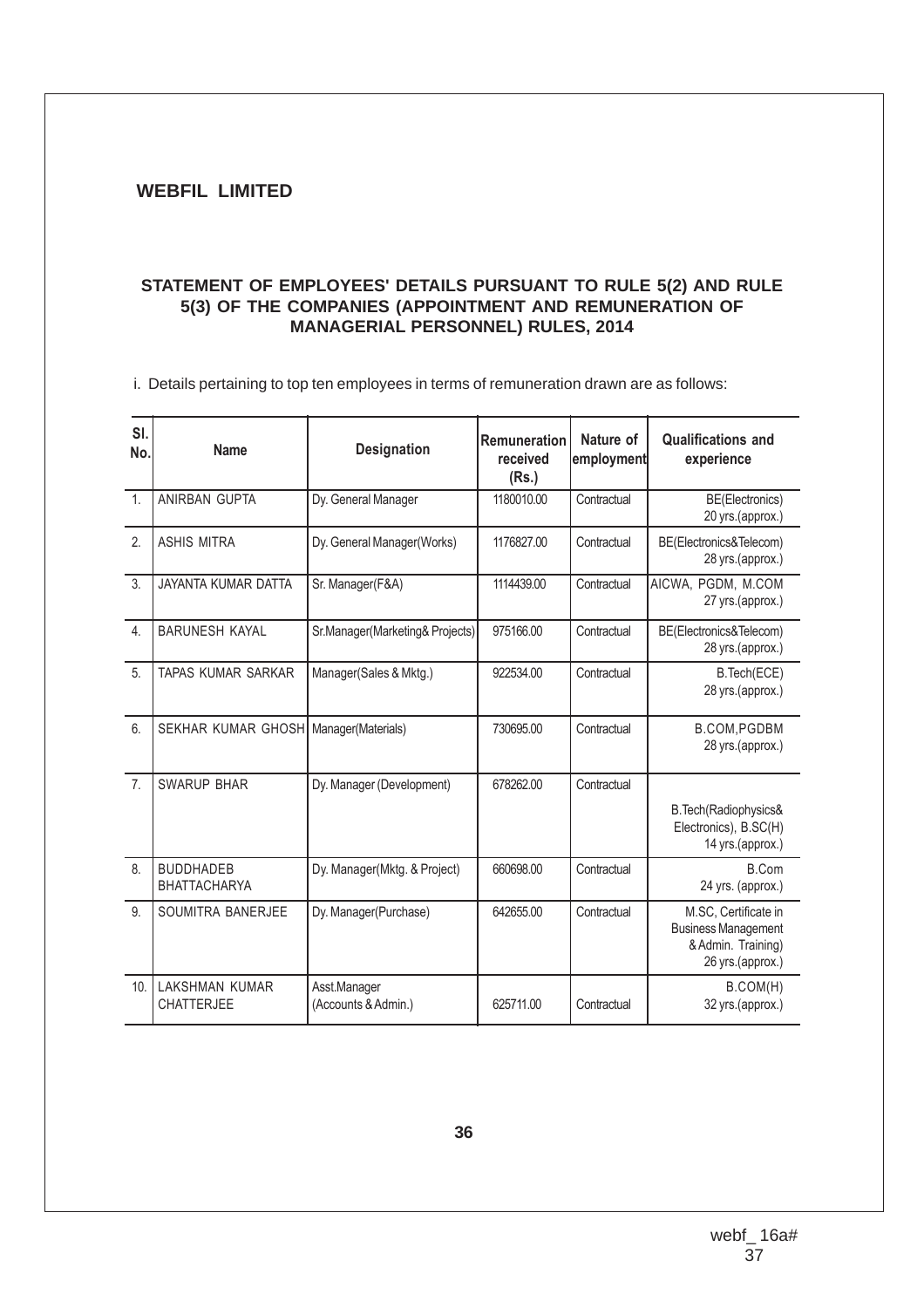# WEBELL

| Date of<br>commencement<br>of employment | Age                  | Last employment<br>held before joining<br>the Company                   | Percentage of equity<br>shares held by the<br>employee in the<br>Company | Whether a<br>relative of any<br>director/manager<br>of the Company |
|------------------------------------------|----------------------|-------------------------------------------------------------------------|--------------------------------------------------------------------------|--------------------------------------------------------------------|
| 17.01.1996                               | 48 yrs. 8 months     | Not available                                                           | Not Applicable                                                           | Not Applicable                                                     |
| 30.12.1988                               | 53 yrs. 8 months     | Asst.Mgr.(Electronics Maintenance),<br>Indian Telephone Industries Ltd. | Not Applicable                                                           | Not Applicable                                                     |
| 25.07.1989                               | 53 yrs.<br>2 months  | Not Applicable                                                          | Not Applicable                                                           | Not Applicable                                                     |
| 27.01.1988                               | 53 yrs. 6 months     | Software Engineer,<br>Micronics Corporation                             | Not Applicable                                                           | Not Applicable                                                     |
| 01.09.1988                               | 55 yrs.              | Sales Engineer,<br>Indchem Electronics Ltd.                             | Not Applicable                                                           | Not Applicable                                                     |
| 27.12.1988                               | 54 yrs. 4 months     | Canvasser, Godrej &<br>Boyce Mfg. Co. Pvt. Ltd.                         | Not Applicable                                                           | Not Applicable                                                     |
| 02.11.2002                               | 42 yrs.<br>5 months  | Not Available                                                           | Not Applicable                                                           | Not Applicable                                                     |
| 01.01.1992                               | 50 yrs.<br>11 months | Not Applicable                                                          | Not Applicable                                                           | Not Applicable                                                     |
| 15.10.1990                               | 57 yrs. 7 months     | Medical Representative,<br>Indian Health<br>Pharmaceuticals Ltd.        | Not Applicable                                                           | Not Applicable                                                     |
| 20.10.1984                               | 55 yrs. 9 months     | Not Available                                                           | 0.0006                                                                   | Not Applicable                                                     |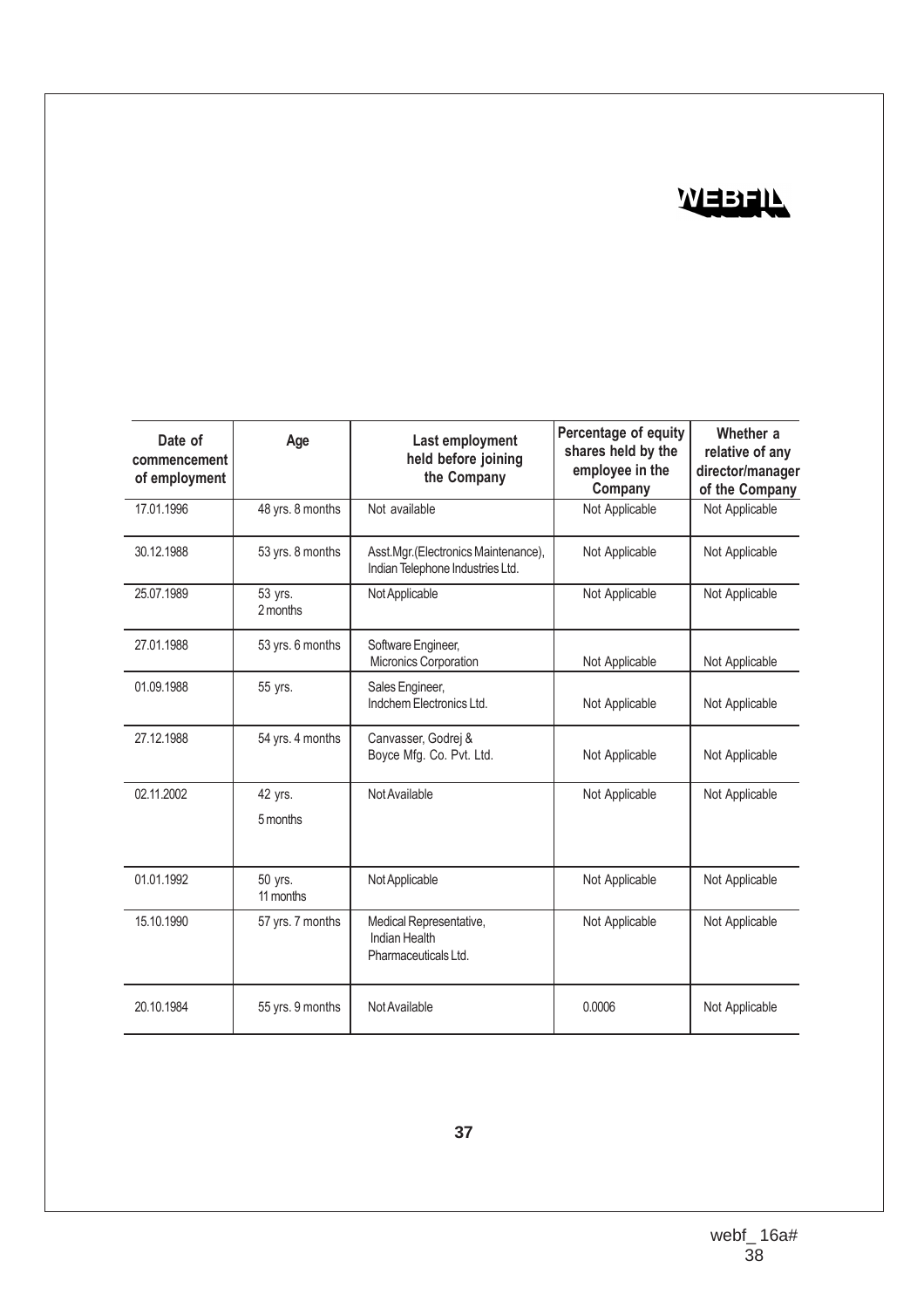### **ANNEXURE VII**

# **Form AOC-1**

(Pursuant to first proviso to sub-section (3) of section 129 of the Companies Act, 2013 read with rule 5 of Companies (Accounts) Rules, 2014)

Statement containing salient features of the financial statement of subsidiaries/ associate companies/joint ventures

# **Part "A" : Subsidiaries**

(Information in respect of each subsidiary to be presented with amounts in Rs.)

| SI. No.          | <b>Particulars</b>                                                                                                                | <b>Details</b> |
|------------------|-----------------------------------------------------------------------------------------------------------------------------------|----------------|
| 1.               | Name of the subsidiary                                                                                                            |                |
| $\overline{2}$ . | Reporting period for the subsidiary<br>concerned, if different from the holding<br>company's reporting period                     |                |
| 3.               | Reporting currency and Exchange rate as<br>on the last date of the relevant Financial<br>year in the case of foreign subsidiaries |                |
| 4.               | Share capital                                                                                                                     | NOT APPLICABLE |
| $\frac{5}{ }$    | Reserves & surplus                                                                                                                |                |
| 6.               | <b>Total assets</b>                                                                                                               |                |
| 7.               | <b>Total Liabilities</b>                                                                                                          |                |
| 8.               | Investments                                                                                                                       |                |
| 9.               | Turnover                                                                                                                          |                |
| 10.              | Profit before taxation                                                                                                            |                |
| 11.              | Provision for taxation                                                                                                            |                |
| 12.              | Profit after taxation                                                                                                             |                |
| 13.              | <b>Proposed Dividend</b>                                                                                                          |                |
| 14.              | % of shareholding                                                                                                                 |                |

### **Notes:**

- 1. Names of subsidiaries which are yet to commence operations Not Applicable
- 2. Names of subsidiaries which have been liquidated or sold during the year - Not Applicable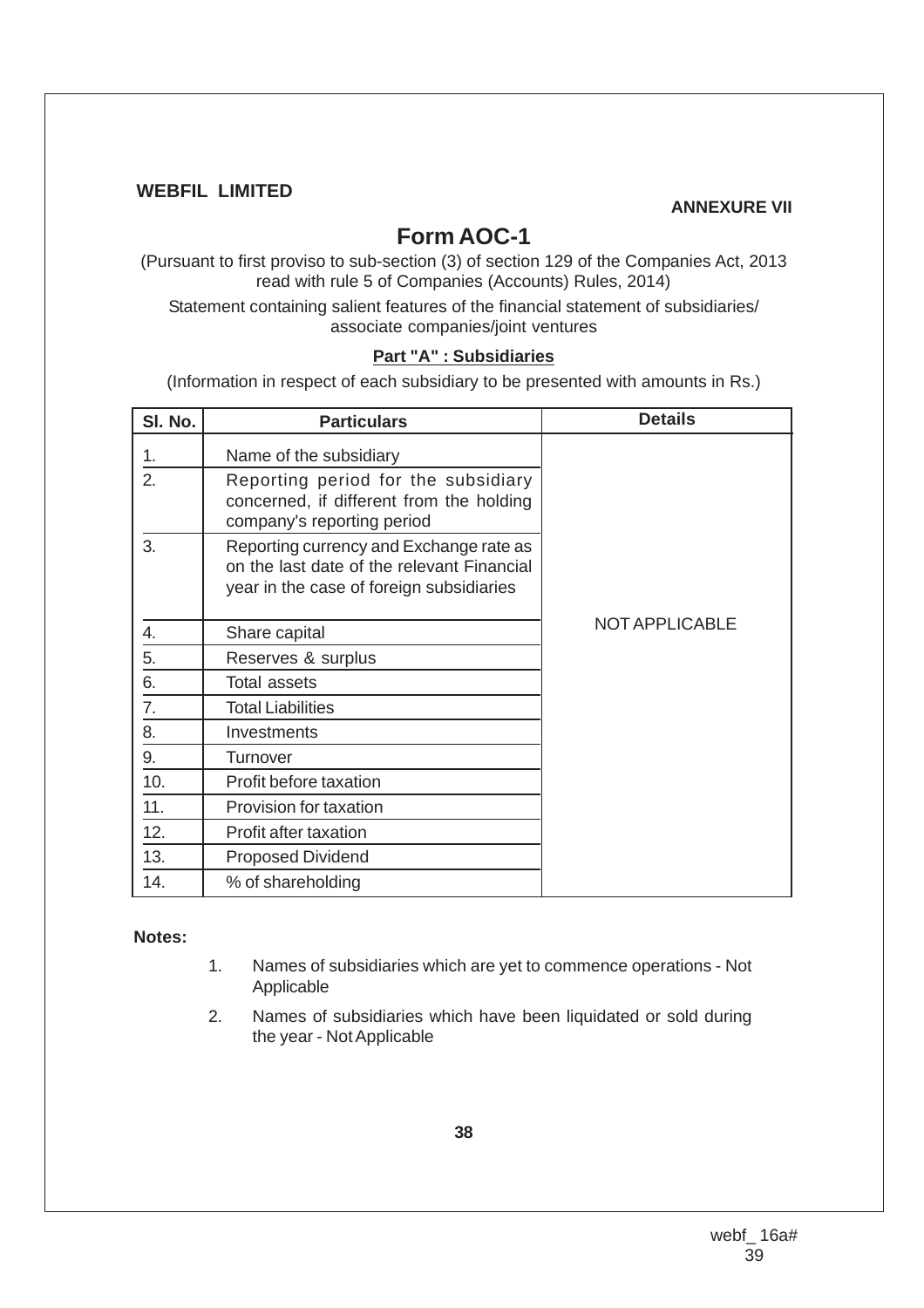WEBELL

# **Part "B" : Associates and Joint Ventures**

Statement pursuant to Section 129 (3) of the Companies Act, 2013 related to Associate Companies and Joint Ventures

| SI.<br>No.       | Name of Joint Venture                             | <b>New Town Telecom Infrastructure</b><br><b>Development Company Limited</b>                                                                                                                                                                                                                                                                                                                                                                                         |
|------------------|---------------------------------------------------|----------------------------------------------------------------------------------------------------------------------------------------------------------------------------------------------------------------------------------------------------------------------------------------------------------------------------------------------------------------------------------------------------------------------------------------------------------------------|
| $\mathbf 1$ .    | Latest audited Balance Sheet Date                 | 31st March, 2016                                                                                                                                                                                                                                                                                                                                                                                                                                                     |
| $\overline{2}$ . | Shares of Joint Venture held by the               |                                                                                                                                                                                                                                                                                                                                                                                                                                                                      |
|                  | company on the year end                           |                                                                                                                                                                                                                                                                                                                                                                                                                                                                      |
|                  | No.                                               | 51450                                                                                                                                                                                                                                                                                                                                                                                                                                                                |
|                  | Amount of Investment in Joint Venture (Rs.)       | 5145000                                                                                                                                                                                                                                                                                                                                                                                                                                                              |
|                  | Extend of Holding%                                | 49.00                                                                                                                                                                                                                                                                                                                                                                                                                                                                |
| $\overline{3}$ . | Description of how there is significant influence | Joint Venture                                                                                                                                                                                                                                                                                                                                                                                                                                                        |
| $\overline{4}$ . | Reason why the joint venture is not consolidated  | The Audited Financial Statements<br>of the Joint Venture Company for<br>the year ended 31st March, 2016,<br>were available after the Statutory<br>Auditors had submitted their Audit<br>Report on the Financial<br>Statements of Webfil Limited for<br>the Financial Year 2015-2016, and<br>therefore, only its Unaudited<br>Financial Results could be<br>provided in the 'Notes on Financial<br>Statements' of the Company for the<br>year ended 31st March, 2016. |
| 5.               | Net worth attributable to shareholding as per     |                                                                                                                                                                                                                                                                                                                                                                                                                                                                      |
|                  | latest audited Balance Sheet(Rs. in Lakhs)        | 488.16                                                                                                                                                                                                                                                                                                                                                                                                                                                               |
| 6.               | Profit for the year                               |                                                                                                                                                                                                                                                                                                                                                                                                                                                                      |
| i.               | <b>Considered in Consolidation</b>                |                                                                                                                                                                                                                                                                                                                                                                                                                                                                      |
| ii.              | Not Considered in Consolidation (Rs. in Lakhs)    | 177.11                                                                                                                                                                                                                                                                                                                                                                                                                                                               |

**Notes:**

- 1. Names of associates or joint ventures which are yet to commence operations Not Applicable
- 2. Names of associates or joint ventures which have been liquidated or sold during the year - Not Applicable

| On behalf of the Board  |                                |
|-------------------------|--------------------------------|
| Jayanta Ray             | Chairman                       |
| Sujit Chakravorti       | Director                       |
| A.N.Bhattacharyya       | Director                       |
| Jayanta Kumar Datta     | <b>Chief Financial Officer</b> |
| Shinjinee Bhattacharyya | <b>Company Secretary</b>       |

Place : Kolkata Dated : 11th August, 2016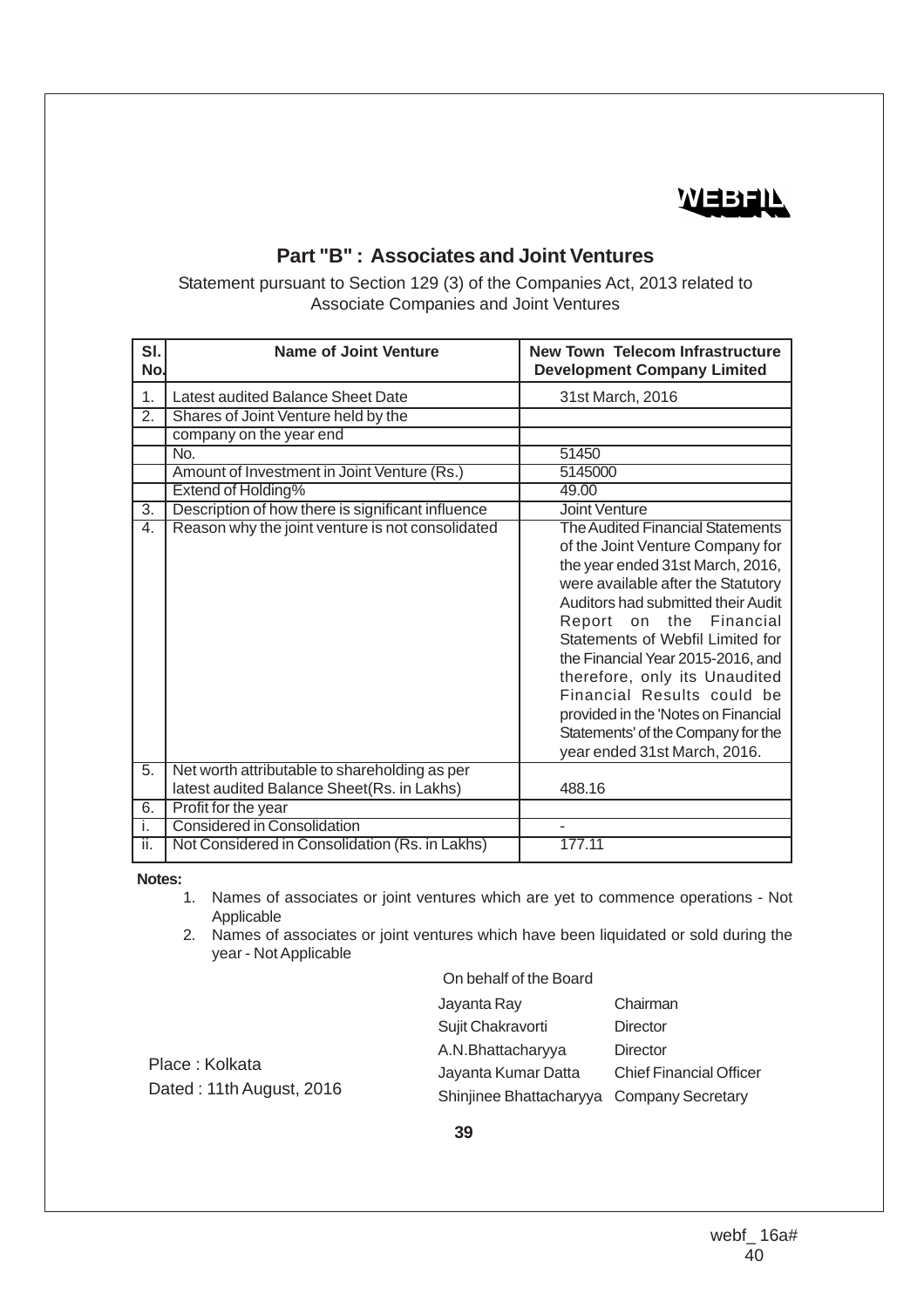### **Form No. MR - 3**

**ANNEXURE– VIII**

# **SECRETARIALAUDIT REPORT**

### **FOR THE FINANCIAL YEAR ENDED 31ST MARCH, 2016**

**[Pursuant to Section 204(1) of the Companies Act, 2013 and Rule No. 9 of the Companies (Appointment and Remuneration of Managerial Personnel) Rules, 2014]**

To

The Members, WEBFIL Limited "Yule House", 8, Dr. Rajendra Prasad Sarani, Kolkata - 700001

We have conducted the secretarial audit of the Compliances of applicable statutory provisions and the adherence to good corporate practices by **WEBFIL LTD** (hereinafter called the Company). Secretarial Audit was conducted in a manner that provided us a reasonable basis for evaluating the corporate conducts/statutory compliances and expressing our opinion thereon.

Based on our verification of the Company's books , papers, minute books, forms and returns filed and other records maintained by the Company and also information provided by the Company , its officers , agents and authorised representatives during the conduct of secretarial Audit ,we hereby report that in our opinion , the Company has during the audit period covering the financial year ended on 31st March 2016 complied with the statutory provisions listed hereunder and compliancemechanism in place to the extent , in manner and subject to the reporting made hereinafter.

We have examined the books, papers, minute books, forms and returns filed and other records maintained by the Company for the financial year ended on 31st March 2016 according to the provisions of.

- (i) The Companies Act , 2013 (The Act) and the rules made thereunder;
- (ii) The Securities Contracts (Regulation) Act, 1956 ('SCRA') and the rules made thereunder;
- (iii) The Depositories Act, 1996 and the regulations and Bye-laws framed thereunder;
- (iv) Foreign Exchange Management Act, 1999 and Rules and regulations made thereunder to the extent of Foreign Direct Investment, Overseas Direct Investment and External Commercial Borrowings;;
- (v) The following Regulations and Guidelines prescribed under the Securities Exchange Board of India Act , 1992 ('SEBI Act'):-
	- (a) The Securities and Exchange Board of India (Substantial Acquisition of Shares and Takeovers) Regulations, 2011. **(Not applicable to the Company during the Audit Period);**
	- (b) The Securities and Exchange Board of India (Prohibition of Insider Trading) Regulations, 1992 and Securities and Exchange Board of India (Prohibition of Insider Trading) Regulations, 2015;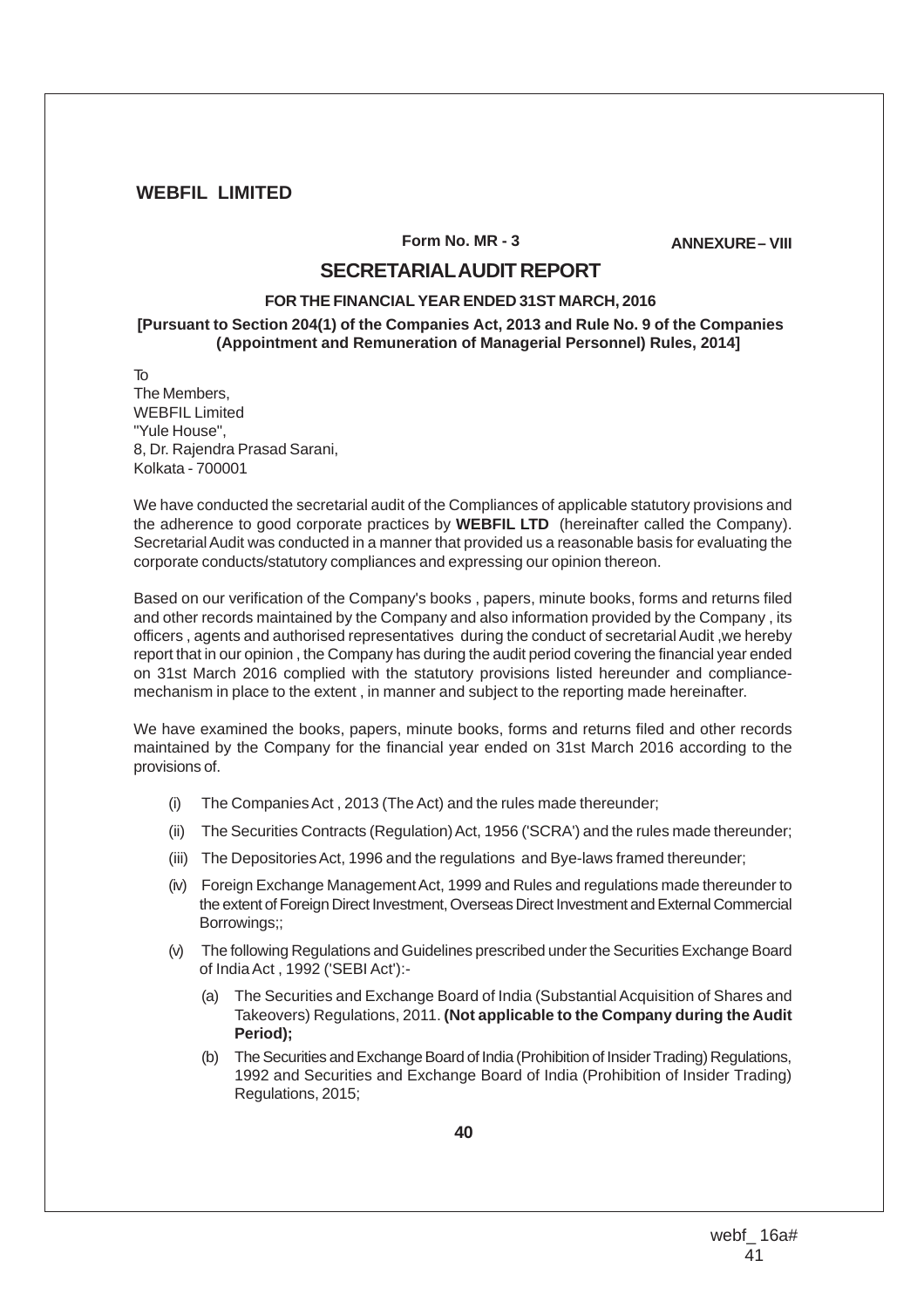

- (c) The Securities and Exchange Board of India (Issue of Capital and Disclosure Requirements ) Regulations , 2009. **(Not applicable to the Company during the Audit Period);**
- (d) The Securities and Exchange Board of India (Employee Stock Option Scheme and Employees Stock Purchase Scheme) Guidelines, 1999 and The Securities and Exchange Board of India(Share based Employee Benefits) Regulations, 2014; **(Not applicable to the Company during the Audit Period);**
- (e) The Securities and Exchange Board of India (Issue and Listing of Debt Securities) Regulations, 2008 **(Not applicable to the Company during the Audit Period);**
- (f) The Securities Exchange Board of India (Registrars to an Issue and Share Transfer Agents) Regulations, 1993 regarding the Companies Act and dealing with the client. **(Not applicable to the Company during the Audit Period);**
- (g) The Securities and Exchange Board of India (Delisting of Equity Shares) Regulations, 2009 **(Not applicable to the Company during the Audit Period)**; and
- (h) The Securities and Exchange Board of India (Buyback of Securities) Regulations, 1998. **(Not applicable to the Company during the Audit Period).**

vi. Other laws applicable specifically to the Company namely

- (a) The Hazardous Waste (Management & Handling) Rules, 1983
- (b) The E-Waste (Management and Handling) Rules, 2011
- (c) The Gas Cylinder Rules, 2004
- (d) The Electricity Act, 2003 (with amendment 2003 & 2007)
- (e) The Explosive Act, 1884 & its amendment.

We have also examined compliances with the applicable clauses of the following:

- i) Secretarial Standards issued by the Institute of the Company Secretaries of India, with respect to board and general meetings
- ii) Listing Agreements (till 30 November, 2015) entered into by the Company with The Calcutta Stock Exchange Limited and Securities and Exchange Board of India (Listing Obligations and Disclosure Requirements) Regulations, 2015 (From 1 December, 2015 to 31 March, 2016)

During the period under review the Company has complied with the provisions of the Act, Rules , Regulations , Guidelines , Standards, etc mentioned above subject to the following observations;

- (a) As per the information and explanations provided by the Company , its officers, agents and authorised representatives during the conduct of secretarial audit, we report that the provisions of the Foreign Exchange Management Act, 1999 and the Rules and Regulations made thereunder to the extent of
	- i. External Commercial Borrowings were not attracted to the Company under the financial year under report.
	- ii. Foreign Direct Investment (FDI) were not attracted to the Company under the financial year under report.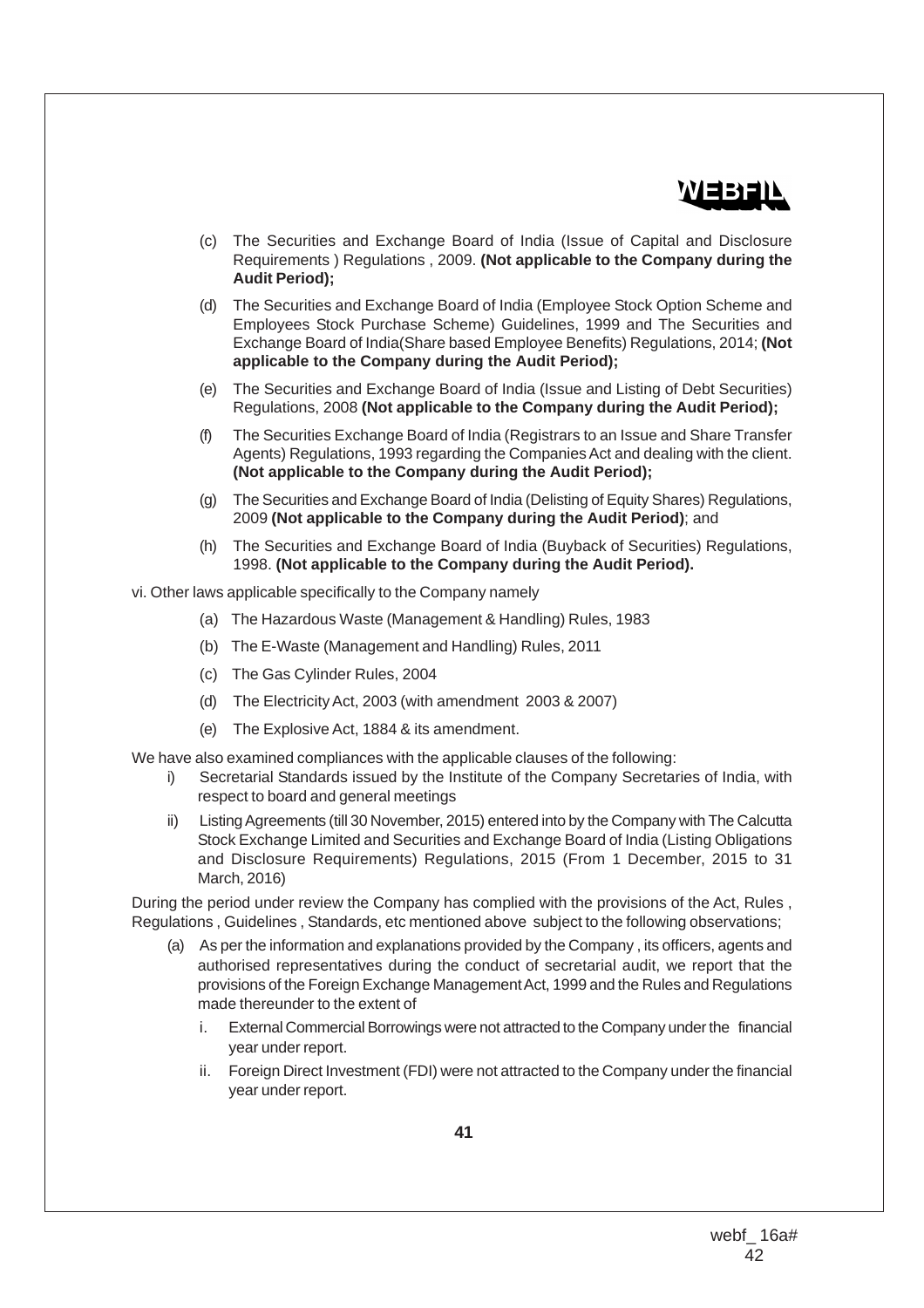- iii. Overseas Direct Investment by Residents in Joint venture/Wholly Owned Subsidiary abroad were not attracted to the company under the financial year under report
- (b) As per the information and explanation provided by the Company , its officers, agents and authorised representatives during the conduct of Secretarial Audit , we report that the Company has not made any GDRs/ADRs or any commercial instruments under the financial year under report.

We have not examined compliance by the Company with applicable financial laws, like direct and indirect laws, since the same have been subject to review by statutory financial audit and other designated professionals.

### **We further report that**

The changes in the Composition of Board of Directors that took place during the period under review were carried out in compliance with the provisions of the Act.

Adequate notice is given to all directors to schedule Board Meeting, agenda and detailed notes on agenda were sent at least seven days in advance, and a system exists for seeking and obtaining further information and clarifications on the agenda items before the meeting and for meaningful participation at the meeting.

All decisions at Board Meetings are carried out unanimously as recorded in the minutes of the meetings of the Board of Directors.

**We further report that:** there are adequate systems and processes in the company commensurate with the size and operations of the company to monitor and ensure compliance with applicable laws, rules, regulations and guidelines subject to the following qualified opinion:

> i) The Company has not published the Un-audited financial result for the 1st quarter (ended on 30 June 2015) . Except for the last quarter of the financial year ending 31st March, 2016 the Company has not published the advertisements for notice of calling Board meeting for the approval of financial results.

**We further report that** during the audit period there was no event/action having a major bearing on the Company's affairs in pursuance of the above referred laws, rules, regulations, guidelines etc

> **For S. Deepak & Associates Company Secretaries**

Place - Kolkata Date - 29th July, 2016

CS DEEPAK SWAIN **Proprietor** ACS-25625, C.P. No. - 9131

This report is to be read with our letter of even date which is annexed Annexure A and forms integral part of this report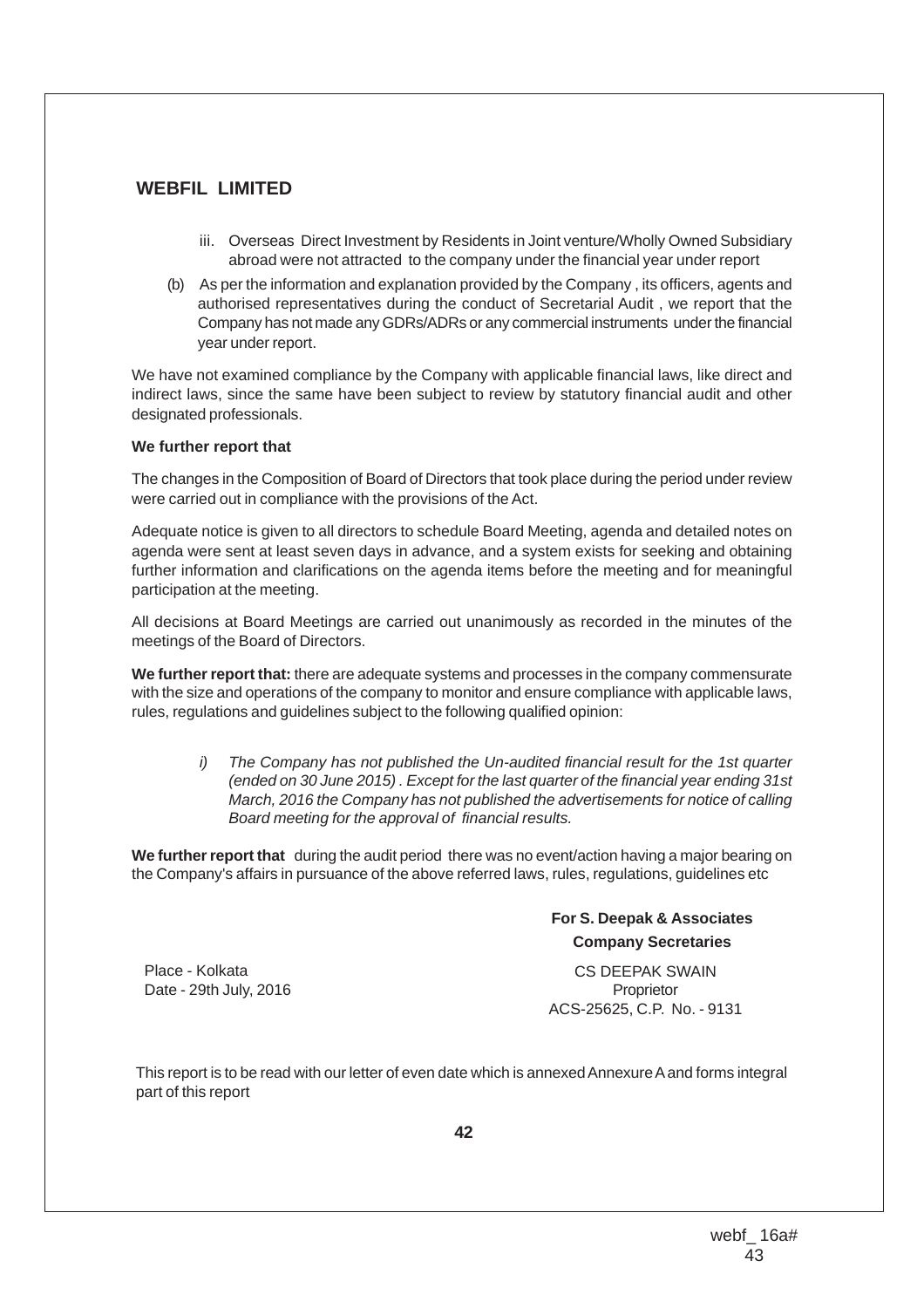

**ANNEXURE - A**

To The Members, **WEBFIL Limited "Yule House", 8, Dr. Rajendra Prasad Sarani, Kolkata - 700001**

Our report of even date is to be read along with this letter:

- 1. Maintenance of secretarial record is the responsibility of the management of the Company. Our responsibility is to express an opinion on these secretarial records based on our audit.
- 2. We have followed the audit practices and processes as were appropriate to obtain reasonable assurance about the correctness of the contents of the secretarial record. The verification was done on the test basis to ensure that correct facts are reflected in secretarial records. We believe that the process and practices, we followed provide a reasonable basis for our opinion.
- 3. We have not verified the correctness and appropriateness of financial records and Books of Accounts of the Company.
- 4. Where ever required, we have obtained the Management representation about the compliance of Laws, rules and regulations and happening of the events etc.
- 5. The compliance of the provision of corporate and other applicable laws, rules , regulations, standards is the responsibility of the management. Our examination was limited to the verification of procedure on test basis.
- 6. The Secretarial Audit report is neither an assurance as to the future viability of the company nor of the efficacy or effectiveness with which the management has conducted the affairs of the Company.

### **For S DEEPAK & ASSOCIATES Company Secretaries**

Place : Kolkata Date : 29th July, 2016

CS DEEPAK SWAIN **Proprietor** ACS-25625, C.P. No. - 9131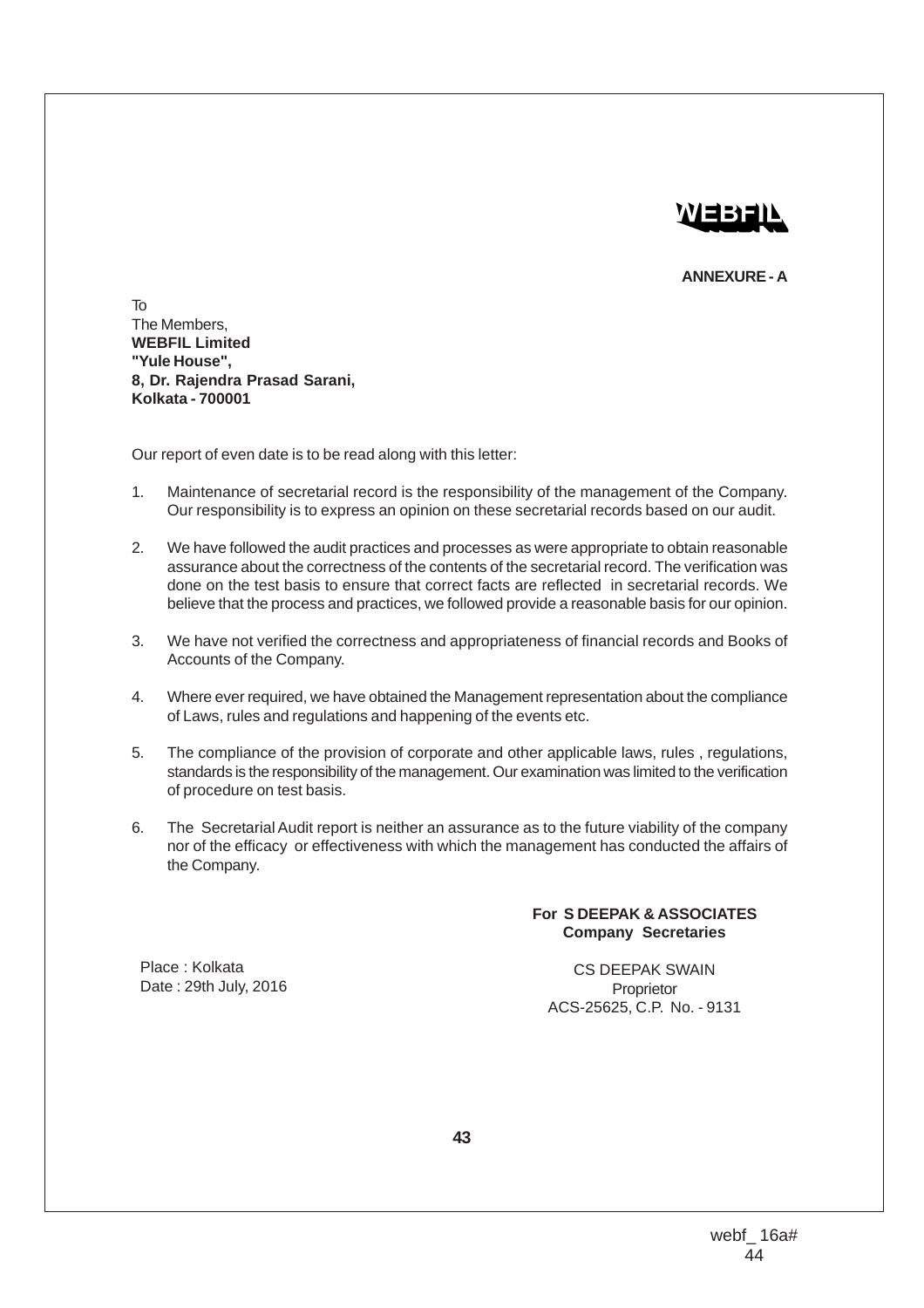### **ANNEXURE - IX**

## **CONSERVATION OF ENERGY, TECHNOLOGY ABSORPTION, FOREIGN EXCHANGE EARNINGS AND OUTGO**

### **A. CONSERVATION OF ENERGY**

Your Company accords great importance to conservation of energy by close monitoring of consumption of electricity, LPG, diesel and water. Since the Company is a low energy consuming unit, no significant proposal for additional investment in the near future is envisaged for further reduction of consumption of energy. The Company is contemplating utilisation of alternate sources of energy and energy conservation equipments, and hopes to implement these plans soon.

### **B. RESEARCH AND DEVELOPMENT (R&D)**

Your Company is engaged in R&D on an ongoing basis with the object of developing various signalling and Telecommunication equipment and Filaments with the emphasis on minimizing the cost and improving the quality of its products.

### **i) Various products developed by the Company through R&D:**

- a) Automatic Message Switching System.
- b) Low speed data Module (upto 19.2 K Band) for PCM Multiplexer.
- c) RF Surge Protector.
- d) Universal Fail Safe Block Interface (UFSBI).
- e) Drop Insert type Programmable Primary Multiplexer.
- f) 2/8 Mbps Optical Line Terminating Equipment.
- g) Drop/Insert type Programmable Primary Multiplexer with modified specifications & new features.
- h) High Speed Data Interfaces for D/I MUX.
- i) LED Video Board and LED Based Train Information Board.
- j) Microprocessor based Over Current Earth Fault Relay.
- k) Microprocessor based Over Current Earth Fault Relay with instantaneous high set.
- l) Block Proving by Axle Counter using UFSBI for double line/single line.
- m) Loop Protection Module (LPM) for PD MUX.
- n) Access MUX (8 channel) for BPAC/UFSBI.
- o) Automatic protection unit for UFSBI

### **ii) Expenditure on R&D:**

- 
- a) Capital : NIL (last year NIL)<br>b) Recurring : Rs.60.90 lakhs (last<br>a) Tatal b) Recurring : Rs.60.90 lakhs (last year Rs.59.90 lakhs)
- c) Total : Rs.60.90 lakhs (last year Rs.59.90 lakhs)
- d) Total R&D expenditure as a percentage of total turnover : 2.32% (last year 2.27%)

### **C. TECHNOLOGYABSORPTION, ADAPTATION AND INNOVATION :**

The Company has introduced 'Surface Mount Technology' in the indigenous design and production of certain modules of Drop Insert type Programmable Primary Multiplexer which has led to an improvement in quality of this product and reduction in its production cost.

### **D. FOREIGN EXCHANGE EARNINGS AND OUTGO :**

Foreign Exchange earnings during the year were Rs. 352.14 lakhs (last year Rs. 348.46 lakhs) while Foreign Exchange outgo was Rs. 345.80 lakhs (last year Rs. 290.22 lakhs).

Place : Kolkata Dated : 11th August, 2016 On behalf of the Board

**JAYANTA RAY** Chairman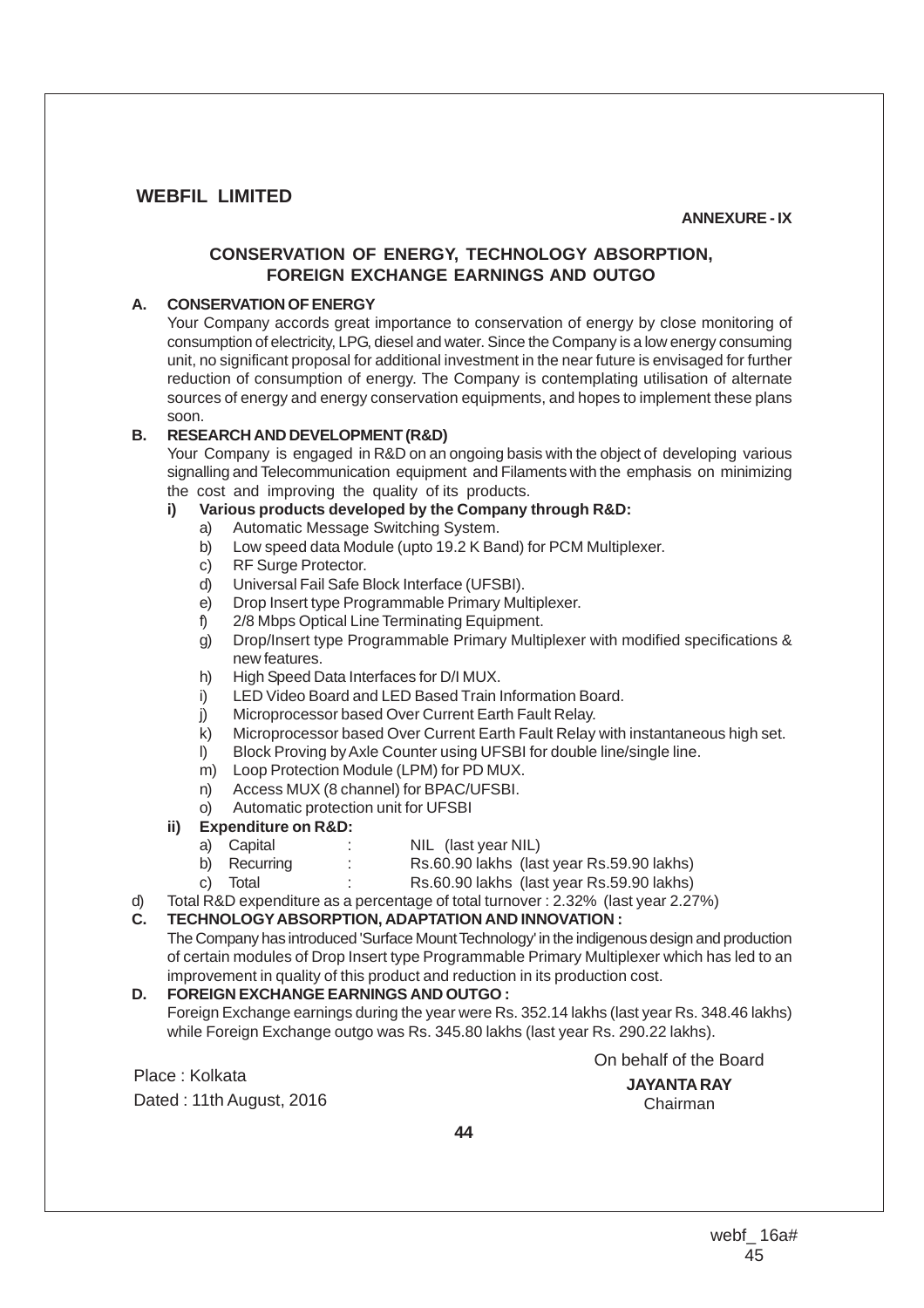

# **REPORT ON CORPORATE GOVERNANCE**

### **1. CORPORATE GOVERNANCE PHILOSOPHY**

WEBFIL Limited is a Joint Venture Company of Andrew Yule Group and West Bengal Industrial Development Corporation Limited.

The Company promotes a work culture based on the principles of good Corporate Governance - integrity, equity, fairness, individual accountability and commitment to values. The Company emphasizes the need for highest level of transparency and accountability in all its transactions in order to protect the interests of all its stakeholders. The Board considers itself as a trustee of its shareholders and acknowledges its responsibilities towards them for creation and safeguarding their wealth on sustainable basis. They abide by the policies, procedures, applicable laws, rules and regulations to comply, create and maintain a culture of high ethical standards and maintain a work environment that encourages not only the staff but the stakeholders too to raise their faith in the management of the Company.

### **2. BOARD OF DIRECTORS**

In terms of Company's Corporate Governance Policy, all statutory and all significant and material information are placed before the Board of Directors to enable it to discharge its responsibilities of strategic supervision of the Company and as trustees of the Shareholders.

### **i. Composition of the Board of Directors as on 31.03.2016**

The Board of Directors comprises of 9 (nine) Non-Executive Directors, out of whom 4 (four) are Independent.

The name and category of Directors, the number of Directorships and Committee positions held by them in other companies and also the shareholdings in the Company are as follows: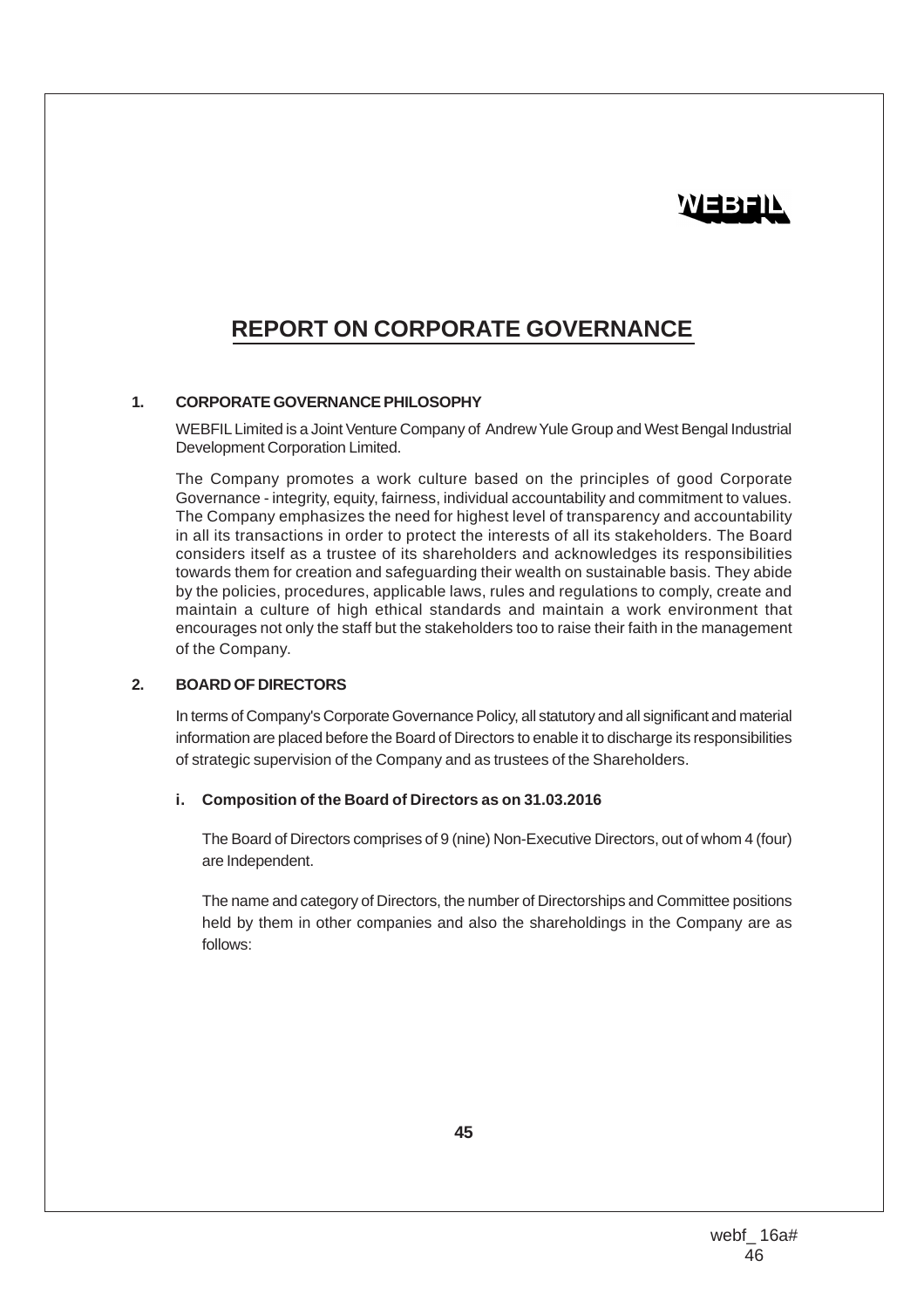| Name of Director                            | Category                       | No. of<br><b>Directorships</b><br>held in other |                       | <b>No. of Committee</b><br><b>Positions held in</b><br>other Companies(**) | No. of<br><b>Shares</b><br>held in |
|---------------------------------------------|--------------------------------|-------------------------------------------------|-----------------------|----------------------------------------------------------------------------|------------------------------------|
|                                             |                                | Companies(*)                                    | <b>As</b><br>Chairman | <b>As</b><br><b>Member</b>                                                 | the<br>Company                     |
| Shri Jayanta Ray<br>(DIN: 00175341)         | Chairman<br>Non-Executive      | 1                                               |                       |                                                                            | 100                                |
| Shri Sujit Chakravorti<br>(DIN: 00066344)   | Non-Executive<br>& Independent | 4                                               | 2                     | 1                                                                          |                                    |
| Shri Asoke K. Dutt<br>(DIN: 00488865)       | Non-Executive<br>& Independent |                                                 |                       |                                                                            | 100                                |
| Shri Debasis Konar<br>(DIN: 03515885)       | Non-Executive                  |                                                 |                       |                                                                            |                                    |
| <b>Shri Soumen Das</b><br>(DIN: 01833471)   | Non-Executive<br>& Independent |                                                 |                       |                                                                            |                                    |
| Shri Sunil Munshi<br>(DIN: 02749579)        | Non-Executive                  | 10                                              | 1                     |                                                                            |                                    |
| Shri Ashis Chakraborty<br>(DIN: 06496853)   | Non-Executive                  |                                                 |                       |                                                                            |                                    |
| Shri A. N. Bhattacharyya<br>(DIN: 02484307) | Non-Executive                  | 6                                               |                       |                                                                            |                                    |
| Smt. Sujata Roy<br>(DIN: 07209179)          | Non-Executive<br>& Independent |                                                 |                       |                                                                            |                                    |

- (\*) Excluding Directorships in Private Limited Companies, Foreign Companies, Government Bodies and Companies registered under Section 8 of the Companies Act, 2013.
- (\*\*) In accordance with Regulation 26 of the SEBI(Listing Obligations and Disclosure Requirements)Regulations 2015, Memberships / Chairmanships of only the Audit Committee and Stakeholders Relationship Committees have been considered.

### **ii. Meetings and Attendance**

During the last financial year ended 31st March, 2016, 4 (four) meetings of the Board of Directors were held on 26th May, 2015, 11th August, 2015, 1st December, 2015 and 20th January, 2016.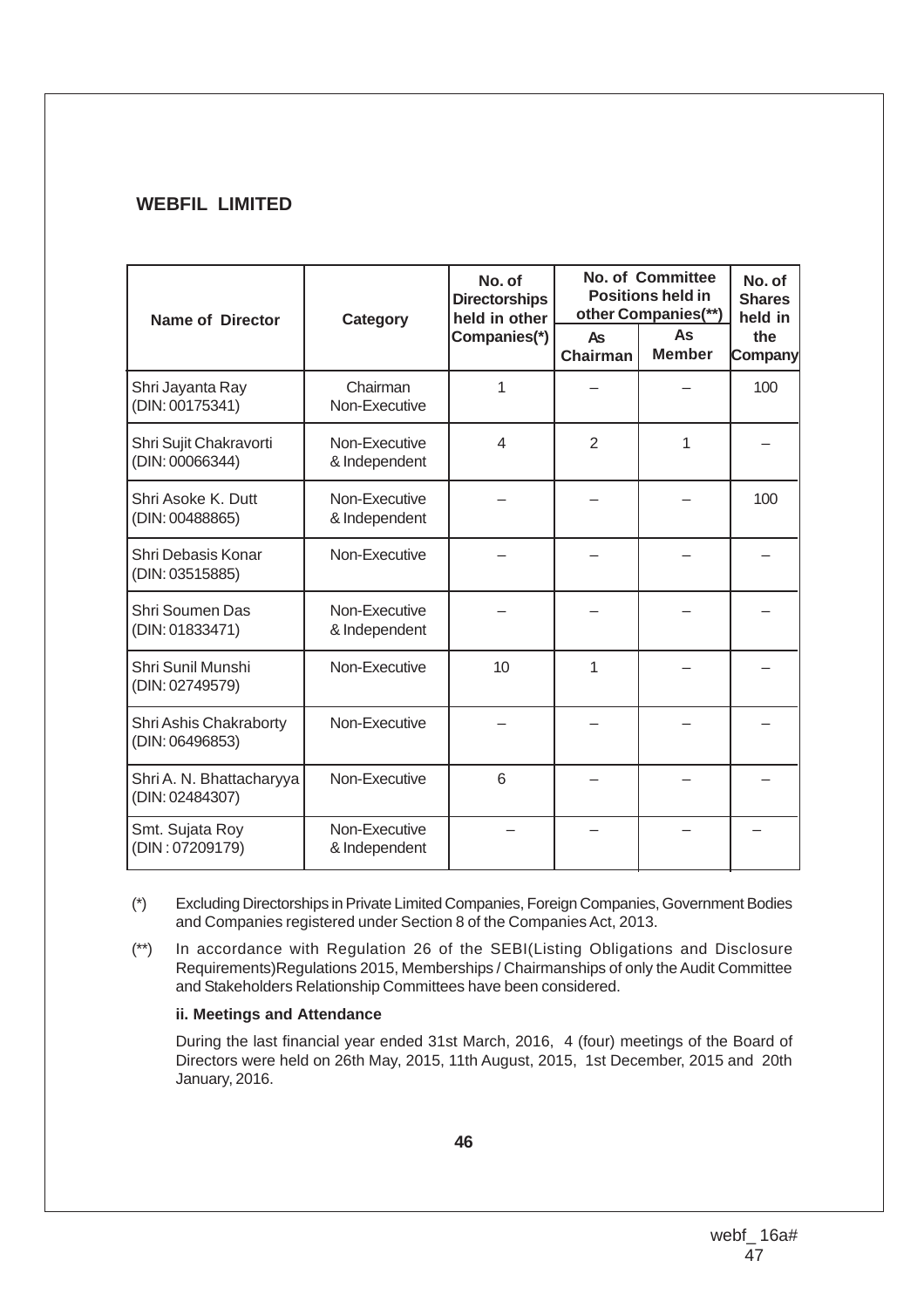

Attendance of the Directors at the Board Meetings and at the last Annual General Meeting is as under:

| Name of Director         | No. of Board<br><b>Meetings</b><br><b>Attended</b> | Attendance in the last<br><b>Annual General Meeting</b><br>held on 23rd September, 2015 |
|--------------------------|----------------------------------------------------|-----------------------------------------------------------------------------------------|
| Shri Jayanta Ray         | 2                                                  | <b>YES</b>                                                                              |
| Shri Sujit Chakravorti   | 4                                                  | <b>YES</b>                                                                              |
| Shri Asoke K. Dutt       | 3                                                  | <b>YES</b>                                                                              |
| Shri Debasis Konar       | 1                                                  | <b>NO</b>                                                                               |
| Shri Soumen Das          | 3                                                  | <b>YES</b>                                                                              |
| Shri Sunil Munshi        | 4                                                  | <b>YES</b>                                                                              |
| Shri Ashis Chakraborty   | 2                                                  | NO.                                                                                     |
| Shri A. N. Bhattacharyya | 4                                                  | <b>YES</b>                                                                              |
| Smt. Sujata Roy          | 3                                                  | <b>YES</b>                                                                              |

### **iii. Familiarization Programme for Independent Directors**

In terms of Regulation 25(7) of the SEBI(Listing Obligations and Disclosure Requirements)Regulations 2015, the Company is required to conduct the Familiarisation Programme for Independent Directors (IDs) to familiarise them with their roles, rights, responsibilities in the Company, nature of the industry in which the Company operates, business model of the Company, etc., through various initiatives.

The details of the familiarisation programme for IDs is disclosed on the website of the Company and may be accessed at the web link http://www.webfilindia.com /uploads/policy/Familiarisation%20Programme%20for%20Independent%20Directors.pdf

### **3. AUDIT COMMITTEE**

### **i. Terms of Reference**

The Company has an Audit Committee and the terms of reference of the Audit Committee are in conformity with the powers as stipulated in Regulation 18, the Role of the Audit Committee and Review of information by the Audit Committee as laid down in Part C of Schedule II of the SEBI(Listing Obligations and Disclosure Requirements)Regulations 2015, read with Section 177 of the Companies Act, 2013.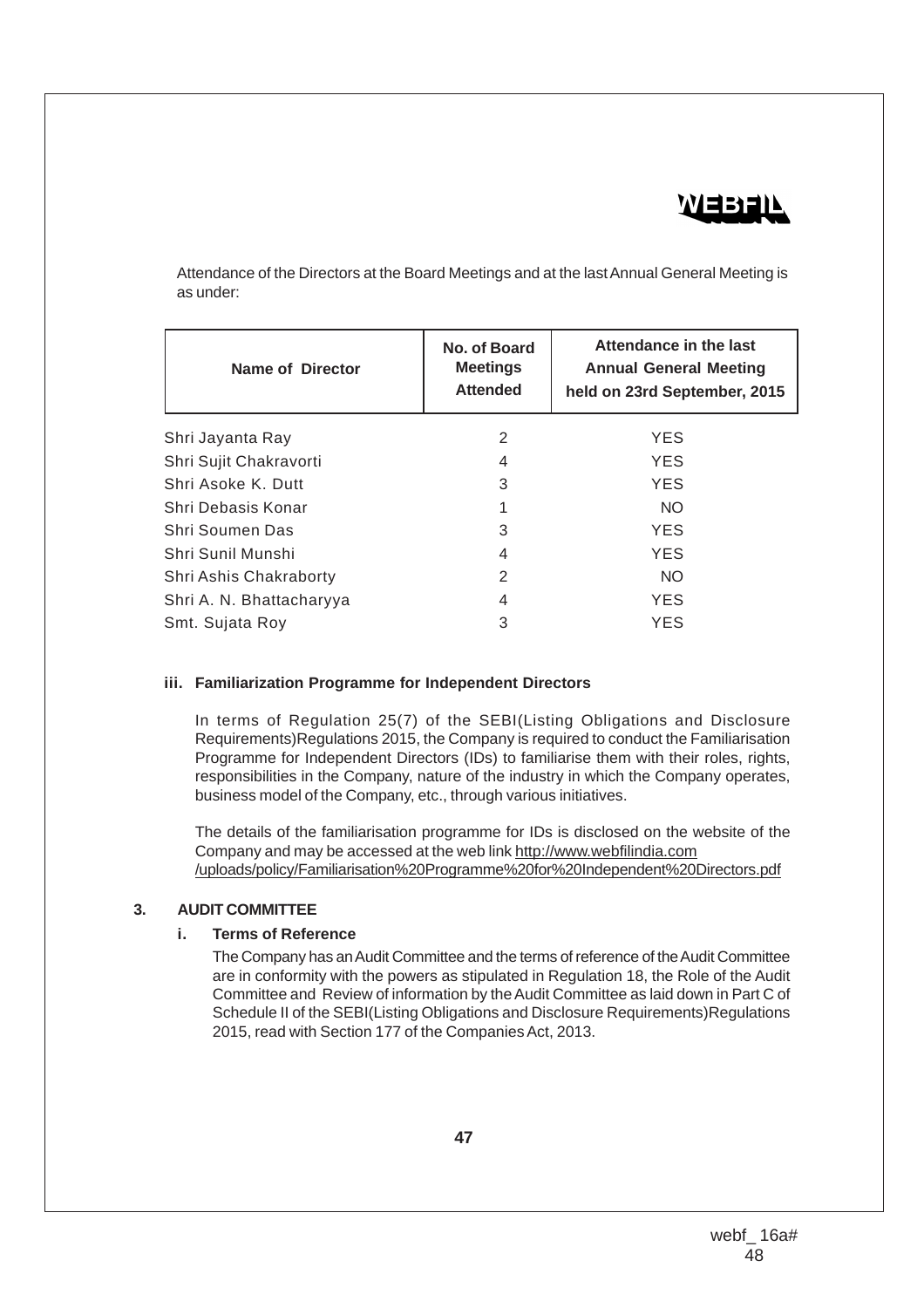### **ii. Composition**

The composition of the Audit Committee as on 31st March, 2016 and the attendance of the members at the meetings thereof during the year 2015-16 were as follows:

| <b>Name of Director</b> | <b>Designation</b> | <b>Category of Director</b> | No. of<br><b>Meetings</b><br>attended |
|-------------------------|--------------------|-----------------------------|---------------------------------------|
| Shri Sujit Chakravorti  | Chairman           | Non-Executive & Independent | 4                                     |
| Shri Asoke K. Dutt      | Member             | Non-Executive & Independent | 3                                     |
| <b>Shri Soumen Das</b>  | Member             | Non-Executive & Independent | 4                                     |

### **iii. Meetings**

- During the financial year ended 31st March, 2016, 4 (four) meetings of the Audit Committee were held on 26th May, 2015, 11th August, 2015, 13th November, 2015 and 9th February, 2016.
- Audit Committee Meetings were also attended by the Chief Executive Officer and Chief Financial Officer of the Company.
- The Company Secretary acts as Secretary to the Audit Committee.
- The Audit Committee invites the Statutory Auditors and the Internal Auditors of the Company to be present at the meetings, as and when it considers appropriate.
- Members of the Audit Committee are eminent persons in their fields having expertise in Finance and Accounting.
- The Chairman of the Audit Committee attended the last Annual General Meeting of the Company held on 23rd September, 2015.

### **4. NOMINATION AND REMUNERATION COMMITTEE**

### **i. Terms of Reference**

The Company has a Nomination and Remuneration Committee and the terms of reference of the Nomination and Remuneration Committee are in conformity with the role as stipulated in Part D of Schedule II of the SEBI(Listing Obligations and Disclosure Requirements) Regulations 2015, read with Section 178 of the Companies Act, 2013.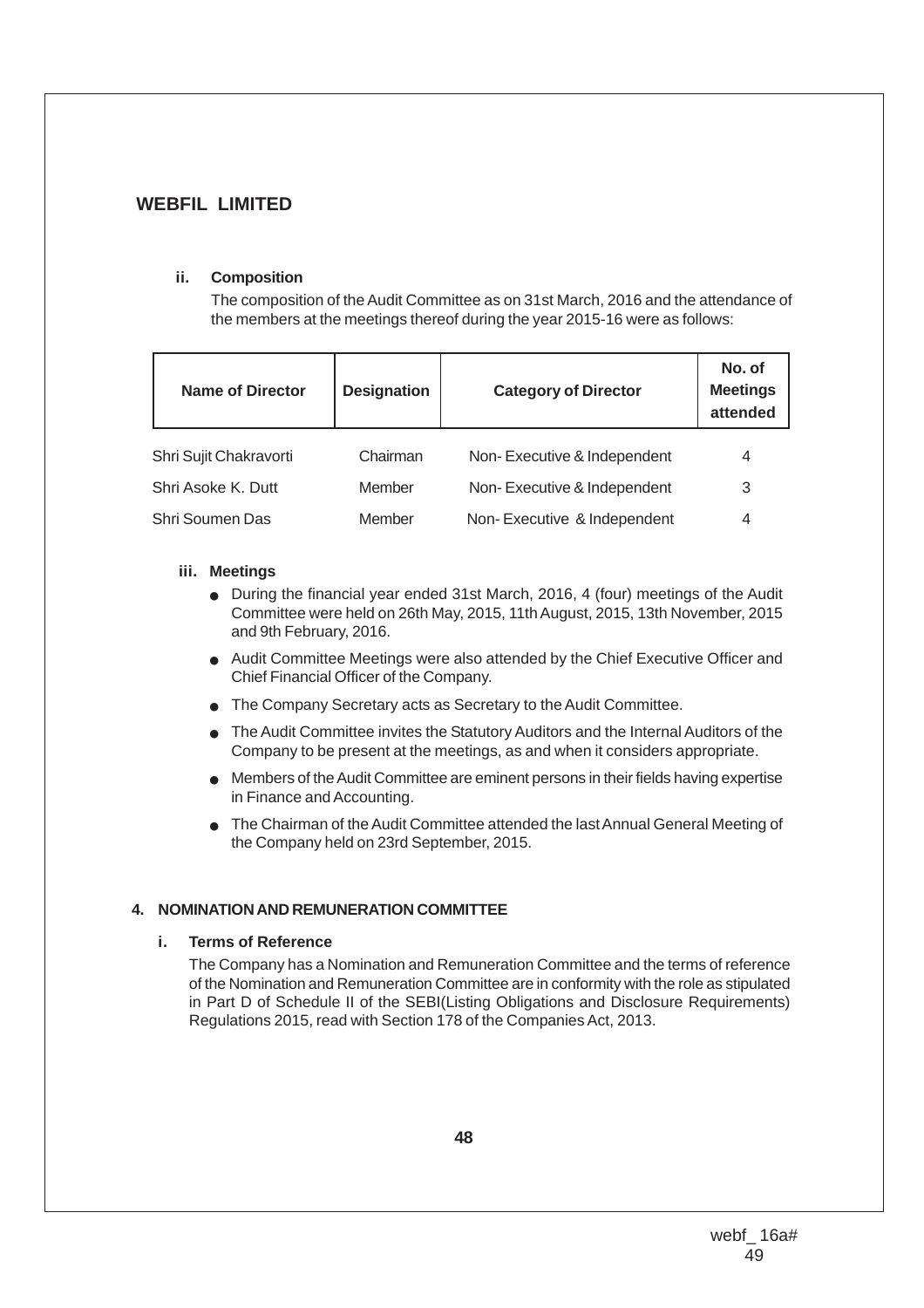

### **ii. Composition**

The Nomination and Remuneration Committee comprises 5 (five) Non-Executive Directors, out of whom 3 (three) are Independent. The composition of the Nomination and Remuneration Committee is as below:

| <b>Name of Director</b>  | <b>Designation</b> | <b>Category of Director</b> |
|--------------------------|--------------------|-----------------------------|
| Shri Sujit Chakravorti   | Chairman           | Non-Executive & Independent |
| Shri Asoke K. Dutt       | Member             | Non-Executive & Independent |
| Shri Soumen Das          | Member             | Non-Executive & Independent |
| Shri A. N. Bhattacharyya | Member             | Non-Executive               |
| Shri Sunil Munshi (*)    | Member             | Non-Executive               |

(\*) Shri Sunil Munshi joined on 26th May, 2015

### **iii. Meetings**

During the financial year ended 31st March, 2016, 3 (three) meetings of the Nomination and Remuneration Committee were held on 26th May, 2015, 13th November, 2015, and 20th January, 2016, and the attendance of the members at the meetings of the Nomination and Remuneration Committee during the year 2015-16 were as follows:

| <b>Name of Director</b>  | No. of meeting attended |
|--------------------------|-------------------------|
| Shri Sujit Chakravorti   | 3                       |
| Shri Asoke K. Dutt       | 3                       |
| Shri Soumen Das          | 3                       |
| Shri A. N. Bhattacharyya | 3                       |
| Shri Sunil Munshi        |                         |

### **iv. Performance evaluation**

The performance evaluation of the Non-Executive Directors, including Independent Directors, the Board as a whole and the Chairman of the Company is done as per the Board Evaluation Policy, as framed.

The policy referred above inter-alia contains evaluation criteria for the Directors, procedure for determination and review of remuneration of Directors, Key Managerial Personnel and other employees, etc.

The policy for Board Evaluation and Board Diversity is disclosed on the website of the Company and may be accessed at the web link

http://www.webfilindia.com/uploads/policy/Policy%20on%20Board%20Evaluation.pdf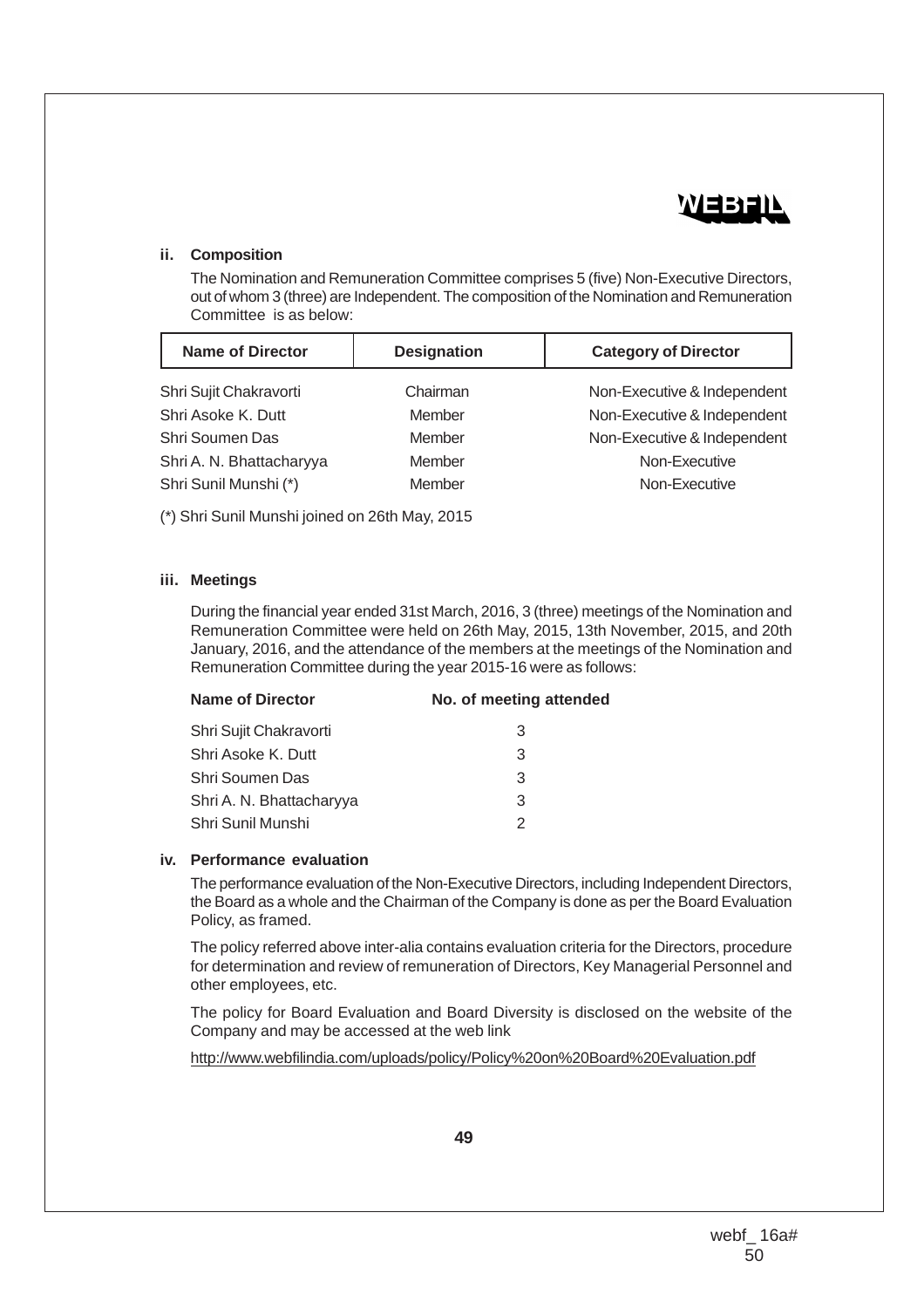### **v. Remuneration Policy**

The Remuneration Policy as recommended by the Nomination and Remuneration Committee has been accepted by the Board of Directors. The same is applicable for Directors, Key Managerial Personnel, Senior Management Personnel and other employees of the Company. The said policy is disclosed on the website of the Company and may be accessed at the web link http://www.webfilindia.com/uploads/policy/Remuneration%20Policy.pdf

### **5. iv. Remuneration of Directors :**

### **a) Executive Directors**

There were no Executive Directors on the Board of Directors of the Company, during the financial year 2015 - 16.

### **b) Non-Executive Directors**

The sitting fees paid to the Non-Executive Directors for attending the Board and the Committee meetings of the Company during the year ended 31st March, 2016 are as follows:

| <b>Name of Director</b>  | Sitting fees paid (Rs.) |
|--------------------------|-------------------------|
| Shri Jayanta Ray         | $8,500/-$               |
| Shri Sujit Chakravorti   | 12,000/-                |
| Shri Asoke Kumar Dutt    | $10,000/-$              |
| Shri Debasis Konar       | $1,000/-$               |
| Shri Soumen Das          | 10,000/-                |
| Shri Sunil Munshi        | $12,500/-$              |
| Shri Ashis Chakraborty   | $2,000/-$               |
| Shri A. N. Bhattacharyya | 13,500/-                |
| Smt. Sujata Roy          | 4000/-                  |
| <b>TOTAL</b>             | 73500/-                 |
|                          |                         |

### **Notes:**

- Remuneration of Non-Executive Directors is approved by the Board of Directors and paid as per directions given by the concerned Directors and recorded in the minutes of the Meetings. Apart from above, the Directors have no pecuniary relationship with the Company in their personal capacity.
- Sitting fees of Shri Sunil Munshi, Director, and Shri A. N. Bhattacharyya, Director were paid to Andrew Yule & Company Limited, as per the directions received from each of them.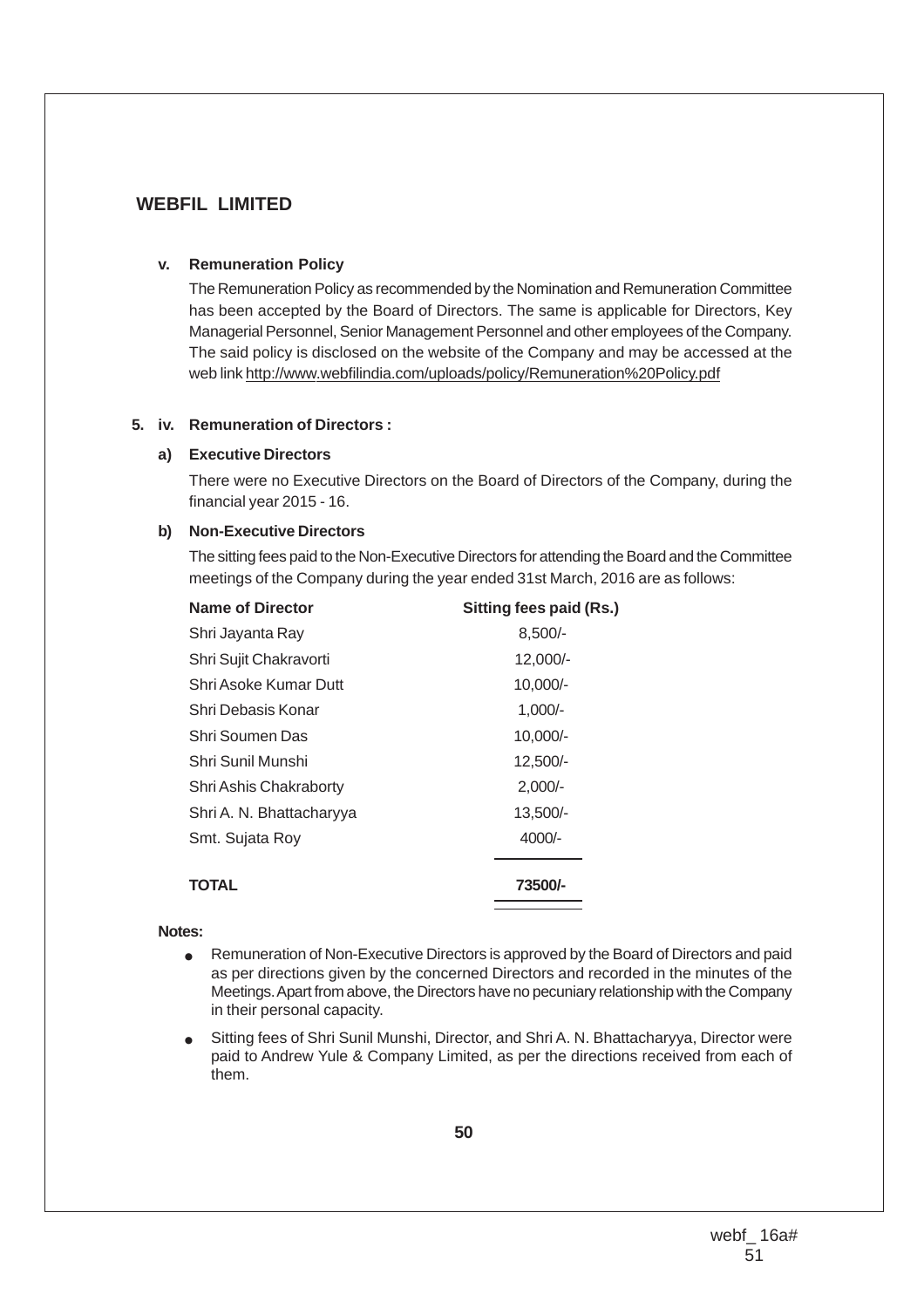

- Sitting fees of Shri Debasis Konar, Director and Shri Ashis Chakraborty, Director were paid to West Bengal Industrial Development Corporation Limited (WBIDC), as per the directions received from each of them.
- No commission was paid to the Non-Executive Directors during the year ended 31st March, 2016.
- This may be deemed to be the disclosure as required under Schedule V of the SEBI(Listing Obligations and Disclosure Requirements)Regulations 2015.

### **6. COMMITTEE OF THE BOARD OF DIRECTORS**

### **i. Terms of Reference**

The Company has a Committee of the Board of Directors, duly constituted by the Board of Directors to supervise and ensure smooth functioning of the day-to-day operations of the Company. Meetings of such Committee are held as and when necessary.

The minutes of the meetings of the Committee of the Board of Directors are placed before the Board for perusal and noting. The Committee also discharges some functions of Stakeholders Relationship Committee like transfer, transmission, sub-division, duplicate issue of Shares, etc.

### **ii. Composition**

The composition of Committee of the Board of Directors as on 31.03.2016 and the details of meetings attended by the Directors during the year 2015-16, are given below:

| <b>Name of Director</b>  | <b>Designation</b> | <b>Number</b><br><b>Meetings attended</b> |
|--------------------------|--------------------|-------------------------------------------|
| Shri Jayanta Ray         | Chairman           | 13                                        |
| Shri Sunil Munshi        | Member             | 13                                        |
| Shri A. N. Bhattacharyya | Member             | 13                                        |

### **iii. Meetings**

There were 13 (Thirteen) meetings of the Committee held during the year 2015-16 on 27th April, 2015, 28th July, 2015, 19th August, 2015, 26th August, 2015, 8th September, 2015, 21st September, 2015, 23rd September, 2015, 24th September, 2015, 13th November, 2015, 4th December, 2015, 15th January, 2016, 9th February, 2016 and 14th March, 2016.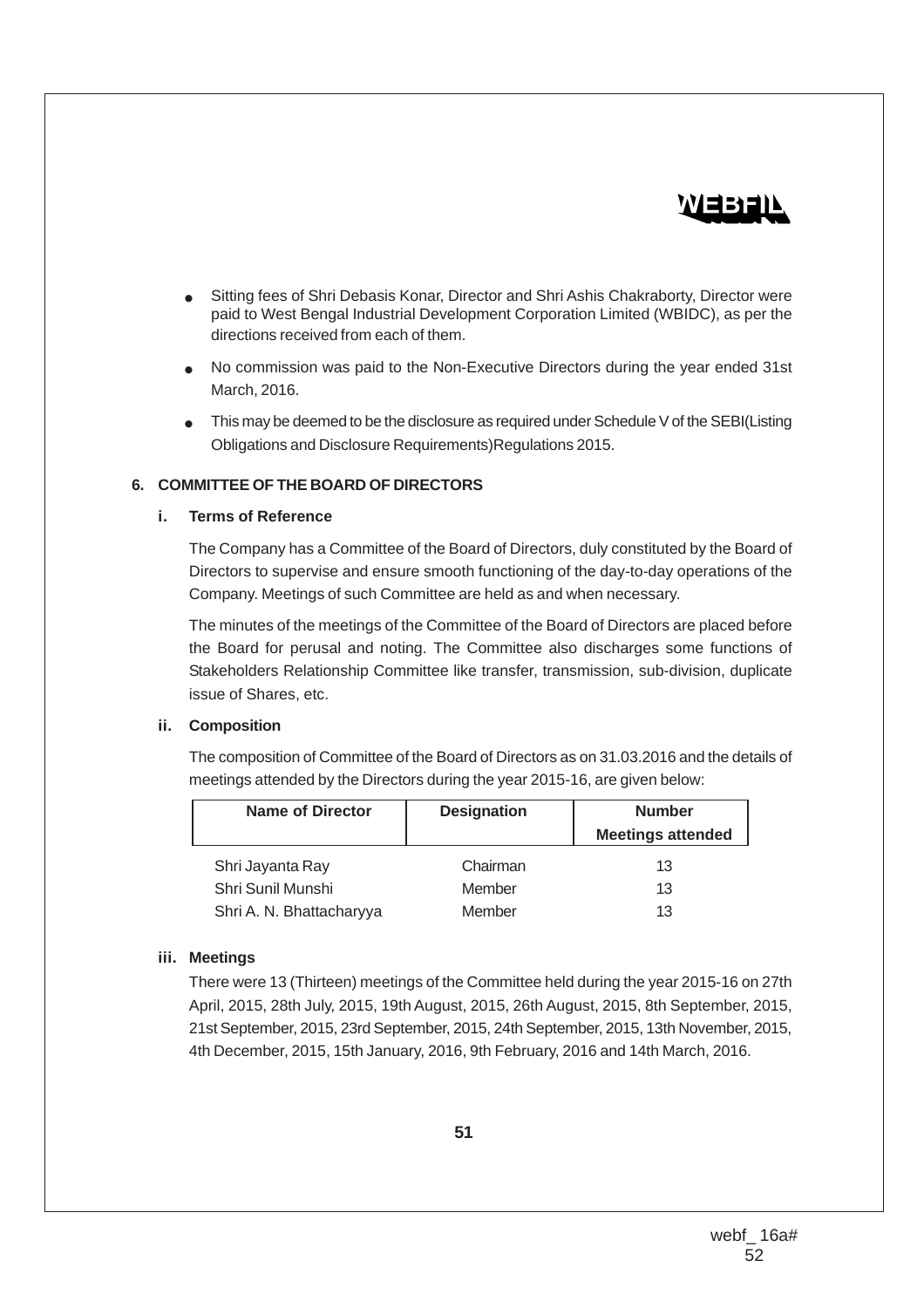### **7. STAKEHOLDERS RELATIONSHIP COMMITTEE**

The Company had set up 'Stakeholders Relationship Committee' as required under Regulation 20 of the SEBI(Listing Obligations and Disclosure Requirements)Regulations, 2015, to consider and resolve the grievances of the security holders on issues like non-receipt of balance sheet, non-receipt of declared dividends, etc. Matters' relating to transfer / transmission / sub-division / duplicate issue of shares continues to be looked after by the "Committee of the Board of Directors".

The Committee comprises of Shri Sujit Chakravorti as Chairman, Shri Sunil Munshi and Shri A. N. Bhattacharyya.

There is no complaint lying pending.

Number of Complaints received during the year 2015-16: NIL

Number of shares pending transfer as on 31st March, 2016 : NIL

Ms. Shinjinee Bhattacharyya, being the Company Secretary, is the Compliance Officer of the Company.

### **8. RISK MANAGEMENT COMMITTEE**

The Board of Directors had constituted 'Risk Management Committee' as required under Regulation 21 of the SEBI(Listing Obligations and Disclosure Requirements)Regulations, 2015, for laying down risk assessment and minimization procedures. A Risk Management Plan has been formulated which is monitored and reviewed by this Committee.

The Risk Management Committee comprises of Shri Jayanta Ray as Chairman, Shri Sunil Munshi and Shri Anirban Gupta.

### **8. CODE OF CONDUCT**

The Board of Directors have laid down a Code of Conduct for all members of the Board of Directors and senior management of the company. The same inter-alia also contains duties of Independent Directors as laid down under the Companies Act, 2013. The Code of Conduct for Board Members and Senior Management of the Company is disclosed on the website of the Company and may be accessed at the web link http://www.webfilindia.com/Code%20of%20Conduct.pdf

The certificate regarding compliance with the Code of Conduct is given separately.

### **9. GENERAL BODY MEETINGS**

Particulars of last three Annual General Meetings are given below :

| <b>Financial Year</b> | <b>Date</b> | Time      | <b>Venue</b>            |
|-----------------------|-------------|-----------|-------------------------|
| 2012-2013             | 25.09.2013  | 4.00 p.m. | 8, Dr. Rajendra Prasad  |
| 2013-2014             | 26.09.2014  | 4.00 p.m. | Sarani, Kolkata-700 001 |
| 2014-2015             | 23.09.2015  | 4.00 p.m. |                         |

All the resolutions set out in the respective notices were passed by the shareholders. The following Special Resolutions were passed in the previous 3 (Three) Annual General Meetings: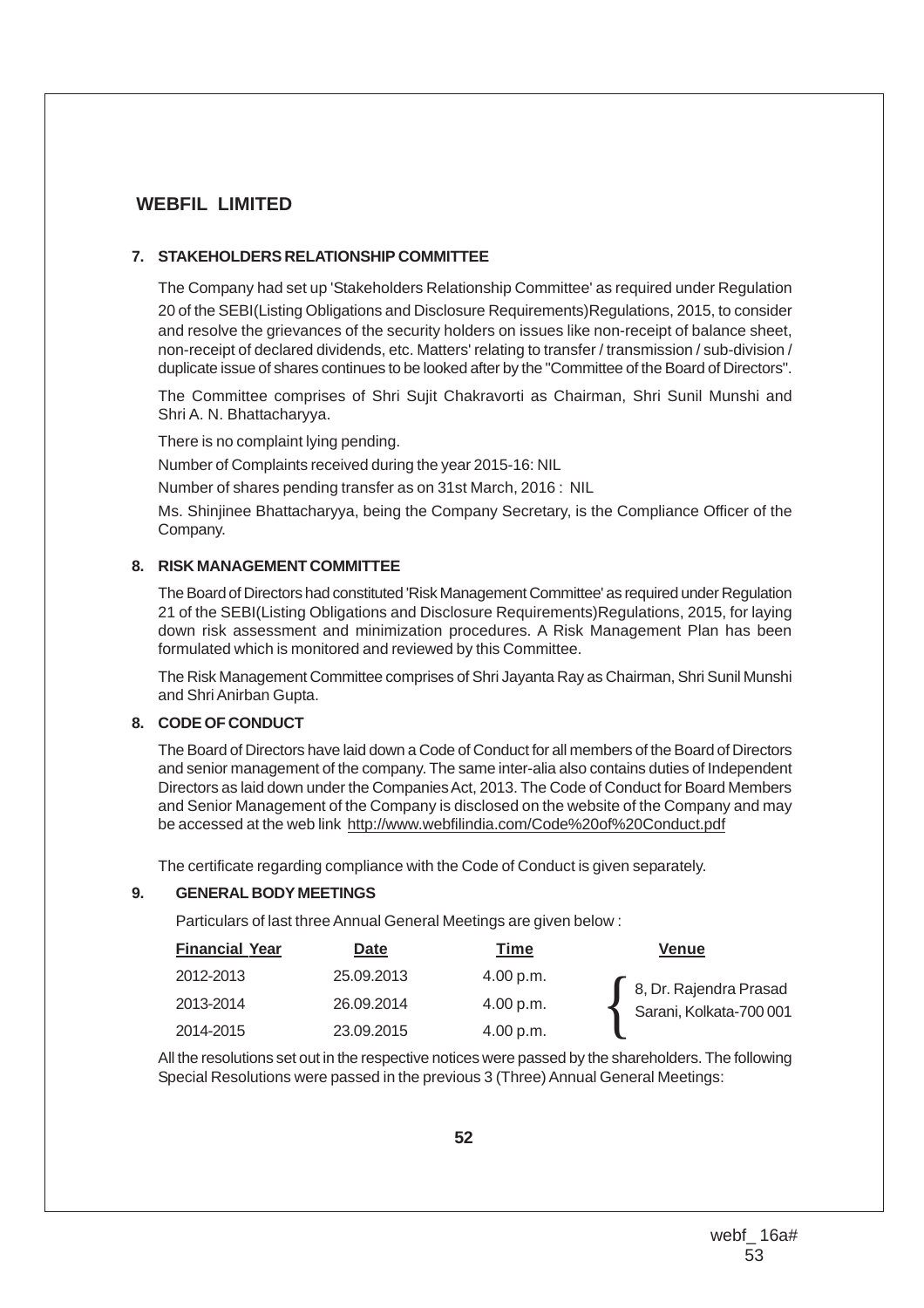

23.09.2015 NIL

### **Date of AGM Special Resolutions**

- 26.09.2014 i. Resolution under Section 180(1)(a) of the Companies Act, 2013 for creation of mortgage/charge of Company's assets.
	- ii. Resolution under Section 180(1)(c) of the Companies Act, 2013 for borrowing money up to Rs.50 crores over and above the aggregate of paid up capital and free reserves of the Company.

25.09.2013 NIL

No Special Resolution requiring a postal ballot was placed before the last Annual General Meeting of the Company. No Special Resolution requiring a postal ballot is being proposed at the ensuing Annual General Meeting of the Company.

### 11. **MEANS OF COMMUNICATION:**

- i. The Unaudited quarterly and year-to-date financial results are submitted to the Stock Exchange within forty-five days of the close of the quarter. The audited annual results are submitted within sixty days from the closure of the financial year as per the requirements of the SEBI(Listing Obligations and Disclosure Requirements)Regulations, 2015.
- ii. During the Financial Year 2015-2016, the approved financial results were published in a national English newspaper (Business Standard/Financial Express) and in a local language (Bengali) newspaper (Dainik Statesman), within forty-eight hours of approval thereof, except financial results pertaining to the first quarter.
- iii. The Company's financial results are displayed on the Company's website www.webfilindia.com

### **12. DISCLOSURES**

### **i. Disclosure on materially significant related party transaction:**

The Board has adopted Related Party Transaction Policy for determining materiality of related party transactions and also on the dealings with related parties. This policy has been disclosed on the website of the Company and may be accessed at the web link http://www.webfilindia.com/uploads/policy/Related%20Party%20Transaction%20 Policy.pdf

During the year 2015-16, all transactions entered into with Related Parties as defined under the Companies Act, 2013, were in the ordinary course of business and on an arm's length pricing basis. Details pertaining to materially significant transactions with related parties during the financial year at arm's length price have been disclosed in Form No. AOC-2 annexed to the Board's Report in terms of Section 134 of the Act read with Rule 8 of the Companies (Accounts) Rules, 2014. Suitable disclosure as required by the Accounting Standards (AS 18) has been made in the Note No. 34 to the Financial Statements.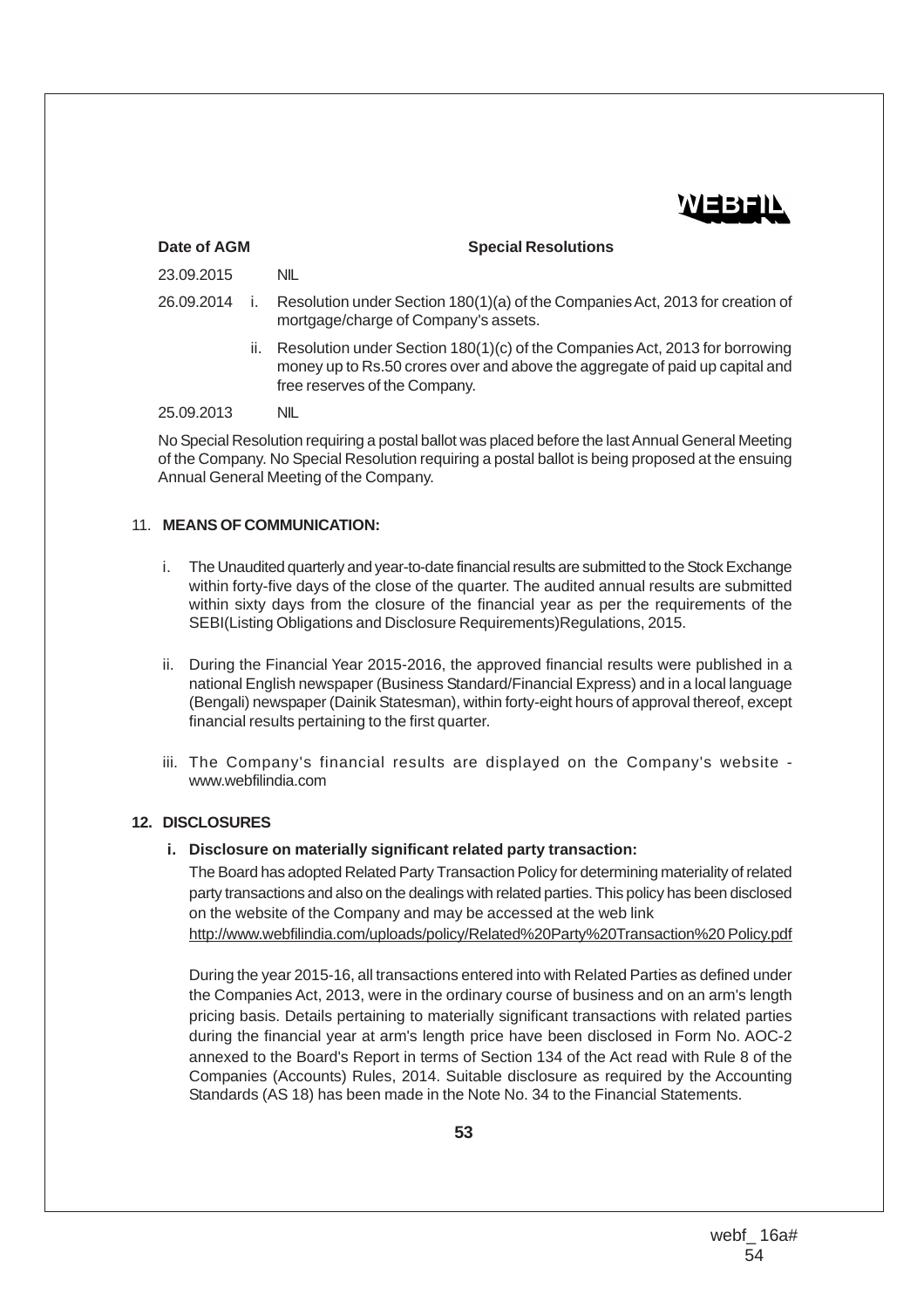### **ii. Details of non-compliance**

The Company has complied with the requirements of the Stock Exchange, SEBI and other statutory authorities on all matters relating to capital markets during the last three years. There were no penalties imposed or stricture passed on the Company by Stock Exchange(s), SEBI or any other statutory authority.

### **iii. Vigil Mechanism / Whistle Blower Policy:**

The Company has in place a Vigil Mechanism / Whistle Blower Policy in compliance with the provisions of Section 177(9) of the Companies Act, 2013 and Regulation 22 of the SEBI(Listing Obligations and Disclosure Requirements)Regulations, 2015, under which Directors and employees are provided an opportunity to disclose any matter of genuine concern in prescribed manner. The policy is disclosed on the website of the Company and

may be accessed at the web link http://www.webfilindia.com/uploads/policy/ VIGIL%20MECHANISM.pdf

No personnel have been denied access to the Audit Committee to lodge their grievances.

No complaints have been received by the Chairperson of the Audit Committee at the address specified in the aforementioned Whistle Blower Policy during the Financial Year 2015-2016.

### **iv. Details of compliance with mandatory requirements and adoption of non mandatory requirements:**

The Company has complied with all mandatory requirements as per SEBI(Listing Obligations and Disclosure Requirements)Regulations, 2015 during the year 2015-16. The Company has not adopted the non-mandatory requirements stated in the aforesaid Regulations.

### **13. GENERAL SHAREHOLDERS' INFORMATION**

|      | CIN of the Company - L36900WB1979PLC032046           |    | Registration No. 021 - 032046                                                                                                                                                                 |
|------|------------------------------------------------------|----|-----------------------------------------------------------------------------------------------------------------------------------------------------------------------------------------------|
| 13.1 | Annual General Meeting (AGM)<br>Date, Time and Venue | t. | 21st September, 2016 at 4.00 p.m.<br>"Yule House"<br>8, Dr. Rajendra Prasad Sarani, Kolkata - 700 001.                                                                                        |
| 13.2 | <b>Financial Year</b>                                | ÷  | 1st April, 2015 to 31st March, 2016                                                                                                                                                           |
| 13.3 | Date of Book Closure                                 | ÷  | From 15th Sept., 2016 to 21st September, 2016<br>(both days inclusive)                                                                                                                        |
| 13.4 | Listing on Stock Exchange(s)                         | ÷  | The Calcutta Stock Exchange Limited<br>7, Lyons Range, Kolkata - 700 001<br>(Stock Code: 33030)<br>The Listing fee has been paid to the above Stock<br>Exchange within specified time period. |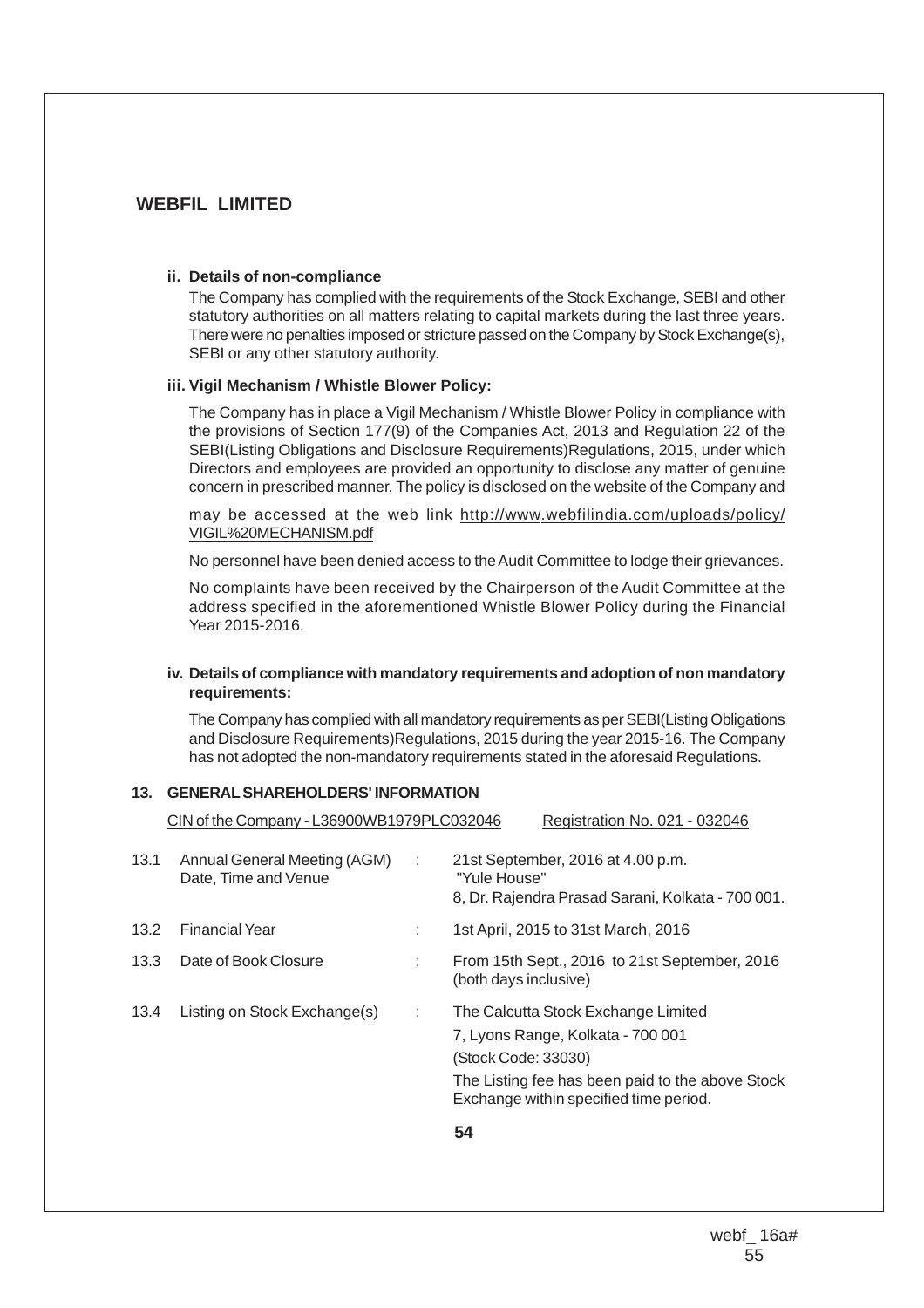

| 13.5 | Market Price Data                            |   | As the shares of the Company were not traded in<br>the Calcutta Stock Exchange during the year 2015-<br>16, quoted price is not available.                                                                                                            |
|------|----------------------------------------------|---|-------------------------------------------------------------------------------------------------------------------------------------------------------------------------------------------------------------------------------------------------------|
| 13.6 | Registrar and Transfer Agent                 | ÷ | <b>MCS Share Transfer Agent Limited</b><br>12/1/5, Manoharpukur Road,<br>Ground Floor, Kolkata - 700 026.<br>Phone: (033) 4072 - 4051/4052/4053<br>Fax: (033) 4072 - 4050<br>E-mail: mcssta@rediffmail.com                                            |
| 13.7 | <b>Share Transfer System</b>                 |   | Transfer of Shares in physical form are registered<br>and dispatched within 15 days from the date of<br>their receipt in case documents are complete in<br>all respect. The Committee of the Board of<br>Directors is empowered to approve transfers. |
| 13.8 | <b>Shares Transferred during</b><br>the year |   | Total number of shares transferred in physical form<br>during the year was: NIL (Previous year - 20)                                                                                                                                                  |

13.9 Distribution of Shareholding as on 31st March, 2016

| <b>Shareholding</b> |                          | <b>Shares</b> |         | <b>Shareholders</b> |                |            |
|---------------------|--------------------------|---------------|---------|---------------------|----------------|------------|
|                     |                          | Range         | No.     | % of Total          | No.            | % of Total |
| 1                   | $\overline{\phantom{a}}$ | 500           | 18107   | 0.21                | 239            | 95.22      |
| 501                 | ۰.                       | 1000          | 1800    | 0.02                | $\overline{2}$ | 0.80       |
| 1001                | $\overline{\phantom{a}}$ | 2000          | 0       | 0.00                | $\Omega$       | 0.00       |
| 2001                | $\overline{\phantom{a}}$ | 5000          | 0       | 0.00                | 0              | 0.00       |
| 5001                | ۰.                       | 10000         | 0       | 0.00                | 0              | 0.00       |
| 10001               | &                        | Above         | 8512593 | 99.77               | 10             | 3.98       |
|                     | Total                    |               | 8532500 | 100.00              | 251            | 100.00     |

13.10 Shareholding Pattern as on 31st March, 2016

| <b>CATEGORY</b> | <b>NO. OF SHARES</b><br><b>HELD</b> | <b>PERCENTAGE OF</b><br><b>SHAREHOLDING</b> |
|-----------------|-------------------------------------|---------------------------------------------|
|                 |                                     |                                             |

# 1. GOVERNMENT

| a) Central | $\sim$ | $-$ |
|------------|--------|-----|
| b) State   | $\sim$ | $-$ |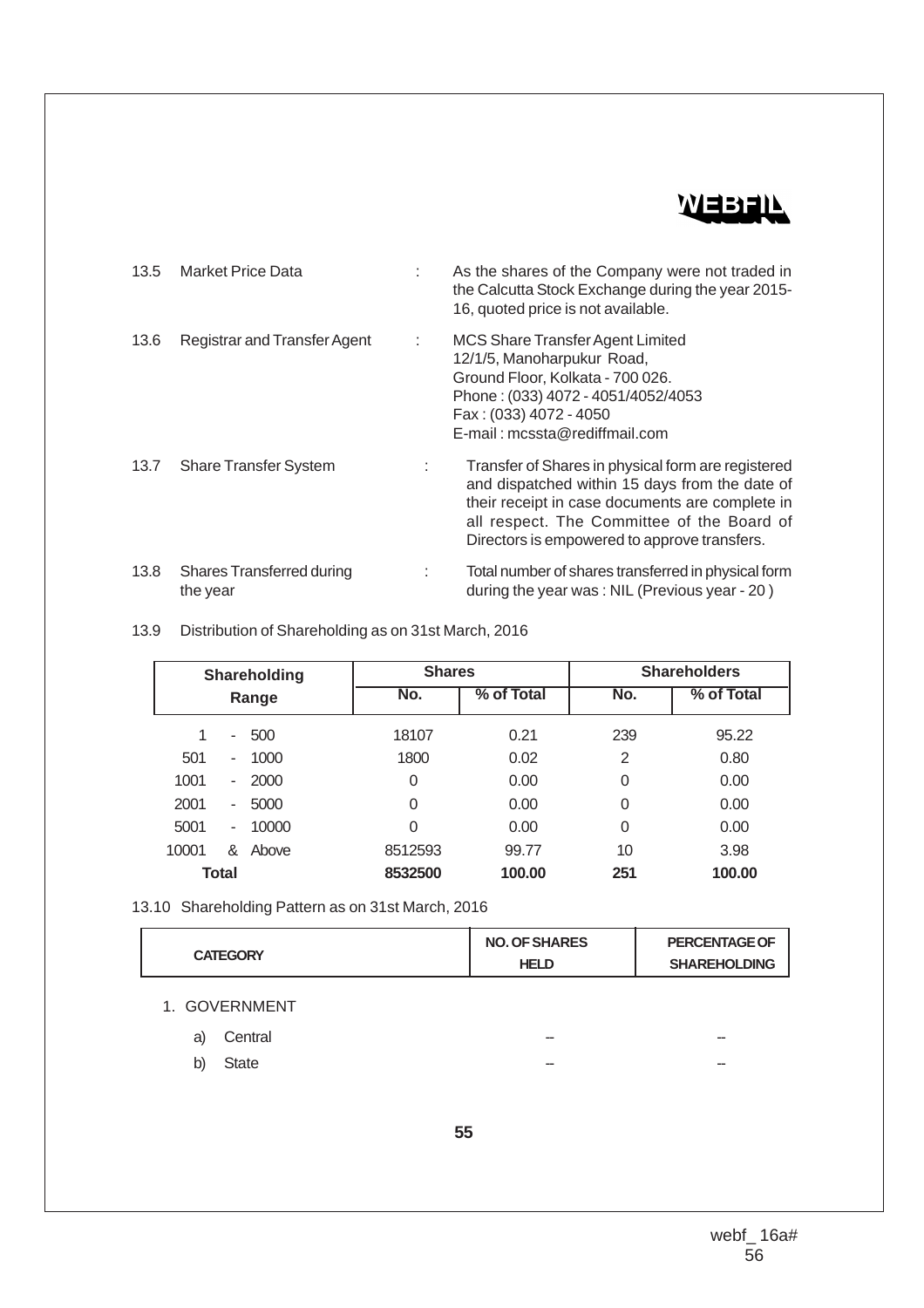|       |                           | <b>CATEGORY</b>                         | <b>NO. OF SHARES</b><br><b>HELD</b>    | <b>PERCENTAGE OF</b><br><b>SHAREHOLDING</b>    |
|-------|---------------------------|-----------------------------------------|----------------------------------------|------------------------------------------------|
|       | 2. FINANCIAL INSTITUTIONS |                                         |                                        |                                                |
|       | a.                        | Industrial Finance Corporation of India | 295080                                 | $3 - 46$                                       |
|       | b.                        | West Bengal Industrial                  |                                        |                                                |
|       |                           | Development Corporation Limited         | 4220296                                | $49 - 46$                                      |
|       | C.                        | General Insurance & its subsidiaries    |                                        |                                                |
|       | d.                        | <b>Nationalised Banks</b>               |                                        |                                                |
| 3.    |                           | <b>MUTUAL FUNDS</b>                     |                                        |                                                |
| 4.    |                           | ANDREW YULE & GROUP                     |                                        |                                                |
|       | a.                        | Andrew Yule & Co. Ltd.                  | 145000                                 | 1.70                                           |
|       | b.                        | Yule Financing & Leasing Co. Ltd.       | 270000                                 | 3.16                                           |
|       | C.                        | Tide water Oil Co. (India) Ltd.         | 410000                                 | 4.81                                           |
|       | d.                        | The Bengal Coal Co. Ltd.                | 200000                                 | 2.34                                           |
|       | е.                        | The New Beerbhoom Coal Co. Ltd.         | 70000                                  | 0.82                                           |
| 5.    |                           | <b>DIRECTORS</b>                        | 200                                    | 0.00                                           |
| 6.    |                           | <b>NON RESIDENTS</b>                    |                                        |                                                |
| 7.    |                           | <b>OTHERS</b>                           |                                        |                                                |
|       | a.                        | <b>Bodies Corporate</b>                 | 2902320                                | 34.02                                          |
|       | b.                        | Indian Public                           | 19604                                  | 0.23                                           |
|       |                           | <b>TOTAL</b>                            | 8532500                                | 100.00                                         |
| 13.11 |                           | Dematerialization of shares             |                                        | Company's shares are yet to be dematerialized. |
| 13.12 |                           | Plant Location                          | Plot No. 62, 63 and 68 in Mouza Kulia, |                                                |

Gayeshpur, P.S. Kalyani, Dist: Nadia, West Bengal - 741234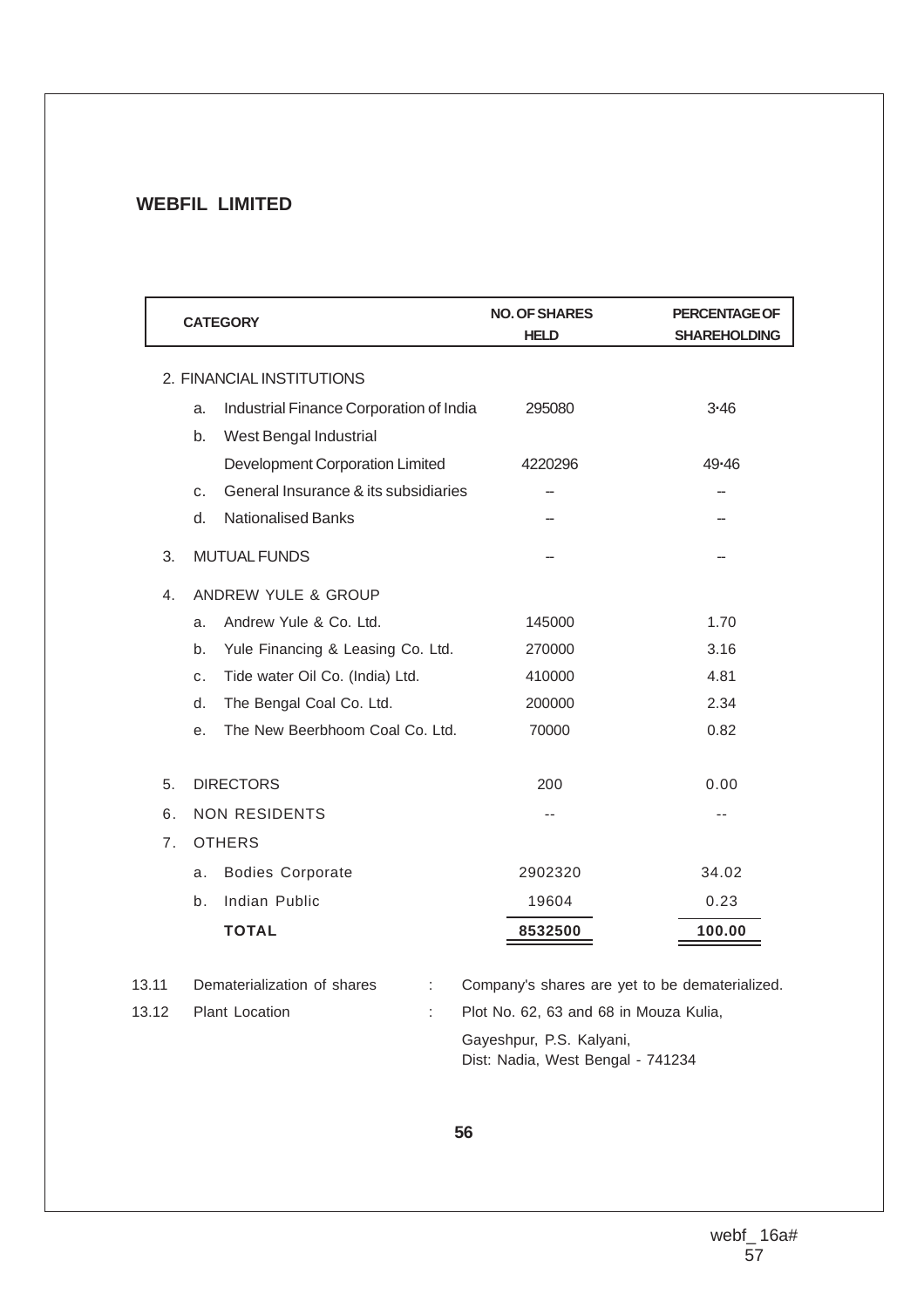

13.13 Address for correspondence : WEBFIL LIMITED (Corporate & Registered Office) "Yule House" 8, Dr. Rajendra Prasad Sarani, Kolkata - 700 001. Tel: (033) 2242 8210 / 8550 Fax: (033) 2242 1335 Email: webfil@webfilindia.com Website: www.webfilindia.com

### **14. CEO/CFO CERTIFICATION**

The necessary certificate under Regulation 17(8) of the SEBI(Listing Obligations and Disclosure Requirements) Regulations, 2015, has been placed before the Board of Directors.

### **15. AUDITORS' CERTIFICATE ON CORPORATE GOVERNANCE**

As required under Schedule V of the SEBI(Listing Obligations and Disclosure Requirements) Regulations, 2015, the Auditor's Certificate on compliance of conditions of Corporate Governance is attached.

Place : Kolkata Dated : 11th August, 2016 On behalf of the Board

**JAYANTA RAY** Chairman

# **DECLARATION OF CEO**

# CEO CERTIFICATION

I confirm that all the members of the Board of Directors and Senior Management Personnel have affirmed compliance with the Code of Conduct for the year 2015-16.

Place : Kolkata Dated : 11th August, 2016

**Anirban Gupta** General Manager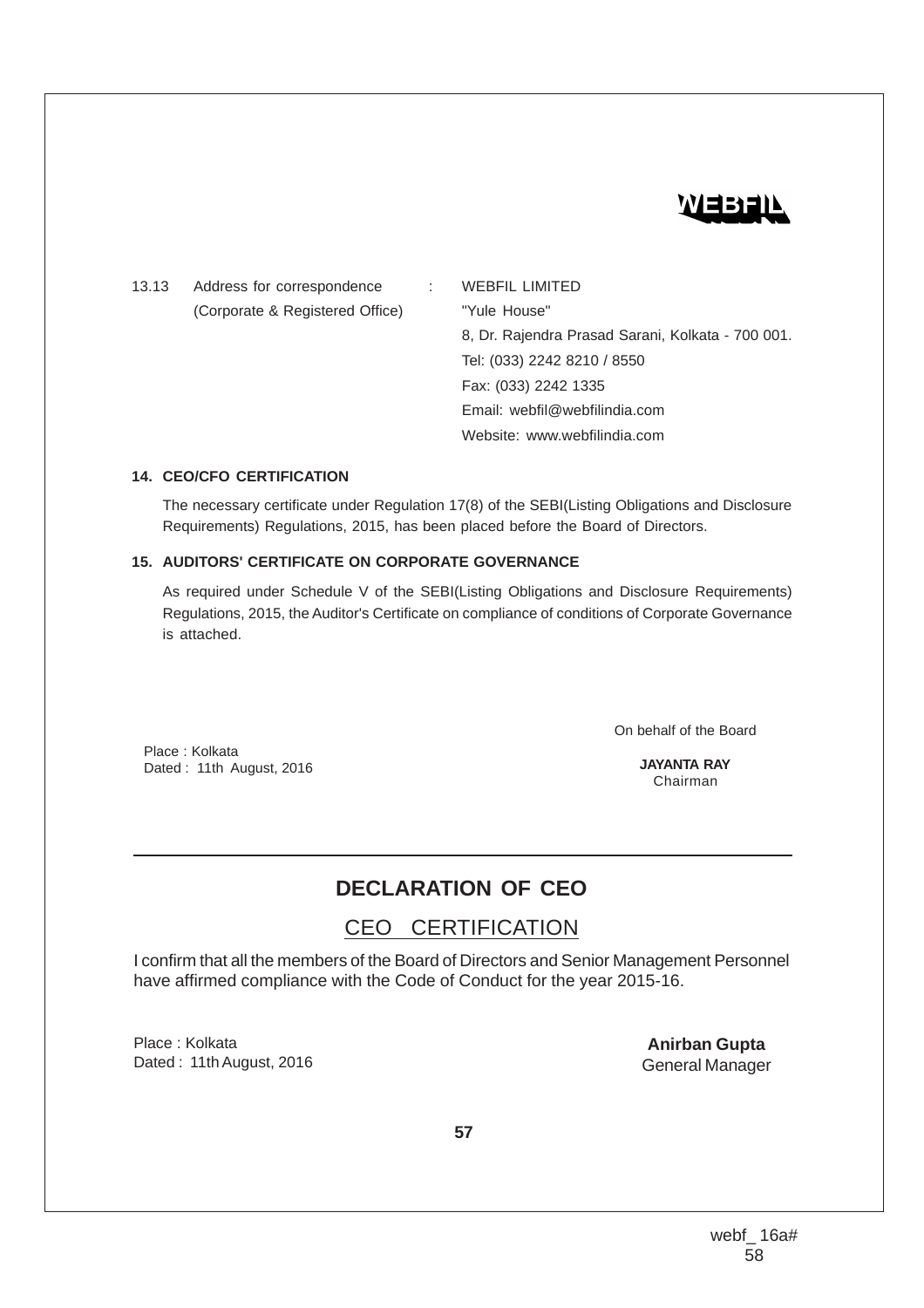# **AUDITOR'S CERTIFICATE**

# **AUDITOR'S CERTIFICATE REGARDING COMPLIANCE OF CONDITIONS OF CORPORATE GOVERNANCE**

To the Members of

# **WEBFIL LIMITED**

We have reviewed the compliance of conditions of Corporate Governance by Webfil Limited for the year ended 31st March, 2016, as stipulated in Clause 49 of the Listing Agreement ('Listing Agreement') of the Company with the Stock Exchange for the period - 1st April 2015 to 30th November 2015, and as per the relevant provisions of the Securities and Exchange Board of India (Listing Obligations and Disclosure Requirements) Regulations, 2015 ('Listing Regulations') as referred to in Regulation 15(2) of the Listing Regulations for the period - 1st December, 2015 to 31st March, 2016. We have conducted our review on the basis of the relevant records and documents maintained by the Company for the year ended 31st March, 2016 and furnished to us for the purpose of the review and the information and explanation given to us by the Company during the course of such review.

The compliance of conditions of Corporate Governance is the responsibility of the Management. Our review was limited to procedures and implementation thereof, adopted by the Company for ensuring the compliance of the conditions of Corporate Governance. It is neither an audit nor an expression of opinion on the financial statements of the Company.

In our opinion and to the best of our information and according to the explanation given to us, we certify that the Company has complied with the conditions of Corporate Governance as stipulated in the Listing Agreement and Listing Regulations.

We further state such compliance is neither an assurance as to the future viability of the Company nor the efficiency or effectiveness with which the management has conducted the affairs of the Company.

> For ADD & ASSOCIATES Chartered Accountants Firm's Registration No. 308064E

Place **:** Kolkata Date **:** 27th May 2016

**Nimai Kumar Das Partner** Membership No. 051309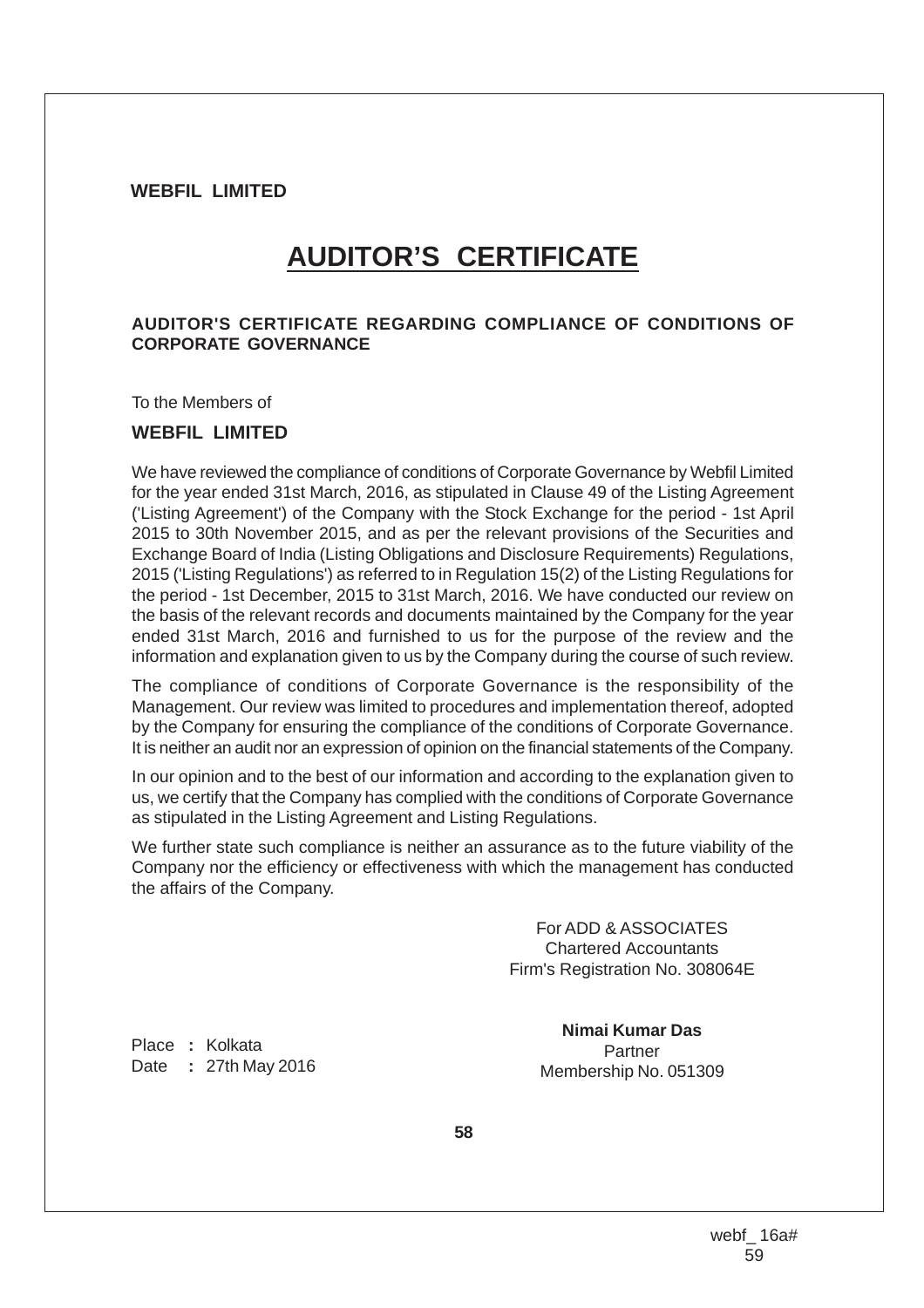

# **INDEPENDENT AUDITORS' REPORT TO THE MEMBERS OF WEBFIL LIMITED**

### **Report on the Financial Statements**

1. We have audited the accompanying standalone financial statements of **WEBFIL LIMITED** (the "Company"), which comprise the Balance Sheet as at 31ST March, 2016, the Statement of Profit and Loss and Cash Flow Statement for the year then ended and a summary of significant accounting policies and other explanatory information, which we have signed under reference to this report.

### **Management's Responsibility for the Standalone Financial Statements**

2. The Company's Management is responsible for the preparation of these financial statements that give a true and fair view of the financial position, financial performance and cash flows of the Company in accordance with the accounting principles generally accepted in India including Accounting Standards referred to in Section 133 of the Act, read with Rule 7 of the Companies (Accounts) Rules, 2014. This responsibility includes the design, implementation and maintenance of internal control relevant to the preparation and presentation of the financial statements that give a true and fair view and are free from material misstatement, whether due to fraud or error.

### **Auditors' Responsibility**

- 3. Our responsibility is to express an opinion on these financial statements based on our audit. We conducted our audit in accordance with the Standards on Auditing issued by the Institute of Chartered Accountants of India. Those Standards require that we comply with ethical requirements and plan and perform the audit to obtain reasonable assurance about whether the financial statements are free from material misstatements.
- 4. An audit involves performing procedures to obtain audit evidence about the amounts and disclosures in the financial statements. The procedures selected depend on the auditor's judgment, including the assessment of the risks of material misstatement of the financial statements, whether due to fraud or error. In making those risk assessments; the auditor considers internal control relevant to the Company's preparation and fair presentation of the financial statements in order to design audit procedures that are appropriate in the circumstances. An audit also includes evaluating the appropriateness of accounting policies used and the reasonableness of the accounting estimates made by management, as well as evaluating the overall presentation of the financial statements.
- 5. We believe that the audit evidence we have obtained is sufficient and appropriate to provide a basis for our audit opinion.

### **Opinion**

6. In our opinion and to the best of our information and according to the explanations given to us, the aforesaid financial statements give the information required by the Act in the manner so required and give a true and fair view in conformity with the accounting principles generally accepted in India, of the state of affairs of the Company as at 31st March, 2016 and its Profit / Loss and its cash flows for the year ended on that date.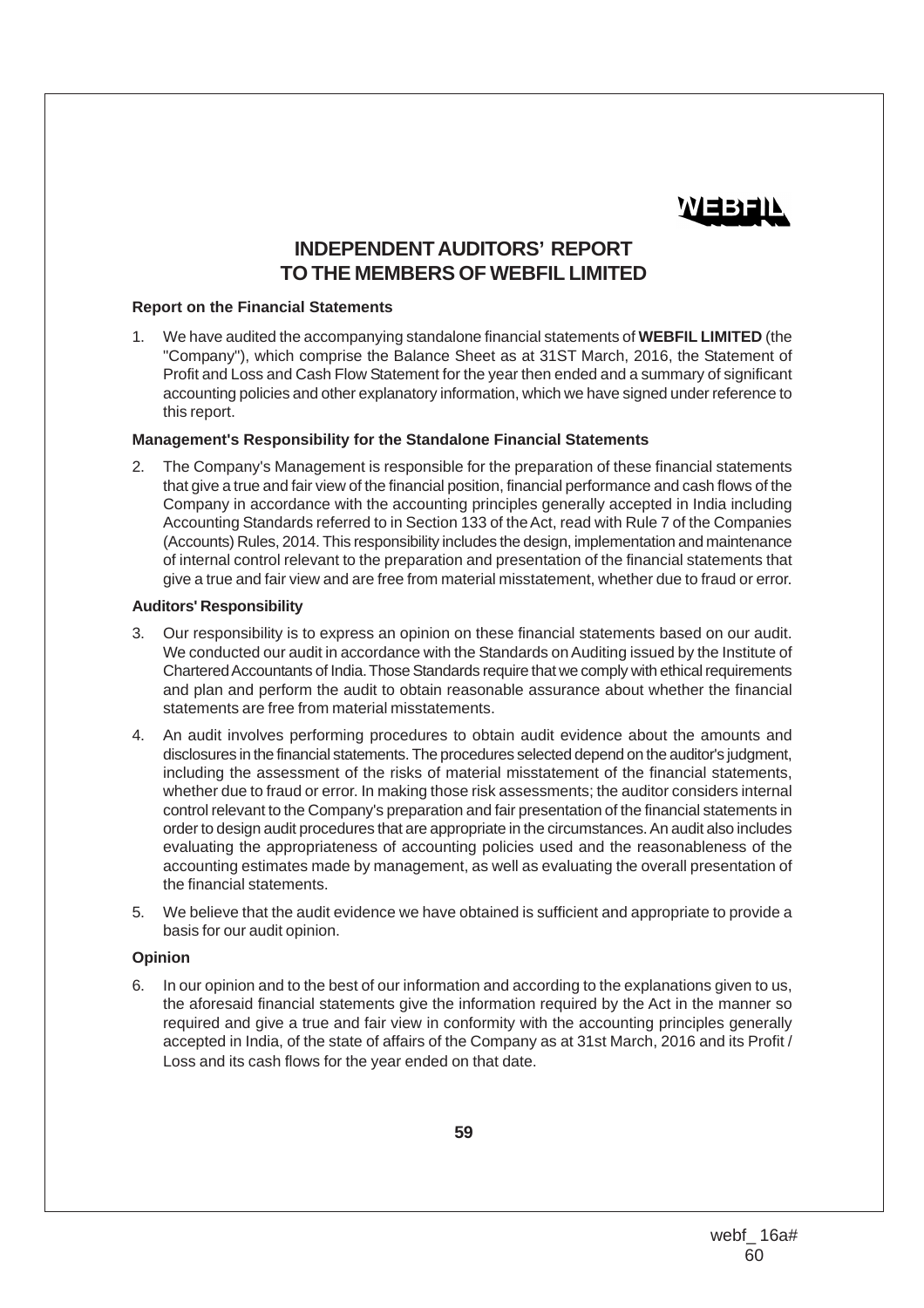### **Emphasis of Matter**

- 7. We would like to draw attention in respect of the following matters:
	- i) Attention is specially invited to **Accounting Standard (AS) 27 Financial Reporting of Interest in Joint Venture** which mandates that a venture should disclose, in its separate financial statements, the aggregate amount of each of assets, liabilities, income and expenses related to its interest in the jointly controlled entities. However for the period under reporting **audited** figures of 31st March, 2015 and **unaudited** figures of 31st March 2016 has been disclosed.

### **Report on Other Legal and Regulatory Requirements**

- 8. (i) As required by the Companies (Auditor's Report) Order, 2016 ("the Order") issued by the Central Government of India in terms of sub-section (11) of section 143 of the Act, we give in the "Annexure A", a statement on the matters specified in the paragraph 3 and 4 of the order.
	- (ii) As required by Section 143(3) of the act we report that:
	- a) We have sought and obtained all the information and explanations which to the best of our knowledge and belief were necessary for the purpose of our audit;
	- b) In our opinion, proper books of account as required by law have been kept by the Company so far as it appears from our examination of those books subject to our comment given below and mentioned elsewhere in this report at appropriate places;
	- c) The Balance Sheet, the Profit and Loss, and the Cash Flow Statement dealt with by this Report are in agreement with the books of account;
	- d) In our opinion, the Balance Sheet, the Profit and Loss, and the Cash Flow Statement comply with the Accounting Standards referred to in section 133 of the Act , read with Rule 7 of the Companies (Accounts) Rules, 2014;
	- e) On the basis of the written representations received from the directors as on 31st March, 2016, taken on record by the Board of Directors, none of the directors is disqualified as on March 31, 2016, from being appointed as a director in terms of Section 164 (2) of the Act.;
	- f) With respect to the adequacy of the internal financial controls over financial reporting of the Company and the operating effectiveness of such controls, refer to our separate report in "Annexure B" and
	- g) With respect to other matters to be included in the Auditor's Report in accordance with Rule 11 of the Companies (Audit & Auditor's) Rules, 2014, in our opinion and to the best of our information and according to the explanations given to us:
	- i) The company has disclosed the details relating to pending litigations in its financial statements - Refer Note 28 to the financial statements.
	- ii) The company has made provision as required under the applicable law or accounting standards, for material foreseeable losses.

For **ADD & ASSOCIATES** Chartered Accountants Firm's Registration No. 308064E

Place **:** Kolkata Date **:** 27th May, 2016

**Nimai Kumar Das** (Partner) Membership No. 051309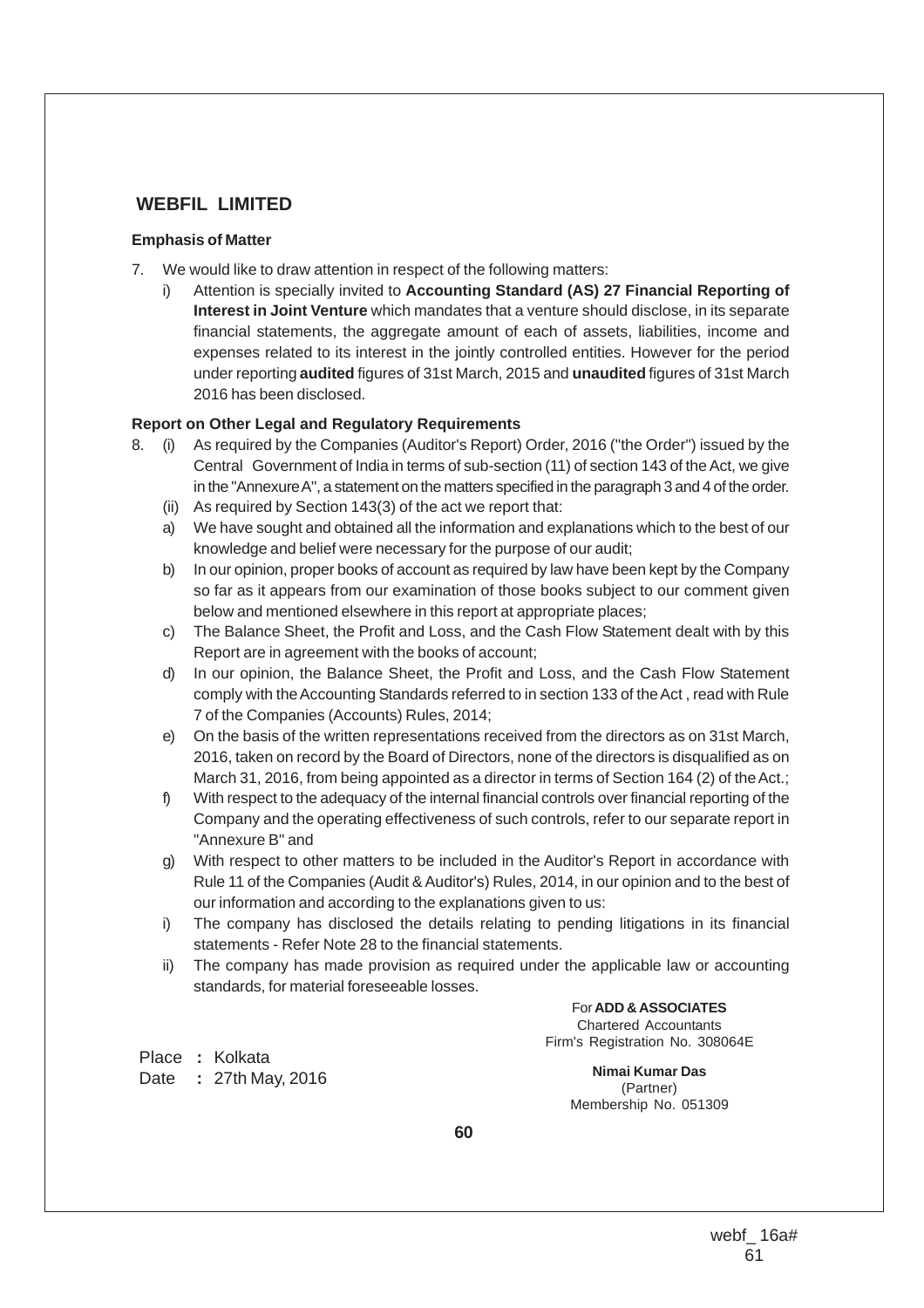

# **ANNEXURE – A TO THE AUDITORS' REPORT**

Referred to in Paragraph 8 of the Auditors' Report of even date to the Members of WEBFIL LIMITED on the financial statements for the year ended 31st March, 2016: -

i. a) The Company has maintained proper records showing full particulars, including quantitative details and situation of fixed assets.

b) As explained to us, the Company has a phased programme of physical verification of its fixed assets which is reasonable having regard to the size of the Company and the nature of its assets. In accordance with this programme all the fixed assets were physically verified by management & Internal Auditor during the year and no material discrepancies were identified during such verification.

c) Title deed of the Company's immovable property at Kalyani, District Nadia is held in the name of the Company and the said title deed is hypothecated in favour of WBIDC.

ii. a) As per the explanations provided to us, physical verification of the Inventory of the Company has been carried out by the Management & Internal Auditor during the reporting period.

b) As per the explanations provided to us, the company is maintaining proper records of Inventory and whatever discrepancies, noticed in Internal Audit Report has properly been adjusted.

iii. Based on the explanations provided to us, the Company has not granted/taken any loans, secured or unsecured to/from Companies, firms, or other parties covered by clause (76) of Section 2 of The Companies Act, 2013, accordingly Clause (a), (b) and (c) of the Companies (Auditor's Report) order, 2016 are not applicable to the Company.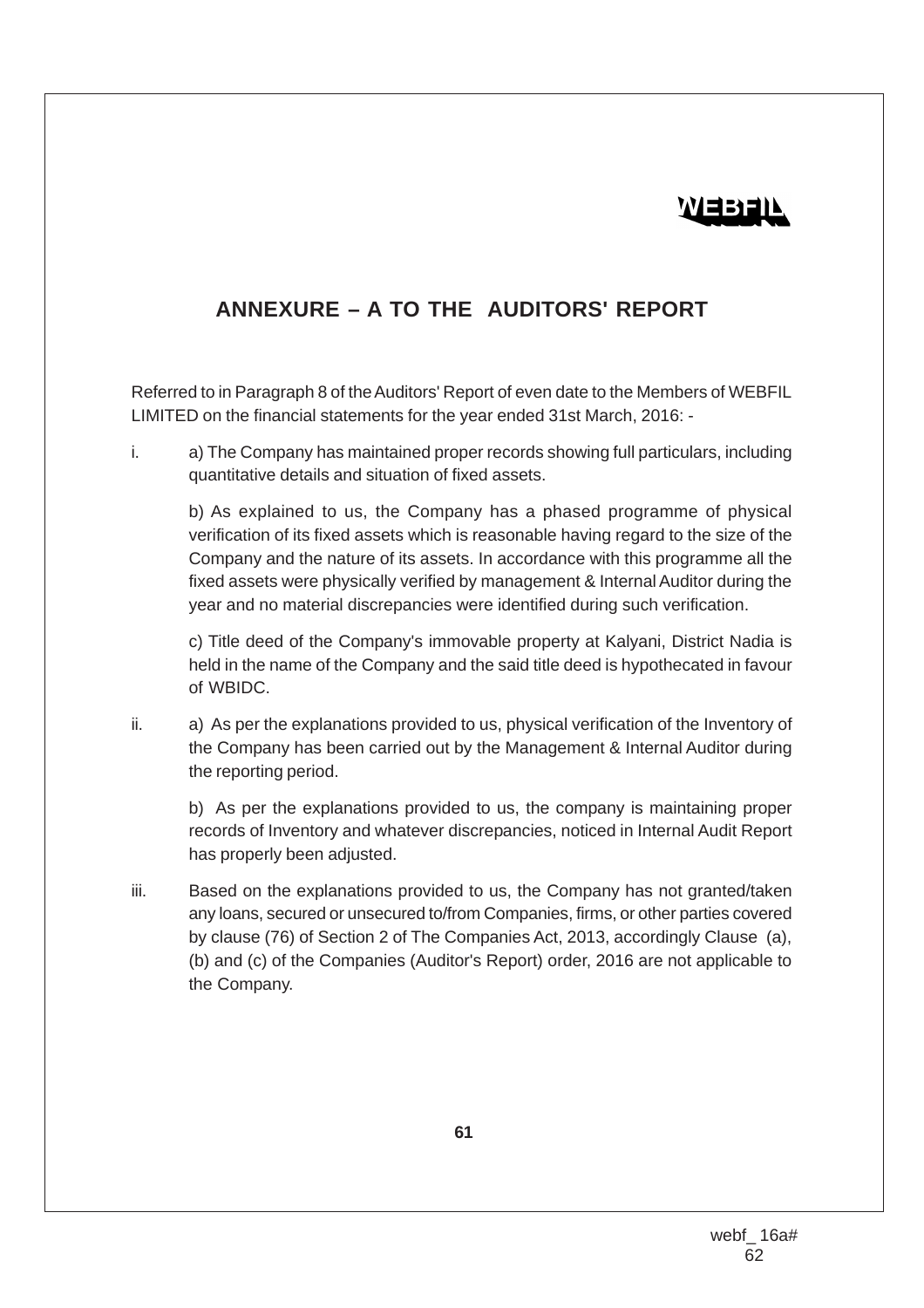- iv. As per the information and explanations provided to us and on the basis of our examination, there was no such transaction made by the company with respect to loans, investment and guarantees within the provision of Section 185 and 186 of the Companies Act, 2013.
- v. As per the information and explanations provided to us, the Company has not accepted any Deposit from public falling under the provision of Section 73 to 76 of the Companies Act, 2013 and the rules framed there under.
- vi. Maintenance of cost records has not been specified to them for the year under reference by the Central Government under sub-section (1) of section 148 of the Companies Act 2013.
- vii. a) According to the information & explanations given to us, Wealth Tax is not applicable to the Company for the period under reporting. In other cases the Company has been regular in depositing undisputed statutory dues and any other material statutory dues with the appropriate authorities during the period to the extent applicable and no undisputed amount of statutory dues were in arrears as at 31st March 2016 for a period of more than six months from the date they became payable.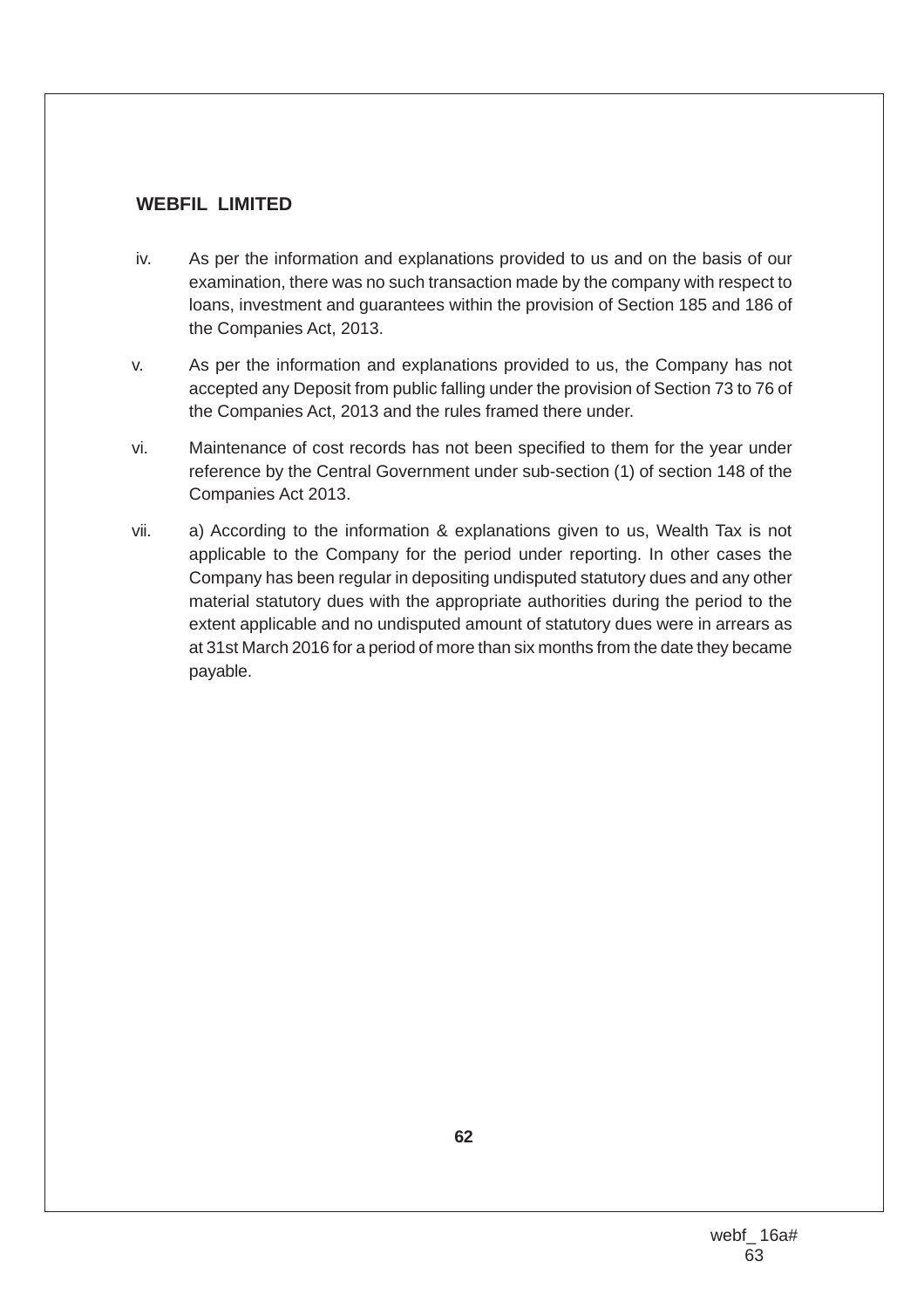

| Name of the<br><b>Statute</b>         | Nature of<br><b>Dues</b> | <b>Amount</b><br>₹ | Forum where<br><b>Dispute</b>                                                                    | Date of<br>intimation / Order                                                                                       |
|---------------------------------------|--------------------------|--------------------|--------------------------------------------------------------------------------------------------|---------------------------------------------------------------------------------------------------------------------|
| West Bengal<br><b>VAT Act, 2003</b>   | Sales<br>Tax             | 1,49,365.00        | West Bengal<br><b>Commercial Tax</b><br><b>Appellate Revision</b><br>Board (2009-10)             | Appeal Filed before WBCTA<br>& Revisional Board on 14th<br>February 2014 against order<br>2009-10                   |
| <b>Central Sales Tax</b><br>Act, 1956 | Sales<br>Tax             | 4,57,166.00        | West Bengal<br><b>Commercial Tax</b><br><b>Appellate Revision</b><br>Board (2009-10)             | Appeal Filed before WBCTA<br>& Revision Board on 14th<br>February 2014 against order<br>2009-10                     |
| West Bengal<br><b>VAT Act, 2003</b>   | Sales<br>Tax             | 78,938.00          | West Bengal<br><b>Commercial Tax</b><br><b>Appellate Revision</b><br>Board (2010-11)             | Appeal Filed before WBCTA<br>& Revision Board on 8th<br>August 2014 against case<br>No. 945/CD/13-14                |
| <b>Central Sales</b><br>Tax Act, 1956 | Sales<br>Tax             | 1,80,226.00        | West Bengal<br><b>Commercial Tax</b><br><b>Appellate Revision</b><br>Board (2010-11)             | Appeal Filed WBCTA &<br>Revision Board on 8th August<br>2014 against case No. 945/<br>CD/13-14                      |
| West Bengal<br><b>VAT Act, 2003</b>   | <b>Sales</b><br>Tax      | 1,96,801.00        | West Bengal<br><b>Commercial Tax</b><br><b>Appellate Revision</b><br><b>Board</b><br>$(2007-08)$ | Appeal Filed before WBCTA<br>& Revision Board on 11th<br>October 2012 against order<br>2007-08                      |
| West Bengal<br><b>VAT Act, 2003</b>   | <b>Sales</b><br>Tax      | 32,40,322          | West B engal<br><b>Commercial Tax</b><br>Appellate &<br><b>Revision Board</b><br>$(2005-06)$     | Appellate Order Received on<br>20th May 2011, Filed on 29th<br>June 2011 before WBCTA &<br>Revision Board (2005-06) |
| <b>Central Sales</b><br>Tax Act, 1956 | Sales<br>Tax             | 1,65,216           | West Bengal<br><b>Commercial Tax</b><br>Appellate<br>&Revision Board<br>$(2005-06)$              | Appellate Order Received on<br>20th May 2011, Filed on 29th<br>June 2011 before WBCTA &<br>Revision Board (2005-06) |

b) According to the information & explanations given to us, the details of statutory dues which have not been deposited on account of dispute are given below: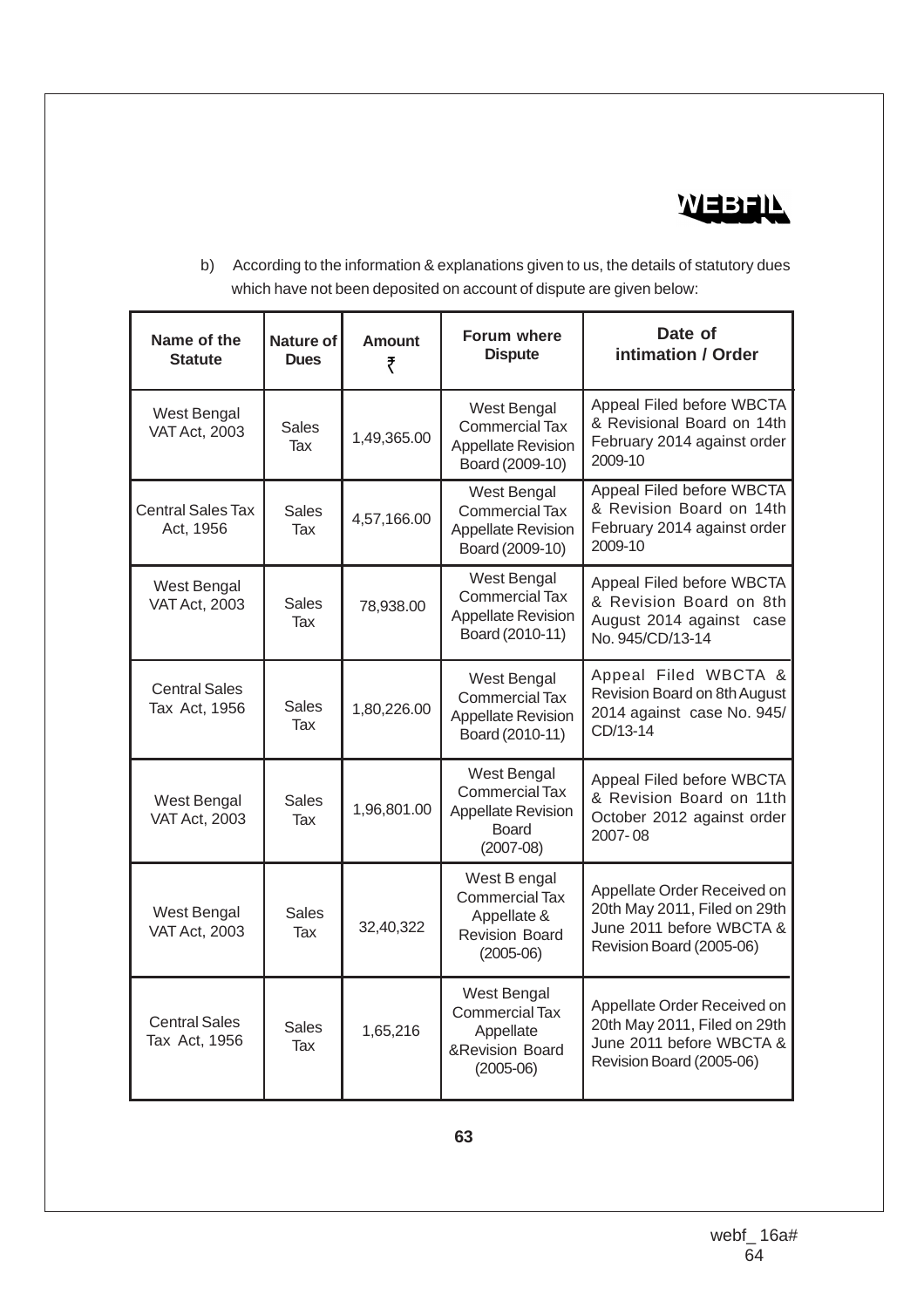| Name of the<br><b>Statute</b>                            | Nature of<br><b>Dues</b>                                       | Amount<br>₹                          | Forum where<br><b>Dispute</b>                                                | Date of<br>intimation / Order                                                                           |
|----------------------------------------------------------|----------------------------------------------------------------|--------------------------------------|------------------------------------------------------------------------------|---------------------------------------------------------------------------------------------------------|
| <b>Central Sales</b><br>Tax Act, 1956                    | Sales Tax                                                      | 4,84,386.00                          | High Court,<br>Kolkata<br>$(2006-07)$                                        | Appeal Filed before High<br>Court against case ref. No.<br>WP No. 739 of 2012 against<br>order 2006-07. |
| Income<br>Tax<br>Act, 1961                               | 36,70,440.00<br>Income<br>Tax                                  |                                      | <b>CITAppeal</b><br>$(A.Y. 2008-09)$                                         | Appeal is heard by CIT<br>(Appeal) but Order not yet<br>received                                        |
| Income<br>Income<br>Tax Act, 1961<br>Tax                 |                                                                | 3,80,050.00                          | <b>CIT</b> Appeal<br>$(A.Y. 2009-10)$                                        | Hearing under process.                                                                                  |
| Income<br>Income<br>15,39,780.00<br>Tax Act, 1961<br>Tax |                                                                | <b>CITAppeal</b><br>$(A.Y. 2010-11)$ | Appeal is heard by CIT<br>(Appeal) but Order not yet<br>received.            |                                                                                                         |
| <b>Central Excise</b><br>Act, 1944                       | Excise duly<br>2,51,16,26<br>&<br>&<br>Service Tax<br>3,86,484 |                                      | Appellate<br>Commissioner<br>Mar'11 to Nov. 15<br>&<br>2012-13 to<br>2014-15 | Filling of appeal before<br>Commissioner is under<br>process                                            |

viii. According to the information and explanations given to us, the company has defaulted in repayment of dues to financial institutions. The details of the same are enclosed below:

| Nature of<br><b>Borrowing</b> | <b>From where</b><br>loan taken | <b>Principal</b><br>Amount ( $\overline{z}$ ) | <b>Due</b><br>onward | <b>Interest</b><br>Amount $(\bar{z})$ | <b>Due</b><br>onward |
|-------------------------------|---------------------------------|-----------------------------------------------|----------------------|---------------------------------------|----------------------|
| Sales Tax<br>Loan             | Govt. of<br>West Bengal         | 7,58,40,055                                   | 26.02.2007           | 8,61,92,310                           | 26.02.2004           |
| Sales Tax<br>Loan             | <b>WBIDC</b>                    | 53,49,600                                     | 31.03.2010           | 1,62,89,836                           | 31.03.2000           |
| <b>Short Term</b><br>Loan     | <b>WBIDC</b>                    | 84,00,000                                     | 30.06.2011           | 65,97,640                             | 30.06.2011           |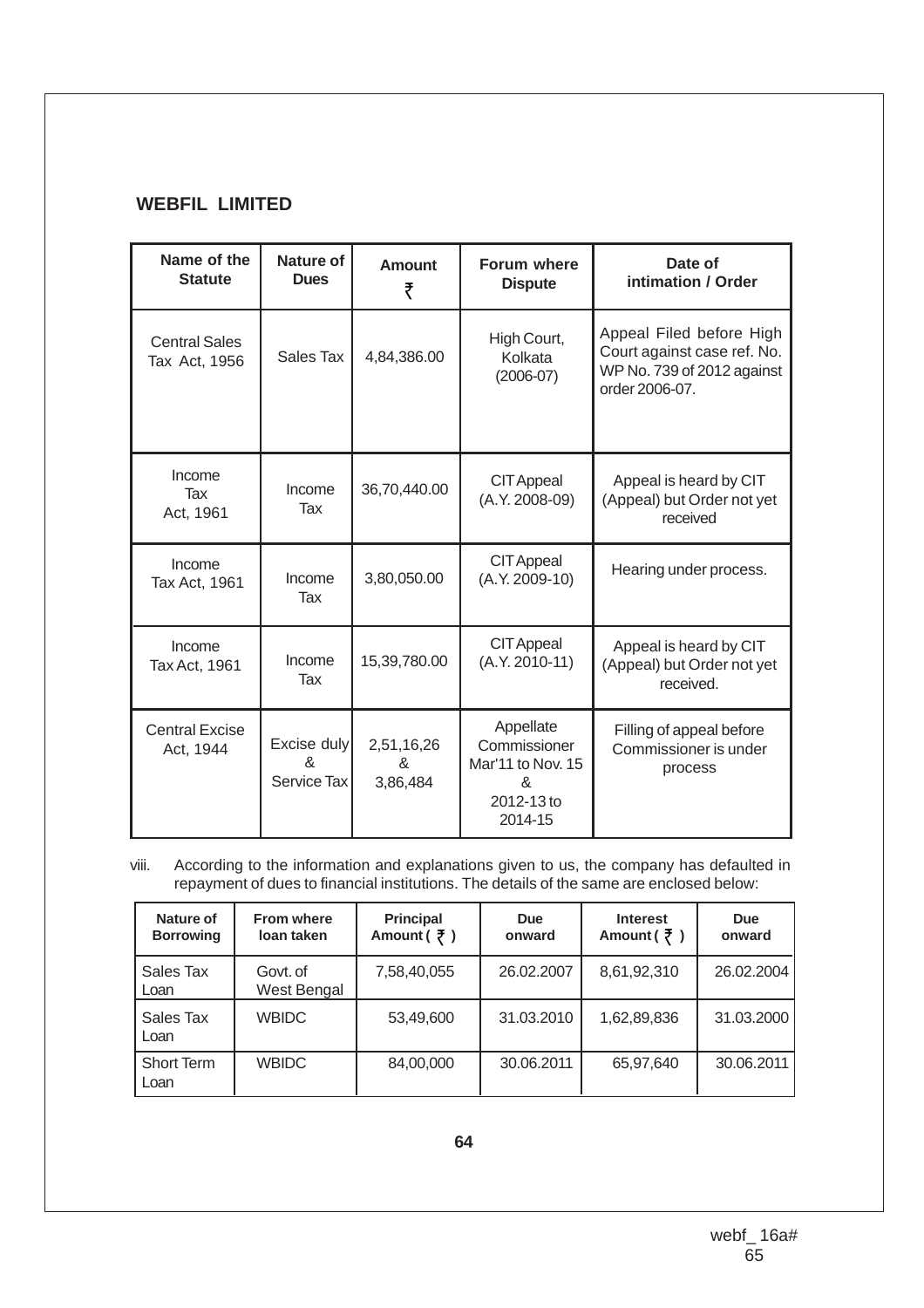

- ix. The Company does not have any loans or borrowings from any financial institution, banks, government or debenture holders during the year. Accordingly, paragraph 3 (viii) of the Order is not applicable.
- x. The Comapny did not raise any money by way of initial public offer or further public offer (including debt instruments) and term loans during the year. Accordingly, paragraph 3 (ix) of the Order is not applicable.
- xi) According to the information and explanations given to us, no material fraud by the Company or on the Company by its officers or employees has been noticed or reported during the course of our audit.
- xii) According to the informaiton and explanations given to us and based on our examination of the records of the Company, none of the directors of the Company are in whole time employment. Accordingly payment of managerial remuneration as per the provisions of section 197 read with Schedule V to the Act. is not applicable.
- xiii) In our opinion and according to the information and explanations given to us, the Company is not a nidhi company. Accordingly, paragraph 3 (xii) of the Order is not applicable.
- xiv) According to the information and explanations given to us and based on our examination of the records of the Company, transactions with the related parties are in compliance with sections 177 and 188 of the Act where applicable and details of such transactions have been disclosed in the financial statement as required by the applicable accounting standards.
- xv) According to the information and explanations given to us and based on our examination of the records of the Company, the Company has not made any preferential allotment or private placement of shares or fully or partly convertible debentures during the year.
- xvi) According to the information and explanations given to us and based on our examination of the records of the Company, the Company has not entered into non-cash transactions with directors or persons connected with him. Accordingly, paragraph 3 (xv) of the Order is not applicable.
- xvii) The Company is not required to be registered under section 45-IA of the Reserve Bank of India Act 1934

For **ADD & ASSOCIATES**

Chartered Accountants Firm's Registration No. : 308064E

Place **:** Kolkata Date **:** 27th May, 2016

**Nimai Kumar Das** (Partner) Membership No. 051309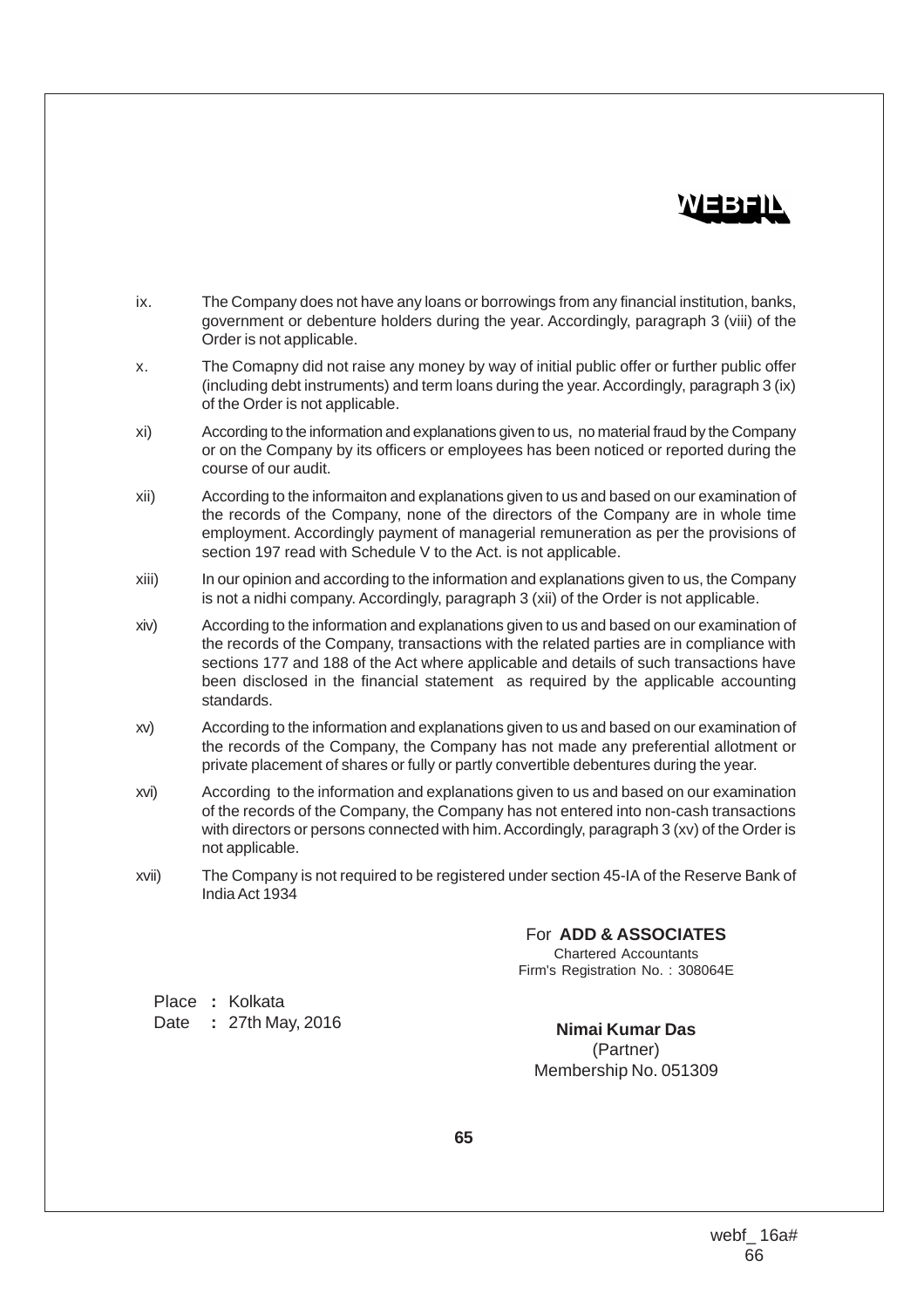# **Annexure - B to the Auditors' Report**

## **Report on the Internal Financial Controls under Clause (i) of Sub-section 3 of Section 143 of the Companies Act, 2013 ("the Act")**

We have audited the internal financial controls over financial reporting of WEBFIL Limited ("the Company") as of 31 March 2016 in conjunction with our audit of the financial statements of the Company for the year ended on that date.

### **Management's Responsibility for Internal Financial Controls**

The Company's management is responsible for establishing and maintaining internal financial controls based on the internal control over financial reporting criteria established by the Company considering the essential components of internal control stated in the Guidance Note on Audit of Internal Financial Controls over Financial Reporting issued by the Institute of Chartered Accountants of India ('ICAI'). These responsibilities include the design, implementation and maintenance of adequate internal financial controls that were operating effectively for ensuring the orderly and efficient conduct of its business, including adherence to company's policies, the safeguarding of its assets, the prevention and detection of frauds and errors, the accuracy and completeness of the accounting records, and the timely preparation of reliable financial information, as required under the Companies Act, 2013.

### **Auditors' Responsibility**

Our responsibility is to express an opinion on the Company's internal financial controls over financial reporting based on our audit. We conducted our audit in accordance with the Guidance Note on Audit of Internal Financial Controls over Financial Reporting (the "Guidance Note") and the Standards on Auditing, issued by ICAI and deemed to be prescribed under section 143(10) of the Companies Act, 2013, to the extent applicable to an audit of internal financial controls, both applicable to an audit of Internal Financial Controls and, both issued by the Institute of Chartered Accountants of India. Those Standards and the Guidance Note require that we comply with ethical requirements and plan and perform the audit to obtain reasonable assurance about whether adequate internal financial controls over financial reporting was established and maintained and if such controls operated effectively in all material respects.

Our audit involves performing procedures to obtain audit evidence about the adequacy of the internal financial controls system over financial reporting and their operating effectiveness. Our audit of internal financial controls over financial reporting included obtaining an understanding of internal financial controls over financial reporting, assessing the risk that a material weakness exists, and testing and evaluating the design and operating effectiveness of internal control based on the assessed risk. The procedures selected depend on the auditor's judgment, including the assessment of the risks of material misstatement of the financial statements, whether due to fraud or error.

We believe that the audit evidence we have obtained is sufficient and appropriate to provide a basis for our audit opinion on the Company's internal financial controls system over financial reporting.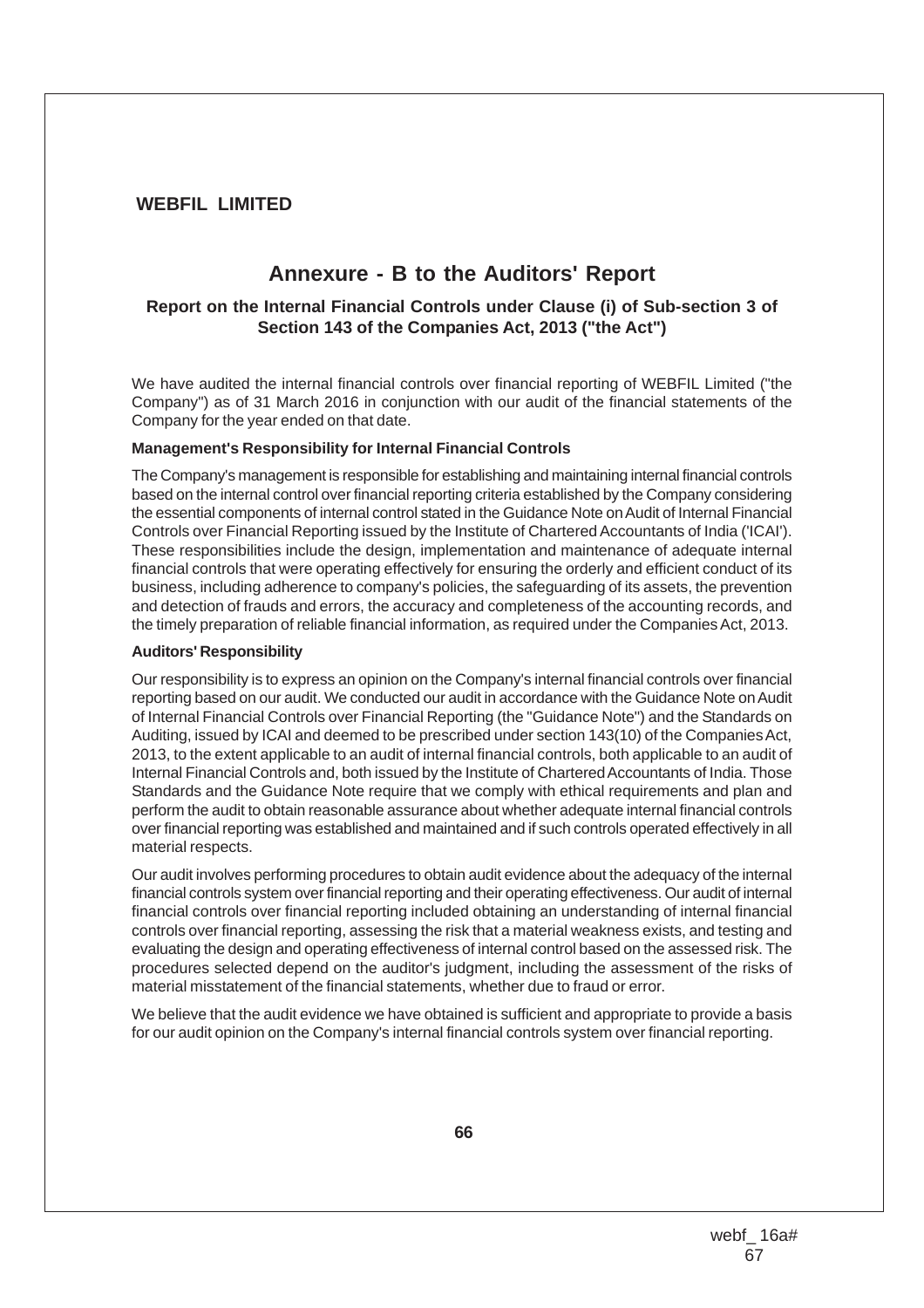

### **Meaning of Internal Financial Controls over Financial Reporting**

A company's internal financial control over financial reporting is a process designed to provide reasonable assurance regarding the reliability of financial reporting and the preparation of financial statements for external purposes in accordance with generally accepted accounting principles. A company's internal financial control over financial reporting includes those policies and procedures that (1) pertain to the maintenance of records that, in reasonable detail, accurately and fairly reflect the transactions and dispositions of the assets of the company; (2) provide reasonable assurance that transactions are recorded as necessary to permit preparation of financial statements in accordance with generally accepted accounting principles, and that receipts and expenditures of the company are being made only in accordance with authorizations of management and directors of the company; and (3) provide reasonable assurance regarding prevention or timely detection of unauthorized acquisition, use, or disposition of the company's assets that could have a material effect on the financial statements.

### **Inherent Limitations of Internal Financial Controls Over Financial Reporting**

Because of the inherent limitations of internal financial controls over financial reporting, including the possibility of collusion or improper management override of controls, material misstatements due to error or fraud may occur and not be detected. Also, projections of any evaluation of the internal financial controls over financial reporting to future periods are subject to the risk that the internal financial control over financial reporting may become inadequate because of changes in conditions, or that the degree of compliance with the policies or procedures may deteriorate.

### **Opinion**

In our opinion, the Company has, in all material respects, an adequate internal financial controls system over financial reporting and such internal financial controls over financial reporting were operating effectively as at 31 March 2016, based on the internal control over financial reporting criteria established by the Company considering the essential components of internal control stated in the Guidance Note on Audit of Internal Financial Controls Over Financial Reporting issued by the Institute of Chartered Accountants of India.

## For **ADD & ASSOCIATES**

Chartered Accountants Firm's Registration No. : 308064E

Place **:** Kolkata Date **:** 27th May, 2016

**Nimai Kumar Das** (Partner) Membership No. 051309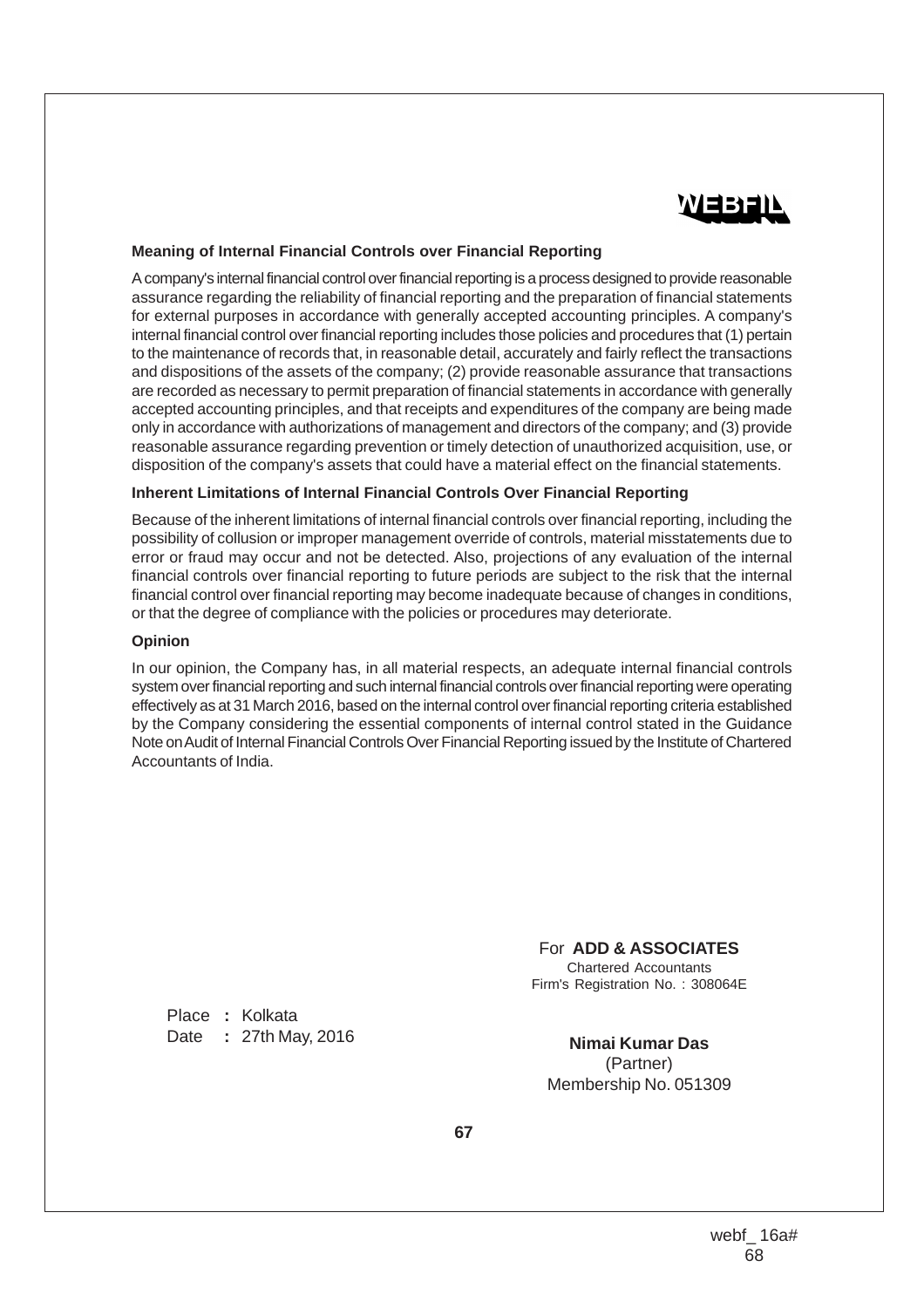



कार्यालय महालेखाकार (आर्थिक एवं राजस्व क्षेत्र लेखापरीक्षा) पश्चिम बंगाल **OFFICE OF THE ACCOUNTANT GENERAL (Economic and Revenue Sector Audit) West Bengal**

No. : OA (ESA-II) / Acctts / WEBFIL/2015-16/518

To Date: 22 June 2016 The Director, WEBFIL Limited, ''YULE HOUSE'' 8, Dr. Rajendra Prasad Sarani, Kolkata- 700 001

> **Sub. : Comments of the Comptroller and Auditor General of India under Section 143 (6) of the Companies Act. 2013 on the accounts of WEBFIL Limited for the year ended 31 March 2016.**

Sir,

Encl : As stated

I am to forward herewith the Comments of the Comproller and Auditor General of India under Section 143 (6) of the Companies Act, 2013 on the accounts of Webfil Limited for the year ended 31 March, 2016.

Yours faithfully,

**( Debashis Chakbraborty) Deputy Accountant General (ESA-II) West Bengal**

सी. जी. ओ. कम्लेक्स. डी. एफ. ब्लॉक, साल्ट लेक, कोलकाता-700 064 3rd MSO Building, 5th Floor, CGO Complex, DF Block, Salt Lake, Kolkata-700 064 Phone : (033) 2337-4916 ; FAX : (033) 2337-6966, e-mail : aglbaWestbengal@cag.gov.in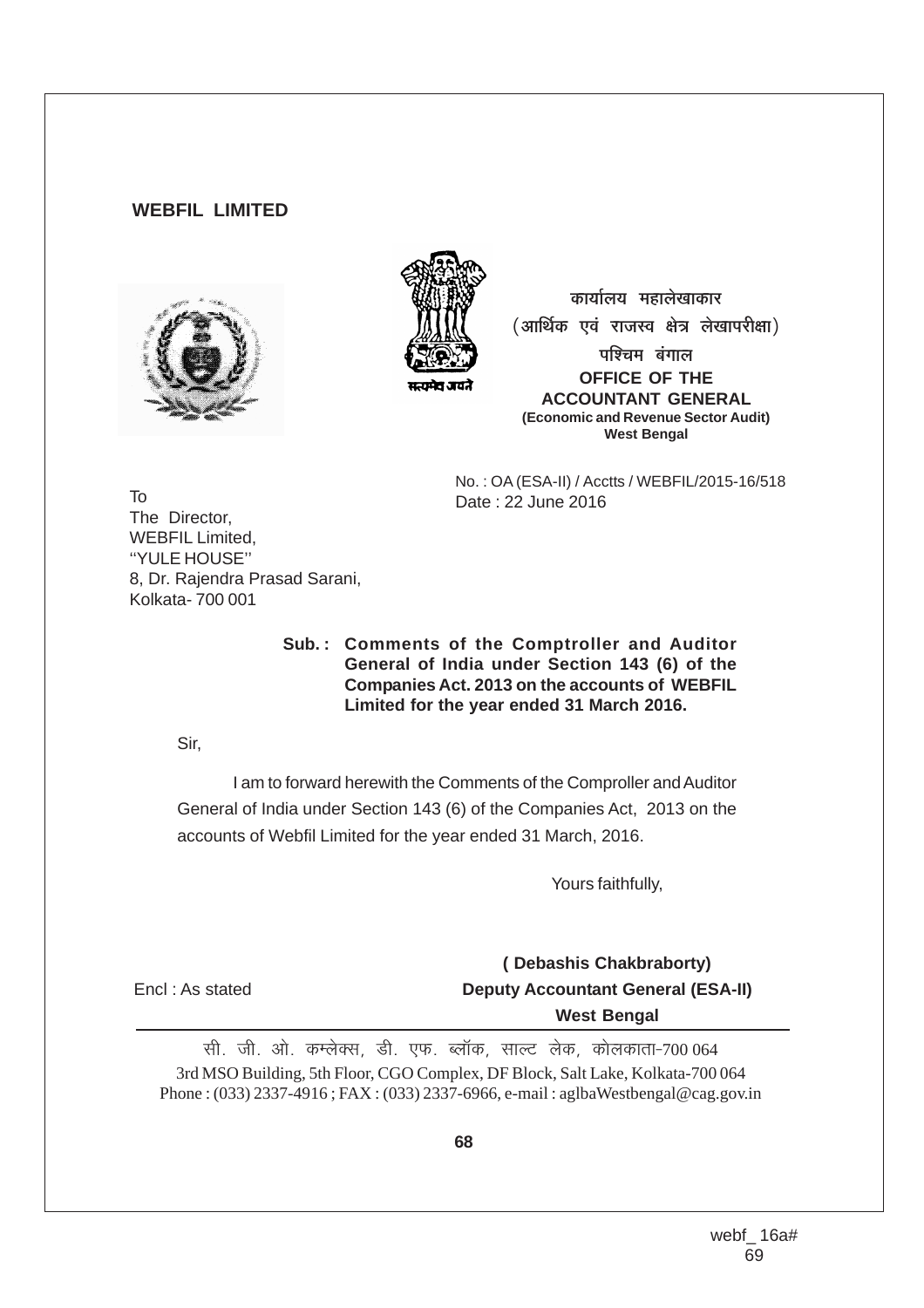

# **COMMENTS OF THE COMPTROLLER AND AUDITOR GENERAL OF INDIA UNDER SECTION 143(6)(b) OF THE COMPANIES ACT, 2013 ON THE FINANCIAL STATEMENTS OF WEBFIL LIMITED FOR THE YEAR ENDED 31 MARCH 2016.**

The preparation of financial statements of WEBFIL Limited for the year ended 31 March 2016 in accordance with the financial reporting framework prescribed under the Companies Act, 2013 (Act) is the responsibility of the management of the company. The statutory Auditors appointed by the Comptroller and Auditor General of India under Section 139 (5) of the Act are responsible for expressing opinion on the financial statements under section 143 of the Act based on independent audit in accordance with the standards on auditing prescribed under section 143 (10) of the Act. This is stated to have been done by them vide their Audit Report dated 27.05.2016.

I, on behalf of the Comptroller and Auditor General of India, have decided not to conduct the supplementary audit of the financial statements of Webfil Limited for the year ended 31 March 2016 under section 143(6)(a) of the Act.

> **For and on behalf of the Comptroller & Auditor General of India**

> > **( Nameeta Prasad) Accountant General (E & RSA) West Bengal**

**Dated at Kolkata The 22 June 2016**

**69**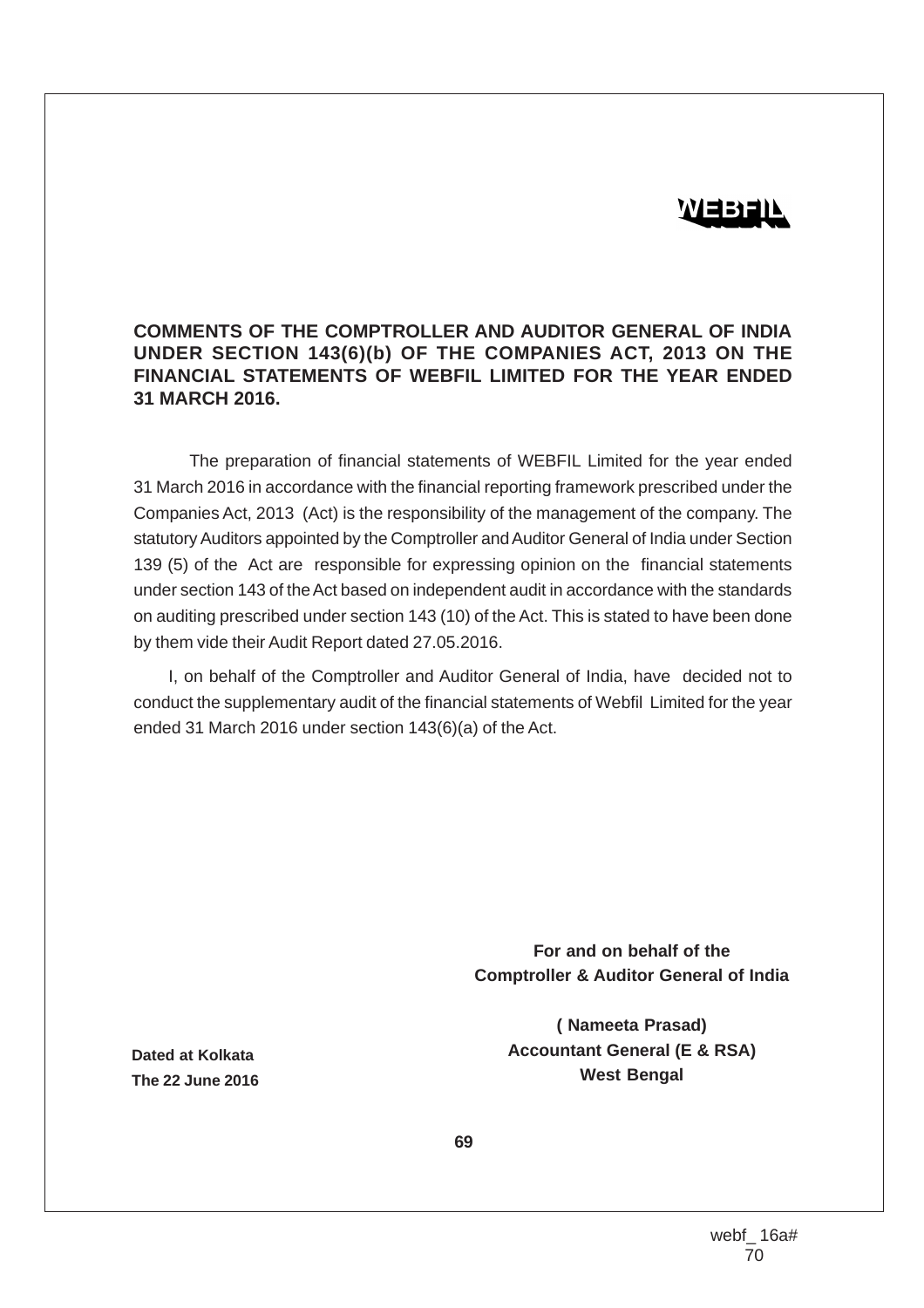### **BALANCE SHEET AS AT 31ST MARCH, 2016**

|                                  | <b>Note</b>    | 2015 - 2016         |           |                     | 2014 - 2015 |  |
|----------------------------------|----------------|---------------------|-----------|---------------------|-------------|--|
|                                  |                | ₹                   | ₹         | ₹                   | ₹           |  |
| <b>EQUITY AND LIABILITIES</b>    |                |                     |           |                     |             |  |
| <b>Shareholders' Funds</b>       |                |                     |           |                     |             |  |
| Share Capital                    | 2              | 105765000           |           | 105765000           |             |  |
| Reserves and Surplus             | 3              | -85012345           | 20752655  | -85560164           | 20204836    |  |
| <b>Non-Current Liabilities</b>   |                |                     |           |                     |             |  |
| Long-term Borrowings             | $\overline{4}$ | 30500000            |           | 30500000            |             |  |
| Long-term Provisions             | 5              | 48224616            | 78724616  | 49412192            | 79912192    |  |
| <b>Current Liabilities</b>       |                |                     |           |                     |             |  |
| Short-term Borrowings            | 6              | 41694864            |           | 24341892            |             |  |
| <b>Trade Payables</b>            | 7              | 48586059            |           | 60599677            |             |  |
| <b>Other Current Liabilities</b> | 8              | 201711623           |           | 194516918           |             |  |
| Short-term Provisions            | 9              | 12118900            | 304111446 | 10021801            | 289480288   |  |
| <b>Total</b>                     |                |                     | 403588717 |                     | 389597316   |  |
| <b>ASSETS</b>                    |                |                     |           |                     |             |  |
| <b>Non-current assets</b>        |                |                     |           |                     |             |  |
| <b>Fixed Assets</b>              |                |                     |           |                     |             |  |
| <b>Tangible Assets</b>           | 10             | 9653056             |           | 9838823             |             |  |
| Capital Work-in-Progress         |                | O                   |           | 148440              |             |  |
| Non-current Investments          |                | 9653056             |           | 9987263             |             |  |
| Deferred Tax Assets              | 11<br>12       | 5465000<br>22995910 |           | 5465000<br>23264485 |             |  |
| Long term Loans and Advances     | 13             | 41058749            | 79172715  | 37619277            | 76336025    |  |
| <b>Current Assets</b>            |                |                     |           |                     |             |  |
| Inventories                      | 14             | 228854091           |           | 224100473           |             |  |
| <b>Trade Receivables</b>         | 15             | 69682541            |           | 57302022            |             |  |
| Cash and cash equivalents        | 16             | 10808796            |           | 20653172            |             |  |
| Short-term Loans and Advances    | 17             | 14466390            |           | 10882014            |             |  |
| <b>Other Current Assets</b>      | 18             | 604184              | 324416002 | 323610              | 313261291   |  |
| Total                            |                |                     | 403588717 |                     | 389597316   |  |

Significant Accounting Policies 1

The accompanying Notes 1 to 37 are an integral part of the Financial Statements.

### **For ADD & ASSOCIATES Chartered Accountants (Regn. No. 308064E)** In terms of our Report of even date.

Dated : Kolkata, 27th May, 2016

**Nimai Kumar Das**

**(M. No. 051309)**

**Partner**

**On behalf of the Board**

**Jayanta Ray** Chairman

**Shinjinee Bhattacharyya** Company Secretary

**A. N. Bhattacharyya**

**Sujit Chakravorti** Director

**Jayanta Kumar Datta** Chief Financial Officer

**Director** 

**70**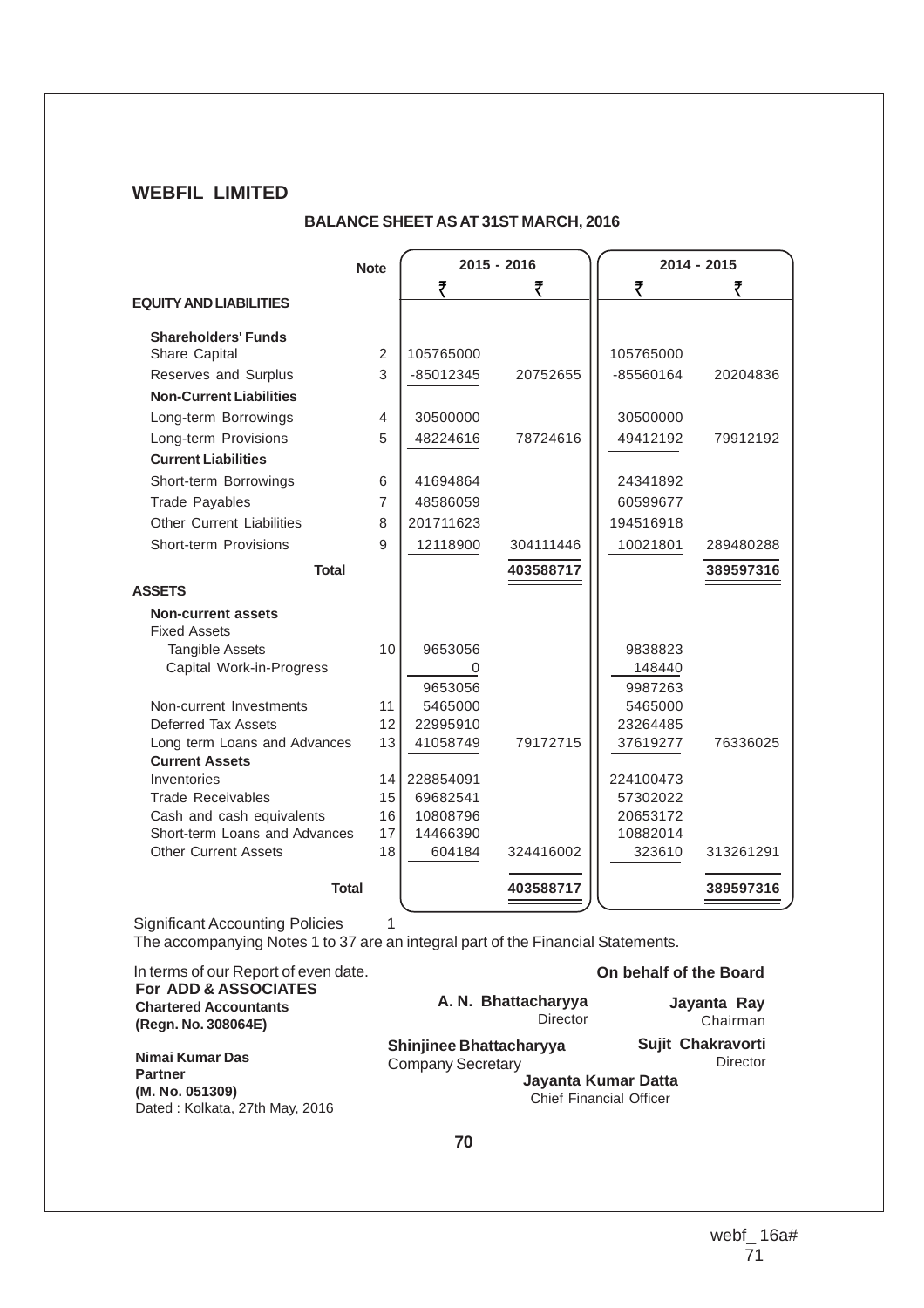

# **STATEMENT OF PROFIT AND LOSS FOR THE YEAR ENDED 31ST MARCH, 2016**

|                                                      | <b>Note</b> | $2015 - 2016$ | $2014 - 2015$ |
|------------------------------------------------------|-------------|---------------|---------------|
|                                                      |             | ₹             | ₹             |
| <b>INCOME</b>                                        |             |               |               |
| Revenue from Operations                              |             |               |               |
| Gross Revenue from Sale of Products,                 |             | 259308434     | 266832543     |
| Services and Others                                  |             |               |               |
| Less: Excise Duty                                    |             | 9071252       | 6327888       |
| Net Revenue from Operations                          | 19          | 250237182     | 260504655     |
| Other Income                                         | 20          | 11887833      | 3060835       |
| <b>Total Revenue</b>                                 |             | 262125015     | 263565490     |
| <b>EXPENDITURE</b>                                   |             |               |               |
| Cost of Materials Consumed                           | 21          | 69290331      | 79959368      |
| Purchases of Stock-in-Trade                          |             | 23931220      | 46555149      |
| Changes in inventories of Finished Goods,            | 22          | 25036083      | 99131         |
| Work-in-Progress and Stock-in-Trade                  |             |               |               |
| <b>Employee Benefits Expense</b>                     | 23          | 78013426      | 75343883      |
| <b>Finance Costs</b>                                 | 24          | 13769700      | 12450650      |
| Depreciation and Amortization Expense                | 10          | 1014616       | 1457391       |
| Other Expenses                                       | 25          | 50253245      | 46858417      |
| <b>Total Expenses</b>                                |             | 261308621     | 262723989     |
| Profit Before Exceptional items and Tax              |             | 816394        | 841500        |
| Exceptional Items-Waiver of Interest (Ref. Note-30)  |             | 0             | 25454990      |
| Profit before tax                                    |             | 816394        | 26296490      |
| <b>Tax Expenses</b>                                  |             |               |               |
| <b>Current Tax</b>                                   |             | $\Omega$      | 0             |
| Deferred Tax / (Assets)                              | 12          | 268575        | 12660         |
| Profit for the Year                                  |             | 547819        | 26283830      |
| Earning per equity share of face value of Rs.10 each |             |               |               |
| Basic and Diluted (in Rs.)                           | 26          | $-0.08$       | 2.94          |

### Significant Accounting Policies 1

The accompanying Notes 1 to 37 are an integral part of the Financial Statements.

In terms of our Report of even date.

### **On behalf of the Board**

| For ADD & ASSOCIATES         |
|------------------------------|
| <b>Chartered Accountants</b> |
| (Regn. No. 308064E)          |

**Nimai Kumar Das Partner (M. No. 051309)** Dated : Kolkata, 27th May, 2016

**A. N. Bhattacharyya Director Shinjinee Bhattacharyya** Company Secretary

**Jayanta Ray** Chairman

**Sujit Chakravorti** Director

**Jayanta Kumar Datta** Chief Financial Officer

**71**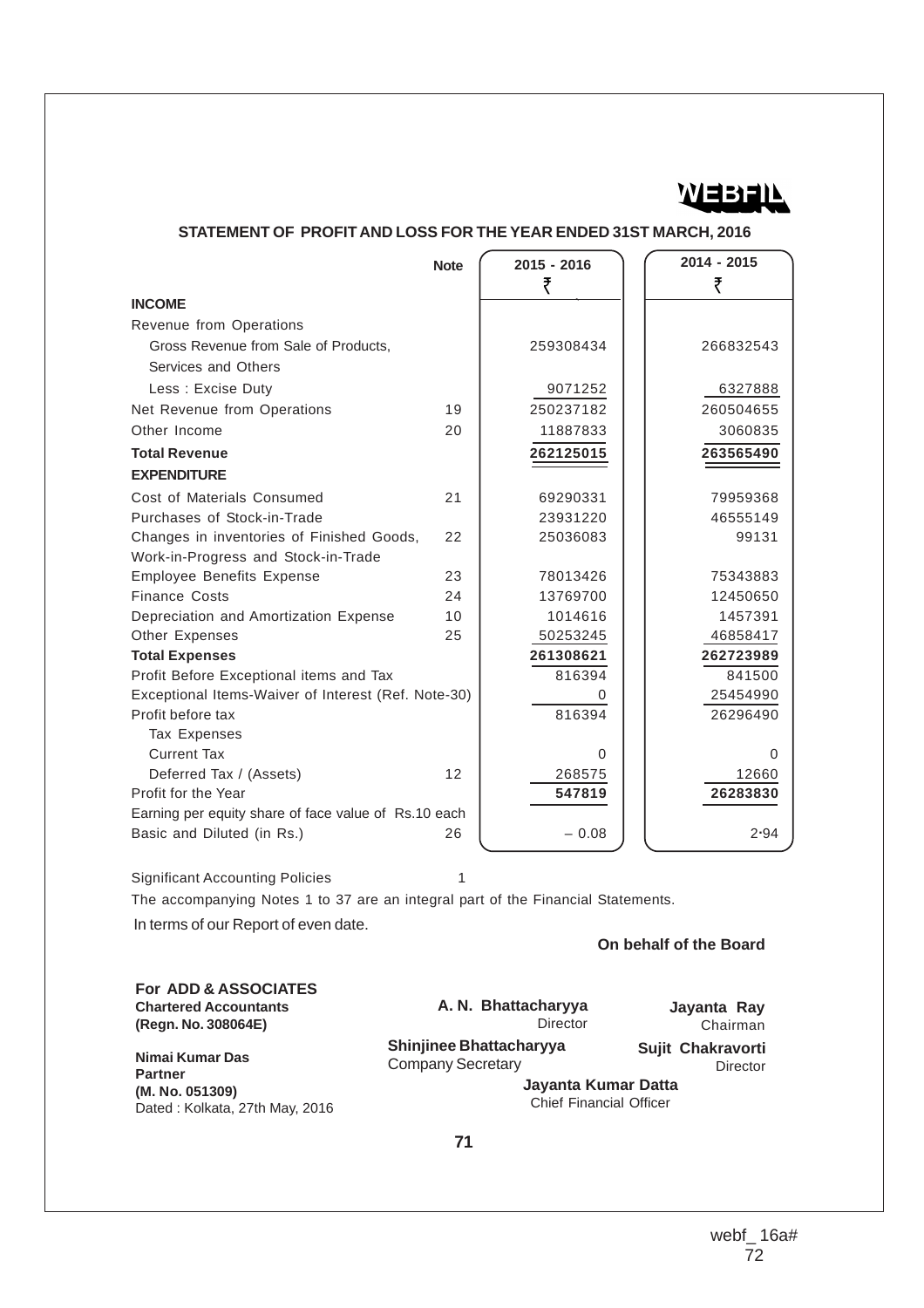### **CASH FLOW STATEMENT FOR THE YEAR ENDED 31ST MARCH, 2016**

|    |                                                                                                                 | 2015-2016<br>₹ | 2014-2015<br>₹ |
|----|-----------------------------------------------------------------------------------------------------------------|----------------|----------------|
|    |                                                                                                                 |                |                |
| A) | <b>CASH FLOW FROM OPERATING ACTIVITIES</b><br>Net Profit Before Tax and Extraordinary items<br>Adjustment for:- | 816394         | 841500         |
|    | Depreciation and Amortization Expense                                                                           | 1014616        | 1457391        |
|    | Finance costs (Net of Interest Income)                                                                          | 13769700       | 12450650       |
|    | Provision for doubtful debts                                                                                    | 656755         | 868773         |
|    | Provision for stock obsolescence                                                                                | 236436         | 241459         |
|    | Dividend Income from Non-current Investment                                                                     | (1286250)      | (1029000)      |
|    | Interest Income                                                                                                 | (1554541)      | (1024354)      |
|    | Operating Profit before Working Capital Changes                                                                 | 13653110       | 13806419       |
|    | Adjustment for:-                                                                                                |                |                |
|    | <b>Trade Receivables</b>                                                                                        | (13037274)     | 11341718       |
|    | Inventories                                                                                                     | (4990054)      | (1327909)      |
|    | Short Terrm Loans and Advances                                                                                  | (3584376)      | 561115         |
|    | Long Term Loans and Advances                                                                                    | (2272102)      | 10123230       |
|    | <b>Trade Payables</b>                                                                                           | (12013618)     | 14249740       |
|    | <b>Other Current Liabilites</b>                                                                                 | (2099967)      | 4432115        |
|    | Long Term Provisions                                                                                            | (1187576)      | (135029)       |
|    | Other Short Term Provisions                                                                                     | 2097099        | 1245374        |
|    | Cash generated from operations                                                                                  | (23434758)     | 54296773       |
|    | Direct tax paid                                                                                                 | (1167370)      | (2138759)      |
|    | Net Cash Flow from Operating Activities                                                                         | (24602128)     | 52158014       |
| B) | <b>CASH FLOW FROM INVESTING ACTIVITIES</b>                                                                      |                |                |
|    | Purchase of Fixed Assets (net)                                                                                  | (680409)       | (485530)       |
|    | Interest Received                                                                                               | 1273967        | 748160         |
|    | Dividend Received- Joint ventures                                                                               | 1286250        | 1029000        |
|    | Net Cash flow from Investing activities                                                                         | 1879808        | 1291630        |
| C) | <b>CASH FLOW FROM FINANCING ACTIVITIES</b>                                                                      |                |                |
|    | Net Increase/ (decrease) in Bank Borrowing                                                                      | 17352972       | (17605072)     |
|    | Payment of Long Term Loan                                                                                       | 0              | (15000000)     |
|    | Interest Paid                                                                                                   | (4475028)      | (5948646)      |
|    | NET CASH USED IN FINANCING ACTIVITIES                                                                           | 12877944       | (38553718)     |
|    | NET CHANGES IN CASH AND CASH EQUIVALENTS (A+B+C)                                                                | (9844376)      | 14895926       |
|    | <b>CASH &amp; CASH EQUIVALENTS - AT THE BEGINNING</b>                                                           | 20653172       | 5757246        |
|    | <b>CASH &amp; CASH EQUIVALENTS - AT THE CLOSING</b>                                                             | 10808796       | 20653172       |
|    | In terms of our Report of even date.                                                                            |                |                |

#### **On behalf of the Board**

| For ADD & ASSOCIATES                              |                          | <u>UII DENAN UI UIE DUAIU</u>  |  |
|---------------------------------------------------|--------------------------|--------------------------------|--|
| <b>Chartered Accountants</b>                      | A. N. Bhattacharyya      | Jayanta Ray                    |  |
| (Regn. No. 308064E)                               | Director                 | Chairman                       |  |
| Nimai Kumar Das                                   | Shinjinee Bhattacharyya  | Sujit Chakravorti              |  |
| <b>Partner</b>                                    | <b>Company Secretary</b> | Director                       |  |
| (M. No. 051309)<br>Dated: Kolkata, 27th May, 2016 | Jayanta Kumar Datta      | <b>Chief Financial Officer</b> |  |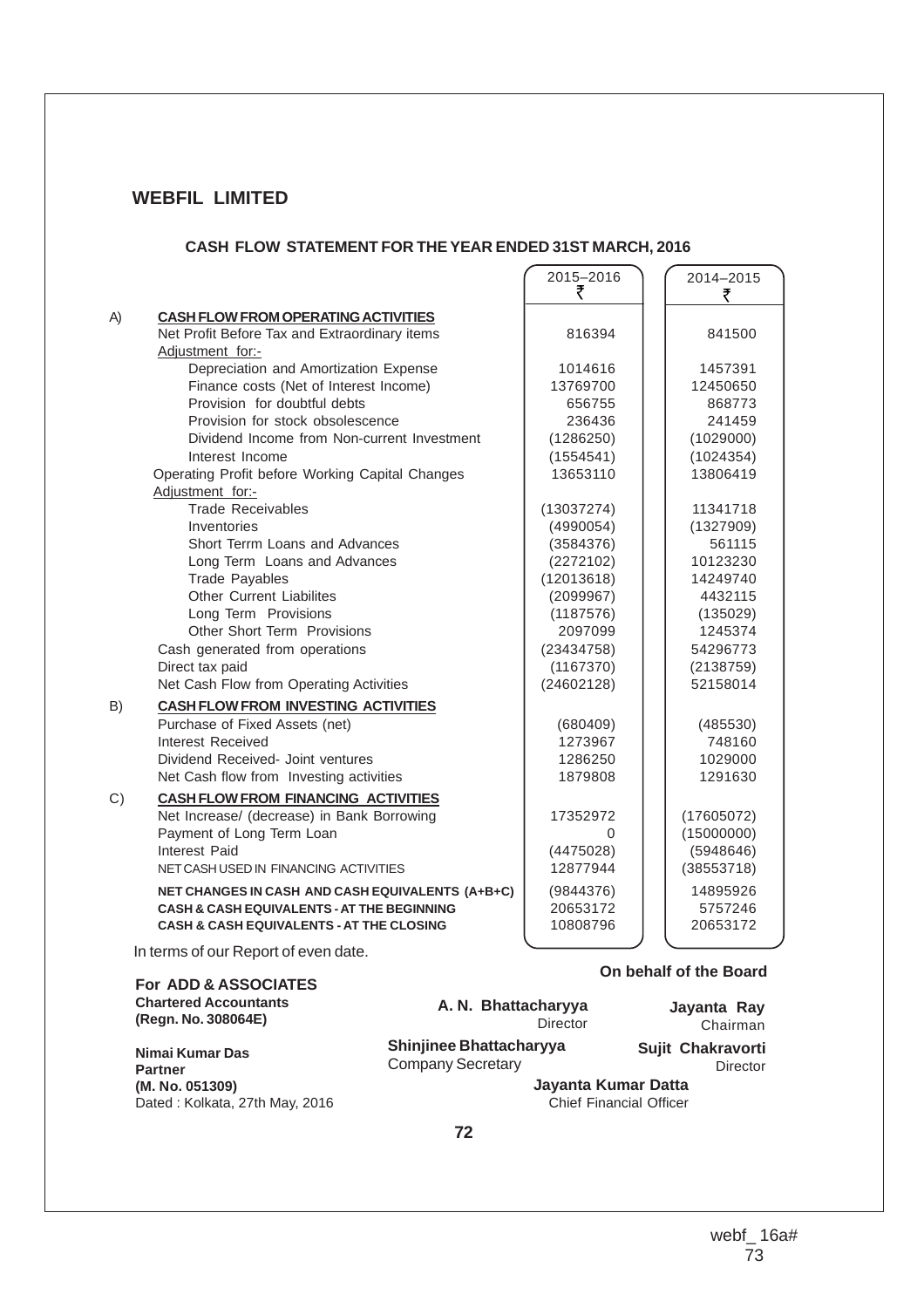WEBEIN

#### 1. **SIGNIFICANT ACCOUNTING POLICIES**

#### (I) **Basis of Preparation of Financial Statements**

The financial statements have been prepared to comply in all material respects with the applicable Accounting Standards notified under Section 133 of the Companies Act, 2013. The financial statements have been prepared under the historical cost convention on an accrual basis. The accounting policies have been consistently applied by the Company and are consistent with those used in the previous year.

#### (II) **Use of Estimates**

The preparation of financial statements requires estimates and assumptions to be made that affect the reported amount of assets and liabilities on the date of the financial statements and the reported amount of revenues and expenses during the reporting period. Difference between the actual results and estimates are recognized in the period in which the results are known / materialized.

#### (III) **Reserves**

(a) Government Subsidies are retained in Special Reserve until the conditions stipulated in the respective schemes are complied with and depending upon the nature of the subsidy, are written back to the credit of Profit and Loss Account or transferred to Capital Reserve after the expiry of the specified period.

#### (IV) **Fixed Assets**

- (a) Fixed assets are stated at cost net of tax/duty credits availed, if any. Cost includes incidental expenses related to acquisition and installation of the concerned assets.
- (b) Depreciation is provided on straight line method in accordance with the provisions of Section 123 read with Schedule II of the Companies Act, 2013.
- (c) Amortisation of cost of long-term leasehold land is done over the period of lease.

#### (V) **Investments**

Long term Investments are stated at cost. Provision for diminution in the carrying value is made only if such decline is other than temporary.

### (VI) **Inventories**

(a) Stocks of stores, spares, raw materials etc. are valued (net of CENVAT) at weighted average cost.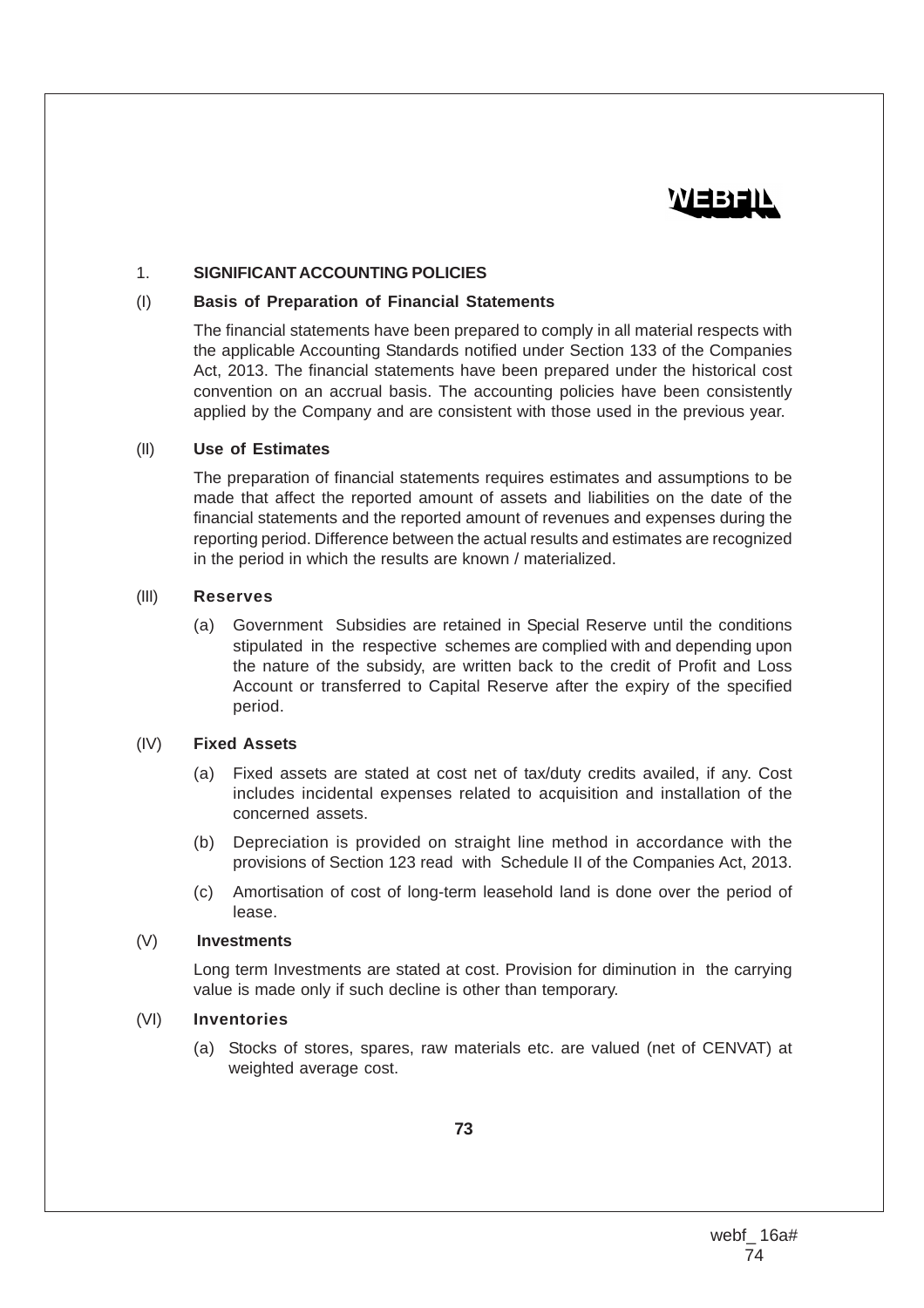- (b) Work-in-Progress (WIP) lying in Works is valued at Works cost. WIP at Project site is valued at contract price on the basis of Job done but not certified by the customer. Stocks of Finished Goods are valued at works cost or net realisable value whichever is lower.
- (c) Excise Duty on finished goods lying at works is provided and as such, the valuation of finished goods includes Excise Duty.
- (d) Imported materials lying in bonded warehouse and at port are valued at cost including Customs Duty and other charges.
- (e) Stock of scrap as per stock records is valued on the basis of estimated realisable value includes Excise Duty.
- (f) Export benefits against Advance Licences are considered at the time of actual consumption of the imported materials. Advance Licences in hand at the close of the year are not accounted for.

### (VII) **Revenue Recognition**

- a) (i) Sales against Ex-Works/FOR Contracts are booked on the basis of deliveries to transport carriers upto 31st March, irrespective of whether the goods have been received by the customer by the close of the accounting year or not. Sales in respect of transactions against FOR destination contracts are booked for the goods actually received by customers by the close of the accounting year.
	- (ii) Despatches against FOR destination contracts not reaching the customers within the close of the year, are shown as Finished Goods-in-Transit.
- (b) Partial deliveries are accounted for in accordance with the billing schedule as per the terms of Sales Contract.
- (c) Sales returns, if any, upto the cut-off date i.e. one month from the close of the accounting year are accounted for.
- (d) Excise Duty recoverable under the terms of the sale contracts is included in sales.
- (e) Except in disputed cases, escalation/de-escalation claim bill are accounted for on the basis of the terms of the relevant contracts.
- (f) Export sales are accounted for on the basis of date of Bills of Lading.
- (g) Bills for Annual Maintenance Contracts are raised and accounted for on the basis of acceptance by the parties.
- (VIII) **Other Income**
	- (i). The following items are accounted for in the books on actual receipt basis;
		- (a) Interest on late retirement of bills by customers.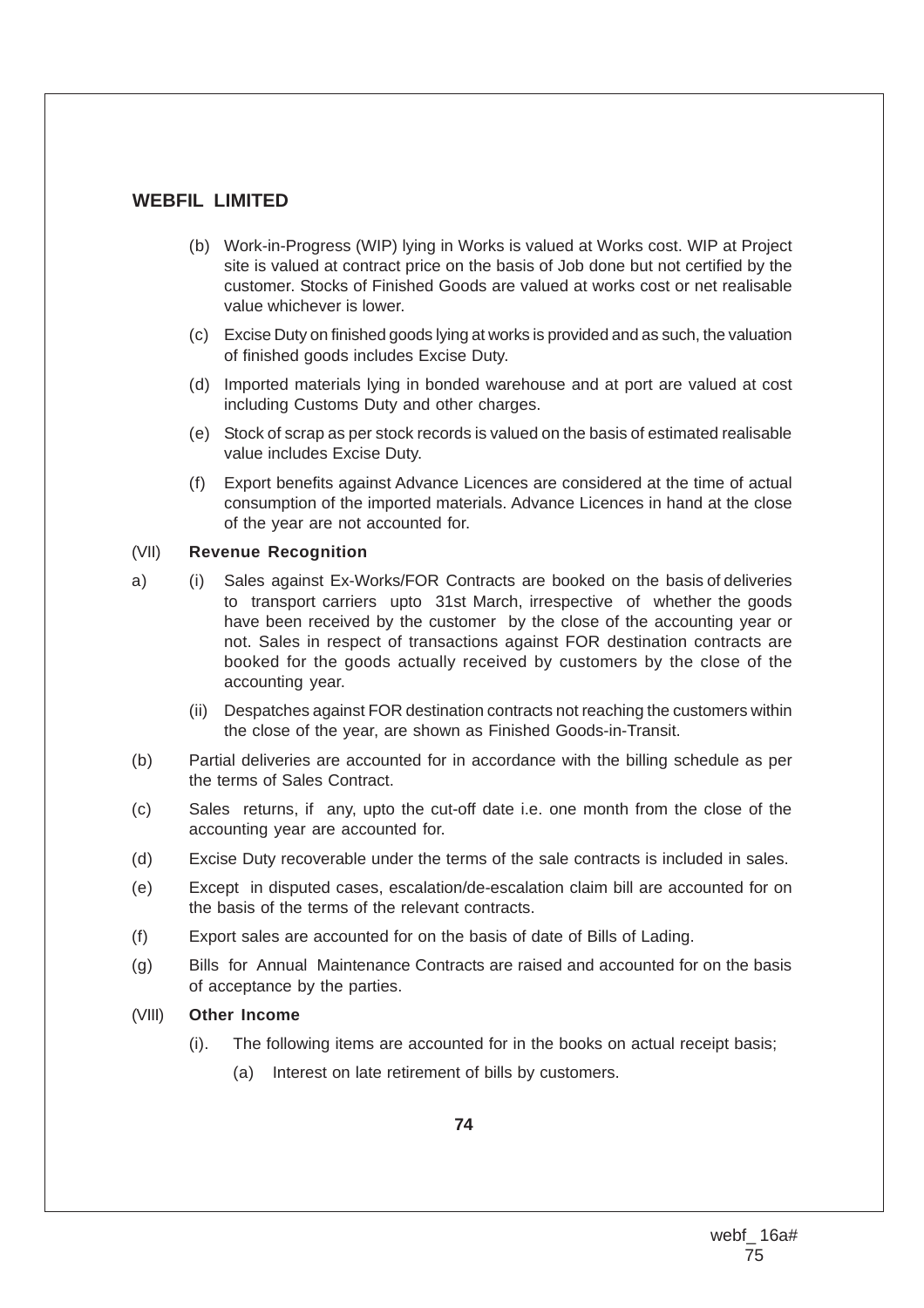

- (b) Interest on loans to employees as per approved Scheme, other than House Building Loans Scheme, is recovered and accounted for after repayment of the principal amount.
- (ii). (a) Insurance, Excise Duty, Customs Duty and other claims which are reasonably certain, are accounted for on the basis of claims lodged.
	- (b) Sales Tax and Income Tax Refunds are accounted for on the basis of assessment/ refund orders received.
	- (c) Central/State Subsidies from Government are accounted for on the receipt of intimation of grant.

#### (IX) **Borrowing Cost**

Borrowing cost directly attributable to the acquisition, construction or production of an asset that necessarily takes a substantial period of time to get ready for its intended use or sale are capitalized as part of the cost of the respective asset. All other borrowing costs are expensed in the period they occur. Borrowing cost consist of interest and other costs that an entity incurs in connection with the borrowing of funds.

#### (X) **Purchases**

- (a) Insurance Charges incurred in relation to the incoming goods where materials are directly relatable, are accounted for in respect of individual items; otherwise, such insurance premium is charged to Profit and Loss Account.
- b) In case of goods purchased from overseas, the shipment is treated as goods-in-transit (Import) :
	- (i) in case of both CIF and C&F Contracts, from the date of intimation received from bank for import through Letter of Credit otherwise date of intimation received from destination port.
	- (ii) in case of FOB Contract, from the date of actual shipment as per Bill of Lading. Customs Duty is charged on the basis of the date of arrival in port.

#### (XI) **Other Expenses**

- (a) Issue of materials/components as free replacements during the guarantee period which could not be provided being unknown, is accounted for on actual despatches.
- (b) Liability in respect of rectification work/replacement as at the close of the accounting year is booked as per claims received from the customers and accepted by the Company.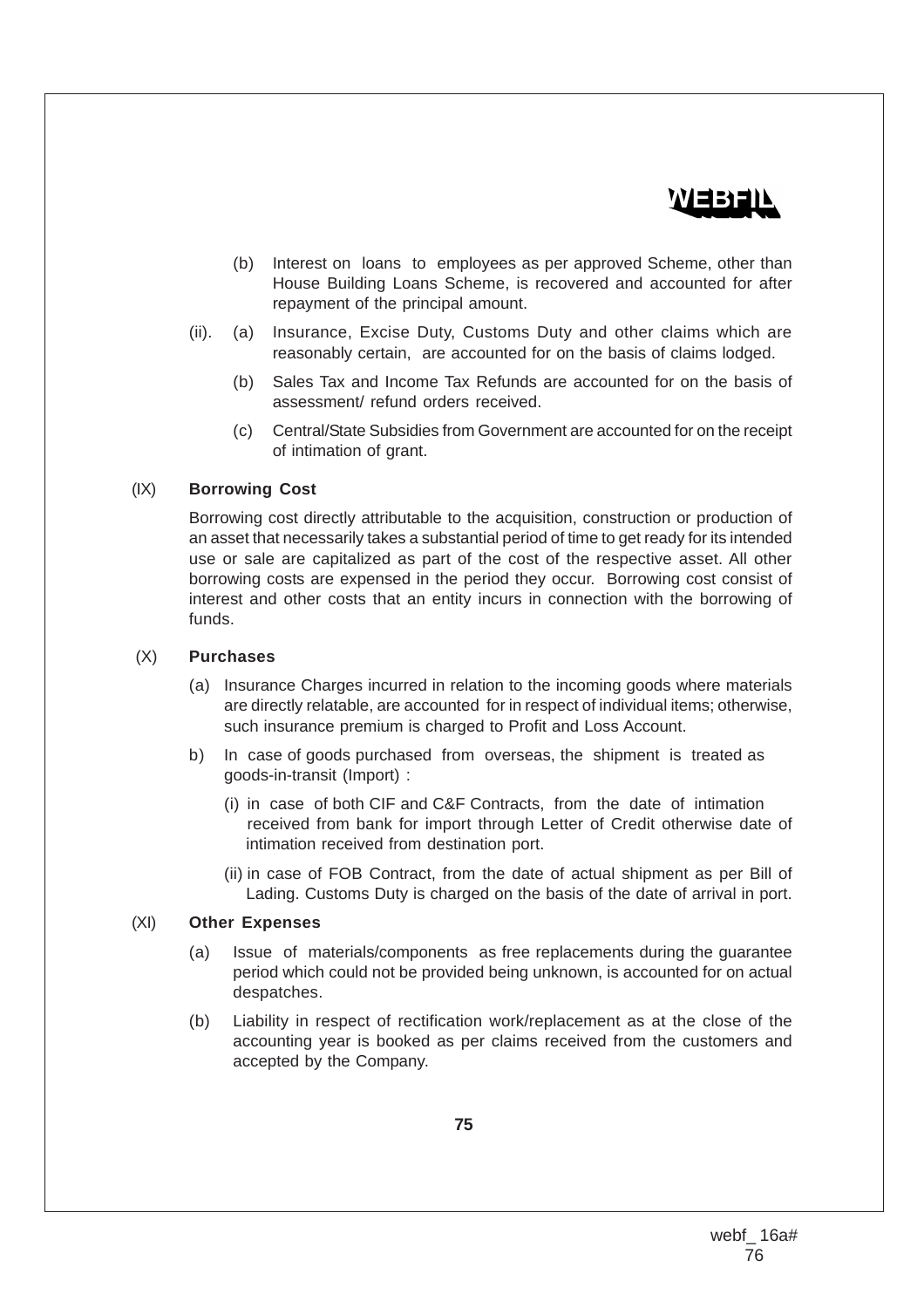- (c) Liabilities in respect of Liquidated Damages, if any, are provided to the extent not disputed by the Company. Liquidated Damages disputed by the Company are treated as contingent liability. The amount of liability/contingent liability is estimated on the basis of contracted terms and the facts of each case to the extent of revenue recognised.
- (d) Liability in respect of commission is provided in proportion to sales.
- (e) Interest on delayed payments of Income Tax is accounted for on the basis of assessment orders of the Tax Authorities, if not disputed by the Company or actual payment effected, as the case may be.

### (XII) **Provision for Current Tax and Deferred Tax**

Provision for current tax is made after taking into consideration benefits admissible under the provisions of the Income Tax Act,1961. Deferred tax resulting from ''timing differences" between the taxable and accounting income is accounted for using the tax rates and laws that are enacted or substantively enacted as on the balance sheet date. Deferred tax asset is recognized and carried forward only to the extent that there is a virtual certainty that asset will be realized in future.

#### (XIII) **Earnings per Share**

Basic earnings per share are calculated by dividing the net profit or loss for the period attributable to equity shareholders after deducting preference dividends and attributable taxes by the weighted average number of equity shares outstanding during the period.

## (XIV) **Contingent Liabilities/Capital Losses & Contingent Assets**

Disputed liabilities and claims against the Company pending in appeal are treated as Contingent liabilities. Contingent assets are not accounted for.

## (XV) **Booking/Writing Back of Liabilities**

(a) Liabilities which are not likely to materialise are written back. In case of extraordinary items only, separate disclosure is given in the accounts.

## (XVI) **Foreign Currency Transaction**

- (a) Transactions denominated in foreign currencies are recorded at the exchange rate prevailing on the date of the transaction.
- (b) Monetary items denominated in foreign currencies, if any at the year end are reinstated at year end rates.
- (c) Non monetary foreign currency items are carried at cost.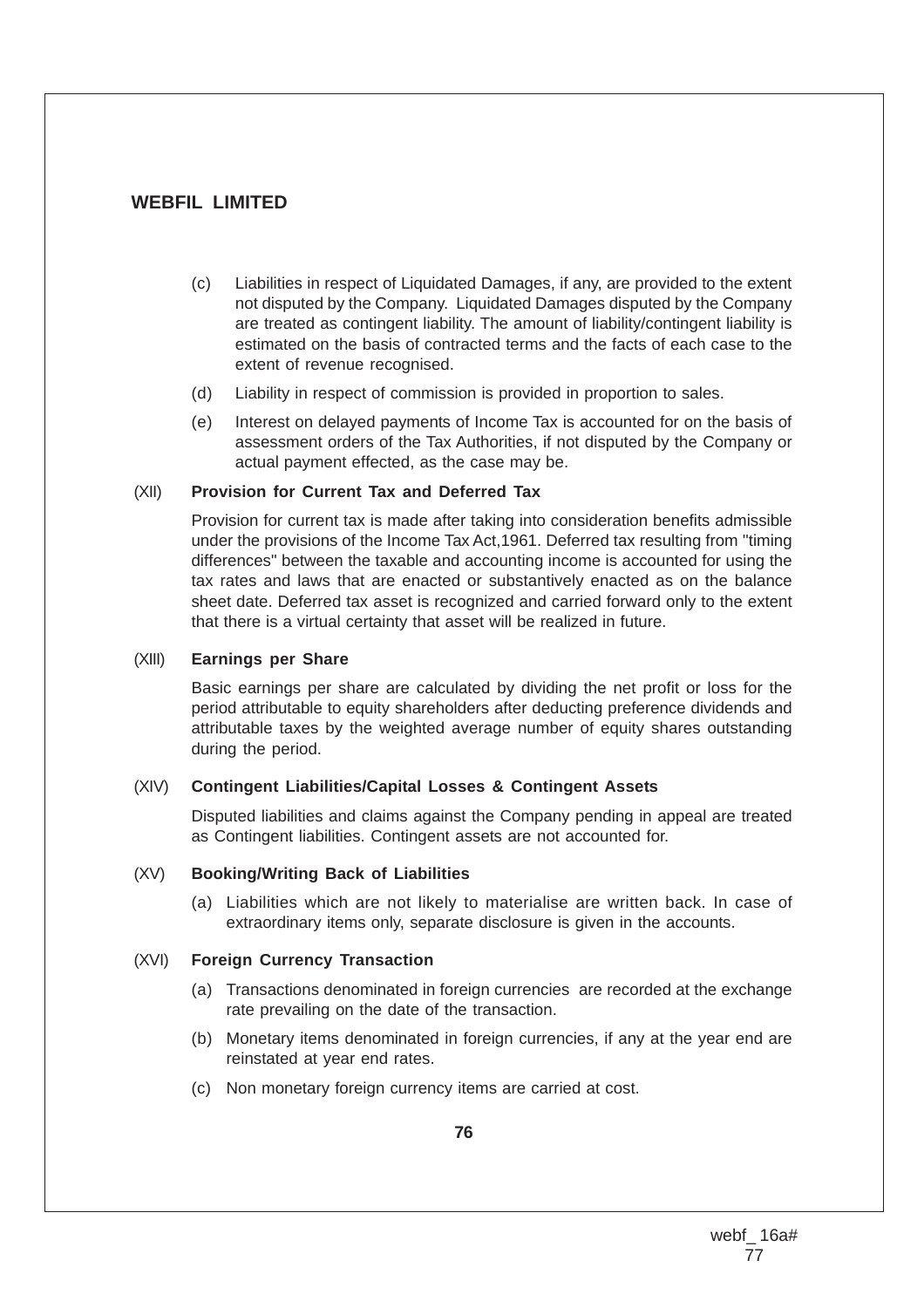

(d) Any income or expense on account of exchange difference either on settlement or on translation is recognized in the Profit and Loss Account.

#### (XVII) **Research & Development Expenditure**

As per Accounting Standard-26 Intangible Assets, expenditure incurred during the financial year on account of in-house Research & Development are fully charged to Profit & Loss Account.

#### (XVIII) **Employee Benefits**

As per Accounting Standard-15 following liabilities are considered

- (a) Retirement benefit in the form of Provident Fund is Defined Contribution Scheme and the contribution is charged to Profit & Loss Account of the year when the contribution to the fund becomes due.
- (b) Liability under defined benefit obligation with regard to gratuity and leave encashment benefits are provided on the basis of Actuarial valuation made on projected unit credit method.
- (c) Liability in respect of post retiral medical benefit for retired employees have been provided for on the basis of Actuarial valuation.

**On behalf of the Board**

**A. N. Bhattacharyya** Director

**Jayanta Ray** Chairman

**Shinjinee Bhattacharyya** Company Secretary

**Sujit Chakravorti** Director

**Jayanta Kumar Datta** Chief Financial Officer

Dated : Kolkata, 27th May, 2016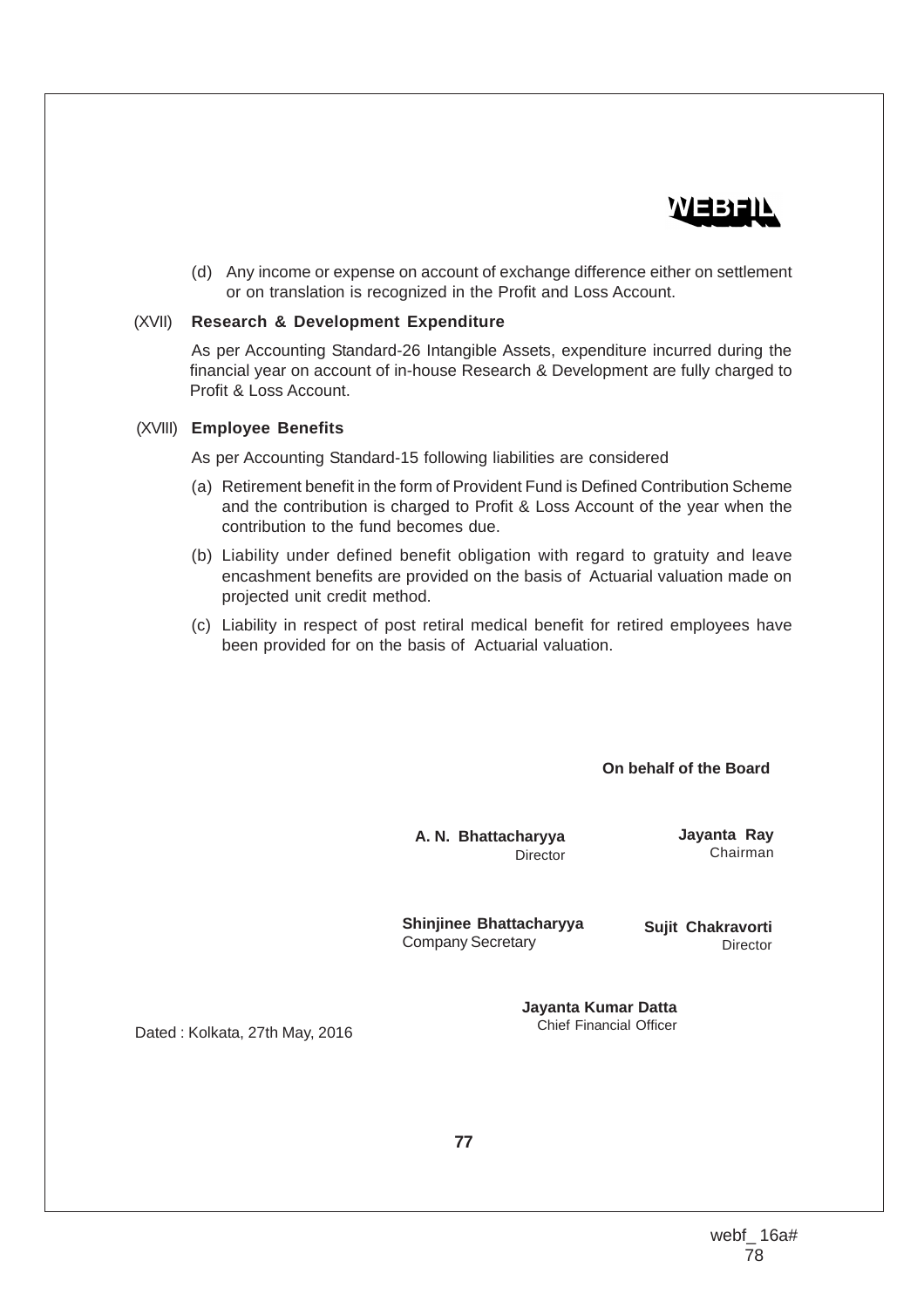#### **Notes on Financial Statement for the Year ended 31st March, 2016**

|    |                                                              |          | 2015-2016 |          | 2014-2015 |
|----|--------------------------------------------------------------|----------|-----------|----------|-----------|
| 2. | <b>SHARE CAPITAL</b>                                         |          |           |          |           |
|    | Authorised                                                   |          |           |          |           |
|    | 95,00,000 Equity Shares of Rs. 10 each                       | 95000000 |           | 95000000 |           |
|    | 4,00,000 10% Cumulative Redeemable                           |          |           |          |           |
|    | Preference Shares of Rs. 100 each                            | 40000000 |           | 40000000 |           |
|    | 25,00,000 6% Cumulative Redeemable                           |          |           |          |           |
|    | Preference Shares of Rs. 10 each                             | 25000000 |           | 25000000 |           |
|    |                                                              |          | 160000000 |          | 160000000 |
|    | <b>Issued, Subscribed and Paid-up</b>                        |          |           |          |           |
|    | 85,32,500 Equity Shares of Rs. 10 each fully paid up in cash |          | 85325000  |          | 85325000  |
|    | 20,44,000 6% Cumulative Redeemable                           |          |           |          |           |
|    | Preference Shares of Rs. 10 each                             |          | 20440000  |          | 20440000  |
|    | allotted as fully paid up pursuant to a contract             |          |           |          |           |
|    | without payments being received in cash                      |          |           |          |           |
|    |                                                              |          | 105765000 |          | 105765000 |
|    |                                                              |          |           |          |           |

2.1 Reconciliation of Number of Shares outstanding is set out below :

|                                                                                                                  |                  | As at 31.03.2016 |                  | As at 31.03.2015 |
|------------------------------------------------------------------------------------------------------------------|------------------|------------------|------------------|------------------|
| <b>Particulars</b>                                                                                               | Equity           | Preference       | Equity           | Preference       |
| Shares at the beginning of the year<br>Add: Shares issued during the year<br>Less: Shares cancelled on buy back/ | 85,32,500<br>Nil | 20,44,000<br>Nil | 85,32,500<br>Nil | 20,44,000<br>Nil |
| redeemed during the year                                                                                         | Nil              | Nil              | Nil              | Nil              |
| Shares at the end of the year                                                                                    | 85,32,500        | 20,44,000        | 85,32,500        | 20,44,000        |

#### 2.2 Details of Shareholders holding more than 5% :

|                                                            | As at 31.03.2016 |        | As at 31.03.2015 |        |
|------------------------------------------------------------|------------------|--------|------------------|--------|
| Name of Share Holder                                       | No. of Shares    | % held | No. of Shares    | % held |
| West Bengal Industrial Development                         |                  |        |                  |        |
| Corporation Ltd. (Equity Shares)                           | 4220296          | 49.46  | 4220296          | 49.46  |
| India Power Corporation Ltd. (Equity Shares)               | 2003800          | 23.49  | 2003800          | 23.49  |
| 3A Capital Services Ltd. (Equity Shares)                   | 603340           | 7.07   | 603340           | 7.07   |
| Andrew Yule & Co. Ltd (6% Redeemable<br>Preference Shares) | 2044000          | 100    | 2044000          | 100    |

2.3 Rights, preferences and restrictions attached to the Shares **:**

- (i) The Equity Shares of the Company, having par value of Rs.10 per share, rank pari passu in all respects including voting rights and entitlement of dividend.
- (ii) The Preference Shares of the Company, having par value of Rs.10 per share , rank pari passu in all respects and entitlement of dividend.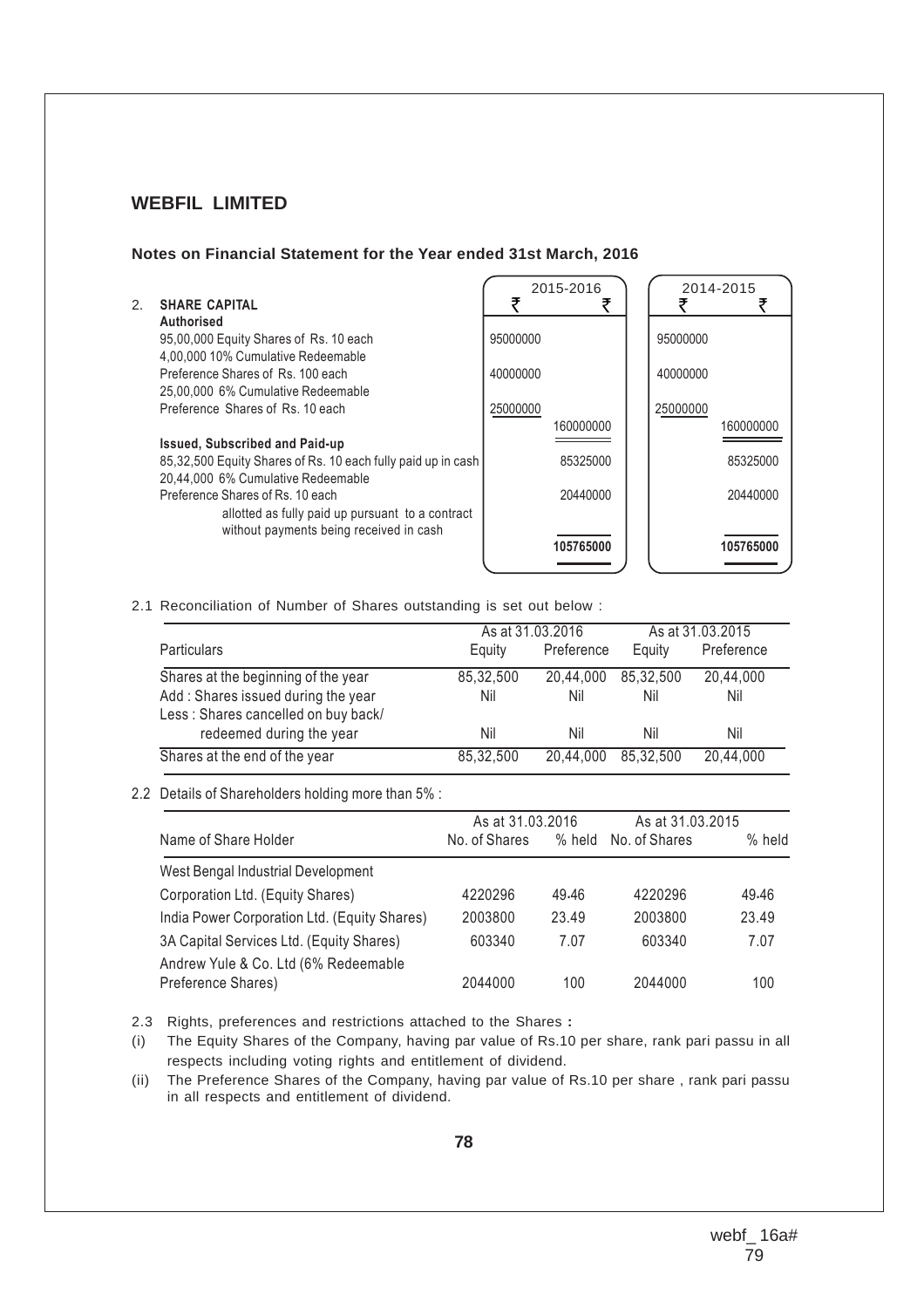(iiI) The Company had issued 20,44,000 Nos. 6% Cumulative Redeemable Preference Shares of ₹ 10 each fully paid up at par equivalent to ₹ 204.40 lakhs to Andrew Yule & Co. Ltd on 25th January, 2008 with terms of redemption in 5 equal Installments commencing from April, 2009. Subsequently on 29.06.2012 Andrew Yule & Co. Ltd. decided moratorium on redemption on the said Preference Shares till 1st April, 2014 and beyond that they have approved further moratorium of 7 years on redemption in their Board Meeting held on 11th August, 2014. Due to inadequate profit in the current year and loss/inadequacy of profit in earlier years, no provision for dividend on the said shares amounting to  $\bar{\tau}$  1,00,36,320 for the period from 25.01.2008 to 31.03.2016 has been made and shown as Contingent Liability.

|    |                                         |           | 2015-2016   |            | 2014-2015 |
|----|-----------------------------------------|-----------|-------------|------------|-----------|
|    |                                         |           |             |            |           |
| 3. | <b>RESERVES AND SURPLUS</b>             |           |             |            |           |
|    | <b>RESERVES:</b>                        |           |             |            |           |
|    | <b>Capital Reserve</b>                  |           |             |            |           |
|    | Share Forfeiture<br>As per last account |           | 8250        |            | 8250      |
|    | <b>SURPLUS:</b>                         |           |             |            |           |
|    | Balance of Profit & Loss Account        |           |             |            |           |
|    | Debit Balance As per last account       | -85568414 |             | -110826346 |           |
|    | Add: Profit/Loss during the year        | 547819    | -85020595   | 26283830   | -84542516 |
|    | Less: Depreciation on Retained          |           |             |            | 1025898   |
|    | Earnings (Ref. Note-10)                 |           |             |            |           |
|    |                                         |           | $-85012345$ |            | -85560164 |

|                |                                                          | Non Current | Current  | Non Current | Current  |
|----------------|----------------------------------------------------------|-------------|----------|-------------|----------|
| $\mathbf{4}$ . | <b>LONG-TERM BORROWINGS - SECURED</b>                    |             |          |             |          |
|                | <b>Term Loans</b>                                        |             |          |             |          |
|                | Govt. of West Bengal - Sales Tax Loan                    |             |          |             |          |
|                | (Ref. Note - 4.2)                                        |             | 75840055 |             | 75840055 |
|                |                                                          |             | 75840055 |             | 75840055 |
|                | <b>LONG-TERM BORROWINGS - UNSECURED</b>                  |             |          |             |          |
|                | <b>Term Loans</b>                                        |             |          |             |          |
|                | West Bengal Industrial Development                       |             | 5349600  |             | 5349600  |
|                | Corporation Ltd. (WBIDC)-Sales Tax Loan                  |             |          |             |          |
|                | (Ref. Note - 4.3)                                        |             |          |             |          |
|                | <b>Bonds</b>                                             |             |          |             |          |
|                | 0% Redeemable Non-convertible Bonds<br>(Ref. Note - 4.4) |             |          |             |          |
|                |                                                          | 30500000    |          | 30500000    |          |
|                |                                                          | 30500000    | 5349600  | 30500000    | 5349600  |
|                |                                                          | 30500000    | 81189655 | 30500000    | 81189655 |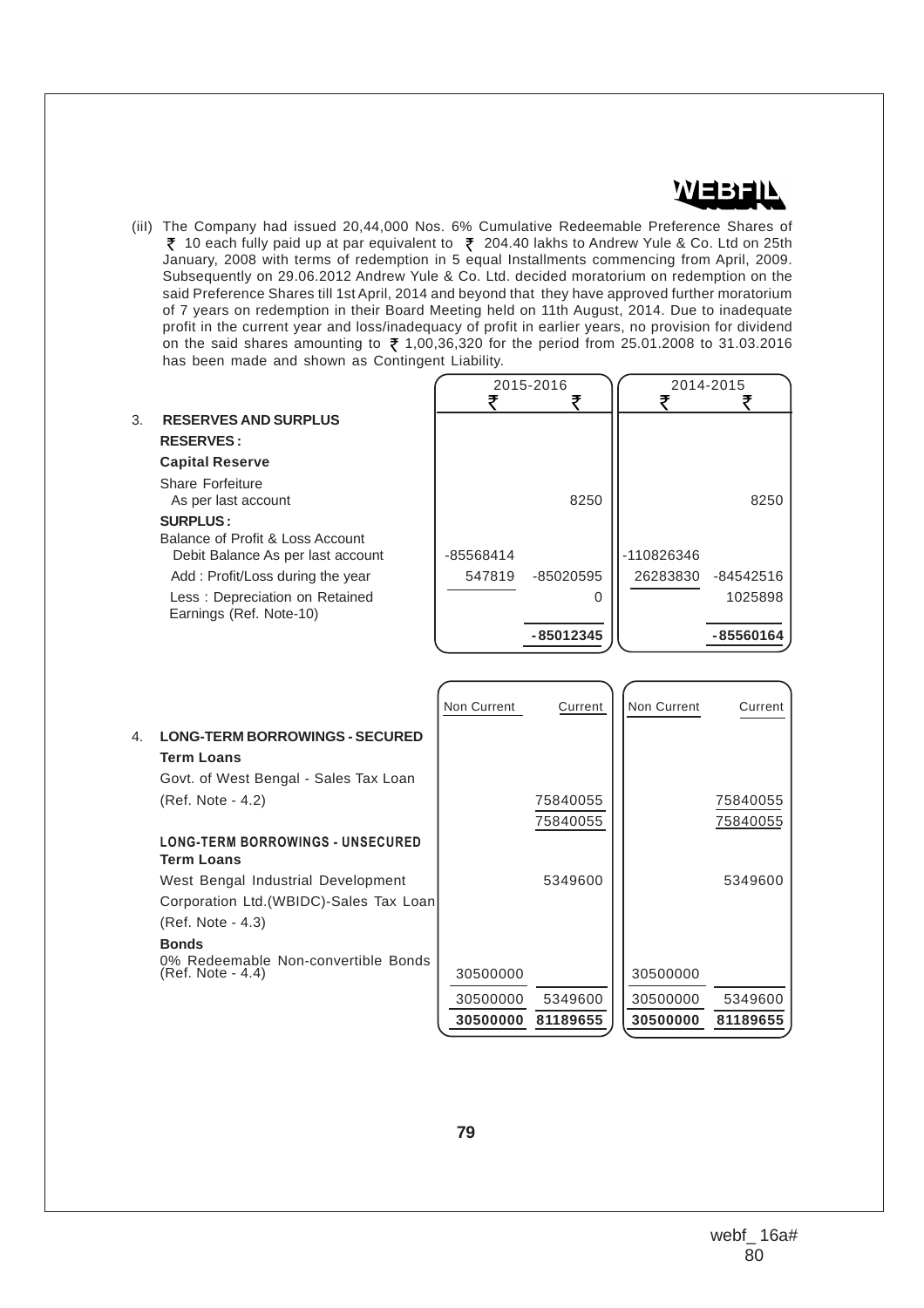- 4.1 The above Term Loans are secured by way of pari-passu charge through joint equitable mortgage by deposit of the title deeds of the Company's immovable properties at Kalyani, District Nadia and the hypothecation of the company's entire movable properties, both present and future, in favour of WBIDC, subject to the first charge created for the Cash Credit from Bank of Baroda by way of hypothecation of the Company's raw materials, work-in-progress, consumable stores, spares, finished goods, book debts and dies in favour of the Company's banker. The Banker has become entitled to the second charge on the properties of the Company on which WBIDC enjoys the first charge. The Sales Tax Loan is secured by a residuary charge ranking next to the WBIDC and Bank of Baroda, on the Fixed Assets of the Company.
- 4.2 The Sales Tax Loan of  $\bar{z}$  7,58,40,055 was availed from Government of West Bengal vide order No.940-IR/O/IM-1/99 dated 26-02-2003 repayable with interest for a period of 11 years with 3 years moratorium (i.e. starting from 26.02.2007), carrying interest @ 8.75% per annum with a rebate of 2% for timely repayment. As the timely repayment could not be made, interest @8.75% has been considered since the year of loan disbursed.
- 4.3 The Sales Tax Loan of 53,49,600 was availed from WBIDC under 1978 Incentive Scheme of Government of West Bengal in two phases during the year 1986-87 and 1993-94 repayable in 3 equal instalments after 15 years of disbursements carrying interest @ 2% above the State Lending Rate. Effective rate of interest considered in the accounts @12%.
- 4.4 The bonds were issued to Andrew Yule & Co. Ltd. (AYCL) on 20.12.2006 and are redeemable in suitable instalments after 8 years from the date of issue. Subsequently AYCL have approved moratorium of 7 years on redemption beyond 20.12.2014 in their Board Meeting held on 11th August, 2014.

| Nature of borrowings              | Amount of | Due        | Amount of | Due        |
|-----------------------------------|-----------|------------|-----------|------------|
|                                   | Principal | onwards    | Interest  | onwards    |
| Sales Tax Loan from Govt. of W.B. | 75840055  | 26/02/2007 | 86192310  | 26/02/2004 |
| Sales Tax Loan from WBIDC         | 5349600   | 31/03/2010 | 16289836  | 31/03/2000 |
| Total:                            | 81189655  |            | 102482146 |            |

4.5 Details of continuing defaults of Principal and Interest are as follows :

#### 5. **LONG-TERM PROVISIONS**

|    | For Employee Benefits :                                                                                     |          |          |
|----|-------------------------------------------------------------------------------------------------------------|----------|----------|
|    | Gratuity                                                                                                    | 33484896 | 35627925 |
|    | Leave Encashment & Medical Benefits                                                                         | 14739720 | 13784267 |
|    |                                                                                                             | 48224616 | 49412192 |
| 6. | <b>SHORT-TERM BORROWINGS - SECURED</b>                                                                      |          |          |
|    | Cash Credit from Bank of Baroda (Ref. Note - 4.1) 33294864<br><b>Short Term Loan-West Bengal Industrial</b> |          | 15941892 |
|    | Development Corporation Ltd. (WBIDC)<br>(Ref. Note - 4.1 & 6.1)                                             | 8400000  | 8400000  |
|    |                                                                                                             | 41694864 | 24341892 |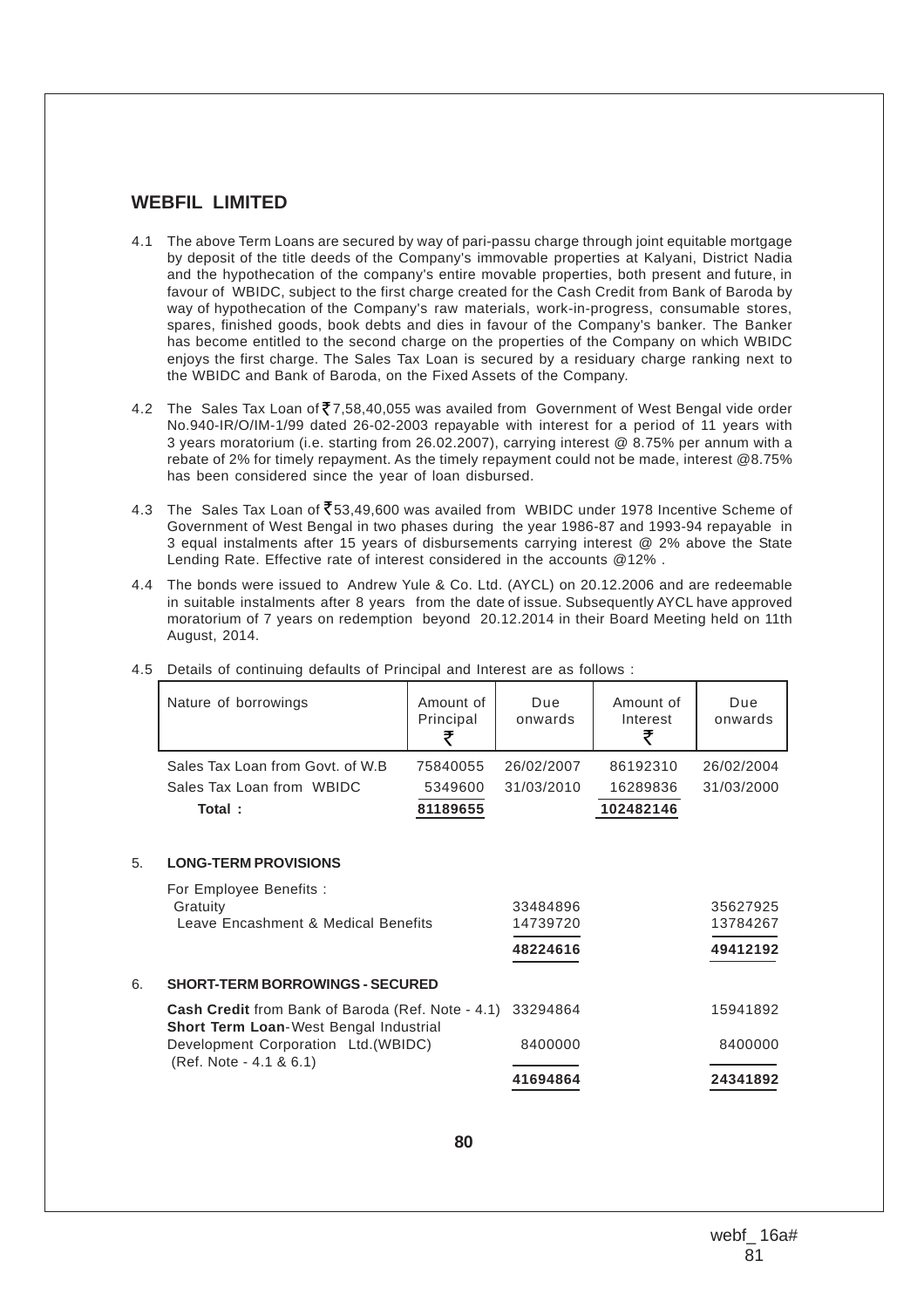

**48586059 60599677**

- 6.1 Short Term Loan of  $\bar{\zeta}$  200 lakhs was availed from WBIDC on 29.09.2004 repayable with interest within six months i.e by 31.03.2005 at an interest @ 11.75% p.a. Repayment made upto 31.03.2011 aggregating Rs.116 lakhs leaving balance amount of Rs.84 lakhs.
- 6.2 Details of continuing defaults of Principal and Interest are as follows **:**

|    | Nature of borrowings                                                         | Amount of<br>Principal | Due<br>onwards   | Amount of<br>Interest | Due<br>onwards   |
|----|------------------------------------------------------------------------------|------------------------|------------------|-----------------------|------------------|
|    | Short Term Loans from WBIDC                                                  | 8400000                | 30/06/2011       | 6597640               | 30/06/2011       |
|    | Total:                                                                       | 8400000                |                  | 6597640               |                  |
| 7. | <b>TRADE PAYABLES</b>                                                        |                        | 2015-2016<br>Rs. |                       | 2014-2015<br>Rs. |
|    | Micro, Small and Medium Enterprises<br>Other Payables - for Goods & Services |                        |                  | 48586059              | 60599677         |

7.1 The Company has not received information from vendors regarding their status under the Micro, Small and Medium Enterprises Development Act, 2006 and hence disclosure relating to amount unpaid as at the year end together with interest payable under this Act have not been given.

#### 8. **OTHER CURRENT LIABILITIES**

| 8. | <b>OTHER CURRENT LIABILITIES</b>                     |           |           |
|----|------------------------------------------------------|-----------|-----------|
|    | Current maturities of long-term debt (Ref. Note - 4) | 81189655  | 81189655  |
|    | Interest accrued but not due on borrowings           | 599968    | 599968    |
|    | Interest accrued and due on borrowings               | 109079786 | 99785114  |
|    | <b>Advance from Customers</b>                        | 357748    | 3354343   |
|    | Sales Tax Liabilities                                | 303115    | 9500      |
|    | Deposit from Contractor and others                   | 498006    | 250000    |
|    | Liabilities for Expenses on Employees                | 4925161   | 5157540   |
|    | Liabilities in respect of goods purchased            | 2391447   | 3319969   |
|    | <b>Other Liabilities</b>                             | 2366737   | 850829    |
|    |                                                      | 201711623 | 194516918 |
| 9. | <b>SHORT-TERM PROVISIONS</b>                         |           |           |
|    | For Employee Benefits :                              |           |           |
|    | Gratuity                                             | 8413036   | 7119128   |
|    | Leave Encashment & Medical Benefits                  | 3280234   | 2163495   |
|    | For Excise Duty & Cess on Closing Stock              | 425630    | 739178    |
|    |                                                      | 12118900  | 10021801  |
|    |                                                      |           |           |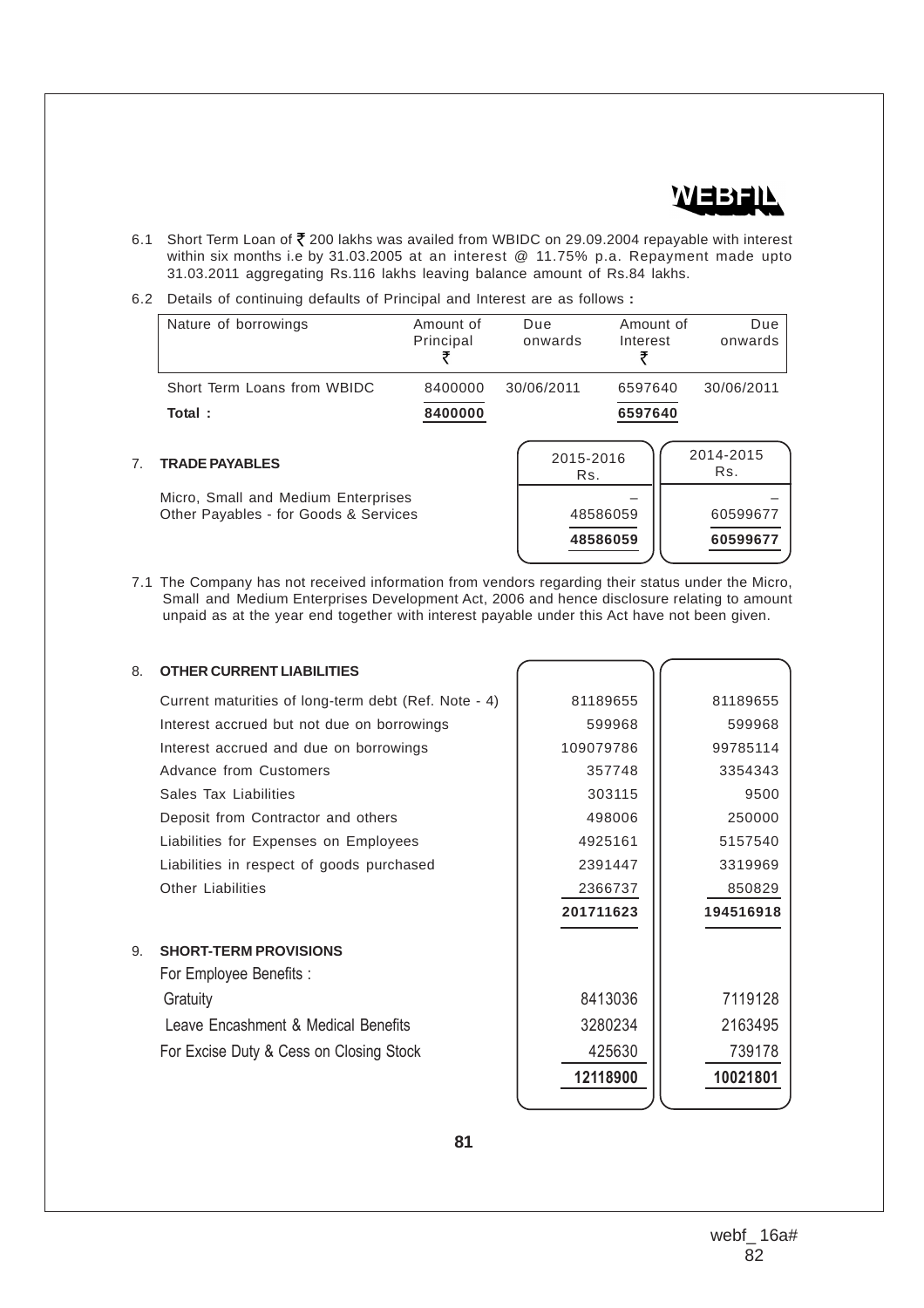## **10. FIXED ASSETS**

| <b>DESCRIPTION</b>                                                              | <b>GROSS BLOCK</b>                      |                                                        |                                                    |                                         |
|---------------------------------------------------------------------------------|-----------------------------------------|--------------------------------------------------------|----------------------------------------------------|-----------------------------------------|
|                                                                                 | Cost/Book<br>Value<br>as at<br>31.03.15 | Additions/<br><b>Adjustments</b><br>during the<br>year | Sales/<br><b>Adjustments</b><br>during the<br>year | Cost/Book<br>Value<br>as at<br>31.03.16 |
|                                                                                 | ₹                                       | ₹                                                      | ₹                                                  | ₹                                       |
| <b>Tangible Assets:</b>                                                         |                                         |                                                        |                                                    |                                         |
| Land (Leasehold)<br>1.                                                          | 388815                                  |                                                        |                                                    | 388815                                  |
| <b>Buildings</b><br>2.                                                          | 16351117                                | 274764                                                 |                                                    | 16625881                                |
| 3. Roads & Culverts                                                             | 280212                                  |                                                        |                                                    | 280212                                  |
| 4. Plant & Machinery                                                            | 112618871                               | 317888                                                 |                                                    | 112936759                               |
| 5. Furniture & Fittings                                                         | 2155384                                 | 9083                                                   |                                                    | 2164467                                 |
| 6. Motor Vehicles                                                               | 499933                                  |                                                        |                                                    | 499933                                  |
| Office Equipment<br>7.                                                          | 2794029                                 |                                                        |                                                    | 2794029                                 |
| 8. Computers and Data<br><b>Processing Units</b><br>9. Electrical Installations | 3438988                                 | 88369                                                  |                                                    | 3527357                                 |
| & Equipments                                                                    | 3080647                                 | 12600                                                  |                                                    | 3093247                                 |
| 10. Dies & Mould                                                                | 4832187                                 | 126145                                                 | 36829                                              | 4921503                                 |
|                                                                                 | 146440183                               | 828849                                                 | 36829                                              | 147232203                               |
| 11. Capital Work-in-Progress                                                    | 148440                                  | 828849                                                 | 148440                                             | $\Omega$                                |
| <b>TOTAL</b>                                                                    | 146588623                               | 828849                                                 | 185269                                             | 147232203                               |
| Previous Year                                                                   | 146159848                               | 1006390                                                | 577615                                             | 146588623                               |

#### **Notes :**

i) Sales/Adjustments of Dies of Rs.36829 ( Previous year Rs. 56755 ) represent the amount of Dies broken due to continuous use in process.

As these could not be re-used, the cost and accumulated depreciation have been written off/adjusted as per the usual practice.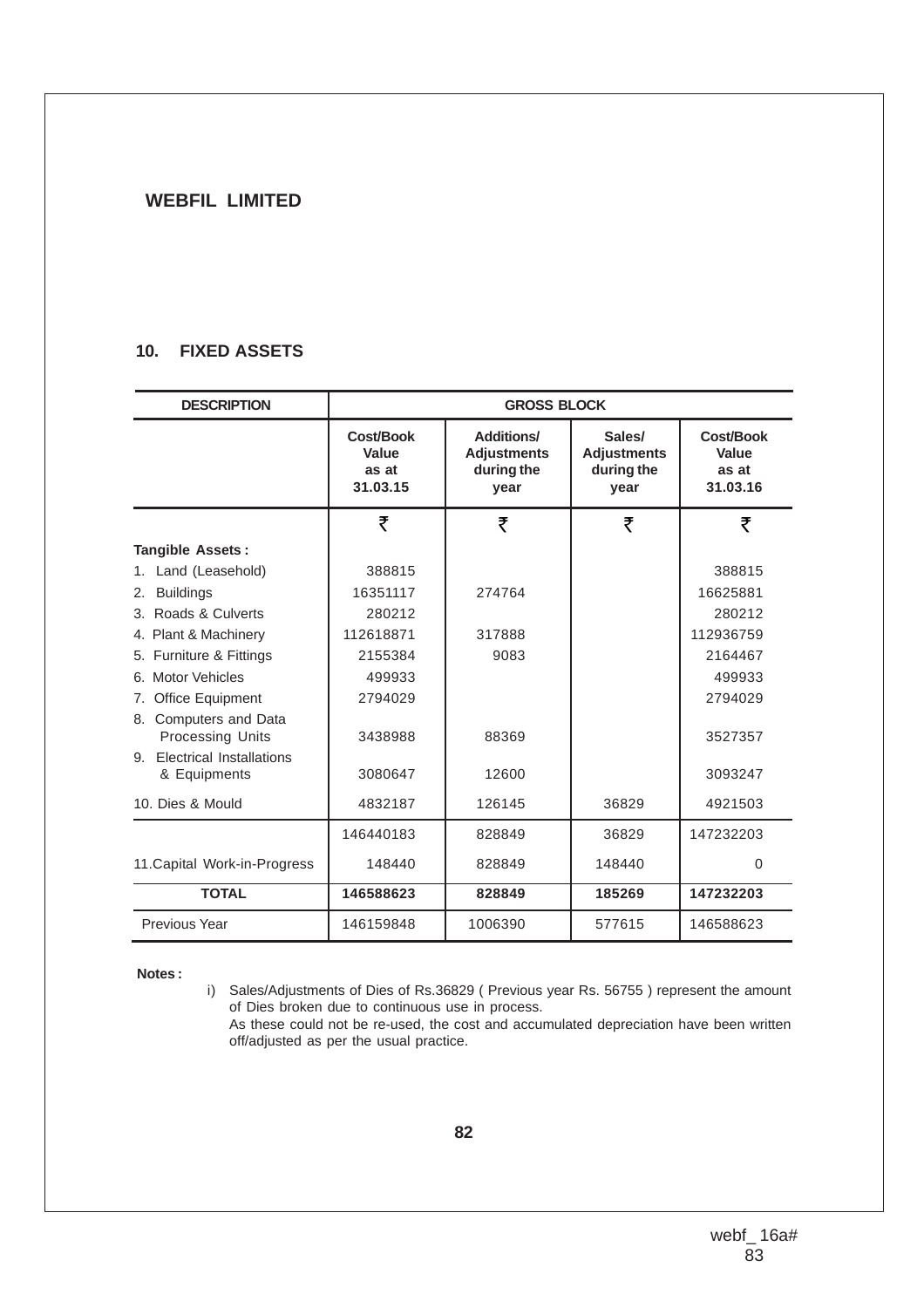# WEBELL

| <b>DEPRECIATION</b> |                 |                                                    |                  | <b>NET BLOCK</b>    |                   |
|---------------------|-----------------|----------------------------------------------------|------------------|---------------------|-------------------|
| Upto<br>31.03.15    | For the<br>Year | Sales/<br><b>Adjustments</b><br>during the<br>year | Upto<br>31.03.16 | As at<br>31.03.16   | As at<br>31.03.15 |
| ₹                   | ₹               | ₹                                                  | ₹                | ₹                   | ₹                 |
| 129594              | 3927            |                                                    | 133521           | 255294              | 259221            |
| 13654632            | 369938          |                                                    | 14024570         | 2601311             | 2696485           |
| 266201              |                 |                                                    | 266201           | 14011               | 14011             |
| 106597273           | 331469          |                                                    | 106928742        | 6008017             | 6021598           |
| 1974502             | 19871           |                                                    | 1994373          | 170094              | 180882            |
| 474936              |                 |                                                    | 474936           | 24997               | 24997             |
| 2661401             | 32886           |                                                    | 2694287          | 99742               | 132628            |
| 3121013             | 116413          |                                                    | 3237426          | 289931              | 317975            |
| 2961834             | 16134           |                                                    | 2977968          | 115279              | 118813            |
| 4759974             | 123978          | 36829                                              | 4847123          | 74380               | 72213             |
| 136601360           | 1014616         | 36829                                              | 137579147        | 9653056<br>$\Omega$ | 9838823<br>148440 |
| 136601360           | 1014616         | 36829                                              | 137579147        | 9653056             | 9987263           |
| 134174826           | 1457391         | 56755                                              | 136601360        | 9987263             |                   |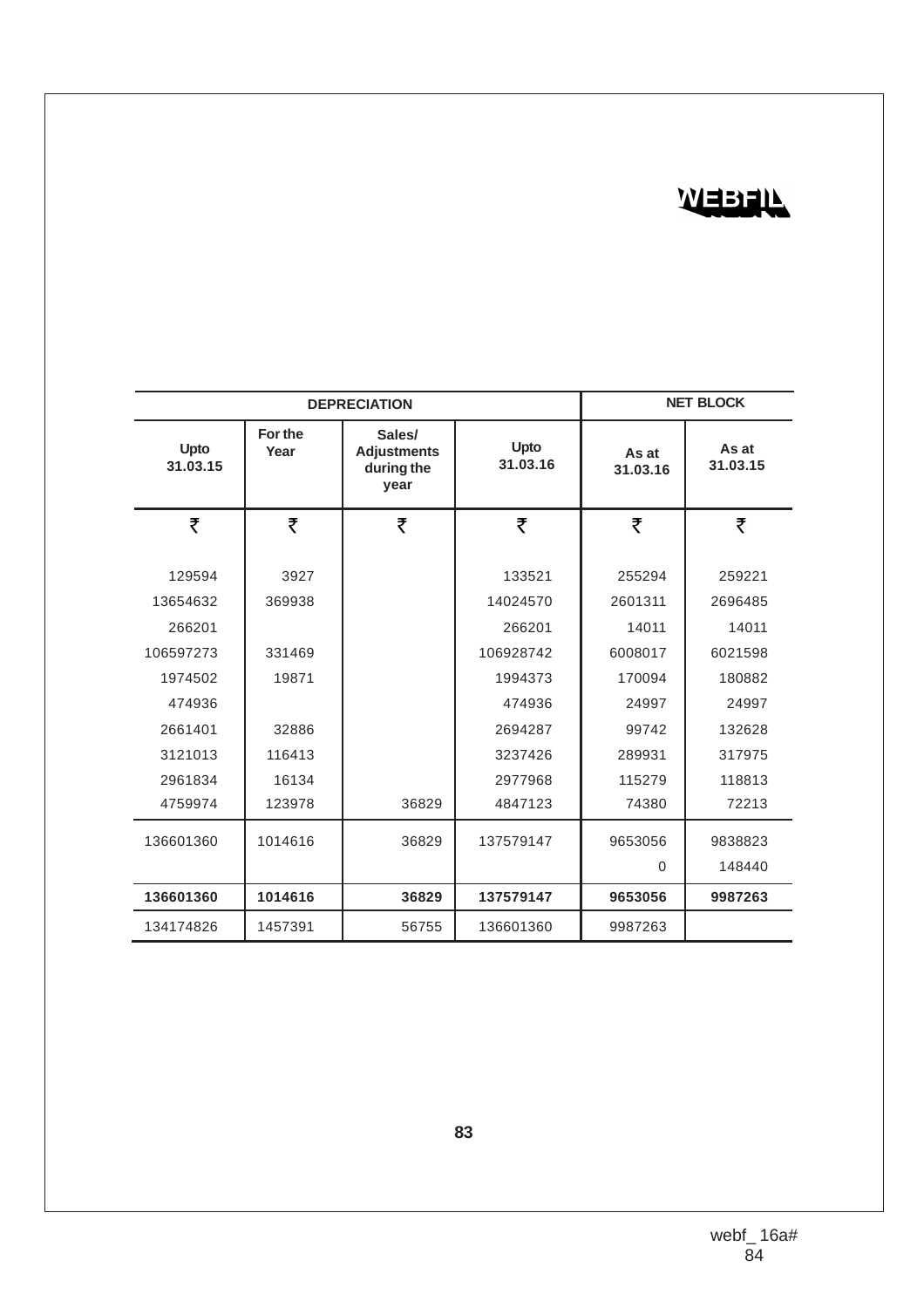|                                                                                                                                                                                                                                                     | 2015-2016 |                                                          |                     | 2014-2015                                                  |
|-----------------------------------------------------------------------------------------------------------------------------------------------------------------------------------------------------------------------------------------------------|-----------|----------------------------------------------------------|---------------------|------------------------------------------------------------|
|                                                                                                                                                                                                                                                     | ₹         | ₹                                                        | ₹                   | ₹                                                          |
| 11. NON-CURRENT INVESTMENTS<br>Non-trade (Unquoted - at cost)                                                                                                                                                                                       |           |                                                          |                     |                                                            |
| In Equity Shares:                                                                                                                                                                                                                                   |           |                                                          |                     |                                                            |
| With Associate Company -<br>2000 Equity Shares of Rs. 10 each of<br>Yule Agro Industries Ltd.                                                                                                                                                       | 20000     |                                                          | 20000               |                                                            |
| With Joint Venture Company -<br>51450 Equity Shares of Rs.100 each<br>New Town Telecom Infrastructure<br>& Development Co. Ltd., (A Joint Venture<br>Company with WBHIDCO Ltd.)                                                                     | 5145000   | 5165000                                                  | 5145000             | 5165000                                                    |
| In Preference Shares:<br>With Associate Company -<br>3000 8% Preference Shares of Rs. 100 each                                                                                                                                                      |           |                                                          |                     |                                                            |
| of Yule Agro Industries Ltd.                                                                                                                                                                                                                        |           | 300000                                                   |                     | 300000                                                     |
|                                                                                                                                                                                                                                                     |           | 5465000                                                  |                     | 5465000                                                    |
| 12. DEFERRED TAX ASSETS                                                                                                                                                                                                                             |           |                                                          |                     |                                                            |
| Deferred Tax Asset - Opening                                                                                                                                                                                                                        |           | 23264485                                                 |                     | 23277145                                                   |
| Add: Deferred Tax Asset /(Liability) on                                                                                                                                                                                                             |           |                                                          |                     |                                                            |
| Current year's Timing difference<br>On Depreciation                                                                                                                                                                                                 | 188690    |                                                          | 1560074             |                                                            |
| On Disallowance under Income Tax Act, 1961                                                                                                                                                                                                          | -1057864  |                                                          | $-1601044$          |                                                            |
| Timing Difference generated during the year                                                                                                                                                                                                         | $-869174$ |                                                          | -40970              |                                                            |
| Tax on above                                                                                                                                                                                                                                        |           | -268575                                                  |                     | -12660                                                     |
| Deferred Tax Asset - Closing                                                                                                                                                                                                                        |           | 22995910                                                 |                     | 23264485                                                   |
| 13. LONG TERM LOANS AND ADVANCES                                                                                                                                                                                                                    |           |                                                          |                     |                                                            |
| (Unsecured considered good)<br>Capital Advances<br>Security Deposits with Customers<br>Deposit With Government Authorities                                                                                                                          |           | 965000<br>14913819                                       |                     | 965000<br>10387441                                         |
| (including Rs.1000 in National Savings Certificate)<br>Deposit against Rent<br><b>Earnest Money Deposit</b><br>Deposit for Materials<br>Other Deposit<br>Advance Income Tax (Net of Provision)<br>Less: Provision for advances doubtful of recovery | 13185038  | 57330<br>51650<br>5775020<br>1733148<br>1907468 11277570 | 12017668<br>1907468 | 71586<br>51650<br>3993380<br>1805648<br>187409<br>10110200 |
| Other Advances (Sales Tax Authority)                                                                                                                                                                                                                |           | 6285212                                                  |                     | 10046963                                                   |
|                                                                                                                                                                                                                                                     |           |                                                          |                     |                                                            |
|                                                                                                                                                                                                                                                     |           | 41058749                                                 |                     | 37619277                                                   |
|                                                                                                                                                                                                                                                     |           |                                                          |                     |                                                            |

**84**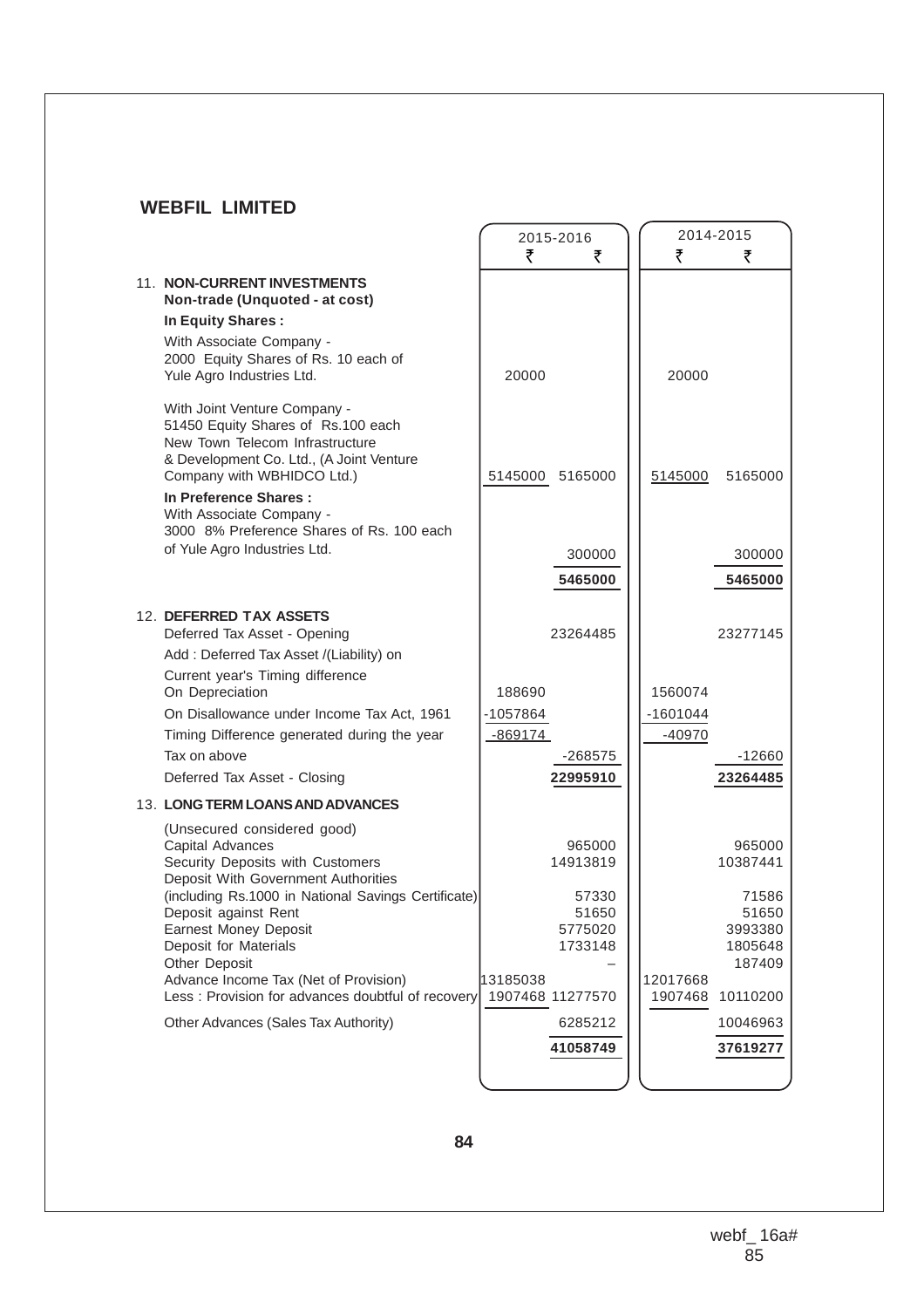## W331

|                                                            | 2015-2016 | 2014-2015 |
|------------------------------------------------------------|-----------|-----------|
| <b>14. INVENTORIES</b>                                     |           |           |
| Raw Materials (Filament) at cost including                 |           |           |
| in-transit- ₹ 12,06,052 (Previous Year-18,78,568)          | 2583173   | 3400798   |
| Consumable stores (Filament) at cost including             |           |           |
| in-transit - $\bar{z}$ 11,85,395 (Previous Year-14,41,401) | 2860419   | 2848695   |
| Stores, Spares Parts (Filament) at cost                    | 3220824   | 3179847   |
| Loose Tools (Filament) at cost                             | 97820     | 129581    |
| Raw Materials & Components                                 |           |           |
| (Microwave Radio & Multiplexer) at cost                    | 111871021 | 81048199  |
| Work in Progress (Filament) at cost                        | 1460855   | 1960372   |
| Work in Progress                                           |           |           |
| (Microwave Radio & Multiplexer) at cost                    | 108834855 | 123346662 |
| Finished Goods (Filament) at cost) (*)                     | 3830675   | 6652608   |
| Stock-in-Trade at cost                                     | 327215    | 7530041   |
|                                                            | 235086857 | 230096803 |
| Less: Provision Stock obsolescence                         | 6232766   | 5996330   |
|                                                            | 228854091 | 224100473 |
|                                                            |           |           |

(\*) Include stock of scrap for  $\xi$  8,35,996 (Previous year-  $\xi$  22,91,377) at net realisable value.

#### 15. **TRADE RECEIVABLES**

| (Unsecured- Considered Good unless |
|------------------------------------|
| otherwise stated)                  |
| Debts outstanding for a period     |
| exceeding six months               |
| <b>Considered Doubtful</b>         |
| Other Debts                        |

#### 16. **CASH AND CASH EQUIVALENTS**

| TRADE RECEIVABLES<br>(Unsecured- Considered Good unless<br>otherwise stated)<br>Debts outstanding for a period |         |                  |         |                  |
|----------------------------------------------------------------------------------------------------------------|---------|------------------|---------|------------------|
| exceeding six months                                                                                           |         | 26791170         |         | 27233290         |
| Considered Doubtful                                                                                            |         | 18414592         |         | 23594630         |
| Other Debts                                                                                                    |         | 42891371         |         | 30068732         |
|                                                                                                                |         | 88097133         |         | 80896652         |
| Less: Provision for Doubtful Debts                                                                             |         | 18414592         |         | 23594630         |
|                                                                                                                |         | 69682541         |         | 57302022         |
| <b>CASH AND CASH EQUIVALENTS</b><br>Balance with Scheduled Banks                                               |         |                  |         |                  |
| On Current Accounts                                                                                            | 146025  |                  | 424521  |                  |
| On Margin Deposit Accounts                                                                                     | 6017896 |                  | 6617980 |                  |
| On Fixed Deposit Accounts<br>(include $\bar{\tau}$ 11,00,000 for which maturity                                |         | 4625000 10788921 |         | 3600000 20642501 |
| period is more than 1 year)                                                                                    |         |                  |         |                  |
| Cash on hand                                                                                                   |         | 19875            |         | 10671            |
|                                                                                                                |         | 10808796         |         | 20653172         |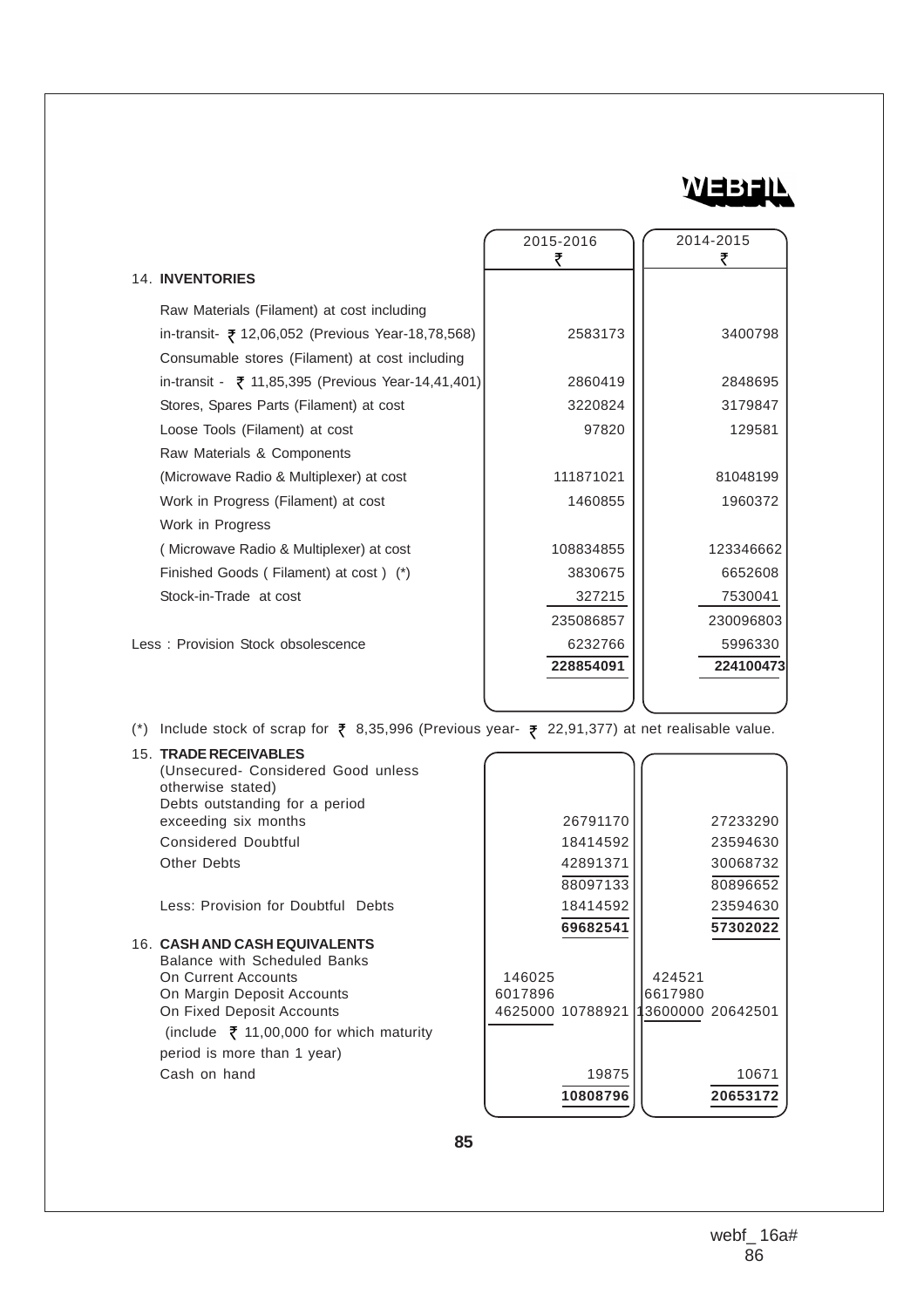|                                                                 | ₹         | 2015-2016<br>₹ | ₹         | 2014-2015<br>₹     |
|-----------------------------------------------------------------|-----------|----------------|-----------|--------------------|
| <b>17. SHORT TERM LOANS AND ADVANCES</b>                        |           |                |           |                    |
| (Unsecured considered good)                                     |           |                |           |                    |
| Advance to Suppliers                                            |           |                |           | 282588             |
| Advance to Staff against Expenses                               |           | 37397          |           | 55305              |
| Pre-paid Expenses                                               |           | 703484         |           | 770594             |
| Recoverable from Taxation Authorities -                         |           |                |           |                    |
| Sales Tax                                                       | 8666457   |                | 7530686   |                    |
| <b>Central Excise</b>                                           | 4965997   | 13632454       | 2143996   | 9674682            |
| Others                                                          |           | 93055          |           | 98845              |
|                                                                 |           | 14466390       |           | 10882014           |
| <b>18. OTHER CURRENT ASSETS</b>                                 |           |                |           |                    |
| Accrued Interest on Deposits                                    |           | 604184         |           | 323610             |
|                                                                 |           | 604184         |           | 323610             |
| <b>19. REVENUE FROM OPERATIONS</b>                              |           |                |           |                    |
| Sale of Products [ Ref. Note 29(b) & (c ) ]                     | 216597982 |                | 219052270 |                    |
| Income from Services for Execution of                           |           |                |           |                    |
| Contract / Repair & Maintenance job                             | 42203824  | 258801806      |           | 46682037 265734307 |
| Other Operating Revenue-Sale of Spent Acid                      |           | 506628         |           | 1098236            |
|                                                                 |           | 259308434      |           | 266832543          |
| Less : Excise Duty recovered                                    |           | 9071252        |           | 6327888            |
|                                                                 |           | 250237182      |           | 260504655          |
| 20. OTHER INCOME                                                |           |                |           |                    |
| Miscellaneous Income                                            |           |                |           | 95013              |
| Interest on Deposit etc.                                        |           | 1554541        |           | 1024354            |
| Sale of Scrap                                                   | 3154687   |                |           |                    |
| Less : Excise Duty recovered                                    | 317909    | 2836778        |           |                    |
| Dividend from Joint Venture Company                             |           | 1286250        |           | 1029000            |
| Net Gain on Foreign Exchange Fluctuation                        |           | 55923          |           | 68040              |
| Provision for Post Retiral Medical                              |           |                |           |                    |
| Benefits written back<br>Provision for Doubtful Debts no longer |           | 4000           |           | 5000               |
| required written back                                           |           | 5836793        |           |                    |
| Changes in Excise Duty on Stock                                 |           | 313548         |           | 839428             |
|                                                                 |           | 11887833       |           | 3060835            |
|                                                                 |           |                |           |                    |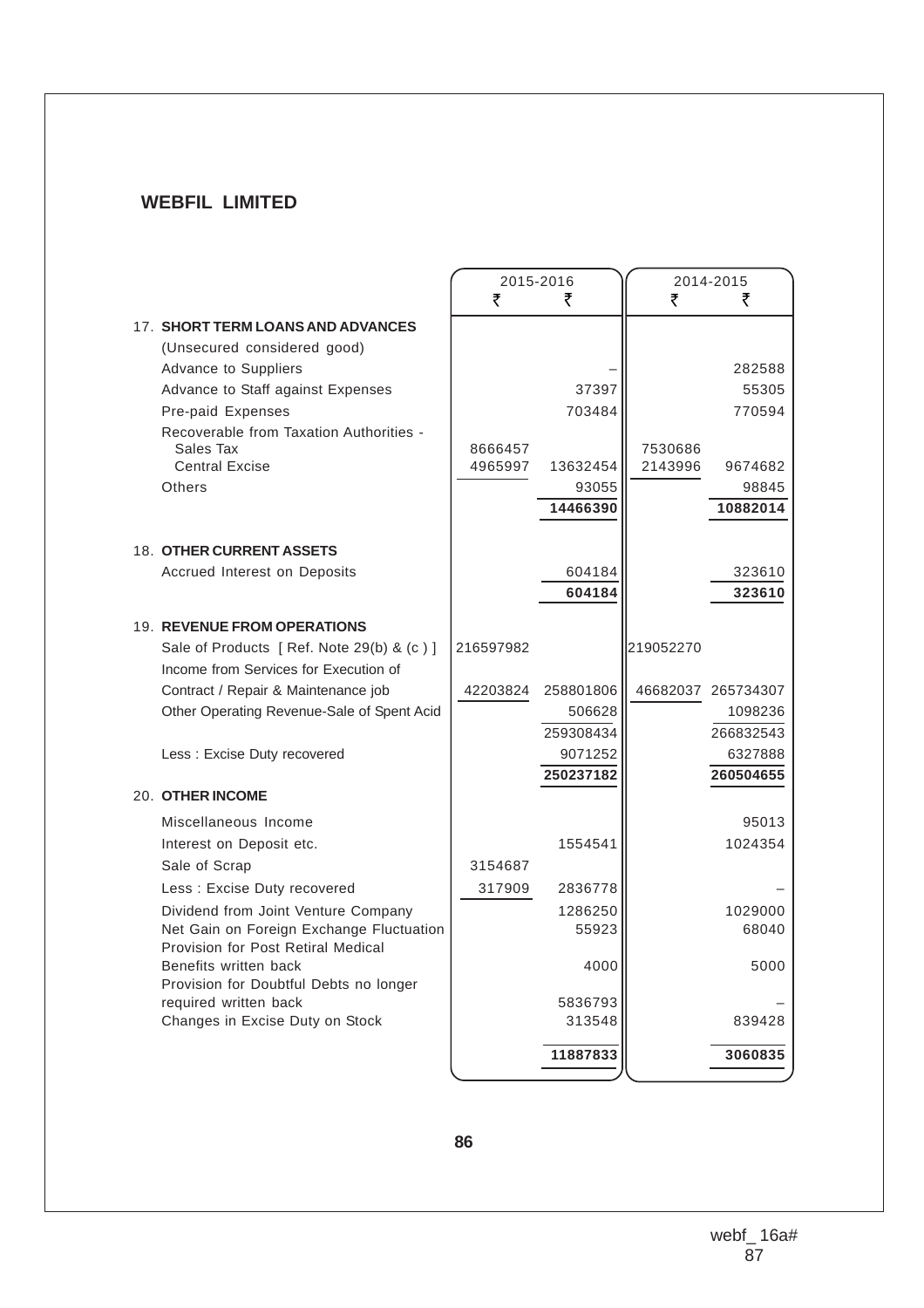

## 21. **COST OF MATERIALS CONSUMED**

**Stock as at 1st April, 2015** Raw Materials & Consumable (Filament) [including Packing Materials] Raw Materials and Components (Microwave Radio & Multiplexer) **Add: Purchase during the year** Raw Materials & Consumable (Filament) [including Packing Materials] Raw Materials and Components (Microwave Radio & Multiplexer)

**Less: Stock as at 31st March, 2016**

Raw Materials & Consumable (Filament) [including Packing Materials] Raw Materials and Components (Microwave Radio & Multiplexer)

|          | 2015-2016           | 2014-2015 |                   |
|----------|---------------------|-----------|-------------------|
| ₹        | ₹                   | ₹         | ₹                 |
|          |                     |           |                   |
|          |                     |           |                   |
|          |                     |           |                   |
| 6249493  |                     | 1635747   |                   |
|          | 81048199 87297692   |           | 84096720 85732467 |
|          |                     |           |                   |
| 31060580 |                     | 36275952  |                   |
|          |                     |           |                   |
|          | 68246672 99307252   |           | 45248641 81524593 |
|          | 186604944           |           | 167257060         |
|          |                     |           |                   |
|          |                     |           |                   |
| 5443592  |                     | 6249493   |                   |
|          |                     |           |                   |
|          | 111871021 117314613 |           | 81048199 87297692 |
|          | 69290331            |           | 79959368          |
|          |                     |           |                   |

21.1 Disclosure regarding major product-wise and Imported & Indigenous consumption in Note 29(a) & 29(f) respectively.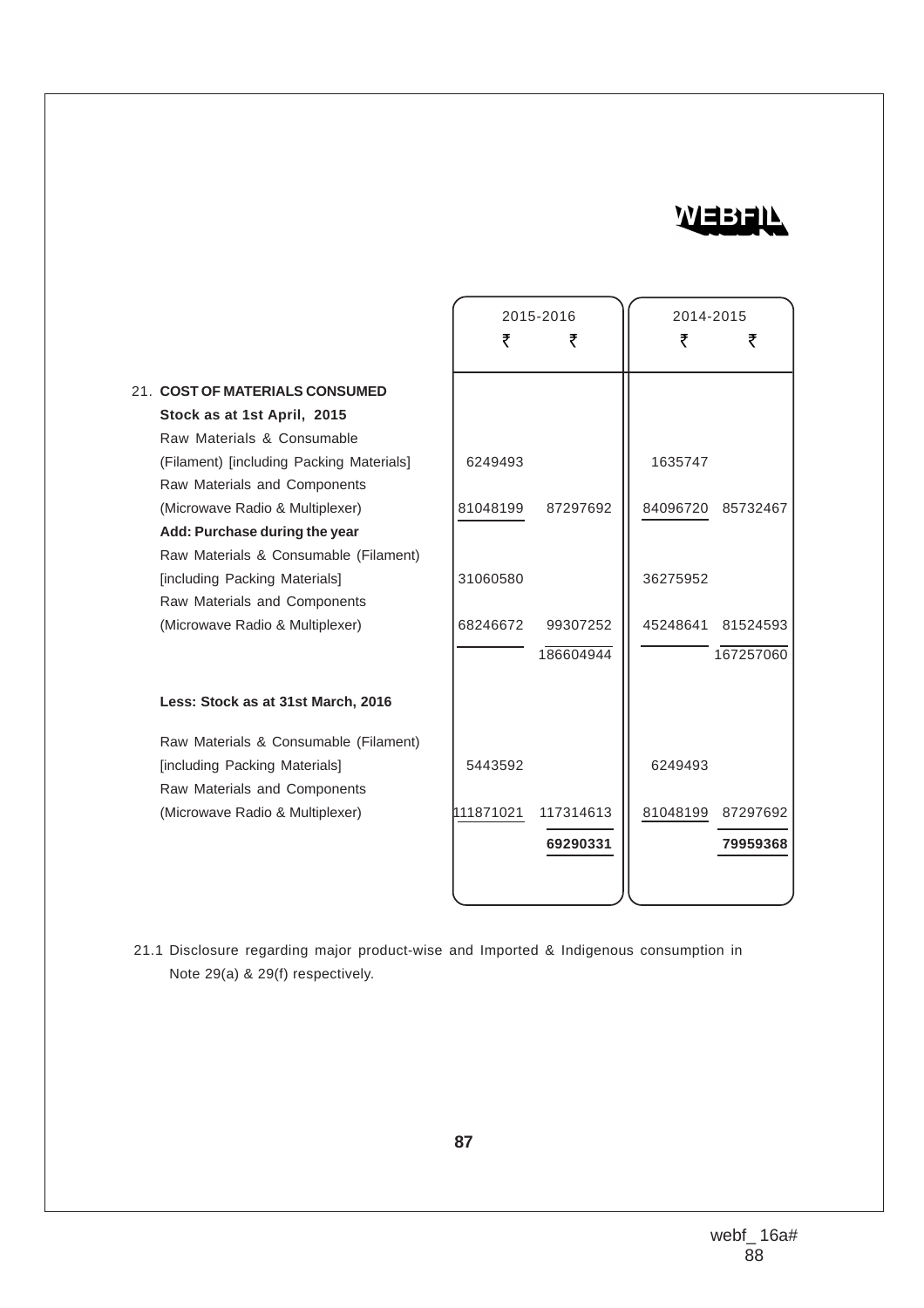|     |                                            | 2015-2016 |                   | 2014-2015 |                   |
|-----|--------------------------------------------|-----------|-------------------|-----------|-------------------|
|     |                                            | ₹         | ₹                 | ₹         | ₹                 |
| 22. | <b>CHANGES IN FINISHED GOODS, WORK-IN-</b> |           |                   |           |                   |
|     | <b>PROGRESS AND STOCK-IN-TRADE</b>         |           |                   |           |                   |
|     | <b>Opening Stock</b>                       |           |                   |           |                   |
|     | Finished Goods (Filaments)                 | 6652608   |                   | 15573695  |                   |
|     | Work in Progress (Filaments)               | 1960372   |                   | 2612536   |                   |
|     | Work in Progress (Radio & Digital System)  | 123346662 |                   | 120732838 |                   |
|     | Finished Goods (Radio)                     |           |                   | 669745    |                   |
|     | Stock-in-Trade                             |           | 7530041 139489683 |           | 139588814         |
|     | <b>Closing Stock</b>                       |           |                   |           |                   |
|     | Finished Goods (Filaments)                 | 3830675   |                   | 6652608   |                   |
|     | Work in Progress (Filaments)               | 1460855   |                   | 1960372   |                   |
|     | Work in Progress (Radio & Digital System)  | 108834855 |                   | 123346662 |                   |
|     | Finished Goods (Radio)                     |           |                   |           |                   |
|     | Stock-in-Trade                             |           | 327215 114453600  |           | 7530041 139489683 |
|     |                                            |           | 25036083          |           | 99131             |
| 23. | <b>EMPLOYEE BENEFIT EXPENSES</b>           |           |                   |           |                   |
|     | Salaries, Wages and Bonus                  |           | 66676420          |           | 63294800          |
|     | Contribution to Provident and other Funds  |           | 5776178           |           | 5851633           |
|     | <b>Employees' Welfare Expenses</b>         |           | 5560828           |           | 6197450           |
|     |                                            |           | 78013426          |           | 75343883          |
|     |                                            |           |                   |           |                   |

23.1 Detail disclosure under AS-15 Refer Note - 31

## 24. **FINANCE COST**

|                                      | 13769700 | 12450650 |
|--------------------------------------|----------|----------|
| Interest paid to Sales Tax Authority | 77406    | 58249    |
| Suppliers' Interest                  | 891057   | 909704   |
| On Borrowings from Banks             | 3506565  | 2480693  |
| On Borrowings other than Banks       | 9294672  | 9002004  |
| INTEREST EXPENSES                    |          |          |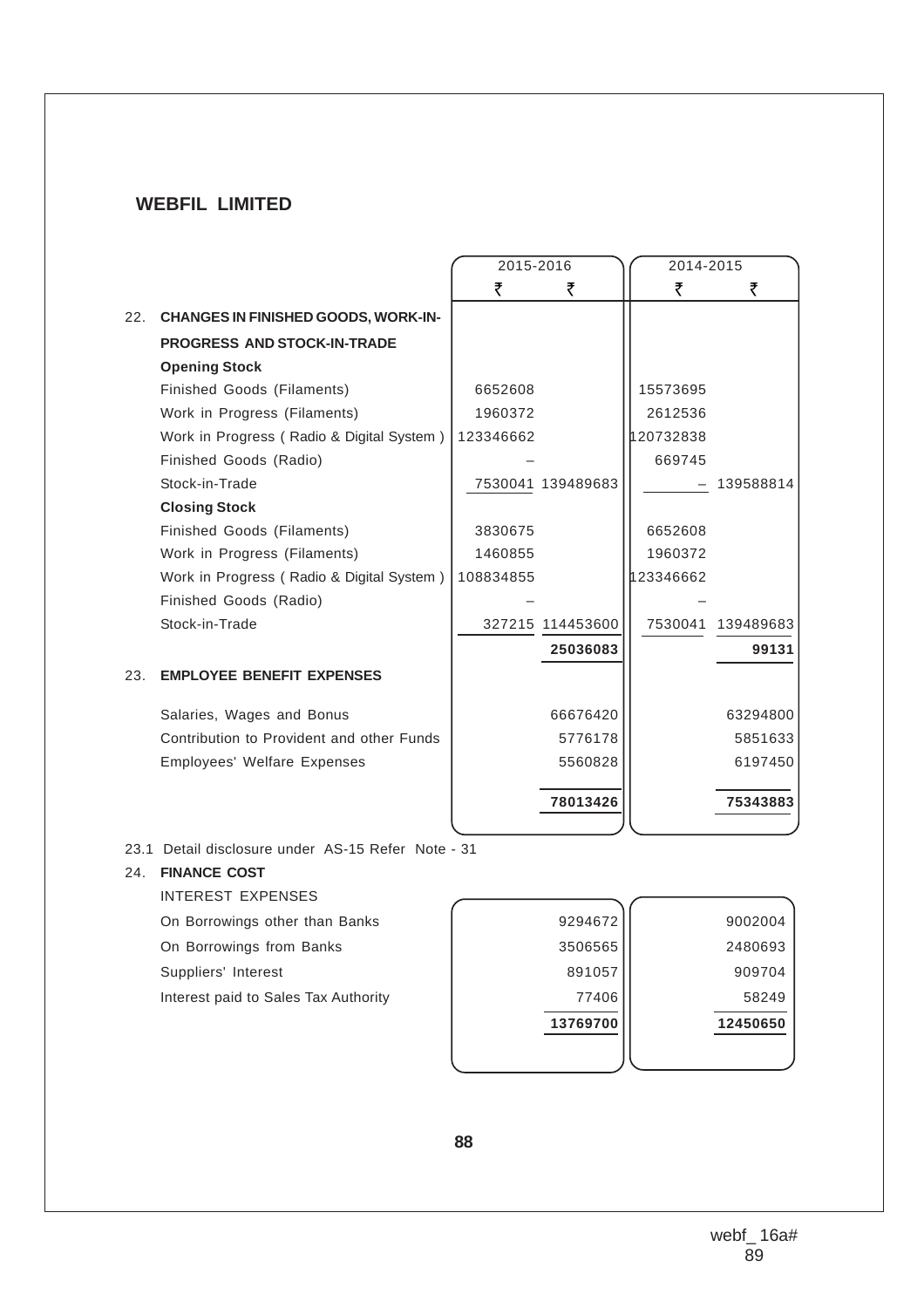# WEBELL

|                                            | 2015-2016 |          | 2014-2015 |          |
|--------------------------------------------|-----------|----------|-----------|----------|
|                                            | ₹         | ₹        | ₹         | ₹        |
| 25. OTHER EXPENSES                         |           |          |           |          |
| Stores & Spares Consumed                   |           | 847066   |           | 802134   |
| Rent                                       |           | 1971952  |           | 1981903  |
| Rates & Taxes                              |           | 396932   |           | 400318   |
| Power and Fuel                             |           | 8870263  |           | 8461680  |
| Travelling Expenses and Upkeep of Vehicles |           | 4073458  |           | 4890888  |
| <b>Printing and Stationery</b>             |           | 202813   |           | 160600   |
| Telephone, Telex & Postage                 |           | 572618   |           | 653365   |
| Advertisements                             |           | 125725   |           | 56107    |
| <b>Bank Charges</b>                        |           | 2026975  |           | 1954629  |
| <b>Directors' Fees</b>                     |           | 73500    |           | 60500    |
| Miscellaneous Expenses                     |           | 1850660  |           | 1591978  |
| Insurance                                  |           | 349018   |           | 905856   |
| Repairs & Maintenance:                     |           |          |           |          |
| <b>Building</b>                            | 180546    |          | 134218    |          |
| Plant and Machinery                        | 382653    |          | 800999    |          |
| Others                                     | 617945    | 1181144  | 538400    | 1473617  |
| Selling Expenses                           |           | 1782497  |           | 2091706  |
| Payment to Auditors as :                   |           |          |           |          |
| <b>Audit Fees</b>                          | 60000     |          | 60000     |          |
| Certification                              | 40000     | 100000   | 42500     | 102500   |
| <b>Tax Audit Fees</b>                      |           | 12500    |           | 12500    |
| <b>Factory Security Services</b>           |           | 1599450  |           | 1491300  |
| <b>Bad Debts Written Off</b>               |           | 5836793  |           |          |
| Provision for Doubtful Debts               |           | 656755   |           | 868773   |
| Provision for Stock Obsolescence           |           | 236436   |           | 241459   |
| Expenses on Execution of Contract Job      |           | 11396960 |           | 12666887 |
| Research & Development Expenses            |           |          |           |          |
| (Ref. Note - 36)                           |           | 6089730  |           | 5989718  |
|                                            |           | 50253245 |           | 46858417 |
|                                            |           |          |           |          |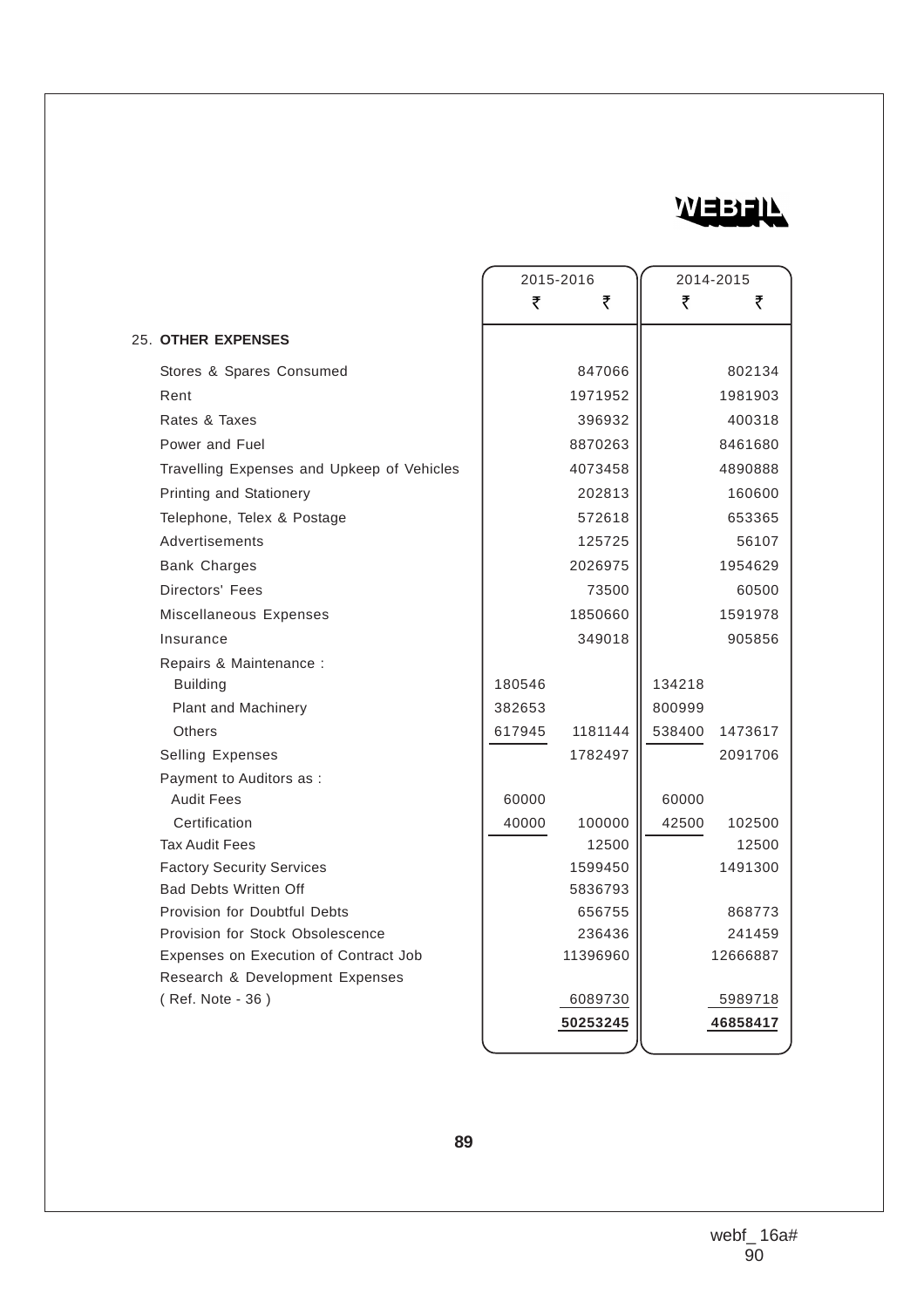#### 26. **EARNINGS PER SHARE (EPS)**

- (i) Net Profit after tax as per Statement of Profit and Loss attributable Equity Shareholders (Rs. in lakhs) – 6.79 250**.**57
- (ii) Number of equity shares used as
- (iii) Basic and Diluted Earnings per share  $(Rs.)$   $-0.08$
- (iv) Face Value per equity share  $(\bar{\zeta})$  10 10 10 10



- 27. The Accounts have been prepared on a "Going Concern" basis.
- 28. Contingent liabilities and Commitments

|                |                                                                                                       | (Rs. in lakhs)   |                  |  |
|----------------|-------------------------------------------------------------------------------------------------------|------------------|------------------|--|
|                |                                                                                                       | As at            | As at            |  |
|                |                                                                                                       | 31st March, 2016 | 31st March, 2015 |  |
| I.             | Contingent liabilities not provided for in respect of:                                                |                  |                  |  |
| (a)            | Claims not acknowledged as debts -                                                                    |                  |                  |  |
| (b)            | Disputed Sales Tax matters lying with Revision Board                                                  | 49.52            | 58.27            |  |
| (c)            | Disputed Income Tax matters lying with Appellate Forum                                                | 55.90            | 55.90            |  |
| (d)            | Disputed Excise/Service Tax claims excluding Interest and                                             | 255.02           |                  |  |
|                | Penalty against which appeal has been preferred by the Comapny                                        |                  |                  |  |
| (e)            | Outstanding Guarantees issued by bank in connection with                                              |                  |                  |  |
|                | Company's operation                                                                                   | 242.19           | 202.85           |  |
| (f)            | Indemnities under export obligation (*)                                                               | 333.90           | 286.15           |  |
| $\mathbb{I}$ . | Dividend:                                                                                             | 100.36           | 88.09            |  |
|                | Dividend payable to Andrew Yule & Co. Ltd. on 2044000 Nos.                                            |                  |                  |  |
|                | 6% Cumulative Redeemable Preference Shares                                                            |                  |                  |  |
| III.           | Commitments:                                                                                          |                  |                  |  |
| (a)            | Estimated amount of contracts remaining to be                                                         |                  |                  |  |
|                | executed on Capital account not provided for                                                          |                  |                  |  |
| (b)            | Letters of Credit (import / inland) opened by the Company's<br>banker and remaining outstanding (Net) | 240.83           | 270-43           |  |

(\*) In respect of Export obligation amounting to  $\bar{\tau}$  642.48 lakhs (Previous year  $\bar{\tau}$  642.48 lakhs), the Company has fulfilled the requisite formalities and does not consider the same as contingent liability. The Company is awaiting the confirmation of the same from the appropriate authority.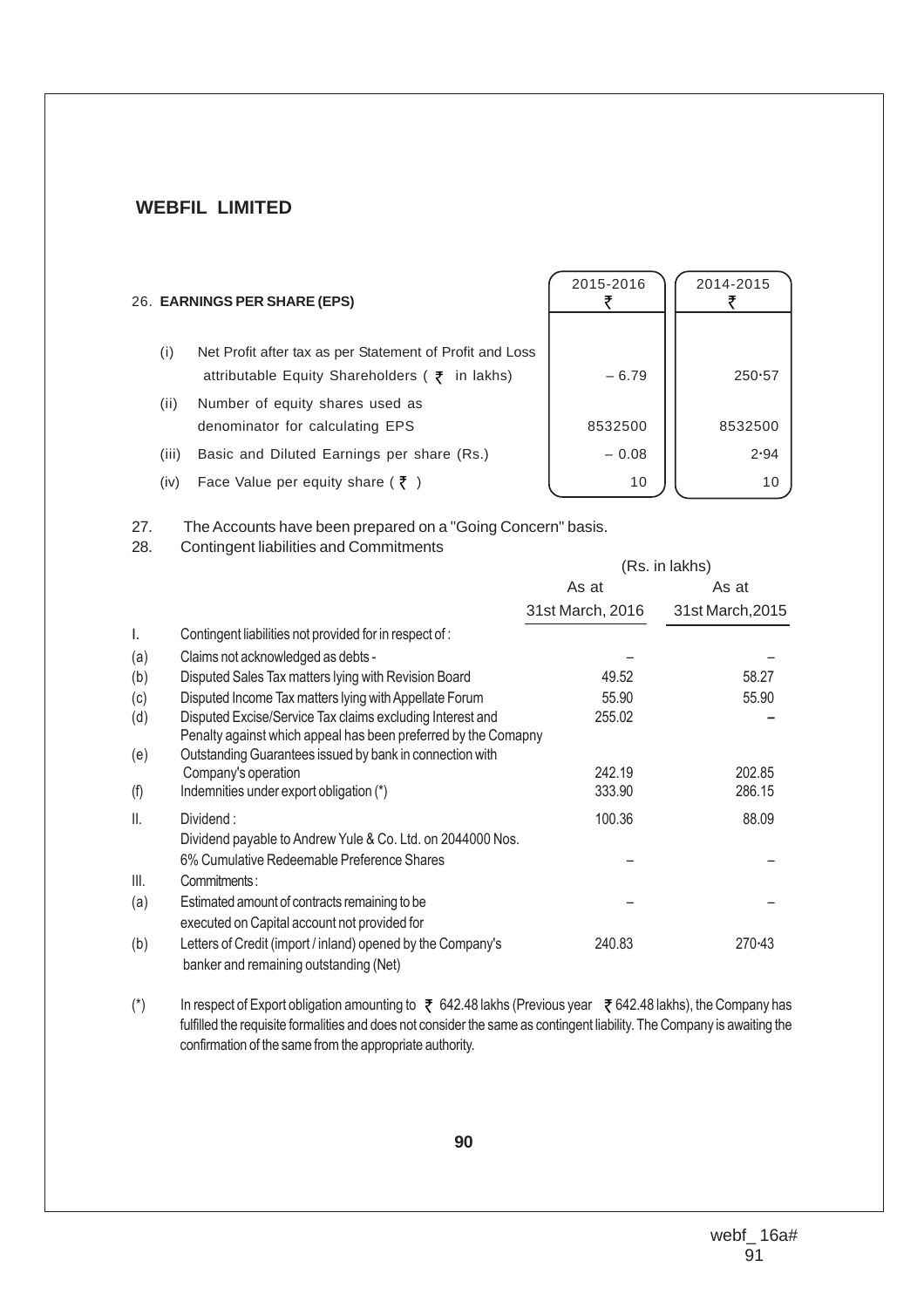## WEBEIN

29.(a) Details of raw materials, consumable and packing materials consumed in respect of goods manufactured :-

|       |                                                        |            | in lakhs)<br>₹ |
|-------|--------------------------------------------------------|------------|----------------|
|       | <b>Filament Division:</b>                              | 2015-16    | 2014-15        |
| (i)   | Raw Materials:                                         |            |                |
|       | Tungsten wires                                         | 140.18     | 138.91         |
| (ii)  | Consumables:                                           |            |                |
|       | Molybdenum Wires                                       | 120.15     | 115.24         |
|       | Chemicals                                              | $31 - 83$  | $32 - 41$      |
|       | Gases - LPG Cyln.                                      | $5 - 09$   | $6 - 36$       |
|       | <b>Others</b>                                          | $17 - 98$  | $20 - 06$      |
| (iii) | Stores & Spares                                        | $8 - 47$   | $8 - 02$       |
| (iv)  | <b>Packing Materials</b>                               | $3 - 43$   | $3 - 65$       |
|       |                                                        | $327 - 13$ | $324 - 65$     |
|       | <b>Digital Division:</b>                               |            |                |
|       | Computer Systems, Card Sets, Monitors, Key Boards,     |            |                |
|       | Disk Drives etc. Electronic Components viz. Diode, IC, |            |                |
|       | Transistor etc. PCB & Mechanical items.                | 374.24     | 482-96         |
|       | <b>Total</b>                                           | 701.37     | 807-61         |

(b) Particulars of Purchases, Turnover and Stock of Goods (other than those manufactured by the Company)

| Description                                                                                                           | Purchases          | $(5 \t{in}$ lakhs)<br><b>Closing Stock</b> | Turnover           |
|-----------------------------------------------------------------------------------------------------------------------|--------------------|--------------------------------------------|--------------------|
| STM, Battery, Battery Charger, and<br>other materials required for execution<br>of Optic Fibre Communication systems. | 239.31<br>(465.55) | 3.27<br>(75.30)                            | 547.24<br>(686.26) |

Figures in brackets relate to the previous year.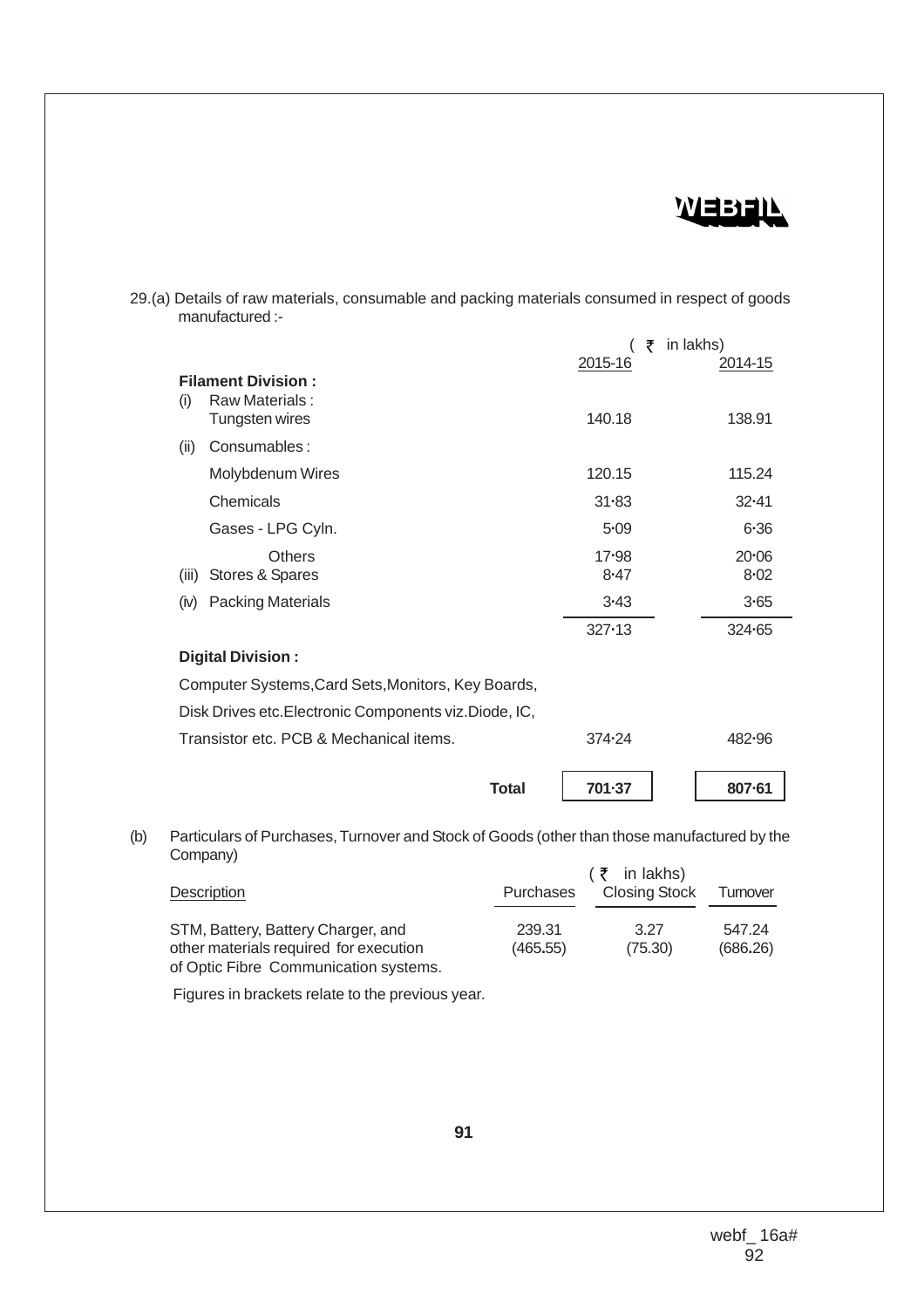| (c)   | Particulars of Gross Turnover in respect of goods manufactured. |             |                |  |  |  |  |
|-------|-----------------------------------------------------------------|-------------|----------------|--|--|--|--|
|       |                                                                 |             | ₹<br>in lakhs) |  |  |  |  |
|       | Class of Goods                                                  | 2015-16     | 2014-15        |  |  |  |  |
| (i)   | <b>Filaments</b>                                                | 612.61      | 657.01         |  |  |  |  |
|       | Drawn Wire                                                      | $4 - 27$    | $9 - 77$       |  |  |  |  |
| (ii)  | Drop/Insert Digital                                             |             |                |  |  |  |  |
|       | Multiplexer with Accessories                                    | 848.03      | 798-04         |  |  |  |  |
| (iii) | Programmable Over Current                                       |             |                |  |  |  |  |
|       | and Earth Fault Relays                                          |             |                |  |  |  |  |
| (iv)  | <b>UFSBI</b>                                                    | $153 - 83$  | $39 - 44$      |  |  |  |  |
|       | <b>Total</b>                                                    | $1618 - 74$ | $1504 - 26$    |  |  |  |  |
| (d)   | Stock of Finished Goods (excluding the stock of scrap)          |             |                |  |  |  |  |

|       |                                                                                                                           | $\bar{\xi}$ in lakhs) |                      |
|-------|---------------------------------------------------------------------------------------------------------------------------|-----------------------|----------------------|
|       |                                                                                                                           | <b>Opening Stock</b>  | <b>Closing Stock</b> |
| (i)   | Filament                                                                                                                  | 43.62                 | 29.95                |
|       |                                                                                                                           | (143.50)              | (43.62)              |
| (ii)  | <b>Digital Systems</b>                                                                                                    | $(-)$                 | $(-)$                |
|       |                                                                                                                           | (6.70)                | $(-)$                |
| (e)   | Note: Figures in brackets relate to the previous year.<br><b>Foreign Currency Transactions:</b>                           |                       |                      |
| (i)   | Value of imports on C.I.F. basis [including<br>freight and insurance Rs. 0.64<br>(Previous year Rs. 0.10) paid in Rupees] |                       |                      |
|       | Raw Materials [including consumable                                                                                       |                       |                      |
|       | Rs. 117.52 (previous year Rs. 113.72)]                                                                                    | 342.86                | 287.59               |
|       | Stores, Spares and components                                                                                             |                       |                      |
|       |                                                                                                                           | 342.86                | 287.59               |
| (ii)  | Expenditure in foreign currencies :<br><b>Travelling</b>                                                                  |                       |                      |
|       | Foreign Bank charges                                                                                                      | 2.94                  | 2.63                 |
|       |                                                                                                                           | 2.94                  | 2.63                 |
| (iii) | Earnings in Foreign Exchange:                                                                                             |                       |                      |
|       | Exports on FOB basis                                                                                                      | 352.14                | 348.46               |
|       |                                                                                                                           |                       |                      |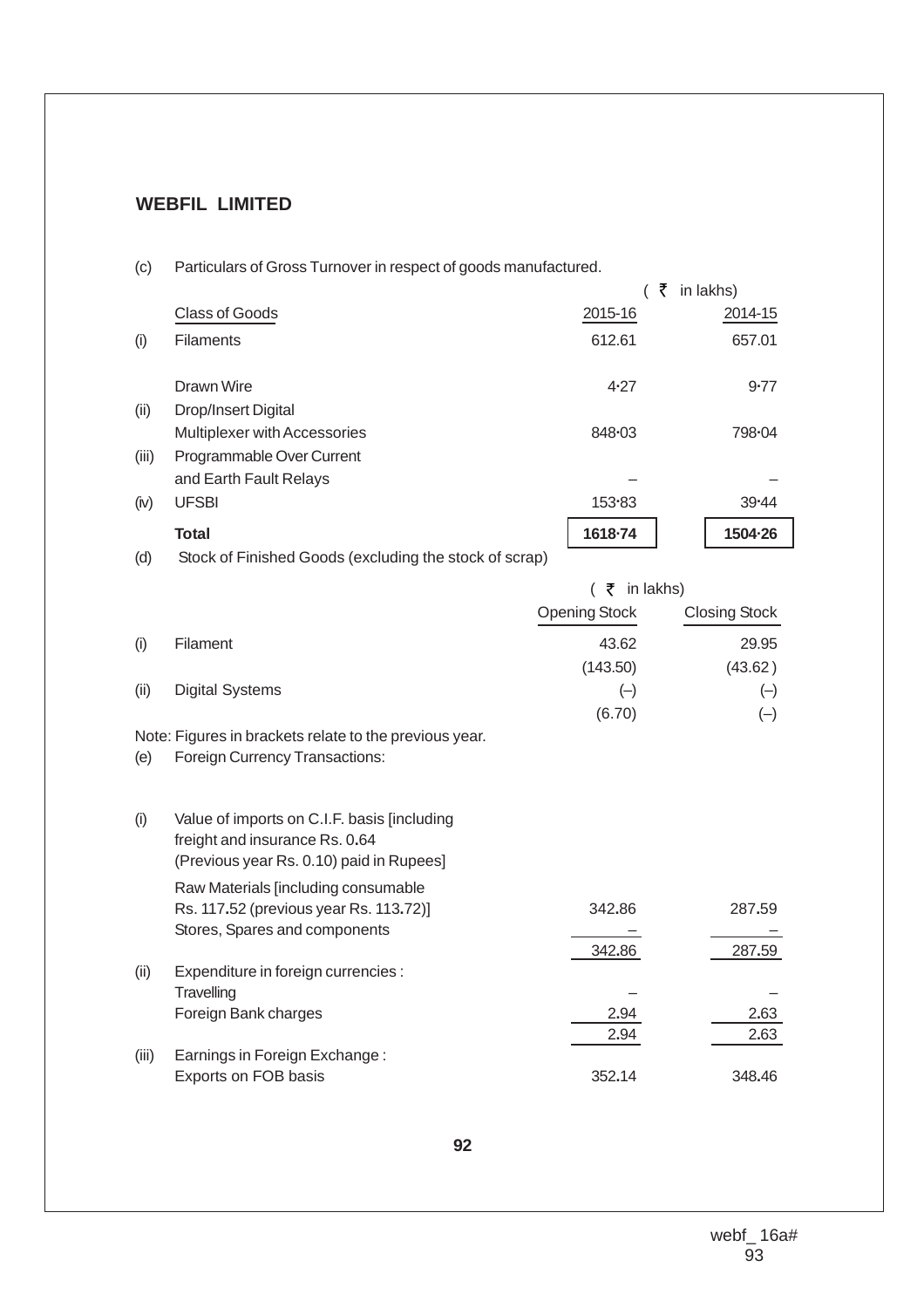

(f) Value of imported and indigenous Raw Materials, Consumable , Stores, Spares and Components consumed **:**

| in lakhs)<br>₹                                                              |         |                                                 |        |        |      |        |      |        |  |  |
|-----------------------------------------------------------------------------|---------|-------------------------------------------------|--------|--------|------|--------|------|--------|--|--|
| Raw Materials and Consumables<br>Stores, Spares and Components              |         |                                                 |        |        |      |        |      |        |  |  |
|                                                                             | 2015-16 | %<br>$\%$<br>%<br>2014-15<br>2014-15<br>2015-16 |        |        |      |        | $\%$ |        |  |  |
| Imported (including<br>Customs Duty and<br>other charges paid<br>in Rupees) | 283.07  | 40.85                                           | 273.21 | 34.17  |      |        |      |        |  |  |
| Indigenous                                                                  | 409.83  | 59.15                                           | 526.37 | 65.83  | 8.47 | 100.00 | 8.02 | 100.00 |  |  |
|                                                                             | 692.90  | 100.00                                          | 799.59 | 100.00 | 8.47 | 100.00 | 8.02 | 100.00 |  |  |

- 30. Long Term Borrowings of  $\bar{\zeta}$  150 lacs and interest accrued thereon as on 31.03.2014 as per books have been settled by  $\bar{\tau}$  175 lacs against one time settlement (OTS) as agreed by WBIDC during the previous year. Differential amount of  $\bar{\tau}$  254.55 lacs being liability no longer required written back has shown in the Profit and Loss Statement for the period ended 31.03.2015.
- 31. The Company has recognized the provision for the employee benefits as per Accounting Standard15 "Employee Benefits" notified by the Companies (Accounting Standard) Rules, 2006. Independent Actuarial Valuation of all employee benefit schemes was made on 31st March, 2016. The Actuaries have used the "Projected Unit Credit" actuarial method other than Medical Benefit to assess the Plan's liabilities including those to death-in-service and incapacity benefits.

The following tables set out the details of amount recognized in the financial statements in respect of employee benefit schemes.

|  |  |  |  |  | ₹. in Lakhs) |
|--|--|--|--|--|--------------|
|--|--|--|--|--|--------------|

| <b>Employee Benefits</b> |                                        |         | Gratuity |         | Leave encashment |         | Medical |  |
|--------------------------|----------------------------------------|---------|----------|---------|------------------|---------|---------|--|
|                          |                                        | 2015-16 | 2014-15  | 2015-16 | 2014-15          | 2015-16 | 2014-15 |  |
| A                        | <b>Components of employer expenses</b> |         |          |         |                  |         |         |  |
|                          | <b>Current Service Cost</b>            | 16.34   | 17.25    | 8.15    | 6.26             |         |         |  |
| $\overline{2}$           | <b>Interest Cost</b>                   | 35.90   | 38.70    | 12.39   | 12.69            | 0.10    | 0.10    |  |
| 3                        | Expected return on plan assets         | (2.75)  | 0.45     |         |                  |         |         |  |
| $\overline{4}$           | Curtailment cost / (Credit)            |         |          |         |                  |         |         |  |
| 5                        | Settlement cost / (Credit)             |         |          |         |                  |         |         |  |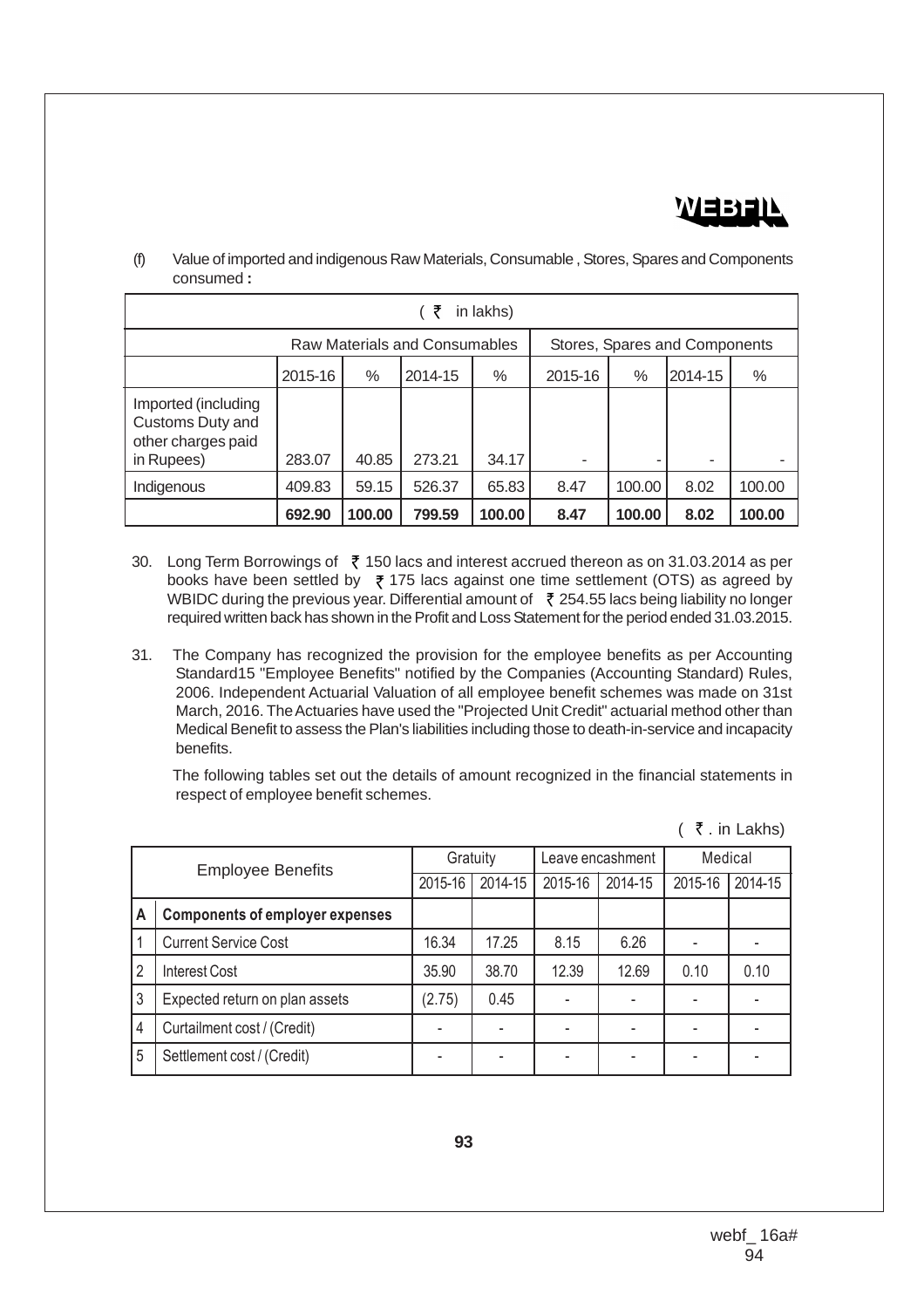|                   |                                                                                           |                          |                          |                          |                          | ₹                 | in Lakhs)         |
|-------------------|-------------------------------------------------------------------------------------------|--------------------------|--------------------------|--------------------------|--------------------------|-------------------|-------------------|
|                   | <b>Employee Benefits</b>                                                                  |                          | Gratuity                 | Leave encashment         |                          | Medical           |                   |
|                   |                                                                                           | 2015-16                  | 2014-15                  | 2015-16                  | 2014-15                  | 2015-16           | 2014-15           |
| $6\phantom{a}$    | Past Service Cost                                                                         |                          |                          |                          |                          |                   |                   |
| $\overline{7}$    | Actuarial Losses / (Gains)                                                                | 25.39                    | 15.83                    | 33.39                    | 22.85                    | (0.08)            | (0.09)            |
| 8                 | Total expenses recognized in the<br><b>Statement of Profit &amp; Loss Account</b>         | 74.88                    | 71.33                    | 53.93                    | 41.81                    | 0.02              | 0.01              |
| $\overline{B}$    | <b>Actual Contribution and Benefit</b><br>Payments for the year ended<br>31st March, 2016 |                          |                          |                          |                          |                   |                   |
| $\mathbf{1}$      | Actual benefit payments                                                                   | 69.84                    | 43.24                    | 33.16                    | 24.67                    | 0.06              | 0.06              |
| $\overline{2}$    | <b>Actual Contributions</b>                                                               | 82.98                    | 69.32                    | 33.16                    | 24.67                    | 0.06              | 0.06              |
| A<br>$\mathbf{1}$ | <b>Funded Status</b><br>Present value of Defined<br><b>Benefit Obligation</b>             | 467.11                   | 458.55                   | 178.95                   | 158.19                   | 1.25              | 1.29              |
| $\overline{2}$    | Fair value of plan assets                                                                 | 48.13                    | 31.47                    |                          |                          |                   |                   |
| $\mathbf{3}$      | Funded status [Surplus/(Deficit)]                                                         | (418.98)                 | (427.08)                 | (178.95)                 | (158.19)                 | (1.25)            | (1.29)            |
| $\overline{4}$    | Effect of balance sheet asset limit                                                       |                          |                          |                          |                          |                   |                   |
| 5                 | Unrecognized past service cost                                                            | $\overline{\phantom{0}}$ | $\overline{\phantom{0}}$ | $\overline{\phantom{0}}$ | $\overline{\phantom{0}}$ | $\qquad \qquad -$ | $\qquad \qquad -$ |
| 6                 | Net asset/(liability)<br>recognized in balance sheet                                      | (418.98)                 | (427.08)                 | (178.95)                 | (158.19)                 | (1.25)            | (1.29)            |
| $\mathbf{1}$      | Net asset/(liability) recognized in<br>balance sheet at beginning of period               | (427.08)                 | (425.06)                 | (158.19)                 | (141.04)                 | (1.29)            | (1.34)            |
| $\overline{2}$    | <b>Employer Expense</b>                                                                   | 74.88                    | 71.33                    | 53.92                    | 41.81                    | 0.02              | 0.01              |
| $\mathfrak{Z}$    | <b>Employer contributions</b>                                                             | 82.98                    | 69.32                    | 33.16                    | 24.67                    | 0.06              | 0.06              |
| $\overline{4}$    | Net asset/(liability) recognized in<br>balance sheet at end of the period                 | (418.98)                 | (427.08)                 | (178.95)                 | (158.19)                 | (1.25)            | (1.29)            |

 $\sqrt{2\pi}$  in Lakhs)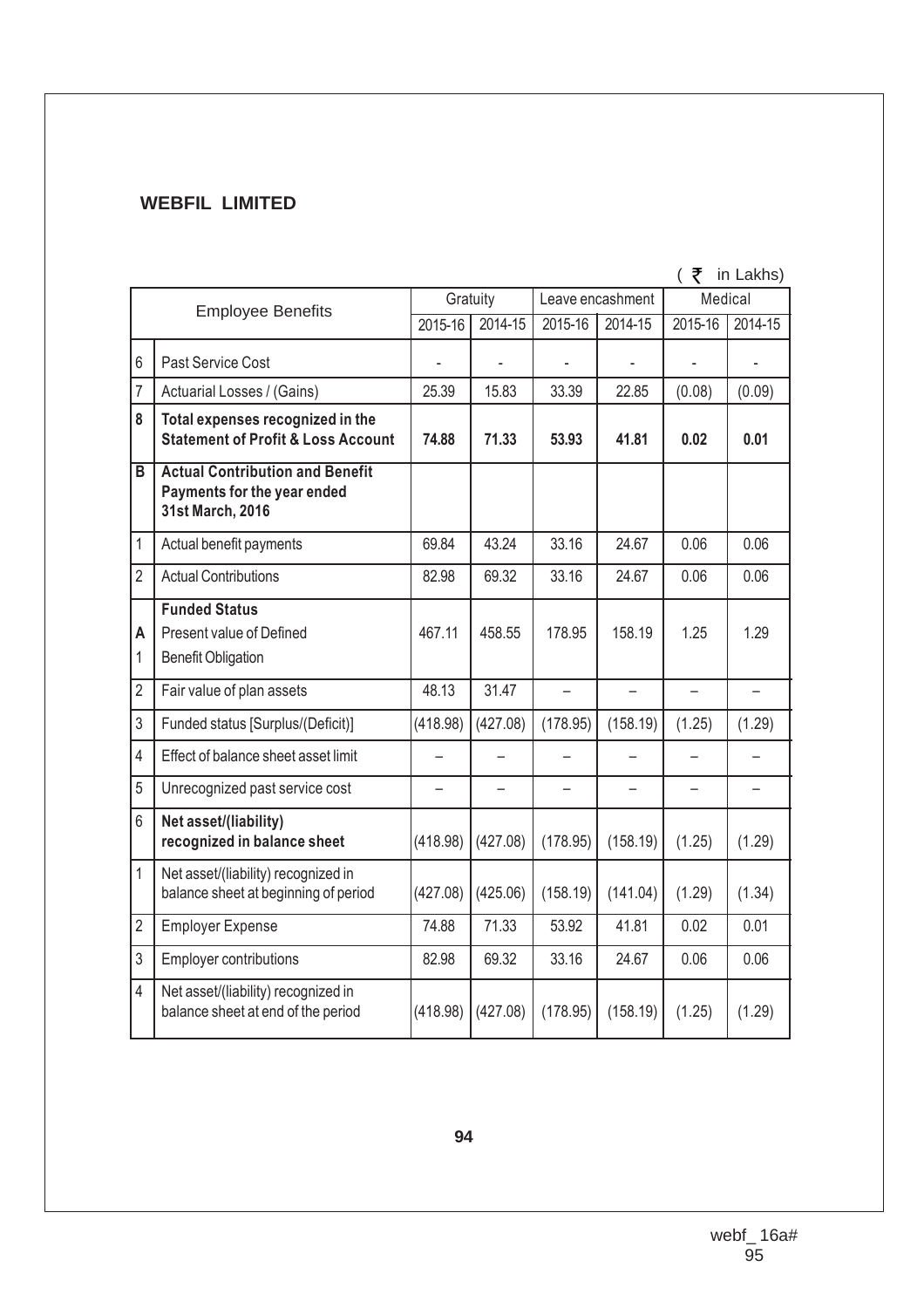

 $($   $\bar{\zeta}$  in Lakhs)

|                |                                                |                | Gratuity                 | Leave encashment         |                          |                          | Medical                  |
|----------------|------------------------------------------------|----------------|--------------------------|--------------------------|--------------------------|--------------------------|--------------------------|
|                |                                                | 2015-16        | 2014-15                  | 2015-16                  | 2014-15                  |                          | 2015-16 2014-15          |
| A              | <b>Change in Defined</b>                       |                |                          |                          |                          |                          |                          |
|                | <b>Benefit Obligations</b>                     |                |                          |                          |                          |                          |                          |
| 1              | Present Value of DBO at<br>beginning of period | 458.55         | 430.06                   | 158.19                   | 141.04                   | 1.29                     | 1.34                     |
| $\overline{2}$ | <b>Current Service Cost</b>                    | 16.34          | 17.25                    | 8.15                     | 6.26                     | $\overline{a}$           |                          |
| 3              | Interest cost                                  | 35.90          | 38.70                    | 12.39                    | 12.69                    | 0.10                     | 0.10                     |
| 4              | Curtailment cost / (credit)                    |                |                          |                          |                          |                          |                          |
| $\overline{5}$ | Settlement cost / (credit)                     | $\overline{a}$ |                          |                          | $\overline{a}$           | $\overline{a}$           |                          |
| $\overline{6}$ | <b>Employee Contribution</b>                   | $\overline{a}$ | ÷,                       | $\overline{a}$           | $\overline{a}$           | $\overline{a}$           | $\overline{a}$           |
| 7              | Plan amendments                                | $\overline{a}$ | $\overline{\phantom{a}}$ | $\overline{a}$           | $\overline{a}$           | $\overline{a}$           |                          |
| 8              | Acquisitions                                   | $\overline{a}$ | $\overline{a}$           | $\overline{a}$           | $\overline{a}$           | L,                       | $\overline{\phantom{a}}$ |
| $\overline{9}$ | <b>Actuarial (Gains) / Losses</b>              | 26.16          | 15.77                    | 33.38                    | 22.85                    | (0.08)                   | (0.09)                   |
| 10             | Benefits paid                                  | (69.84)        | (43.24)                  | (33.16)                  | (24.67)                  | (0.06)                   | (0.06)                   |
| 11             | Present value of DBO at the end of period      | 467.11         | 458.55                   | 178.95                   | 158.19                   | 1.25                     | 1.29                     |
| B              | <b>Change in Fair value of Assets</b>          |                |                          |                          |                          |                          |                          |
| 1              | Plan assets at beginning of period             | 31.47          | 5.00                     | $\overline{\phantom{0}}$ | $\overline{\phantom{0}}$ | $\overline{\phantom{0}}$ | $\overline{\phantom{0}}$ |
| $\overline{2}$ | Expected return on plan assets                 | 2.75           | 0.45                     |                          |                          |                          |                          |
| 3              | Actual company contributions                   | 82.98          | 69.32                    | 33.16                    | 24.67                    | 0.06                     | 0.06                     |
| $\overline{4}$ | <b>Employee Contribution</b>                   |                |                          |                          |                          |                          | L,                       |
| 5              | Actual gain/(losses)                           | 0.77           | (0.06)                   |                          |                          |                          |                          |
| 6              | Benefits paid                                  | (69.84)        | (43.24)                  | (33.16)                  | (24.67)                  | (0.06)                   | (0.06)                   |
| $\overline{7}$ | Plan assets at the end of period               | 48.13          | 31.47                    |                          |                          |                          |                          |
| $\mathbf c$    | Actual return on plan assets                   | 3.52           | 0.39                     | $\overline{a}$           |                          | $\overline{a}$           | $\overline{a}$           |
|                | <b>Discount Rate Assumptions</b>               | 7.59%          | 7.83%                    | 7.59%                    | 7.83%                    | 8.00%                    | 8.00%                    |

32. As per Management perception, there is no indication that any Fixed Asset of the corporate assesse as on 31-03-2016 may be impaired and hence no provision for loss is required as per AS-28 regarding Impairment of Asset.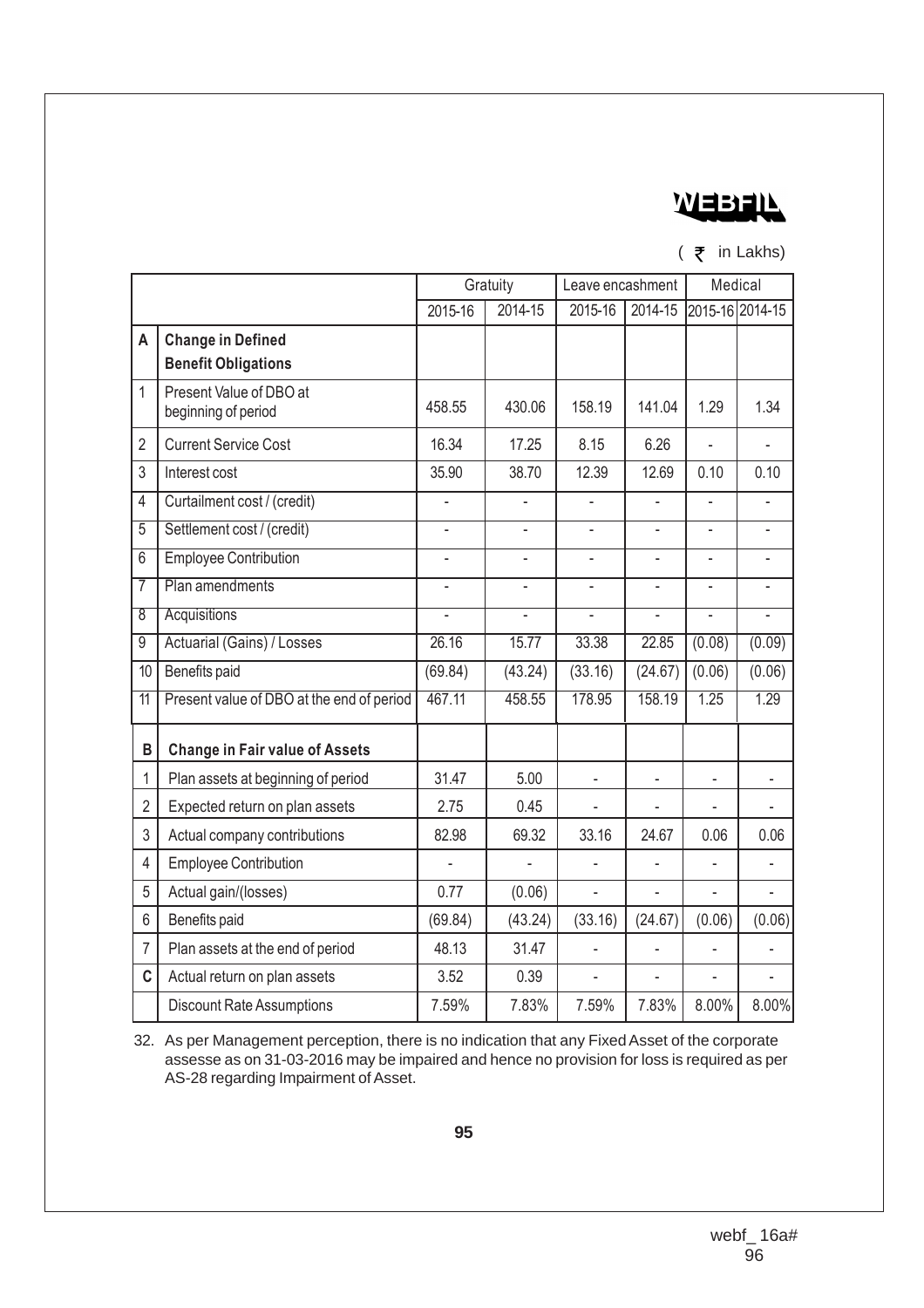#### 33. **Segment Reporting:**

The Company has disclosed Division wise segment as the primary segments. Segments have been identified taking into account the Division wise products & services and the differing risks and returns.

Segment-wise Revenue, Results, Assets, Liabilities and Capital Expenditure include the respective amounts identifiable to each of the segments as also amounts allocated on a reasonable basis.

#### **SEGMENT INFORMATION FOR THE YEAR ENDED 31ST MARCH, 2016**

INFORMATION ABOUT DIVISION WISE SEGMENTS :

 $\zeta$  in lakhs.)

|                                  |                                    | 2015-16                           |                  |              | 2014-15                            |                                   |                         |              |
|----------------------------------|------------------------------------|-----------------------------------|------------------|--------------|------------------------------------|-----------------------------------|-------------------------|--------------|
|                                  | <b>FILAMENT</b><br><b>DIVISION</b> | <b>DIGITAL</b><br><b>DIVISION</b> | UNALLO-<br>CATED | <b>TOTAL</b> | <b>FILAMENT</b><br><b>DIVISION</b> | <b>DIGITAL</b><br><b>DIVISION</b> | UNALLO-<br><b>CATED</b> | <b>TOTAL</b> |
| <b>REVENUE</b>                   |                                    |                                   |                  |              |                                    |                                   |                         |              |
| Sales (Net of Excise):           |                                    |                                   |                  |              |                                    |                                   |                         |              |
| Domestic                         | 238.78                             | 1892.36                           |                  | 2131.14      | 309.07                             | 1944.94                           |                         | 2254.01      |
| <b>Export</b>                    | 353.32                             | 17.91                             |                  | 371.23       | 330.43                             | 20.61                             |                         | 351.04       |
| Total Sales                      | 592.10                             | 1910.27                           |                  | 2502.37      | 639.50                             | 1965.55                           |                         | 2605.05      |
| Other Income                     | 31.81                              | 74.21                             | 12.86            | 118.88       | 12.85                              | 7.47                              | 10.29                   | 30.61        |
| <b>Total Segment Revenue</b>     | 623.91                             | 1984.48                           | 12.86            | 2621.25      | 652.35                             | 1973.02                           | 10.29                   | 2635.65      |
| <b>SEGMENT RESULT</b>            |                                    |                                   |                  |              |                                    |                                   |                         |              |
| (before Interest,                |                                    |                                   |                  |              |                                    |                                   |                         |              |
| Depreciation & Tax)              | (190.61)                           | 333.76                            | 12.86            | 156.01       | (278.47)                           | 415.67                            | 10.29                   | 147.49       |
| Depreciation                     | 6.15                               | 4.00                              |                  | 10.15        | 7.24                               | 7.33                              |                         | 14.57        |
| Interest                         | 23.05                              | 114.65                            |                  | 137.70       | 20.23                              | 104.28                            |                         | 124.51       |
| Profit/(Loss) from               |                                    |                                   |                  |              |                                    |                                   |                         |              |
| <b>Ordinary activities (PBT)</b> | (219.81)                           | 215.11                            | 12.86            | 8.16         | (305.94)                           | 304.06                            | 10.29                   | 8.41         |
| <b>Waiver of Interest</b>        |                                    |                                   |                  |              | 165.46                             | 89.09                             |                         | 254.55       |
| Provision for Taxation           |                                    |                                   | 2.68             | 2.68         |                                    |                                   | 0.12                    | 0.12         |
| <b>Net Profit</b>                | (219.81)                           | 215.11                            | 10.18            | 5.48         | (140.48)                           | 393.15                            | 10.17                   | 262.84       |
| <b>SEGMENT ASSETS</b>            | 326.68                             | 2869.35                           | 839.86           | 4035.89      | 360.34                             | 2763.32                           | 772.30                  | 3895.96      |
| <b>ISEGMENT LIABILITIES</b>      | 897.40                             | 2624.72                           | 306.25           | 3828.37      | 904.14                             | 2490.81                           | 330.05                  | 3725.00      |
| <b>CAPITAL EXPENDITURE</b>       | 4.13                               | 4.16                              |                  | 8.29         | 8.47                               | 1.59                              |                         | 10.06        |

Segment Assets include Rs. 26.39 (Previous Year - Rs. 27.74) on account of debts outstanding against export sales.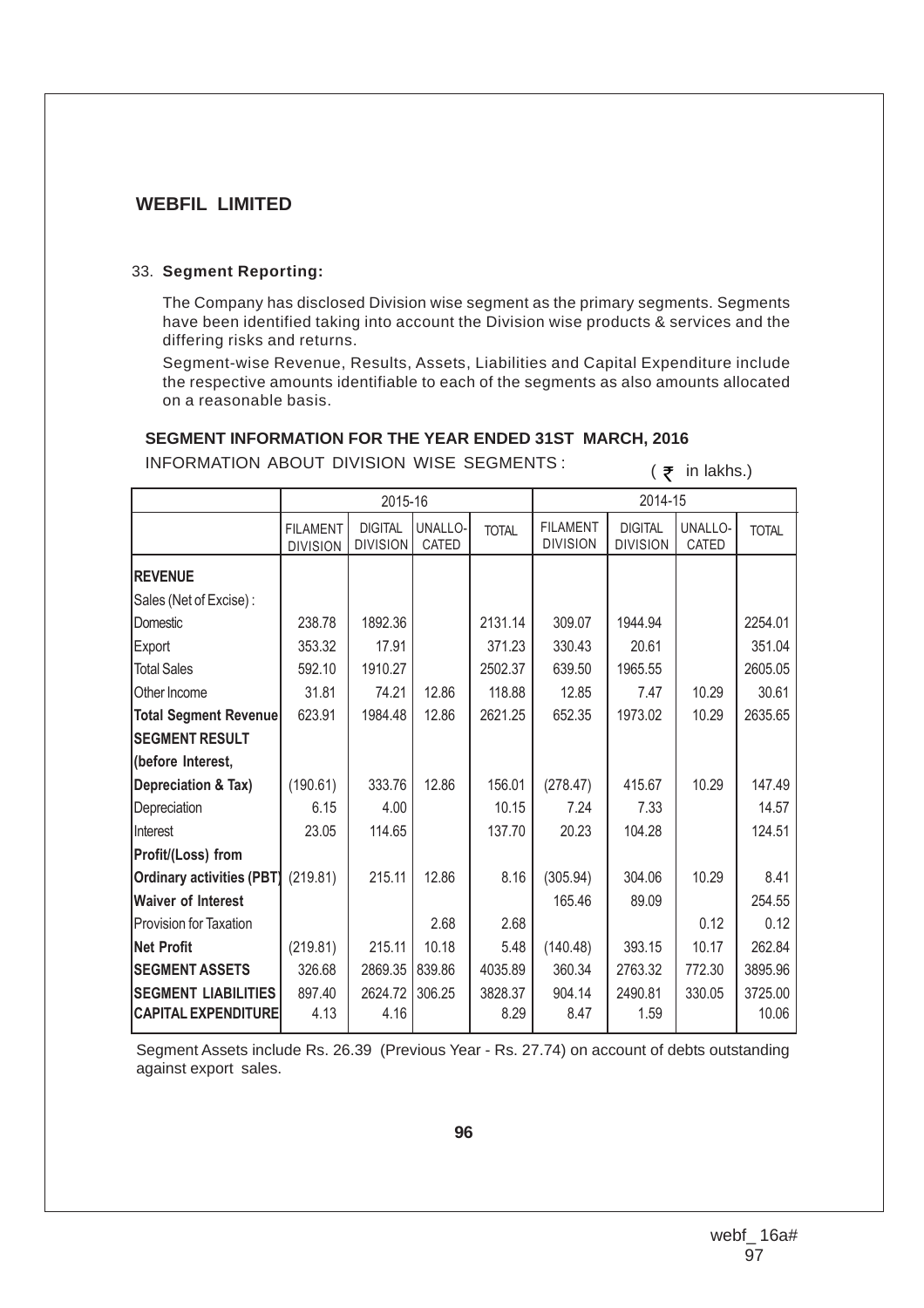

#### 34. Related Parties Disclosures:

#### **Associate Companies :**

Andrew Yule & Company Limited (AYCL);

Tide Water Oil Company (India) Limited (TWO);

Yule Agro Industries Limited (YAIL)

#### **Joint Venture Company :**

New Town Telecom Infrastructure Development Co. Ltd (NTTIDCO)

## **Key Management Personnel :**

Mr. Anirban Gupta- Deputy General Manager (CEO) Mr. Jayanta Kumar Datta- Senior Manager (Finance & Accounts) (CFO) Mr. Ayan Dutta- Company Secretary (employed part of the year) Ms. Shinjinee Bhattacharyya- Company Secretary (employed part of the year)

#### **Transactions during the year :**

 $\zeta$  in lakhs)

|                |                                |                        | 2015-16                     |                                |                        | 2014-15                     |                                |
|----------------|--------------------------------|------------------------|-----------------------------|--------------------------------|------------------------|-----------------------------|--------------------------------|
| SI.<br>No.     | Description                    | Associate<br>Companies | Joint<br>Venture<br>Company | Key<br>Management<br>Personnel | Associate<br>Companies | Joint<br>Venture<br>Company | Key<br>Management<br>Personnel |
| $\mathbf{1}$   | <b>Administrative Expenses</b> | 41.11                  |                             |                                | 33.72                  |                             |                                |
| $\overline{2}$ | <b>Directors' Sitting Fees</b> | 0.26                   |                             |                                | 0.19                   |                             |                                |
| 3              | Purchase                       | 0.80                   |                             |                                | 5.40                   |                             |                                |
| $\overline{4}$ | Sales /Service                 | 9.72                   | 395.07                      |                                | 24.96                  | 572.41                      |                                |
| 5              | Remuneration                   |                        |                             | 26.01                          |                        |                             | 14.87                          |
|                | <b>Total</b>                   | 51.89                  | 395.07                      | 26.01                          | 64.27                  | 572.41                      | 14.87                          |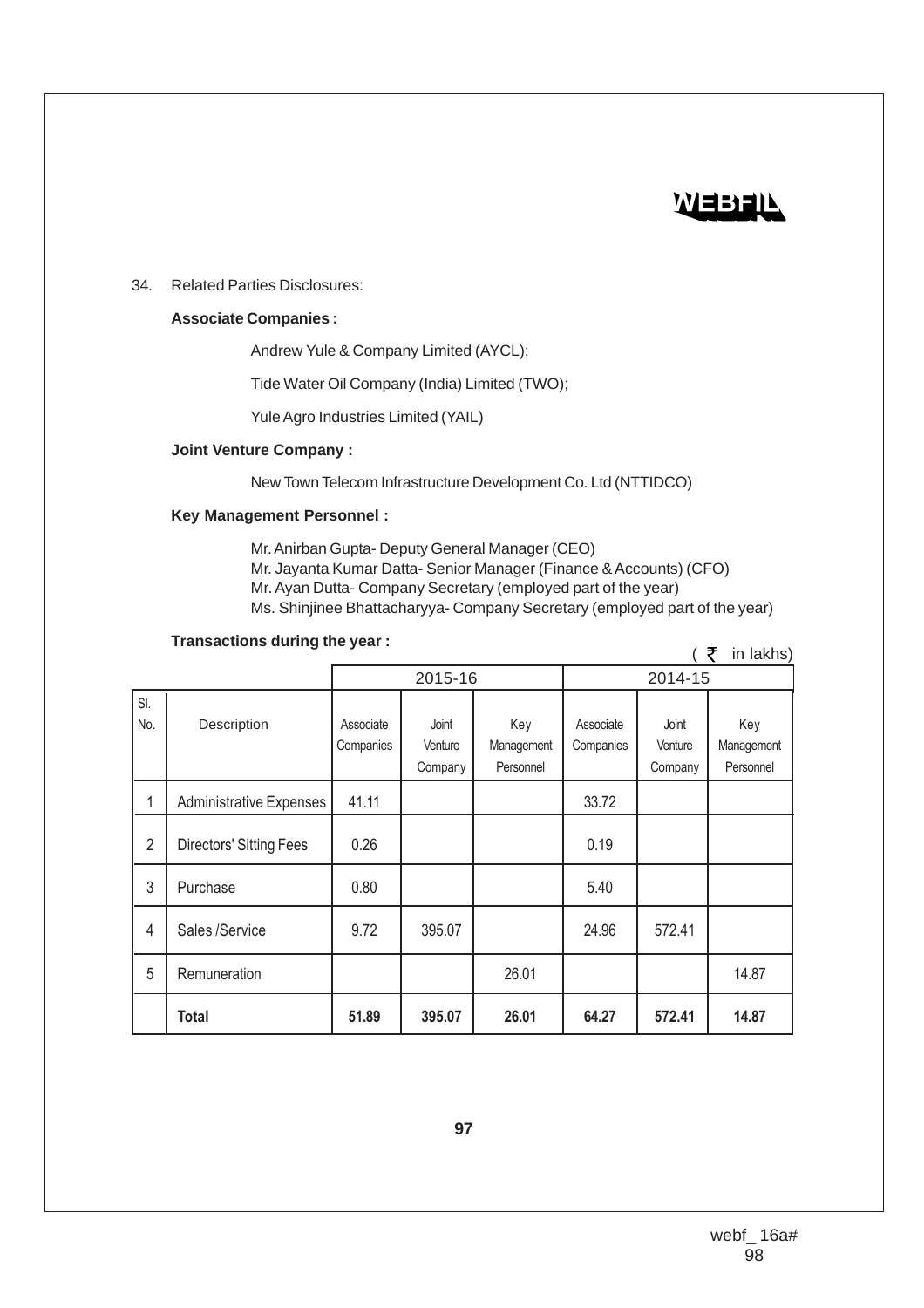| 35. Disclosure relating to Joint Venture | ٠ |                                                                                |
|------------------------------------------|---|--------------------------------------------------------------------------------|
| Name of the Joint Venture Company<br>i). | ÷ | New Town Telecom Infrastructure<br>Development Co. Ltd (Incorporated in India) |
| ii) Discipline of job/interest           |   | Telecom Infrastructure                                                         |
| iii) Proportion of ownership interest    |   | 49% holding                                                                    |

l,

iv) The Company's financial interest in the Joint Venture (not incorporated in the books of the Company other than Investment made)

|                                |        | $\frac{3}{5}$ in Lakhs)                                   |        |                                                        |  |  |
|--------------------------------|--------|-----------------------------------------------------------|--------|--------------------------------------------------------|--|--|
|                                |        | 31st March 2016<br>Share in Joint Venture<br>(Un-audited) |        | 31st March 2015<br>Share in Joint Venture<br>(Audited) |  |  |
| <b>Equity and Liabilities</b>  |        |                                                           |        |                                                        |  |  |
| Shareholders' Funds            |        |                                                           |        |                                                        |  |  |
| <b>Share Capital</b>           | 51.45  |                                                           | 51.45  |                                                        |  |  |
| Reserves and Surplus           | 435.40 | 486.85                                                    | 396.94 | 448.39                                                 |  |  |
| <b>Non-Current Liabilities</b> |        | 1155.71                                                   |        | 1038.66                                                |  |  |
| <b>Current Liabilities</b>     |        | 138.92                                                    |        | 166.89                                                 |  |  |
| <b>Assets</b>                  |        |                                                           |        |                                                        |  |  |
| Non-Current Assets             |        |                                                           |        |                                                        |  |  |
| Fixed Assets (Net Block)       | 718.55 |                                                           | 640.35 |                                                        |  |  |
| Long term Loans and Advances   | 91.00  | 809.55                                                    | 190.20 | 830.53                                                 |  |  |
| <b>Current Assets</b>          |        | 971.93                                                    |        | 823.41                                                 |  |  |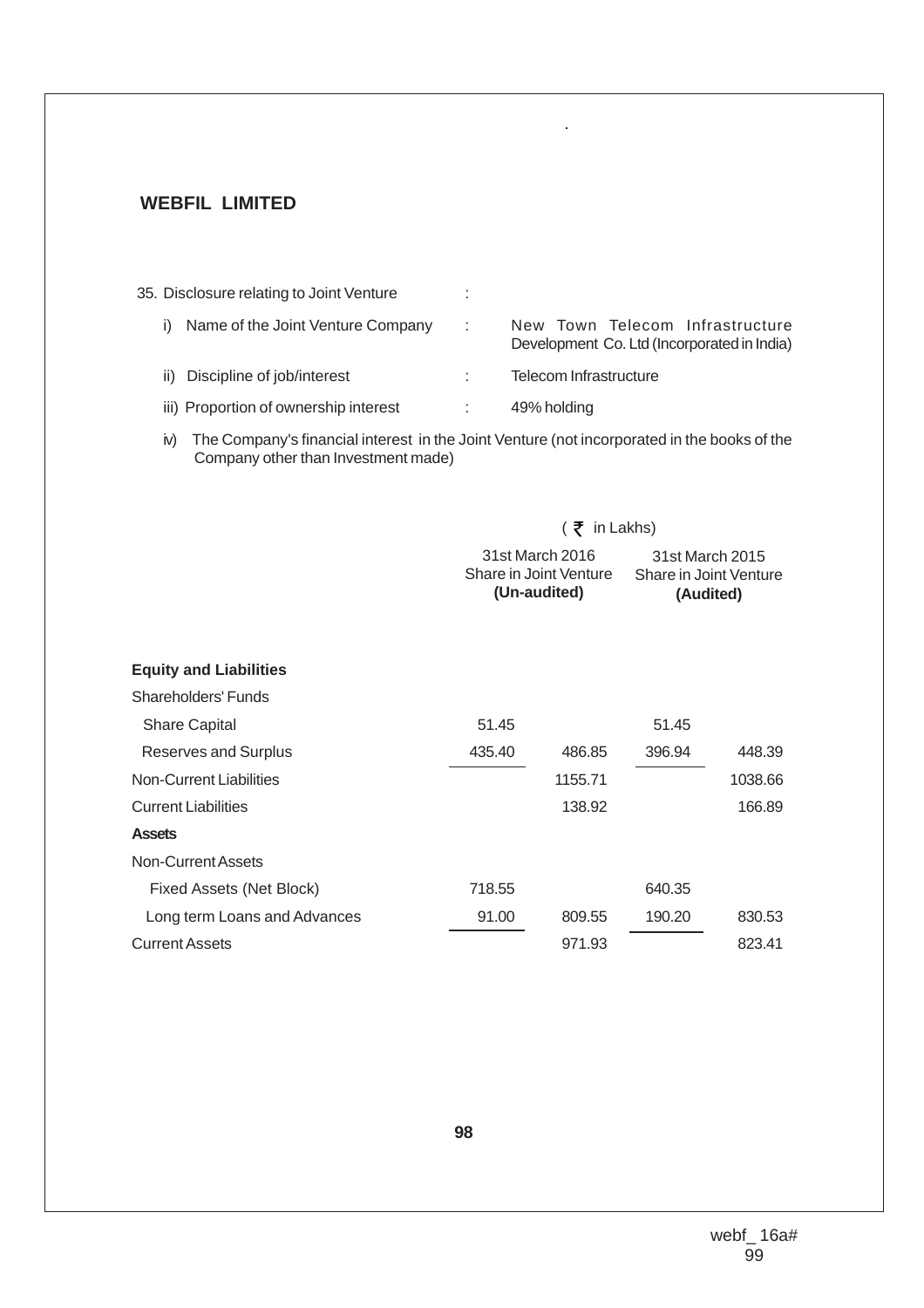

|                                 | $($ $\bar{\tau}$ in Lakhs) |                 |                                                                  |        |
|---------------------------------|----------------------------|-----------------|------------------------------------------------------------------|--------|
|                                 |                            | 31st March 2016 | 31st March 2015<br>Share in Joint Venture Share in Joint Venture |        |
| Income                          |                            |                 |                                                                  |        |
| <b>Revenue from Operations</b>  | 189.62                     |                 | 191.90                                                           |        |
| Other Income                    | 50.30                      | 239.92          | 39.86                                                            | 231.76 |
| <b>Expenditure</b>              |                            | 107.01          |                                                                  | 86.48  |
| Profit Before Tax               |                            | 132.91          |                                                                  | 145.28 |
| Provision for Tax & Adjustments |                            | 75.52           |                                                                  | 47.34  |
| <b>Profit After Tax</b>         |                            | 57.39           |                                                                  | 97.94  |
|                                 |                            |                 |                                                                  |        |

36. Details of Research and Development Expenditure :

| <b>Particulars</b>                                              | 2015-16             | 2014-15               |
|-----------------------------------------------------------------|---------------------|-----------------------|
| Raw Materials & Components<br><b>Employee Benefits Expenses</b> | 74.799<br>60,14,931 | 3,32,807<br>56,56,911 |
| Total                                                           | 60,89,730           | 59.89.718             |

37. Previous year's figures have been regrouped / reclassified wherever considered necessary

**On behalf of the Board**

**A. N. Bhattacharyya Director** 

**Jayanta Ray** Chairman

**Shinjinee Bhattacharyya** Company Secretary

**Sujit Chakravorti** Director

**Jayanta Kumar Datta** Chief Financial Officer

Dated : Kolkata, 27th May, 2016